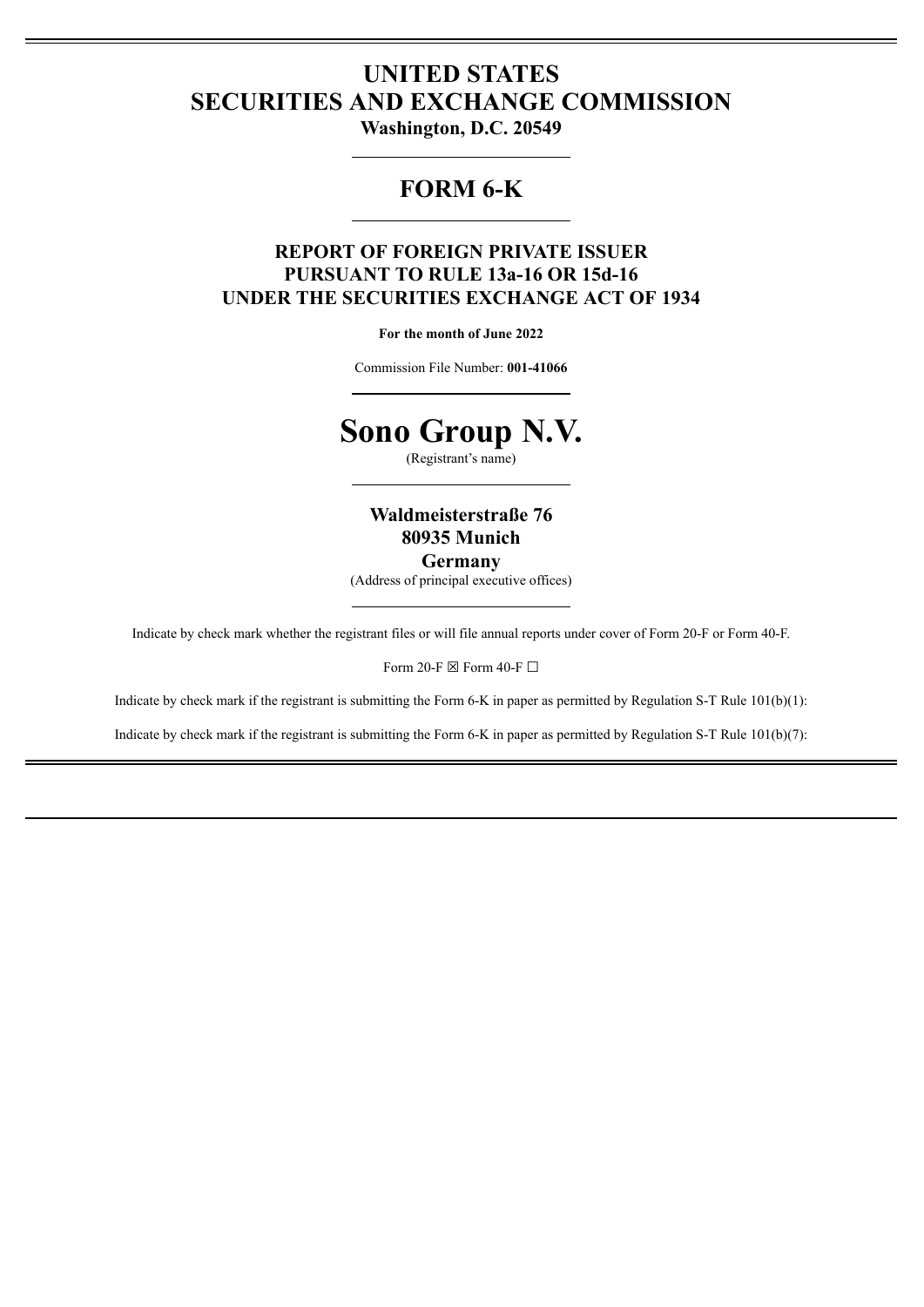On June 13, 2022, Sono Group N.V. issued a press release. A copy of the press release is furnished as Exhibit 99.1 hereto.

#### EXHIBIT INDEX

Exhibit 10.1 Ordinary Shares Purchase [Agreement](#page-3-0) between Sono Group N.V. and Joh. Berenberg, Gossler & Co. KG, dated June 13, 2022 Exhibit 10.2 [Registration](#page-76-0) Rights Agreement between Joh. Berenberg, Gossler & Co. KG and Sono Group N.V., dated June 13, 2022 [Exhibit](#page-99-0) 99.1. Press release dated June 13, 2022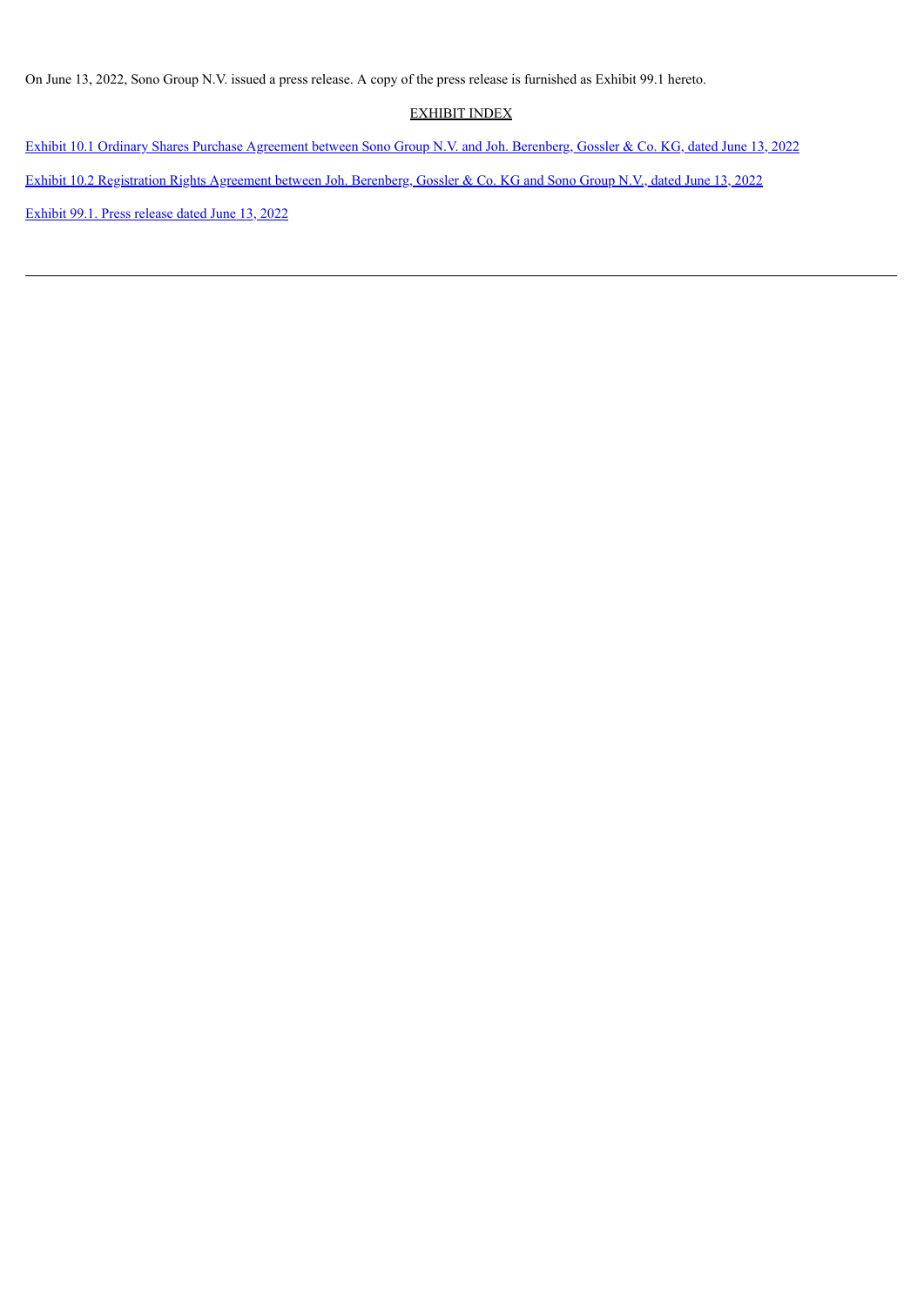#### **SIGNATURES**

Pursuant to the requirements of the Securities Exchange Act of 1934, the registrant has duly caused this report to be signed on its behalf by the undersigned, thereunto duly authorized.

> **Sono Group N.V.** (Registrant)

Date: June 13, 2022 /s/ Johannes Trischler Johannes Trischler

General Counsel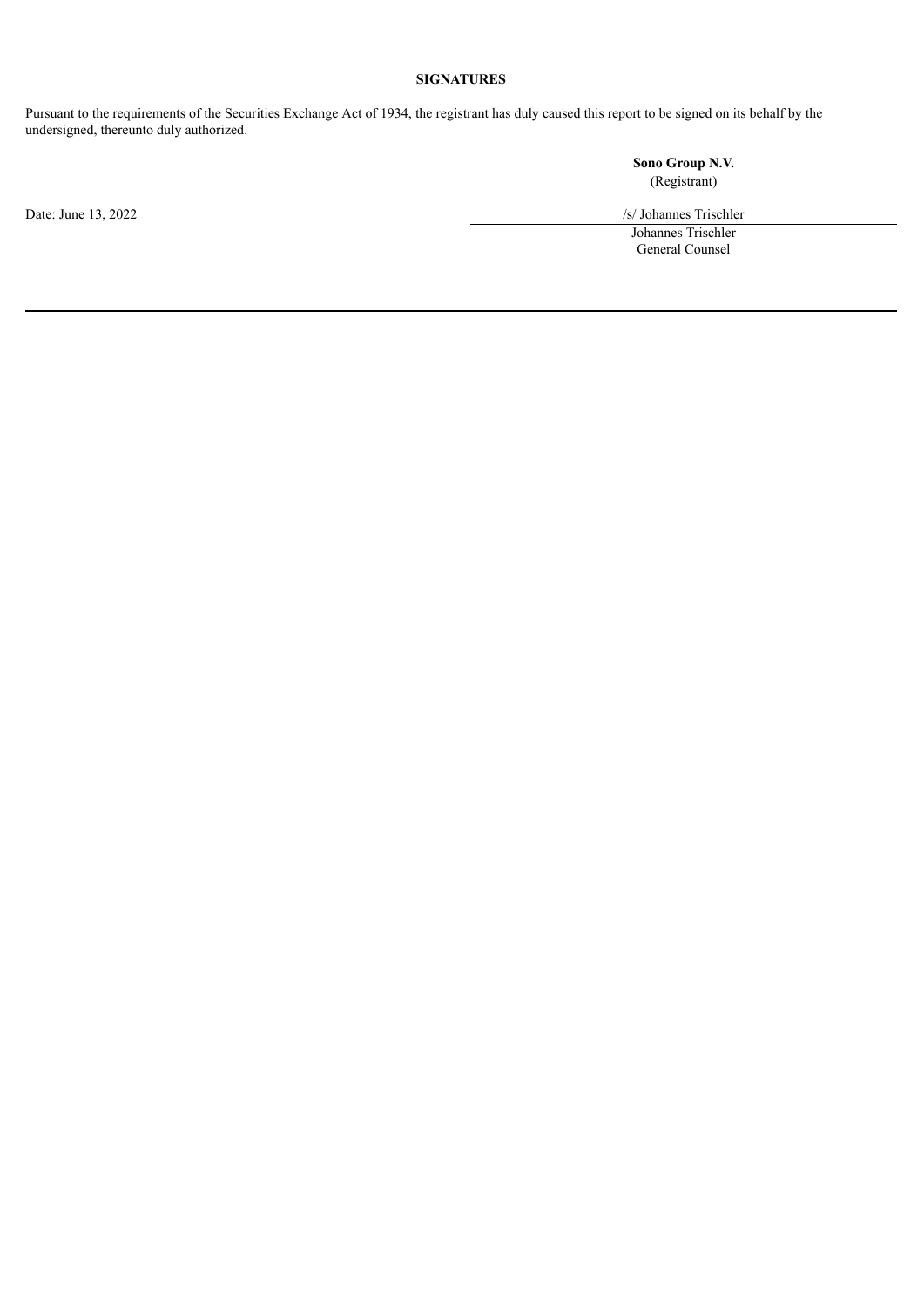## <span id="page-3-0"></span>**ORDINARY SHARES PURCHASE AGREEMENT**

**Dated as of June 13, 2022**

**by and between**

**Sono Group N.V.**

**and**

**Joh. Berenberg, Gossler & Co. KG**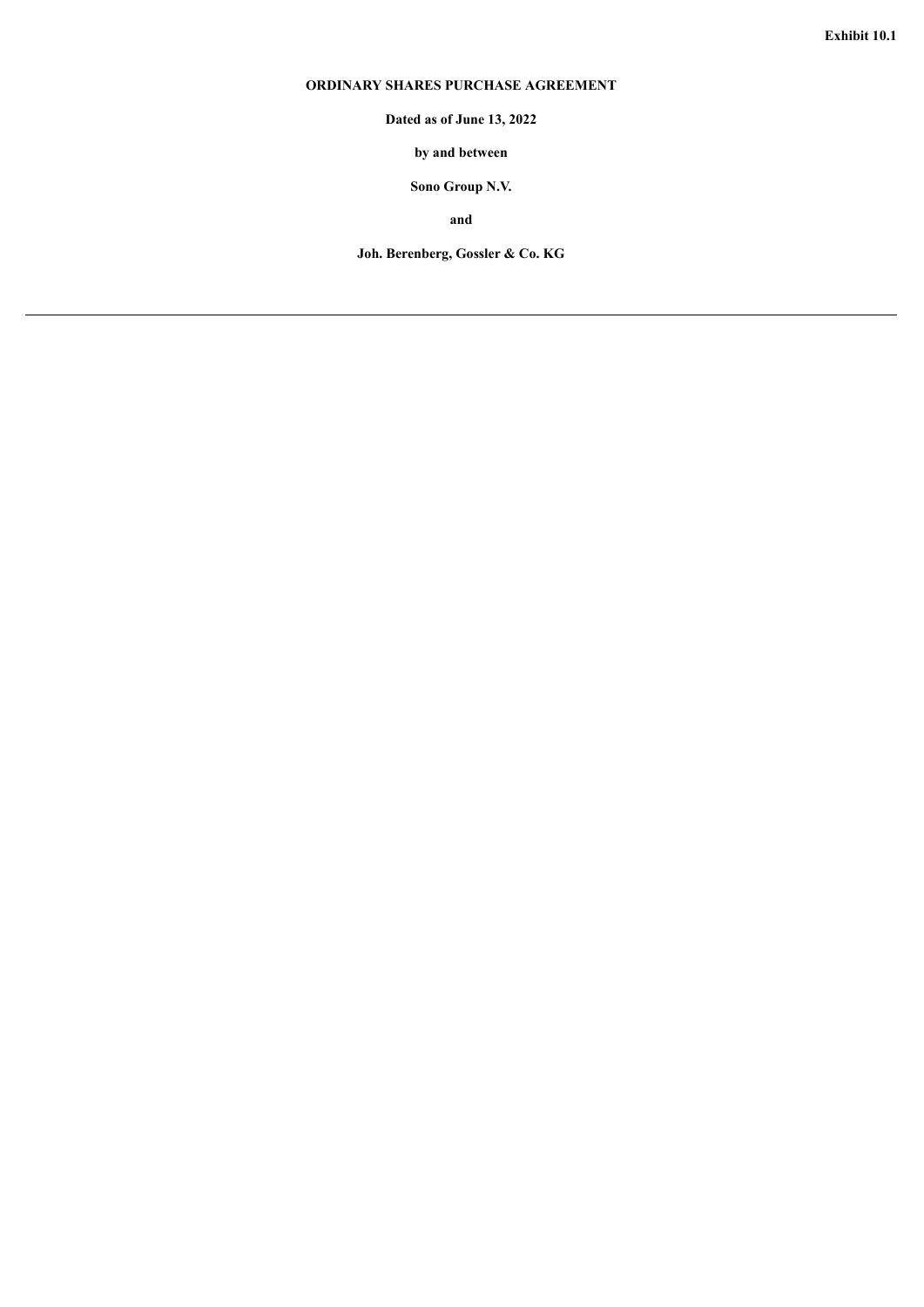### **TABLE OF CONTENTS**

|                                   |                                                                                                        | Page                    |
|-----------------------------------|--------------------------------------------------------------------------------------------------------|-------------------------|
| <b>ARTICLE I DEFINITIONS</b>      |                                                                                                        | 1                       |
|                                   | ARTICLE II PURCHASE AND SALE OF ORDINARY SHARES                                                        | 1                       |
| Section 2.1.                      | Purchase and Sale of Ordinary Shares                                                                   | $\mathbf{1}$            |
| Section 2.2.                      | Closing Date; Settlement Dates                                                                         | $\sqrt{2}$              |
| Section 2.3.                      | Initial Public Announcements and Required Filings                                                      | $\overline{2}$          |
| <b>ARTICLE III PURCHASE TERMS</b> |                                                                                                        | 3                       |
| Section 3.1.                      | <b>VWAP Purchases</b>                                                                                  | $\mathfrak{Z}$          |
| Section 3.2.                      | Intraday VWAP Purchases                                                                                | $\overline{\mathbf{4}}$ |
| Section 3.3.                      | Settlement of VWAP Purchases and Intraday VWAP Purchases.                                              | 5                       |
| Section 3.4.                      | Compliance with Rules of Trading Market                                                                | $\overline{7}$          |
| Section 3.5.                      | Beneficial Ownership Limitation                                                                        | 8                       |
|                                   | ARTICLE IV REPRESENTATIONS, WARRANTIES AND COVENANTS OF THE INVESTOR                                   | 8                       |
| Section 4.1.                      | Organization and Standing of the Investor                                                              | $\,$ 8 $\,$             |
| Section 4.2.                      | Authorization and Power                                                                                | $\,$ 8 $\,$             |
| Section 4.3.                      | No Conflicts                                                                                           | 9                       |
| Section 4.4.                      | <b>Investment Purpose</b>                                                                              | 9                       |
| Section 4.5.                      | Accredited Investor Status                                                                             | 9                       |
| Section 4.6.                      | Reliance on Exemptions                                                                                 | 9                       |
| Section 4.7.                      | Information                                                                                            | 10                      |
| Section 4.8.                      | No Governmental Review                                                                                 | 10                      |
| Section 4.9.                      | No General Solicitation                                                                                | 10                      |
| Section 4.10.                     | Not an Affiliate                                                                                       | 10                      |
| Section 4.11.                     | No Prior Short Sales                                                                                   | 11                      |
| Section 4.12.                     | <b>Statutory Underwriter Status</b>                                                                    | 11                      |
| Section 4.13.                     | Resales of Securities                                                                                  | 11                      |
|                                   | ARTICLE V REPRESENTATIONS, WARRANTIES AND COVENANTS OF THE COMPANY                                     | 11                      |
| Section 5.1.                      | Organization, Good Standing and Power                                                                  | 11                      |
| Section 5.2.                      | Authorization, Enforcement                                                                             | 12                      |
| Section 5.3.                      | Capitalization                                                                                         | 12                      |
| Section 5.4.                      | <b>Issuance of Securities</b>                                                                          | 12                      |
| Section 5.5.                      | No Conflicts                                                                                           | 13                      |
| Section 5.6.                      | Commission Documents, Financial Statements; Disclosure Controls and Procedures; Internal Controls Over |                         |
|                                   | Financial Reporting; Accountants                                                                       | 14                      |
| Section 5.7.                      | <b>Subsidiaries</b>                                                                                    | 15                      |
| Section 5.8.                      | No Material Adverse Effect or Material Adverse Change                                                  | 16                      |
| Section 5.9.                      | Absence of Existing Defaults and Conflicts                                                             | 16                      |
| Section 5.10.                     | No Undisclosed Liabilities                                                                             | 16                      |
| Section 5.11.                     | Indebtedness; Solvency                                                                                 | 16                      |
| Section 5.12.                     | Title to Property; Leases                                                                              | 16                      |
|                                   |                                                                                                        |                         |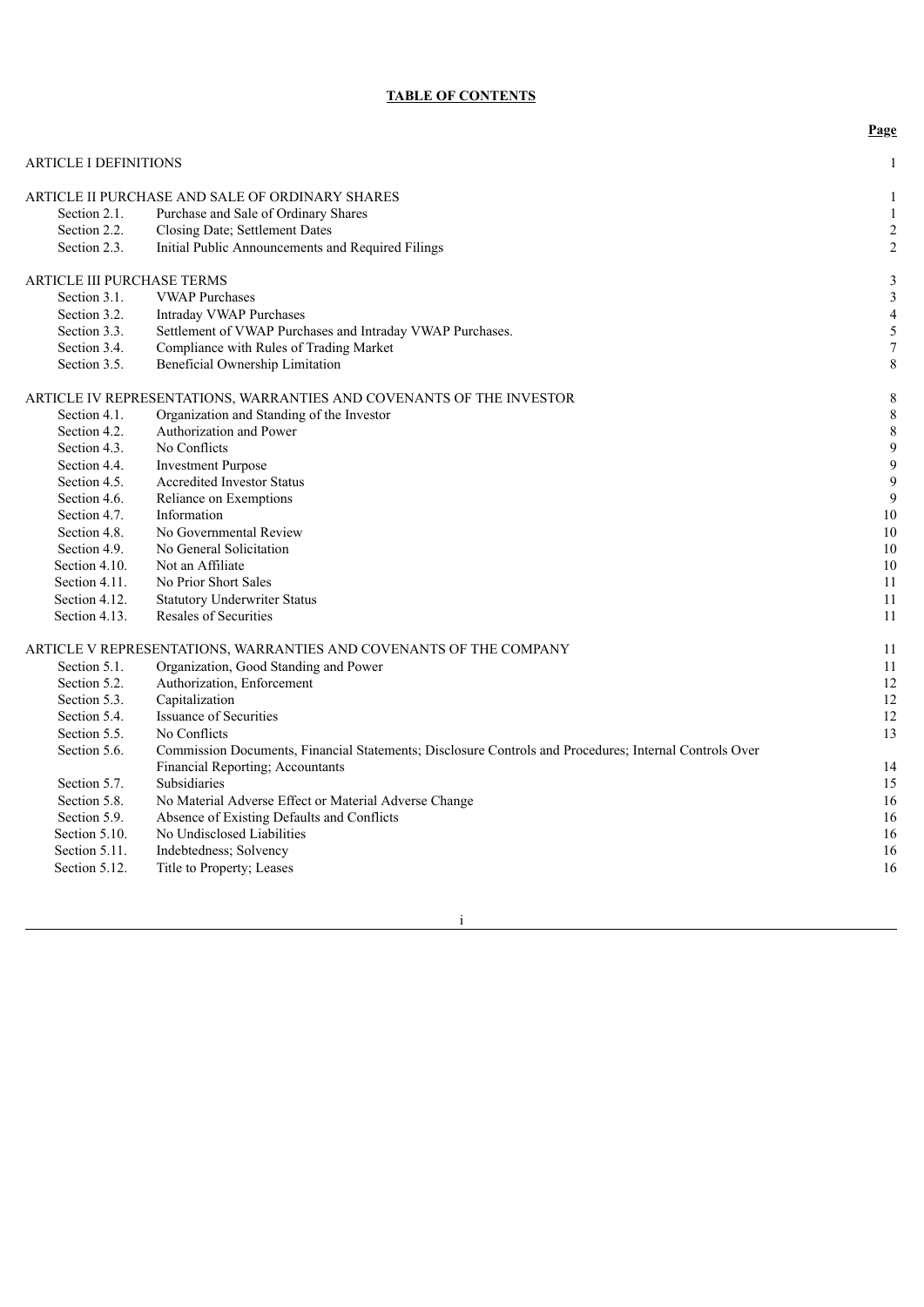| Section 5.13. | Litigation                                                     | 17     |
|---------------|----------------------------------------------------------------|--------|
| Section 5.14. | <b>Registration Rights</b>                                     | 17     |
| Section 5.15. | Certain Fees                                                   | 17     |
| Section 5.16. | Disclosure                                                     | 17     |
| Section 5.17. | Permits; Intellectual Property                                 | 17     |
| Section 5.18. | <b>Environmental Compliance</b>                                | 19     |
| Section 5.19. | Material Agreements                                            | 20     |
| Section 5.20. | Employees; Labor Laws; Absence of Compensation Issues          | 20     |
| Section 5.21. | Use of Proceeds                                                | 20     |
| Section 5.22. | <b>Investment Company Act Status</b>                           | 20     |
| Section 5.23. | Taxes                                                          | 21     |
| Section 5.24. | Insurance                                                      | 21     |
| Section 5.25. | <b>Exemption from Registration</b>                             | 21     |
| Section 5.26. | No General Solicitation or Advertising                         | 21     |
| Section 5.27. | No Integrated Offering                                         | 22     |
| Section 5.28. | Absence of Compensation Issues                                 | 22     |
| Section 5.29. | Dilutive Effect                                                | 22     |
| Section 5.30. | Manipulation of Price                                          | 22     |
| Section 5.31. | Securities Act                                                 | 23     |
| Section 5.32. | Compliance with Nasdaq Rules                                   | 23     |
| Section 5.33. | Listing and Maintenance Requirements; DTC Eligibility          | 23     |
| Section 5.34. | Application of Takeover Protections                            | 24     |
| Section 5.35. | Compliance with Anti-Bribery Laws                              | 24     |
| Section 5.36. | Compliance with Anti-Money Laundering Laws                     | 24     |
| Section 5.37. | Compliance with Sanctions Laws                                 | 24     |
| Section 5.38. | Foreign Private Issuer Status                                  | 25     |
| Section 5.39. | Passive Foreign Investment Company                             | 25     |
| Section 5.40. | <b>Emerging Growth Company Status</b>                          | 25     |
| Section 5.41. | IT Systems and Data                                            | 25     |
| Section 5.42. | Statistical and Market-Related Data                            | 25     |
| Section 5.43. | No Disqualification Events                                     | 26     |
| Section 5.44. | Fair Summaries                                                 | 26     |
| Section 5.45. | Acknowledgement Regarding Investor's Acquisition of Securities | 26     |
| Section 5.46. | No Forward Looking Statements                                  | 26     |
| Section 5.47. | Absence of Stamp Duties and Transfer Taxes                     | $27\,$ |
| Section 5.48. | Dividends and Payments in Foreign Currency                     | 27     |
| Section 5.49. | Submission to Jurisdiction                                     | 27     |
| Section 5.50. | Absence of Immunity from Jurisdiction                          | 27     |
|               | ARTICLE VI ADDITIONAL COVENANTS                                | 27     |
| Section 6.1.  | Securities Compliance                                          | 27     |
| Section 6.2.  | Reservation of Ordinary Shares                                 | 28     |
| Section 6.3.  | Registration and Listing                                       | 28     |
| Section 6.4.  | Compliance with Laws                                           | 28     |
| Section 6.5.  | Keeping of Records and Books of Account; Due Diligence         | 29     |
| Section 6.6.  | No Frustration                                                 | 29     |
| Section 6.7.  | Corporate Existence                                            | 29     |

i i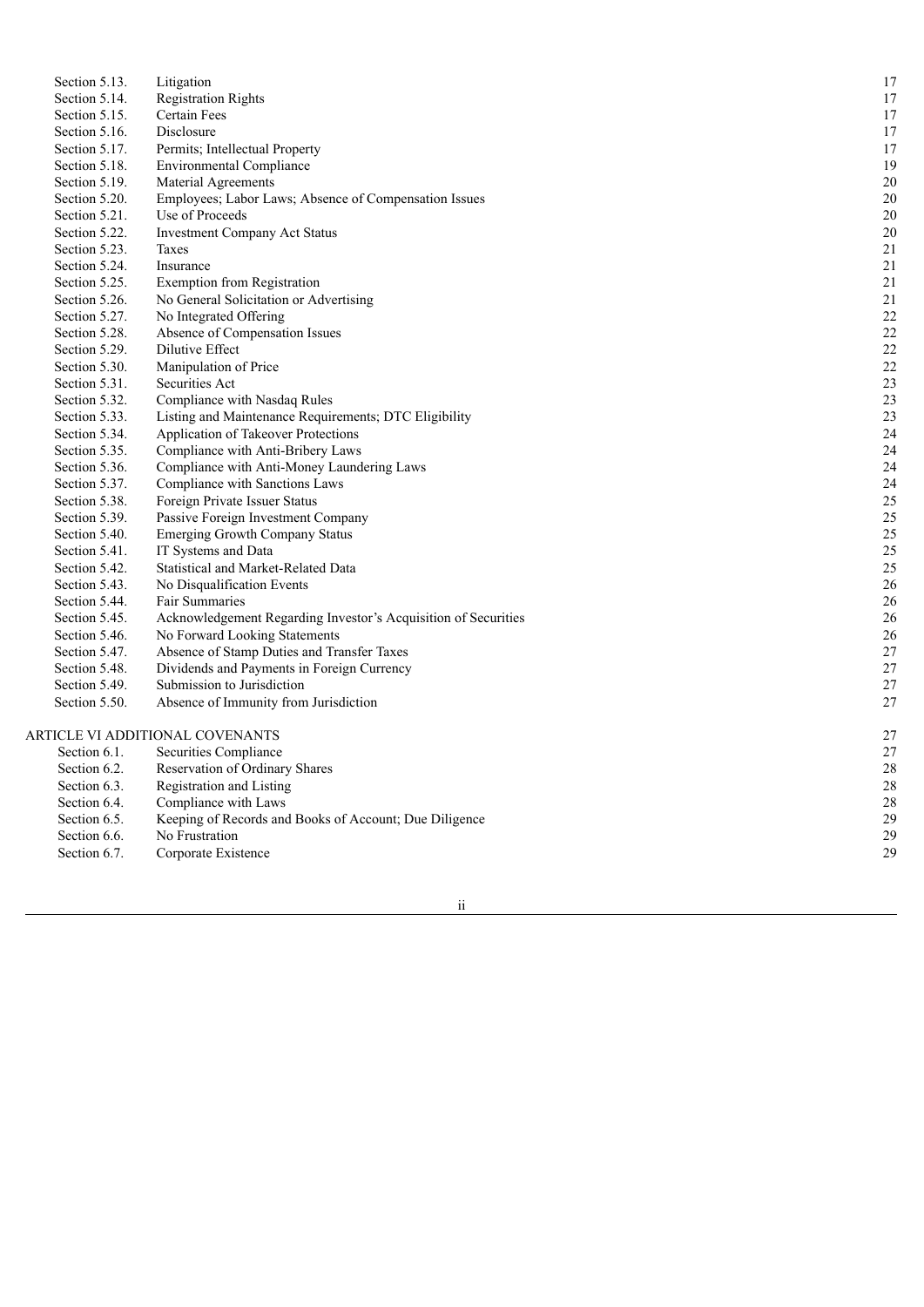| Section 6.8.                      | <b>Fundamental Transaction</b>                                                                | 30 |
|-----------------------------------|-----------------------------------------------------------------------------------------------|----|
| Section 6.9.                      | <b>Selling Restrictions</b>                                                                   | 30 |
| Section 6.10.                     | <b>Effective Registration Statement</b>                                                       | 30 |
| Section 6.11.                     | <b>Blue Sky</b>                                                                               | 31 |
| Section 6.12.                     | Non-Public Information                                                                        | 31 |
| Section 6.13.                     | Broker-Dealer                                                                                 | 31 |
| Section 6.14.                     | Delivery of Bring Down Opinions and Compliance Certificates Upon Occurrence of Certain Events | 32 |
| Section 6.15.                     | Allowable Grace Period Restrictions                                                           | 32 |
|                                   | ARTICLE VII CONDITIONS TO CLOSING, COMMENCEMENT AND PURCHASES                                 | 32 |
| Section 7.1.                      | Conditions Precedent to Closing                                                               | 32 |
| Section 7.2.                      | Conditions Precedent to Commencement                                                          | 33 |
| Section 7.3.                      | Conditions Precedent to Purchases after Commencement Date                                     | 36 |
| <b>ARTICLE VIII TERMINATION</b>   |                                                                                               | 40 |
| Section 8.1.                      | <b>Automatic Termination</b>                                                                  | 40 |
| Section 8.2.                      | Other Termination                                                                             | 41 |
| Section 8.3.                      | <b>Effect of Termination</b>                                                                  | 42 |
| <b>ARTICLE IX INDEMNIFICATION</b> |                                                                                               | 42 |
| Section 9.1.                      | Indemnification of Investor                                                                   | 42 |
| Section 9.2.                      | <b>Indemnification Procedures</b>                                                             | 43 |
| ARTICLE X MISCELLANEOUS           |                                                                                               | 44 |
| Section 10.1.                     | Certain Fees and Expenses                                                                     | 44 |
| Section 10.2.                     | Specific Enforcement, Consent to Jurisdiction, Waiver of Jury Trial                           | 44 |
| Section 10.3.                     | <b>Entire Agreement</b>                                                                       | 45 |
| Section 10.4.                     | Notices                                                                                       | 45 |
| Section 10.5.                     | Waivers                                                                                       | 46 |
| Section 10.6.                     | Amendments                                                                                    | 47 |
| Section 10.7.                     | Headings                                                                                      | 47 |
| Section 10.8.                     | Construction                                                                                  | 47 |
| Section 10.9.                     | <b>Binding Effect</b>                                                                         | 47 |
| Section 10.10.                    | No Third Party Beneficiaries                                                                  | 47 |
| Section 10.11.                    | Governing Law                                                                                 | 47 |
| Section 10.12.                    | Survival                                                                                      | 47 |
| Section 10.13.                    | Counterparts                                                                                  | 48 |
| Section 10.14.                    | Publicity                                                                                     | 48 |
| Section 10.15.                    | Severability                                                                                  | 48 |
| Section 10.16.                    | <b>Further Assurances</b>                                                                     | 48 |
| Section 10.17.                    | Currency                                                                                      | 49 |
|                                   |                                                                                               |    |

Annex I. Definitions

iii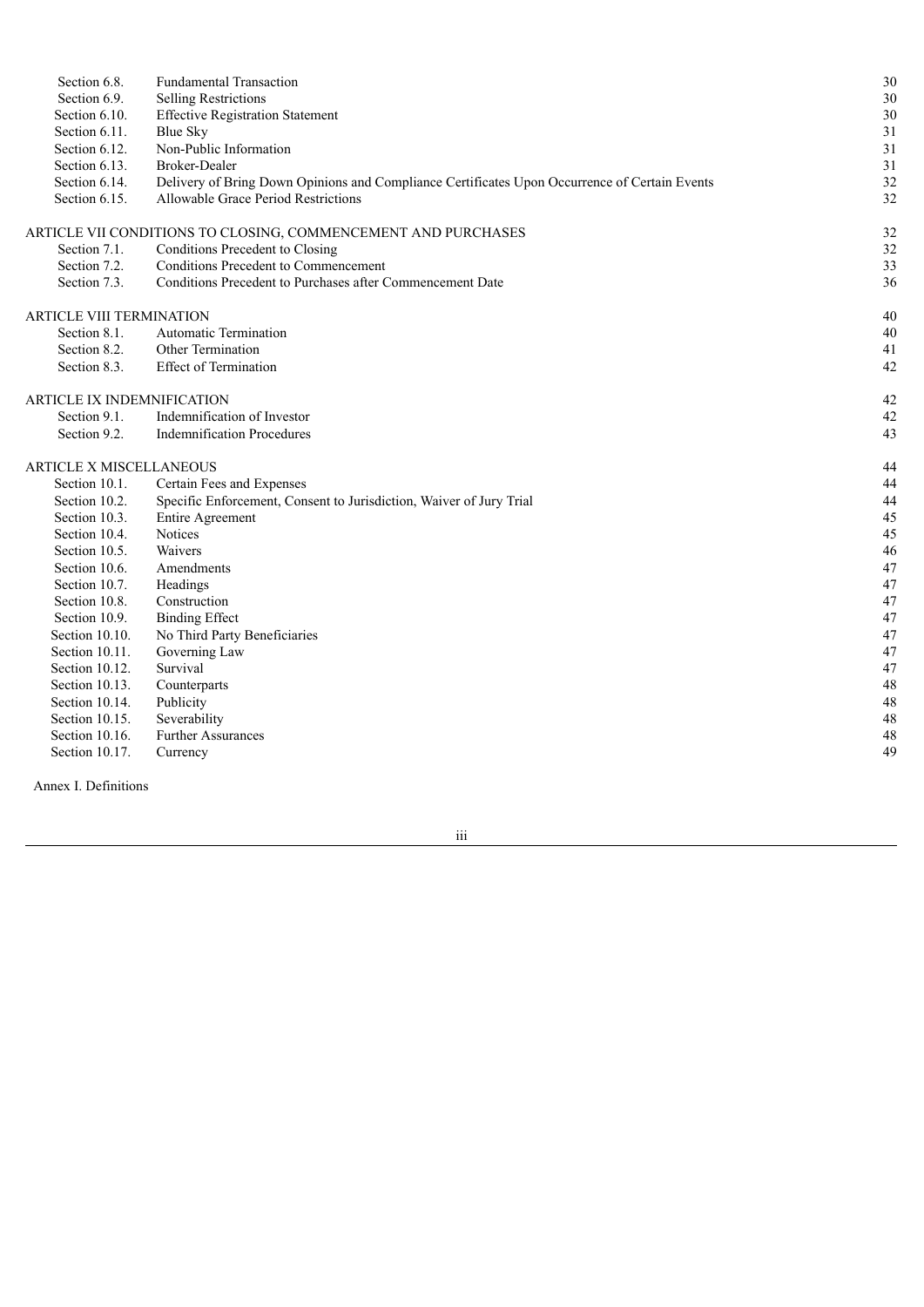#### **ORDINARY SHARES PURCHASE AGREEMENT**

This **ORDINARY SHARES PURCHASE AGREEMENT** is made and entered into as of June 13, 2022 (this "*Agreement*"), by and between Joh. Berenberg, Gossler & Co. KG (the "*Investor*") and Sono Group N.V., a public limited liability company (*naamloze vennootschap*) incorporated under the laws of the Netherlands (the "*Company*").

#### **RECITALS**

**WHEREAS**, the parties desire that, upon the terms and subject to the conditions and limitations set forth herein, the Company may issue and sell to the Investor, from time to time as provided herein, and the Investor shall purchase from the Company, up to \$150,000,000 in aggregate gross purchase price of newly issued Ordinary Shares;

**WHEREAS**, such sales of Ordinary Shares by the Company to the Investor will be made in reliance upon the provisions of Section 4(a)(2) of the Securities Act ("Section  $4(a)(2)$ "), and upon such other exemption or exclusion from the registration requirements of the Securities Act as may be available with respect to any or all of the sales of Ordinary Shares to the Investor to be made hereunder;

WHEREAS, the parties hereto are concurrently entering into a Registration Rights Agreement in the form attached as **Exhibit A** hereto (the "*Registration Rights Agreement*"), pursuant to which the Company agrees, inter alia, to file a registration statement to register the resale of the Registrable Securities (as defined in the Registration Rights Agreement) by the Investor under the Securities Act upon the terms and subject to the conditions set forth therein; and

**NOW, THEREFORE,** the parties hereto, intending to be legally bound, hereby agree as follows:

#### **ARTICLE I DEFINITIONS**

Capitalized terms used in this Agreement shall have the meanings ascribed to such terms in Annex I hereto, and hereby made a part hereof, or as otherwise set forth in this Agreement.

#### **ARTICLE II PURCHASE AND SALE OF ORDINARY SHARES**

**Section 2.1. Purchase and Sale of Ordinary Shares**. Upon the terms and subject to the conditions of this Agreement, during the Investment Period, the Company, in its sole discretion, shall have the right, but not the obligation, to issue and sell to the Investor, and the Investor shall purchase from the Company, up to \$150,000,000 (the "*Total Commitment*") in aggregate gross purchase price of duly authorized, validly issued, fully paid and nonassessable (meaning that a holder of Ordinary Shares will not by reason of merely being such a holder, be subject to assessment or calls by the Company or its creditors for further payment on such Ordinary Shares) Ordinary Shares (such maximum amount of Ordinary Shares, the "*Aggregate Limit*"), by the delivery to the Investor of VWAP Purchase Notices and Intraday VWAP Purchase Notices as provided in Article III.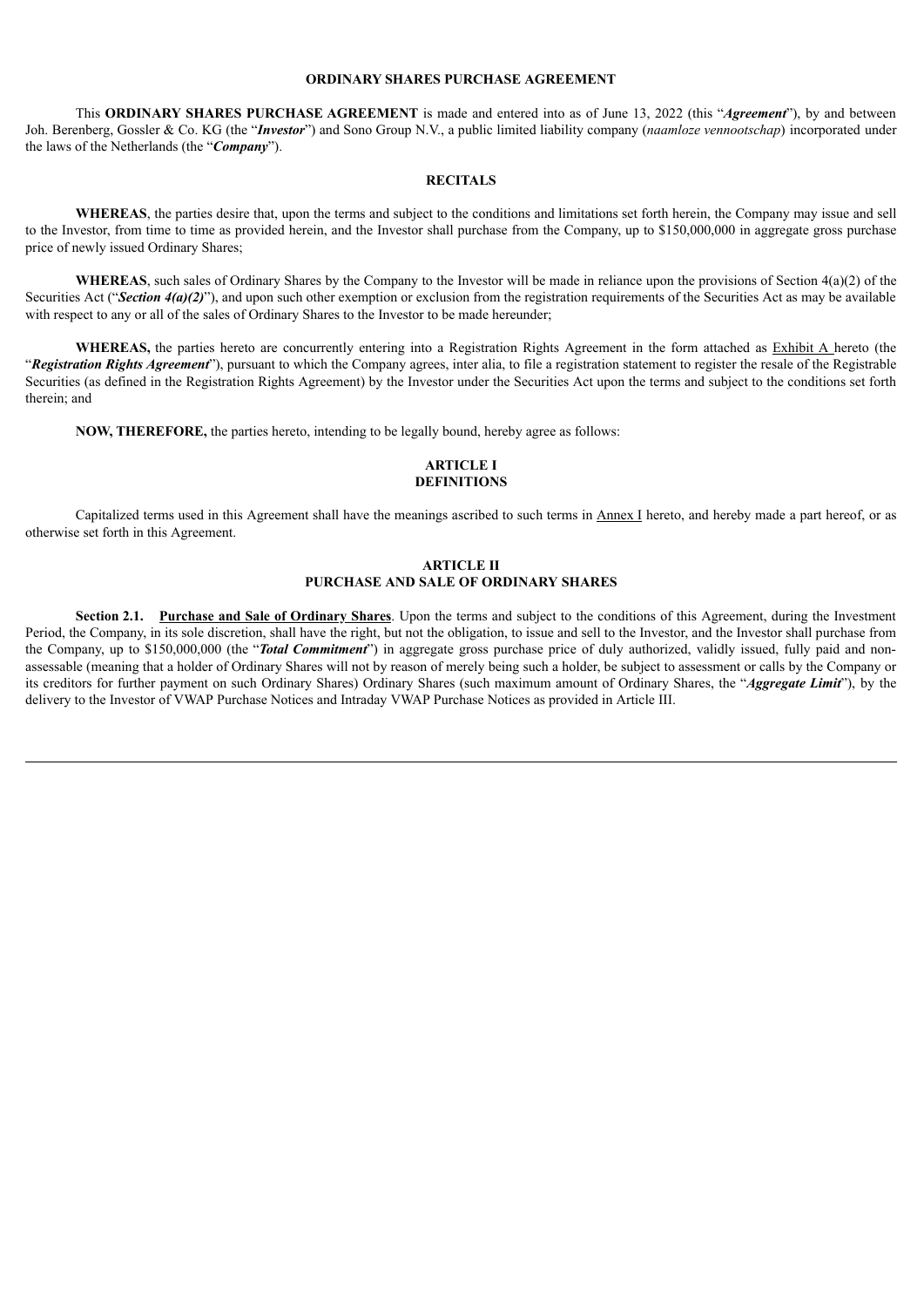**Section 2.2. Closing Date; Settlement Dates**. This Agreement shall become effective and binding (the "*Closing*") upon (a) the payment of the Investor Expense Reimbursement to the Investor prior to the Closing pursuant to Section 10.1, (b) the delivery of counterpart signature pages of this Agreement and the Registration Rights Agreement executed by each of the parties hereto and thereto, and (c) the delivery of all other documents, instruments and writings required to be delivered at the Closing, in each case as provided in Section 7.1(iii), to the offices of Skadden, Arps, Slate, Meagher & Flom (UK) LLP, 40 Bank Street, E14 5DS, London, United Kingdom on the Closing Date. In consideration of and in express reliance upon the representations, warranties and covenants contained in, and upon the terms and subject to the conditions of, this Agreement, during the Investment Period, the Company, at its sole option and discretion, may issue and sell to the Investor, and, if the Company elects to so issue and sell, the Investor shall purchase from the Company, the Shares in respect of each VWAP Purchase and each Intraday VWAP Purchase (as applicable). The delivery of Shares in respect of each VWAP Purchase and each Intraday VWAP Purchase, and the payment for such Shares, shall occur in accordance with Section 3.3.

**Section 2.3. Initial Public Announcements and Required Filings**. The Company shall, not later than 5:00 p.m., New York City time, on the Trading Day immediately after the date of this Agreement, file with the Commission a Report of Foreign Private Issuer on Form 6-K disclosing the execution of this Agreement and the Registration Rights Agreement by the Company and the Investor and describing the material terms thereof, and attaching as exhibits thereto copies of each of this Agreement and the Registration Rights Agreement and, if applicable, any press release issued by the Company disclosing the execution of this Agreement and the Registration Rights Agreement by the Company (including all exhibits thereto, the "*Form 6- K Report*"). The Company shall provide the Investor a reasonable opportunity to comment on a draft of the Form 6-K Report prior to filing the Form 6-K Report with the Commission and shall give due consideration to all such comments. From and after the filing of the Form 6-K Report with the Commission, the Company shall have publicly disclosed all material, nonpublic information delivered to the Investor (or the Investor's representatives or agents) by the Company or any of its Subsidiaries, or any of their respective officers, directors, employees, agents or representatives (if any) in connection with the transactions contemplated by the Transaction Documents. The Investor covenants that until such time as the transactions contemplated by this Agreement and the Registration Rights Agreement are publicly disclosed by the Company as described in this Section 2.3, the Investor shall maintain the confidentiality of all disclosures made to it in connection with the transactions contemplated by the Transaction Documents (including the existence and terms of the transactions contemplated thereby), except that the Investor may disclose the terms of such transactions to its financial, accounting, legal and other advisors (provided that the Investor directs such Persons to maintain the confidentiality of such information). The Company shall use its commercially reasonable efforts to prepare and, as soon as practicable, but in no event later than the applicable Filing Deadline, file with the Commission the Initial Registration Statement and any New Registration Statement covering only the resale by the Investor of the Registrable Securities in accordance with the Securities Act and the Registration Rights Agreement. At or before 8:30 a.m. (New York City time) on the Trading Day immediately following the Effective Date of the Initial Registration Statement and any New Registration Statement (or any post-effective amendment thereto), the Company shall file with the Commission in accordance with Rule 424(b) under the Securities Act the final Prospectus to be used in connection with resales of the Registrable Securities by the Investor pursuant to such Registration Statement (or post-effective amendment thereto).

 $\overline{2}$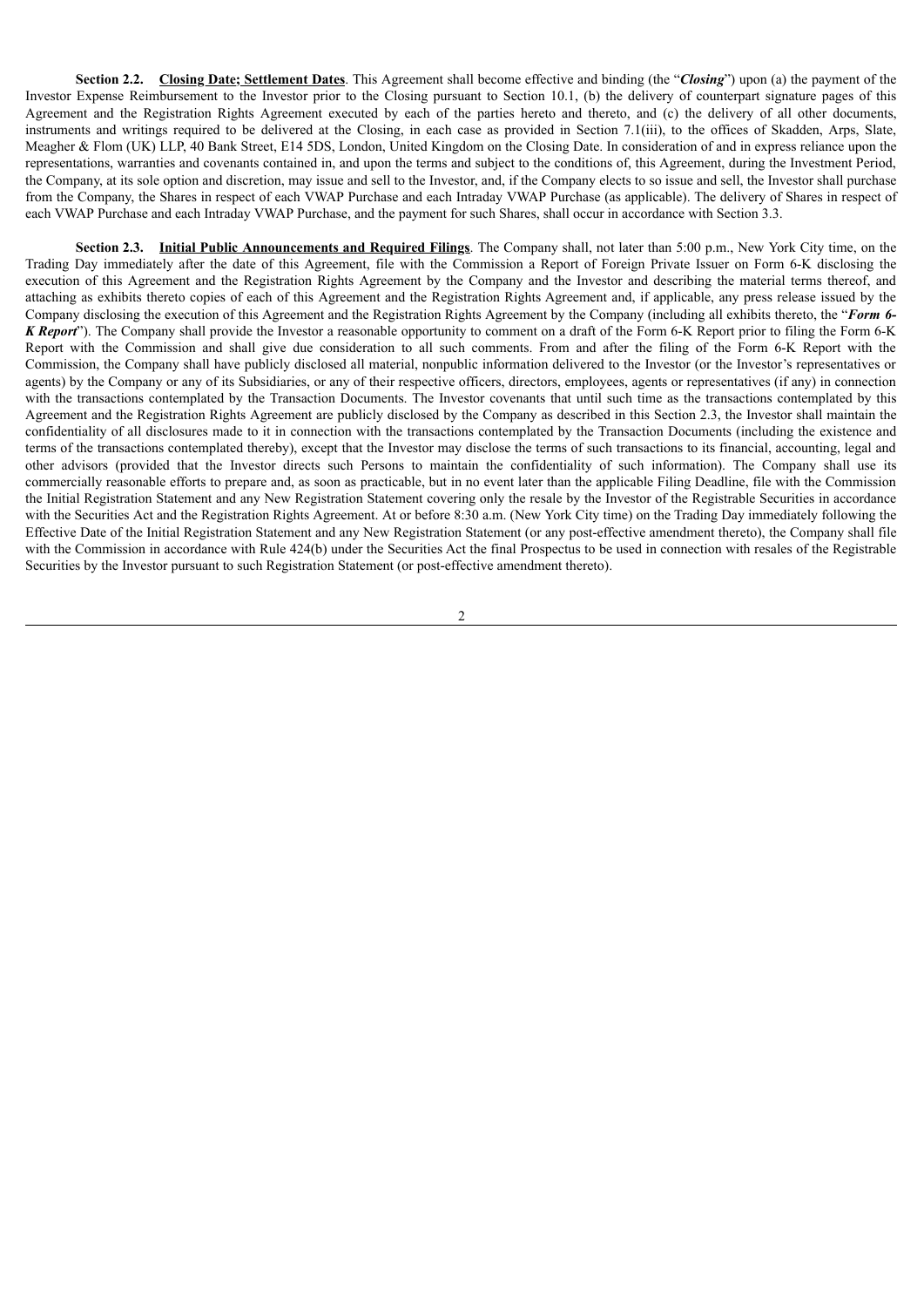#### **ARTICLE III PURCHASE TERMS**

Subject to the satisfaction of the conditions set forth in Article VII, the parties agree as follows:

**Section 3.1. VWAP Purchases**. Upon the initial satisfaction of all of the conditions set forth in Section 7.2 (the "*Commencement*" and the date of initial satisfaction of all of such conditions, the "*Commencement Date*") and from time to time thereafter, subject to the satisfaction of all of the conditions set forth in Section 7.3, the Company shall have the right, but not the obligation, to direct the Investor, by its timely delivery to the Investor of a VWAP Purchase Notice for a VWAP Purchase prior to 6:00 a.m., New York City time, on the applicable Purchase Date therefor, to purchase a specified VWAP Purchase Share Amount, which shall not exceed the applicable VWAP Purchase Maximum Amount, at the applicable VWAP Purchase Price therefor on such Purchase Date in accordance with this Agreement (each such purchase, a "*VWAP Purchase*"). The Company may timely deliver to the Investor a VWAP Purchase Notice for a VWAP Purchase on any Trading Day selected by the Company as the Purchase Date for such VWAP Purchase, so long as (i) the Closing Sale Price of the Ordinary Shares on the Trading Day immediately preceding such Purchase Date is not less than the Threshold Price, and (ii) all Shares subject to all prior VWAP Purchases and Intraday VWAP Purchases (as applicable) pursuant to this Agreement have been received by the Investor as DWAC Shares prior to the Company's delivery to the Investor of such VWAP Purchase Notice for such VWAP Purchase on such Purchase Date. The Investor is obligated to accept each VWAP Purchase Notice prepared and delivered by the Company in accordance with the terms of and subject to the satisfaction of the conditions contained in this Agreement. If the Company delivers any VWAP Purchase Notice directing the Investor to purchase a VWAP Purchase Share Amount in excess of the applicable VWAP Purchase Maximum Amount that the Company is then permitted to include in such VWAP Purchase Notice, such VWAP Purchase Notice shall be void *ab initio* to the extent of the amount by which the VWAP Purchase Share Amount set forth in such VWAP Purchase Notice exceeds such applicable VWAP Purchase Maximum Amount, and the Investor shall have no obligation to purchase, and shall not purchase, such excess Shares pursuant to such VWAP Purchase Notice; provided, however, that the Investor shall remain obligated to purchase the applicable VWAP Purchase Maximum Amount pursuant to such VWAP Purchase. At or prior to 5:30 p.m., New York City time, on the Purchase Date for each VWAP Purchase, the Investor shall provide to the Company, by email correspondence to each of the individual notice recipients of the Company set forth in the applicable VWAP Purchase Notice, a written confirmation for such VWAP Purchase (each, a "*VWAP Purchase Confirmation*"), setting forth (A) the applicable VWAP Purchase Price per Share to be paid by the Investor for the Shares purchased by the Investor in such VWAP Purchase, (B) the total aggregate VWAP Purchase Price to be paid by the Investor for the total VWAP Purchase Share Amount purchased by the Investor in such VWAP Purchase in accordance with Section 3.3(d) below, (C) confirmation that the Investor has subscribed for the total number of Shares constituting such VWAP Purchase Share Amount as set forth in Section 3.3(b) of this Agreement and (D) confirmation that same-day funds in an amount equal to (1) the Issue Price, multiplied by (2) the total number of Shares constituting such VWAP Purchase Share Amount, have been deposited by the Investor in the Capital Increase Account and held for the benefit and account of the Company to enable the Company to effect the issuance and delivery of such Shares as DWAC Shares on the applicable Purchase Share Delivery Date therefor and the payment of the total aggregate VWAP Purchase Price for such Shares by the Investor in accordance with Section 3.3(a) the total amount of such deposit corresponding to the total aggregate nominal value for all of such Shares constituting each VWAP Purchase Share Amount purchased by the Investor on such Purchase Date. Notwithstanding the foregoing, the Company shall not deliver any VWAP Purchase Notices to the Investor during the PEA Period.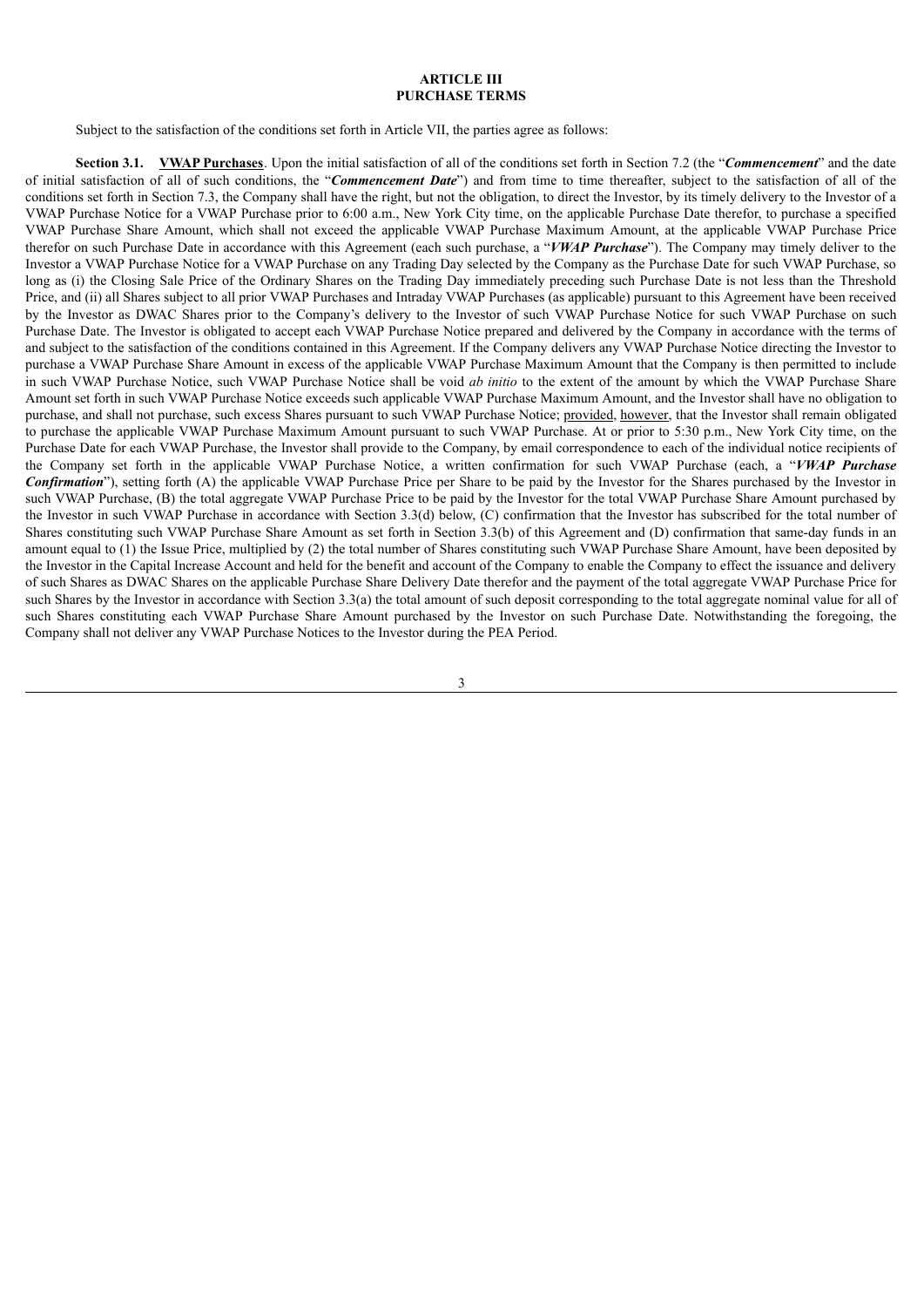**Section 3.2. Intraday VWAP Purchases**. Upon the initial satisfaction of all of the conditions set forth in Section 7.2 on the Commencement Date and from time to time thereafter, subject to the satisfaction of all of the conditions set forth in Section 7.3, in addition to VWAP Purchases as described in Section 3.1, the Company shall also have the right, but not the obligation, to direct the Investor, by its timely delivery to the Investor of an Intraday VWAP Purchase Notice on the applicable Purchase Date therefor, to purchase a specified Intraday VWAP Purchase Share Amount, which shall not exceed the applicable Intraday VWAP Purchase Maximum Amount, at the applicable Intraday VWAP Purchase Price therefor on such Purchase Date in accordance with this Agreement (each such purchase, an "*Intraday VWAP Purchase*"). The Company may timely deliver to the Investor an Intraday VWAP Purchase Notice for an Intraday VWAP Purchase on any Trading Day selected by the Company as the Purchase Date for such Intraday VWAP Purchase, so long as (i) the Closing Sale Price of the Ordinary Shares on the Trading Day immediately preceding such Purchase Date is not less than the Threshold Price, and (ii) all Shares subject to all prior VWAP Purchases and Intraday VWAP Purchases (as applicable) have been received by the Investor as DWAC Shares prior to the Company's delivery to the Investor of such Intraday VWAP Purchase Notice for such Intraday VWAP Purchase on such Purchase Date. The Investor is obligated to accept each Intraday VWAP Purchase Notice prepared and delivered by the Company in accordance with the terms of and subject to the satisfaction of the conditions contained in this Agreement. If the Company delivers any Intraday VWAP Purchase Notice directing the Investor to purchase an Intraday VWAP Purchase Share Amount in excess of the applicable Intraday VWAP Purchase Maximum Amount that the Company is then permitted to include in such Intraday VWAP Purchase Notice, such Intraday VWAP Purchase Notice shall be void *ab initio* to the extent of the amount by which the Intraday VWAP Purchase Share Amount set forth in such Intraday VWAP Purchase Notice exceeds such applicable Intraday VWAP Purchase Maximum Amount, and the Investor shall have no obligation to purchase, and shall not purchase, such excess Shares pursuant to such Intraday VWAP Purchase Notice; provided, however, that the Investor shall remain obligated to purchase the applicable Intraday VWAP Purchase Maximum Amount pursuant to such Intraday VWAP Purchase. At or prior to 5:30 p.m., New York City time, on the Purchase Date on which one or more Intraday VWAP Purchases shall have occurred, the Investor shall provide to the Company, by email correspondence to each of the individual notice recipients of the Company set forth in the applicable Intraday VWAP Purchase Notice, a written confirmation for each such Intraday VWAP Purchase (each, an "*Intraday VWAP Purchase Confirmation*"), setting forth (A) the applicable Intraday VWAP Purchase Price per Share to be paid by the Investor for the Shares purchased by the Investor in such Intraday VWAP Purchase, (B) the total aggregate Intraday VWAP Purchase Price to be paid by the Investor for the total Intraday VWAP Purchase Share Amount purchased by the Investor in such Intraday VWAP Purchase in accordance with Section 3.3(d) below, (C) confirmation that the Investor has subscribed for the total number of Shares constituting such Intraday VWAP Purchase Share Amount as set forth in Section 3.3(b) of this Agreement and (D) confirmation that same-day funds in an amount equal to (1) the Issue Price, multiplied by (2) the total number of Shares constituting such Intraday VWAP Purchase Share Amount, will be deposited by the Investor in the Capital Increase Account not later than 4:00 a.m., New York City time, on the next Trading Day following each Purchase Date on which one or more Intraday VWAP Purchases were made and held for the benefit of the Company to enable the Company to effect the issuance and delivery of such Shares as DWAC Shares on the applicable Purchase Share Delivery Date therefor and the payment of the total aggregate Intraday VWAP Purchase Price for such Shares by the Investor in accordance with Section 3.3(a). Notwithstanding the foregoing, the Company shall not deliver any Intraday VWAP Purchase Notices to the Investor during the PEA Period.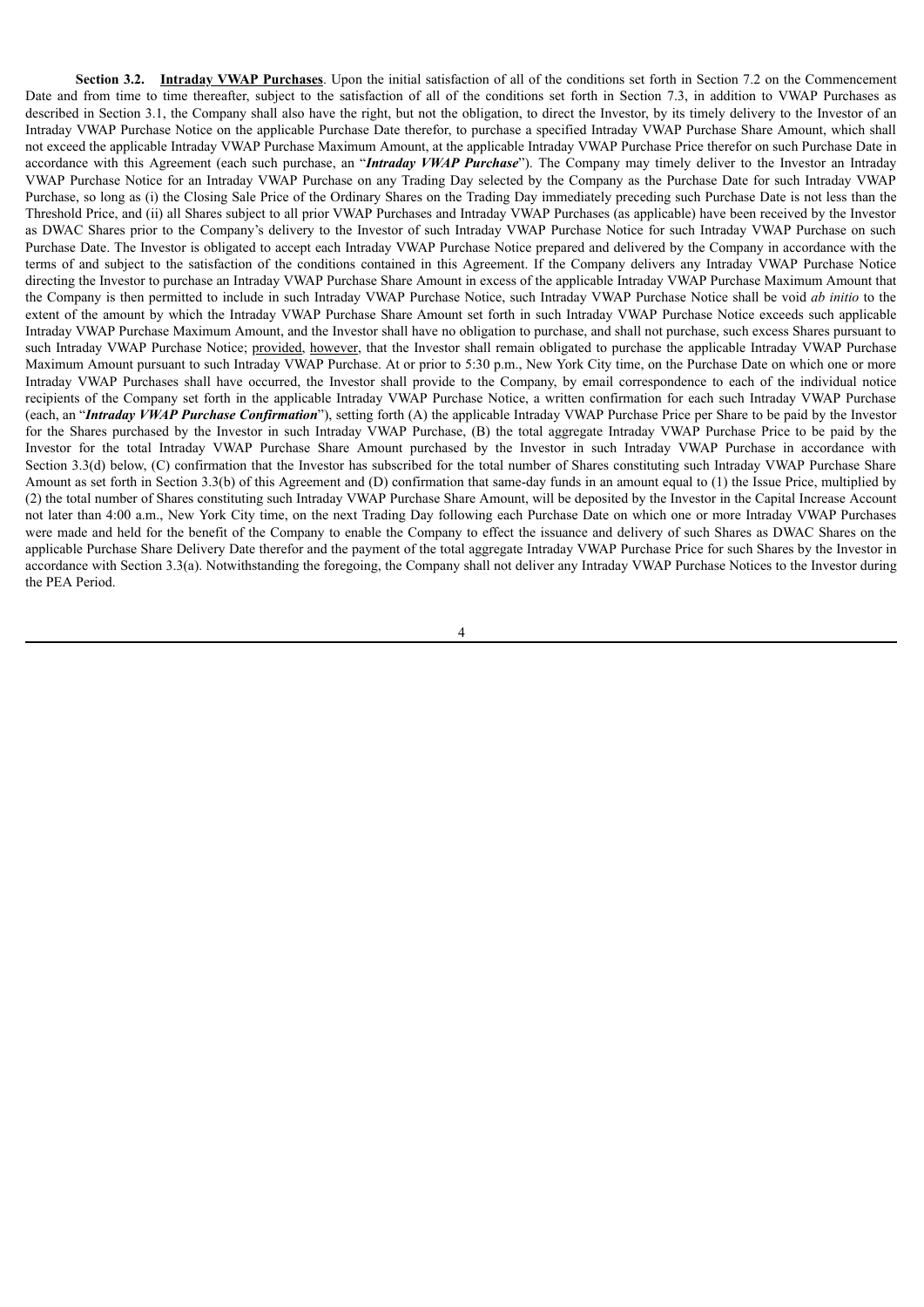#### **Section 3.3. Settlement of VWAP Purchases and Intraday VWAP Purchases.**

(a) **Deposit of Nominal Amount in Capital Increase Account**. Not later than 5:30 p.m., New York City time, on each Purchase Date on which a VWAP Purchase has occurred, the Investor shall deposit or cause to be deposited, in a separate account maintained by the Investor for the benefit and account of the Company for the purchase of Shares pursuant to this Agreement (such account, the "*Capital Increase Account*"), same-day funds in an amount equal to (a) the Issue Price, multiplied by (b) the total number of Shares constituting the VWAP Purchase Share Amount purchased by the Investor in such VWAP Purchase on such Purchase Date, the total amount of such deposit corresponding to the total aggregate nominal value for all of such Shares constituting the VWAP Purchase Share Amount purchased by the Investor on such Purchase Date. Not later than 4:00 a.m., New York City time, on the next Trading Day following each Purchase Date on which one or more Intraday VWAP Purchases shall have occurred (whether or not a VWAP Purchase has occurred on the same Purchase Date as such Intraday VWAP Purchase(s) have occurred), the Investor shall deposit or cause to be deposited into the Capital Increase Account same-day funds in an aggregate amount equal to (x) the Issue Price, multiplied by (y) the total number of Shares constituting the Intraday VWAP Purchase Share Amount purchased by the Investor pursuant to Intraday VWAP Purchases in each such Intraday VWAP Purchase occurring on such Purchase Date, the total amount of such deposit corresponding to the total aggregate nominal value for all of such Shares constituting each Intraday VWAP Purchase Share Amount purchased by the Investor on such Purchase Date. The total aggregate amount of each such deposit of the aggregate nominal value of Shares made with respect to the Shares constituting the VWAP Purchase Share Amount purchased by the Investor on a Purchase Date and with respect to the Shares constituting each Intraday VWAP Purchase Share Amount purchased by the Investor on such Purchase Date, as applicable, in accordance with this Section 3.3(a) hereinafter referred to as a "*Capital Increase Amount*"). The Company consents to payment of the Capital Increase Amount in U.S. dollars.

(b) Subscription of Each VWAP Purchase Share Amount and Each Intraday VWAP Purchase Share Amount by Investor. This Agreement serves as the subscription by the Investor for the total number of Shares constituting the VWAP Purchase Share Amount purchased by the Investor in a VWAP Purchase on a Purchase Date and the total number of Shares constituting the Intraday VWAP Purchase Share Amount purchased by the Investor in each Intraday VWAP Purchase occurring on a Purchase Date, as applicable, pursuant to this Agreement, in each case, at the Issue Price therefor, and accordingly it will not be necessary for the Investor to provide a separate (additional) subscription form or other documentation to subscribe for and purchase such Shares pursuant to this Agreement.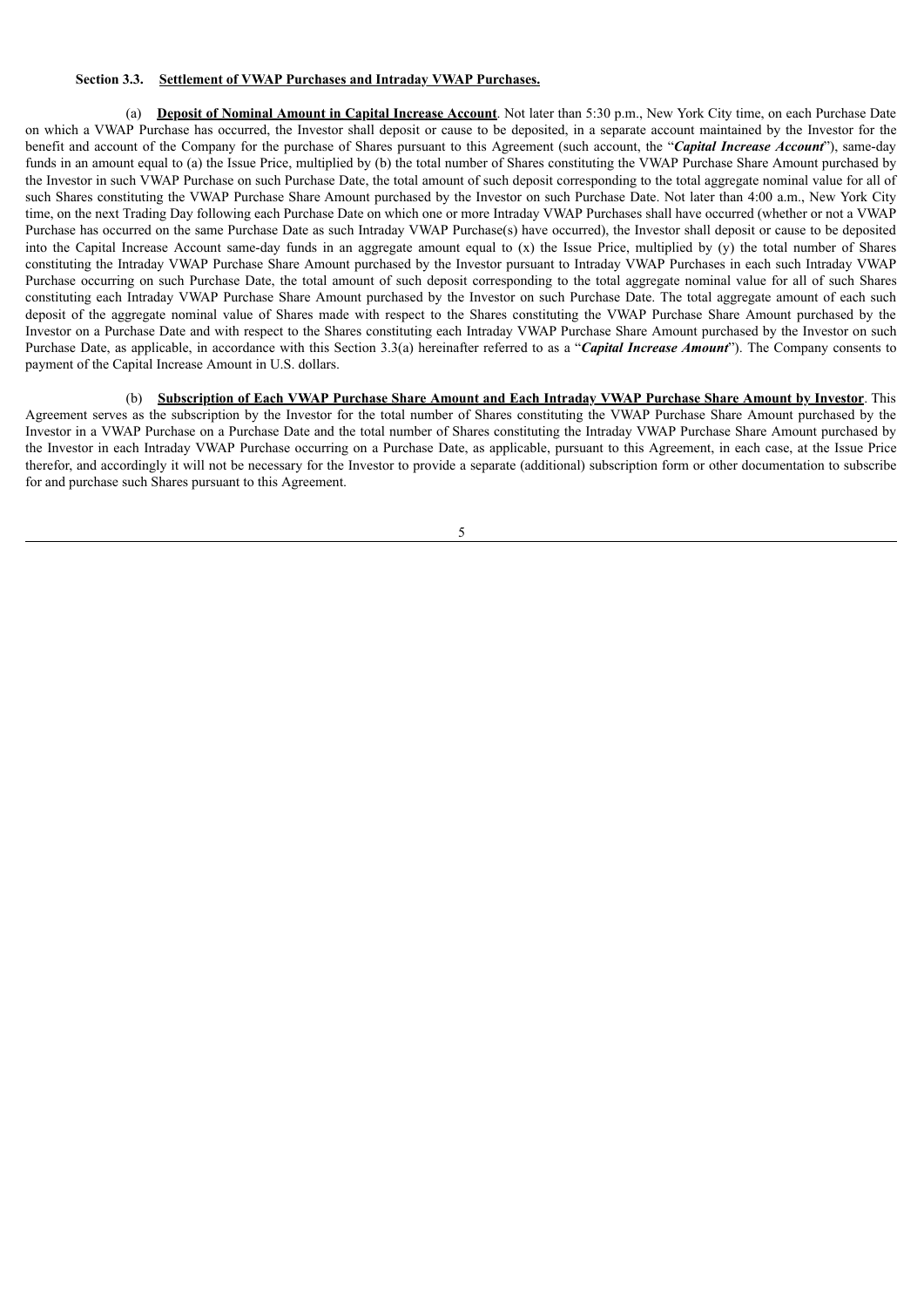(c) **Delivery of Shares on Purchase Share Delivery Date**. Subject to the timely delivery by the Investor to the Company of a VWAP Purchase Confirmation for each VWAP Purchase effected pursuant to this Agreement or an Intraday VWAP Purchase Confirmation for each Intraday VWAP Purchase effected pursuant to this Agreement, as applicable, in each case in accordance with and containing the information and confirmations referred to in Sections 3.1 and 3.2, respectively, the Company will issue the Shares constituting the applicable VWAP Purchase Share Amount purchased by the Investor in such VWAP Purchase, or the Shares constituting the applicable Intraday VWAP Purchase Share Amount purchased by the Investor in such Intraday VWAP Purchase, as applicable, for delivery by its transfer agent to the Investor pursuant to a Deed of Issue, and the Company will cause its transfer agent to electronically transfer such Shares as DWAC Shares to the Investor not later than 10:00 a.m., New York City time, on the Trading Day immediately following the Purchase Date for such VWAP Purchase or such Intraday VWAP Purchase, as applicable (each such Trading Day on which such Shares are required to be issued and electronically transferred in accordance with this Section 3.3(c), a "*Purchase Share Delivery Date*").

#### (d) Payment of Aggregate VWAP Purchase Price and Aggregate Intraday VWAP Purchase Price Against Delivery of Shares.

For (a) each VWAP Purchase, the Investor shall pay to the Company an amount in cash equal to the product of (1) the total number of Shares purchased by the Investor in such VWAP Purchase and (2) the applicable VWAP Purchase Price for such Shares, as full payment for such Shares purchased by the Investor in such VWAP Purchase (inclusive of the applicable Capital Increase Amount on deposit in the Capital Increase Account for such Shares pursuant to Section 3.3(a)), and (b) each Intraday VWAP Purchase, the Investor shall pay to the Company an amount in cash equal to the product of (1) the total number of Shares purchased by the Investor in such Intraday VWAP Purchase and (2) the applicable Intraday VWAP Purchase Price for such Shares (inclusive of the applicable Capital Increase Amount on deposit in the Capital Increase Account for such Shares pursuant to Section 3.3(a)), as full payment for such Shares purchased by the Investor in such Intraday VWAP Purchase, in each case via wire transfer of immediately available funds, not later than 5:00 p.m., New York City time, on the Trading Day immediately following the applicable Purchase Share Delivery Date for such VWAP Purchase and/or for such Intraday VWAP Purchase (as applicable), provided the Investor shall have timely received, as DWAC Shares, all of such Shares purchased by the Investor in such VWAP Purchase and in such Intraday VWAP Purchase (as applicable) on such Purchase Share Delivery Date in accordance with Section 3.3(c), or, if any of such Shares are received by the Investor after 1:00 p.m., New York City time, then the Company's receipt of such funds in its designated account may occur on the Trading Day next following the Trading Day on which the Investor shall have received all of such Shares as DWAC Shares, but not later than 5:00 p.m., New York City time, on such next Trading Day.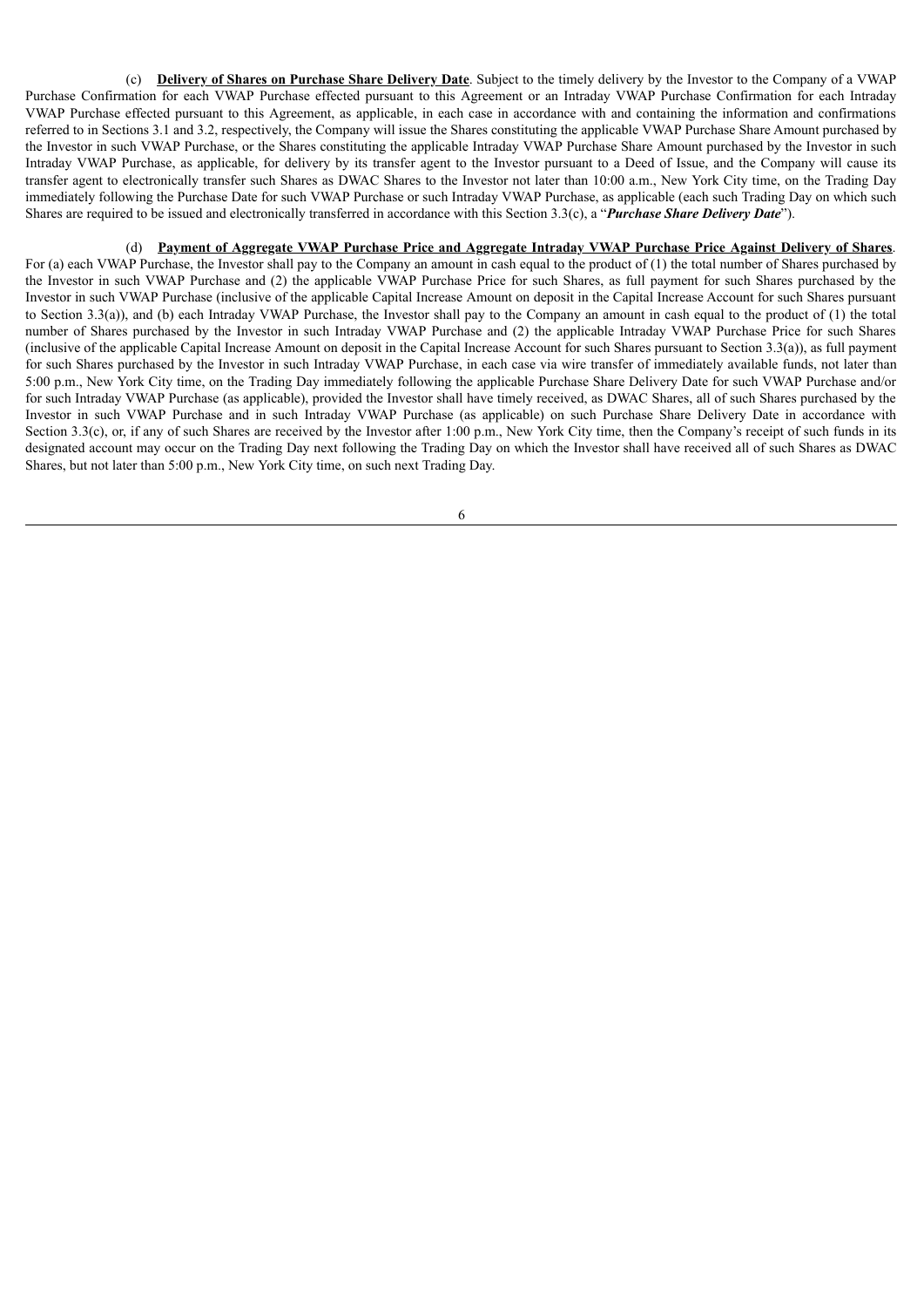(e) **Delivery Failure; Cover Price**. If the Company or its transfer agent shall fail for any reason (other than due to a reason directly attributable to the Investor) to deliver to the Investor, as DWAC Shares, any Shares purchased by the Investor in a VWAP Purchase or an Intraday VWAP Purchase prior to 10:00 a.m., New York City time, on the Trading Day immediately following the applicable Purchase Share Delivery Date for such VWAP Purchase and/or for such Intraday VWAP Purchase (as applicable), and if on or after such Trading Day the Investor purchases (in an open market transaction or otherwise) Ordinary Shares to deliver in satisfaction of a sale by the Investor of such Shares that the Investor anticipated receiving from the Company on such Purchase Share Delivery Date in respect of such VWAP Purchase or such Intraday VWAP Purchase (as applicable), then the Company shall, within one (1) Trading Day after the Investor's request and at the Investor's election, either (i) pay cash to the Investor in an amount equal to the Investor's total purchase price (including brokerage commissions, if any) for the Ordinary Shares so purchased (the "*Cover Price*"), at which point the Company's obligation to deliver such Shares as DWAC Shares shall terminate, or (ii) promptly honor its obligation to deliver to the Investor such Shares as DWAC Shares and pay cash to the Investor in an amount equal to the excess (if any) of the Cover Price over the total purchase price paid by the Investor pursuant to this Agreement for all of the Shares purchased by the Investor in such VWAP Purchase or in such Intraday VWAP Purchase (as applicable).

(f) **General**. The Company shall not issue any fraction of a share of Ordinary Shares to the Investor in connection with any VWAP Purchase or Intraday VWAP Purchase effected pursuant to this Agreement. If the issuance would result in the issuance of a fraction of a share of Ordinary Shares, the Company shall round such fraction of a share of Ordinary Shares down to the nearest whole share. All payments to be made by the Investor pursuant to this Agreement shall be made by wire transfer of immediately available funds to such account as the Company may from time to time designate by written notice to the Investor in accordance with the provisions of this Agreement.

(g) **Taxes**. All payments to be made by the Investor hereunder shall be made without withholding or deduction for or on account of any present or future taxes, levies, imposts, duties, fees, assessments or other governmental charges whatsoever unless the Investor is compelled by law to deduct or withhold such taxes, levies, imposts, duties, fees, assessments or other governmental charges. In that event, the Company shall pay such additional amounts as may be necessary in order that the net amounts received after such withholding or deduction shall equal the amounts that would have been received if no withholding or deduction had been made.

#### **Section 3.4. Compliance with Rules of Trading Market**.

(a) **Exemption From Certain Trading Market Shareholder Approval Requirements**. The Company has taken all actions, provided all such notices and disclosures, and obtained all consents, approvals, waivers or confirmations required under applicable listing rules of the Trading Market, including, without limitation, under Nasdaq Listing Rule 5615(a)(3), such that the shareholder approval requirements under Nasdaq Listing Rule 5635(d) shall not be applicable for any purposes of this Agreement, the other Transaction Documents and the transactions contemplated hereby and thereby.

(b) **General**. The Company shall not issue or sell any Ordinary Shares pursuant to this Agreement if such issuance or sale would reasonably be expected to result in (A) a violation of the Securities Act or applicable Dutch corporate law or (B) a breach of the listing rules of the Trading Market. The provisions of this Section 3.4 shall be implemented in a manner otherwise than in strict conformity with the terms of this Section 3.4 only if necessary to ensure compliance with the Securities Act, applicable Dutch corporate law and the applicable rules of the Trading Market.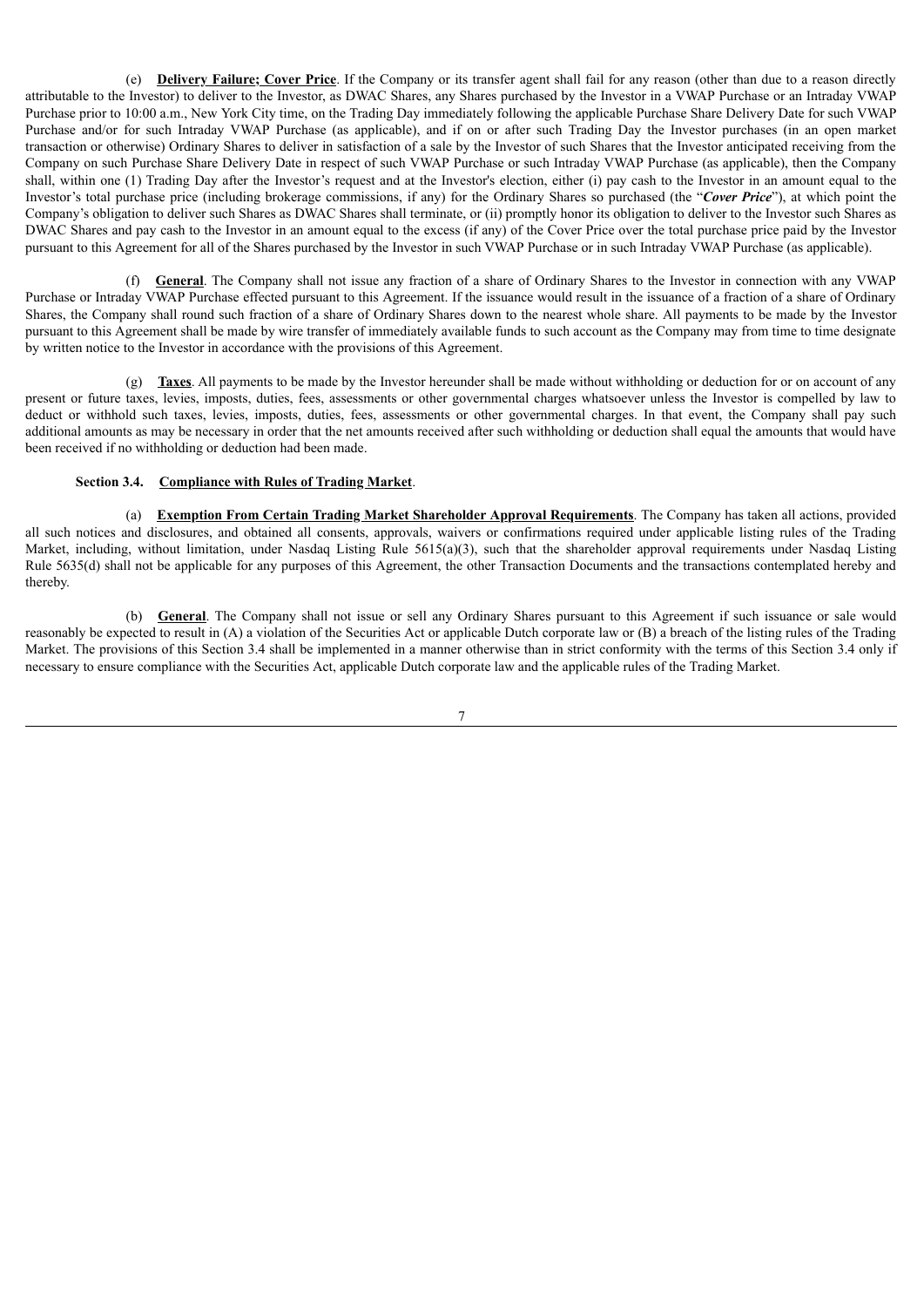**Section 3.5. Beneficial Ownership Limitation**. Notwithstanding anything to the contrary contained in this Agreement, the Company shall not issue or sell, and the Investor shall not purchase or acquire, any Ordinary Shares under this Agreement which, when aggregated with all other Ordinary Shares then beneficially owned by the Investor and its affiliates (as calculated pursuant to Section 13(d) of the Exchange Act and Rule 13d-3 promulgated thereunder), would result in the beneficial ownership by the Investor of more than 4.99% of the outstanding Ordinary Shares (the "*Beneficial Ownership Limitation*"). Upon the written request of the Investor, the Company shall promptly (but not later than the next business day on which the Company's transfer agent is open for business) confirm orally or in writing to the Investor the number of Ordinary Shares then outstanding. The Investor and the Company shall each cooperate in good faith in the determinations required under this Section 3.5 and the application of this Section 3.5. The Investor's written certification to the Company of the applicability of the Beneficial Ownership Limitation, and the resulting effect thereof hereunder at any time, shall be conclusive with respect to the applicability thereof and such result absent manifest error. The provisions of this Section 3.5 shall be construed and implemented in a manner otherwise than in strict conformity with the terms of this Section 3.5 to the extent necessary to properly give effect to the limitations contained in this Section 3.5.

#### **ARTICLE IV**

#### **REPRESENTATIONS, WARRANTIES AND COVENANTS OF THE INVESTOR**

The Investor hereby makes the following representations, warranties and covenants to the Company:

**Section 4.1. Organization and Standing of the Investor**. The Investor is a company duly organized, validly existing and in good standing under the laws of Germany.

**Section 4.2. Authorization and Power**. The Investor has the requisite power and authority to enter into and perform its obligations under this Agreement and the Registration Rights Agreement and to purchase or acquire the Securities in accordance with the terms hereof. The execution, delivery and performance by the Investor of this Agreement and the Registration Rights Agreement and the consummation by it of the transactions contemplated hereby and thereby have been duly authorized by all necessary action, and no further consent or authorization of the Investor or its officers is required. Each of this Agreement and the Registration Rights Agreement has been duly executed and delivered by the Investor and constitutes a valid and binding obligation of the Investor enforceable against it in accordance with its terms, except as such enforceability may be limited by applicable bankruptcy, insolvency, reorganization, moratorium, liquidation, conservatorship, receivership, or similar laws relating to, or affecting generally the enforcement of, creditor's rights and remedies or by other equitable principles of general application (including any limitation of equitable remedies).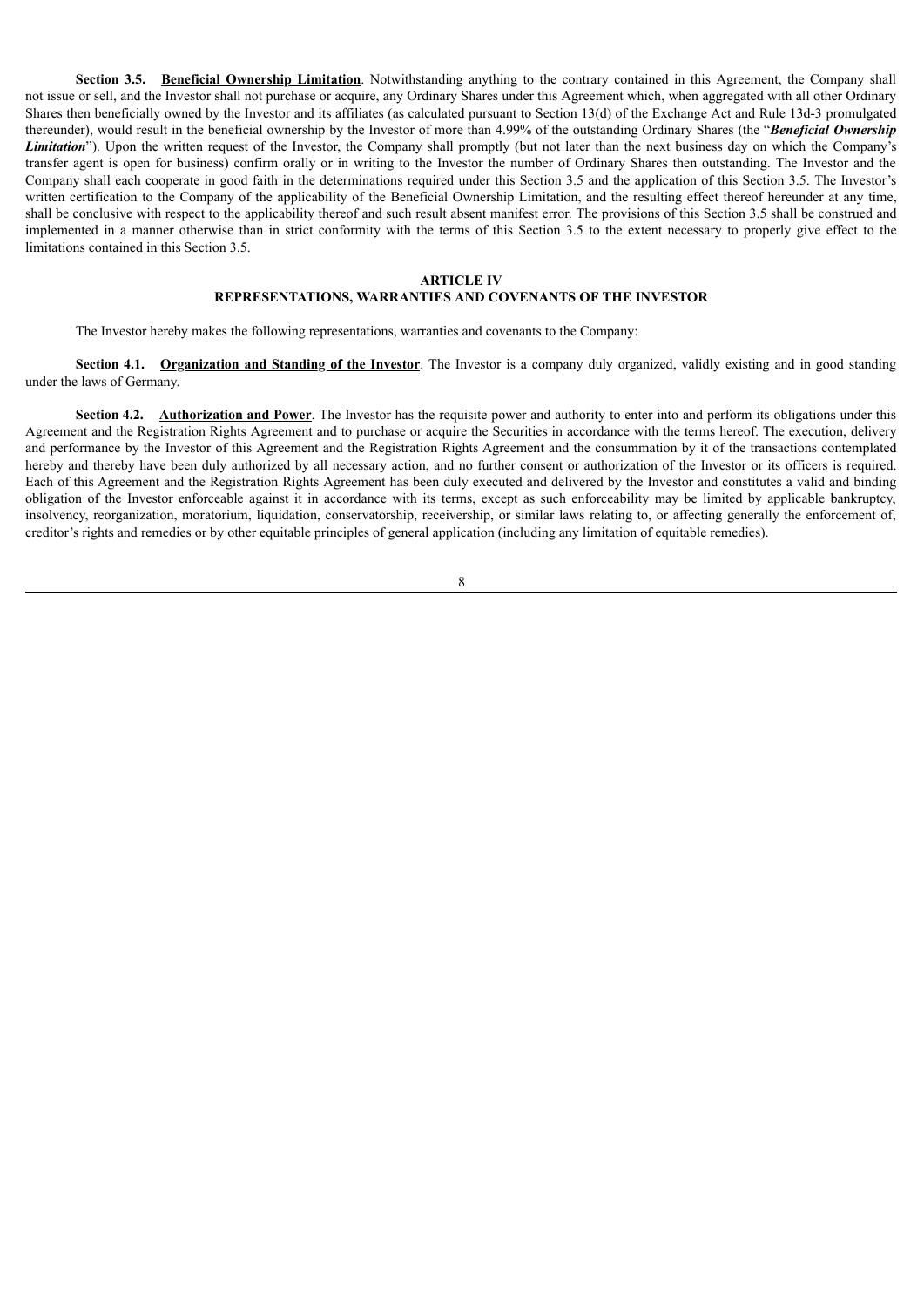**Section 4.3.** No Conflicts. The execution, delivery and performance by the Investor of this Agreement and the Registration Rights Agreement and the consummation by the Investor of the transactions contemplated hereby and thereby do not and shall not (i) result in a violation of such Investor's certificate of formation or other applicable organizational instruments, (ii) conflict with, constitute a default (or an event which, with notice or lapse of time or both, would become a default) under, or give rise to any rights of termination, amendment, acceleration or cancellation of, any material agreement, mortgage, deed of trust, indenture, note, bond, license, lease agreement, instrument or obligation to which the Investor is a party or is bound, (iii) create or impose any lien, charge or encumbrance on any property of the Investor under any agreement or any commitment to which the Investor is party or under which the Investor is bound or under which any of its properties or assets are bound, or (iv) result in a violation of any federal, state, local or foreign statute, rule, or regulation, or any order, judgment or decree of any Governmental Authority applicable to the Investor or by which any of its properties or assets are bound or affected, except, in the case of clauses (ii), (iii) and (iv), for such conflicts, defaults, terminations, amendments, acceleration, cancellations and violations as would not, individually or in the aggregate, prohibit or otherwise interfere with, in any material respect, the ability of the Investor to enter into and perform its obligations under this Agreement and the Registration Rights Agreement. The Investor is not required under any applicable federal, state or local law, rule or regulation to obtain any consent, authorization or order of, or make any filing or registration with, any Governmental Authority in order for it to execute, deliver or perform any of its obligations under this Agreement and the Registration Rights Agreement or to purchase or acquire the Securities in accordance with the terms hereof; provided, however, that for purposes of the representation made in this sentence, the Investor is assuming and relying upon the accuracy of the relevant representations and warranties and the compliance with the relevant covenants and agreements of the Company in the Transaction Documents to which it is a party.

**Section 4.4. Investment Purpose**. The Investor is acquiring the Securities for its own account, for investment purposes and not with a view towards, or for resale in connection with, the public sale or distribution thereof, in violation of the Securities Act or any applicable state securities laws or Dutch regulatory law; provided, however, that by making the representations herein, the Investor does not agree, or make any representation or warranty, to hold any of the Securities for any minimum or other specific term and reserves the right to dispose of the Securities at any time in accordance with, or pursuant to, a registration statement filed pursuant to the Registration Rights Agreement or an applicable exemption under the Securities Act. The Investor does not presently have any agreement or understanding, directly or indirectly, with any Person to sell or distribute any of the Securities. The Investor is acquiring the Securities hereunder in the ordinary course of its business.

**Section 4.5. Accredited Investor Status**. The Investor is an "accredited investor" as that term is defined in Rule 501(a) of Regulation D.

**Section 4.6. Reliance on Exemptions**. The Investor understands that the Securities are being offered and sold to it in reliance on specific exemptions from the registration requirements of U.S. federal and state securities laws and Dutch law and that the Company is relying in part upon the truth and accuracy of, and the Investor's compliance with, the representations, warranties, agreements, acknowledgments and understandings of the Investor set forth herein in order to determine the availability of such exemptions and the eligibility of the Investor to acquire the Securities.

 $\overline{Q}$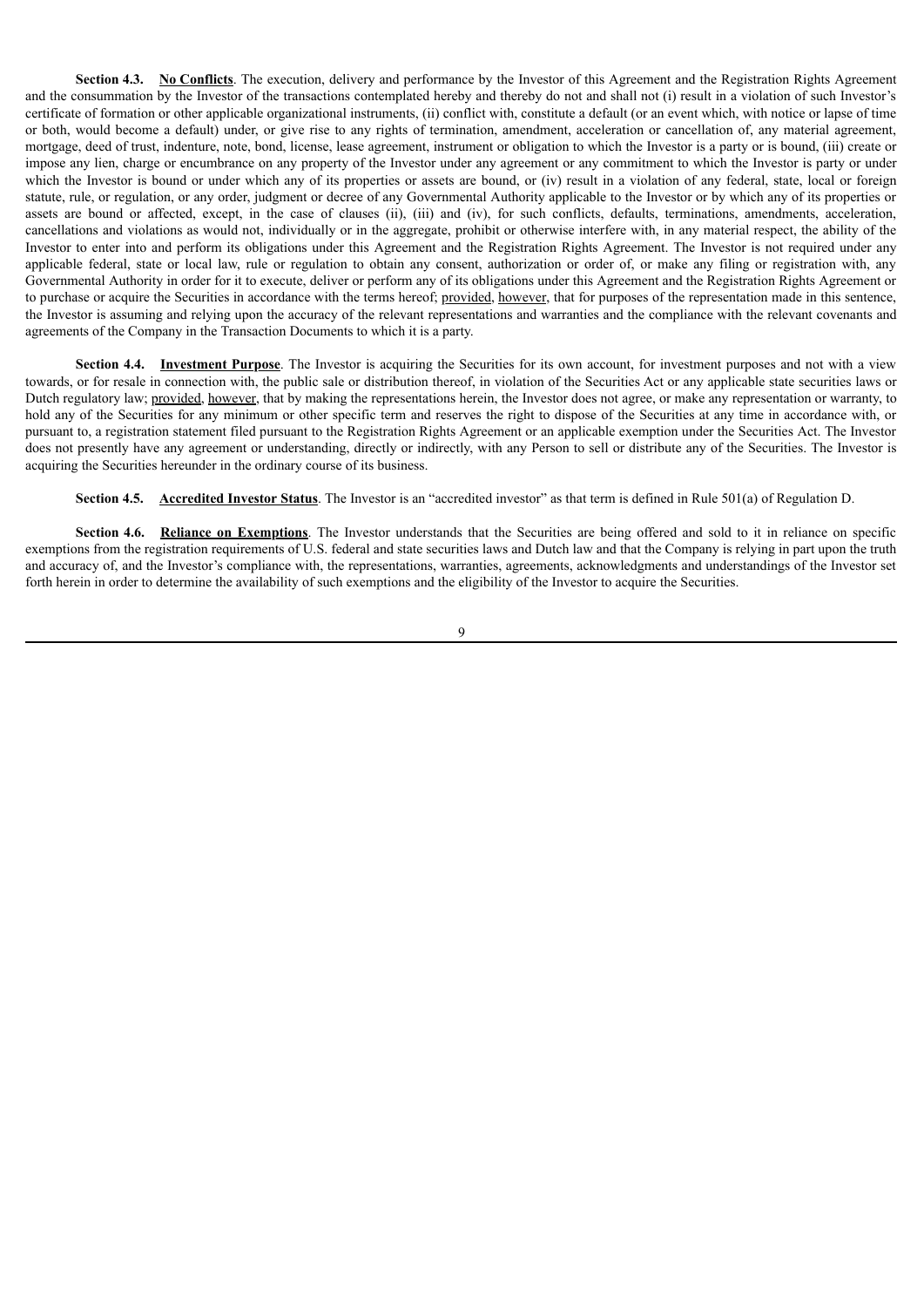**Section 4.7. Information**. All materials relating to the business, financial condition, management and operations of the Company and materials relating to the offer and sale of the Securities which have been requested by the Investor have been furnished or otherwise made available to the Investor or its advisors, including, without limitation, the Commission Documents. The Investor understands that its investment in the Securities involves a high degree of risk. The Investor is able to bear the economic risk of an investment in the Securities and has such knowledge and experience in financial and business matters that it is capable of evaluating the merits and risks of a proposed investment in the Securities. The Investor and its advisors have been afforded the opportunity to ask questions of and receive answers from representatives of the Company concerning the financial condition and business of the Company and other matters relating to an investment in the Securities. Neither such inquiries nor any other due diligence investigations conducted by the Investor or its advisors, if any, or its representatives shall modify, amend or affect the Investor's right to rely on the Company's representations and warranties, or impact the indemnities, contained in this Agreement or in any other Transaction Document to which the Company is a party or the Investor's right to rely on any other document or instrument executed and/or delivered in connection with this Agreement or the consummation of the transaction contemplated hereby (including, without limitation, the opinions of the Company's counsel delivered pursuant to Section 7.2(xiv)). The Investor has sought such accounting, legal and tax advice as it has considered necessary to make an informed investment decision with respect to its acquisition of the Securities. The Investor understands that it (and not the Company) shall be responsible for its own tax liabilities that may arise as a result of this investment or the transactions contemplated by this Agreement.

**Section 4.8. No Governmental Review**. The Investor understands that no U.S. federal or state agency, Dutch agency or any other government or Governmental Authority has passed on or made any recommendation or endorsement of the Securities or the fairness or suitability of an investment in the Securities nor have such authorities passed upon or endorsed the merits of the offering of the Securities.

**Section 4.9.** No General Solicitation. The Investor is not purchasing or acquiring the Securities as a result of any form of general solicitation or general advertising (within the meaning of Regulation D) in connection with the offer or sale of the Securities.

**Section 4.10.** Not an Affiliate. The Investor is not an officer, director or an Affiliate of the Company. Immediately prior to the execution of this Agreement, the Investor did not beneficially own any Ordinary Shares or securities exercisable for or convertible into Ordinary Shares. During the Investment Period, the Investor will not acquire for its own account any Ordinary Shares or securities exercisable for or convertible into Ordinary Shares, other than pursuant to this Agreement; provided, however, that nothing in this Agreement shall prohibit or be deemed to prohibit the Investor from purchasing, in an open market transaction or otherwise, Ordinary Shares necessary to make delivery by the Investor in satisfaction of a sale by the Investor of Shares that the Investor anticipated receiving from the Company in connection with the settlement of a VWAP Purchase or an Intraday VWAP Purchase (as applicable) if the Company or its transfer agent shall have failed for any reason (other than a failure of the Investor or its Broker-Dealer to set up a DWAC and required instructions) to electronically transfer all of the Shares subject to such VWAP Purchase or such Intraday VWAP Purchase (as applicable) to the Investor on the applicable Purchase Share Delivery Date by crediting the Investor's or its designated Broker-Dealer's account at DTC through its DWAC delivery system in compliance with Section 3.3 of this Agreement.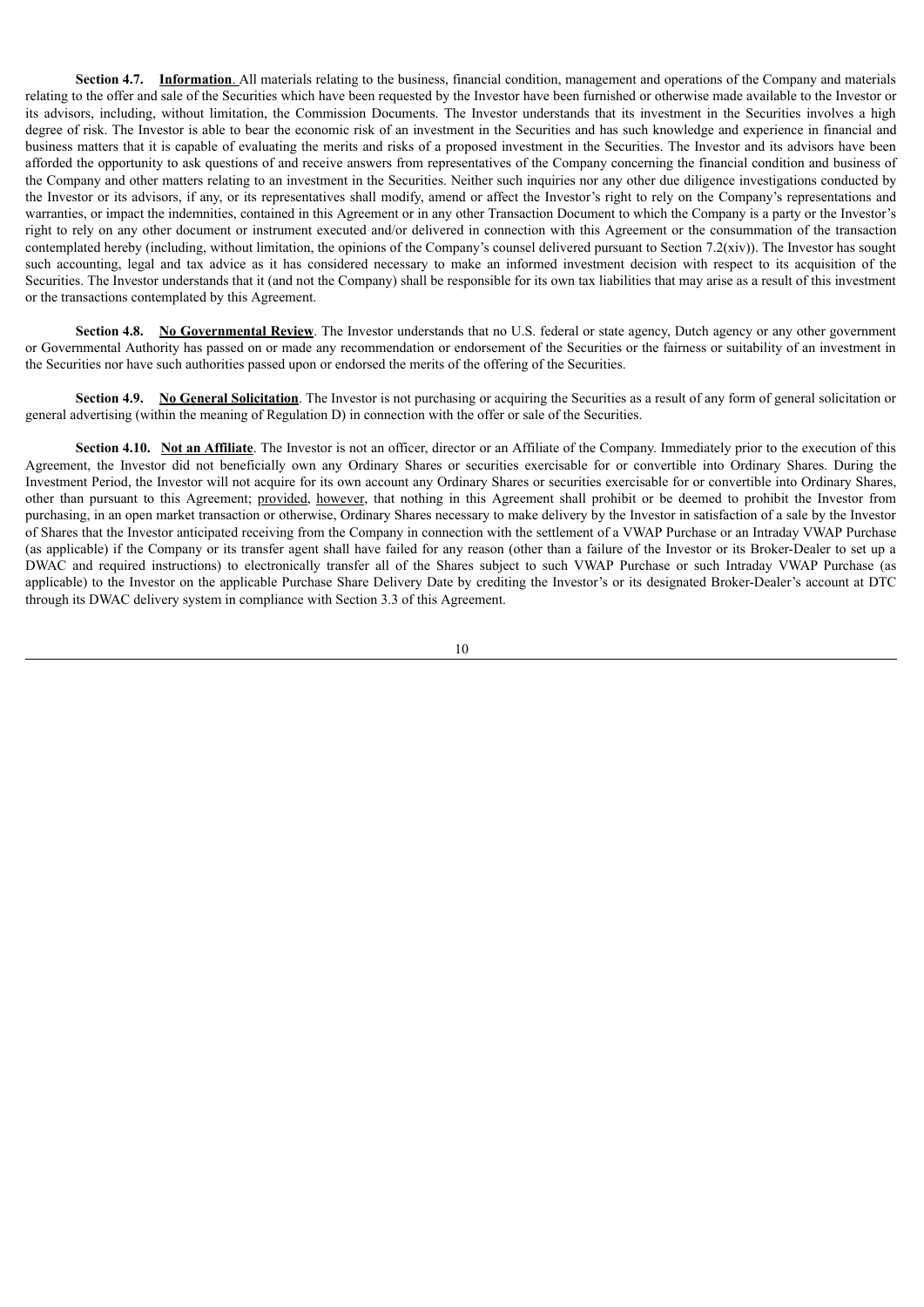**Section 4.11.** No **Prior Short Sales**. At no time prior to the date of this Agreement has the Investor, any of their respective officers, or any entity managed or controlled by the Investor, engaged in or effected, in any manner whatsoever, directly or indirectly, for its own account or for the account of any of its Affiliates, any (i) "short sale" (as such term is defined in Rule 200 of Regulation SHO of the Exchange Act) of the Ordinary Shares or (ii) hedging transaction, which establishes a net short position with respect to the Ordinary Shares, in each case in violation of applicable law.

**Section 4.12. Statutory Underwriter Status**. The Investor acknowledges that it will be disclosed as an "underwriter" and a "selling shareholder" in each Registration Statement and in any Prospectus contained therein to the extent required by applicable law and to the extent the Prospectus is related to the resale of Registrable Securities.

**Section 4.13. Resales of Securities**. The Investor represents, warrants and covenants that it will resell Securities purchased or acquired by the Investor from the Company pursuant to this Agreement only pursuant to the Registration Statement in which the resale of such Securities is registered under the Securities Act and the Prospectus contained therein or otherwise in compliance with all applicable U.S. federal and applicable state securities laws, rules and regulations, in a manner described under the caption "Plan of Distribution" in such Registration Statement and Prospectus, and in a manner in compliance with all applicable U.S. federal and applicable state securities laws, rules and regulations.

#### **ARTICLE V**

#### **REPRESENTATIONS, WARRANTIES AND COVENANTS OF THE COMPANY**

The Company hereby makes the following representations, warranties and covenants to the Investor:

**Section 5.1. Organization, Good Standing and Power**. Each of the Company and its Subsidiaries has been duly formed or incorporated, as applicable, and is validly existing and is in good standing (to the extent good standing is a known concept in the applicable jurisdiction) under the laws of the jurisdiction in which it is existing or organized (to the extent applicable) with full power and authority to own or lease, as the case may be, and to operate its properties and conduct its business as described in the Commission Documents, and is duly qualified to do business as a foreign corporation and is in good standing (to the extent good standing is a known concept in the applicable jurisdiction) under the laws of each jurisdiction which requires such qualification, except where the failure to be so qualified or in good standing would not reasonably be expected, individually or in the aggregate, to have a Material Adverse Effect.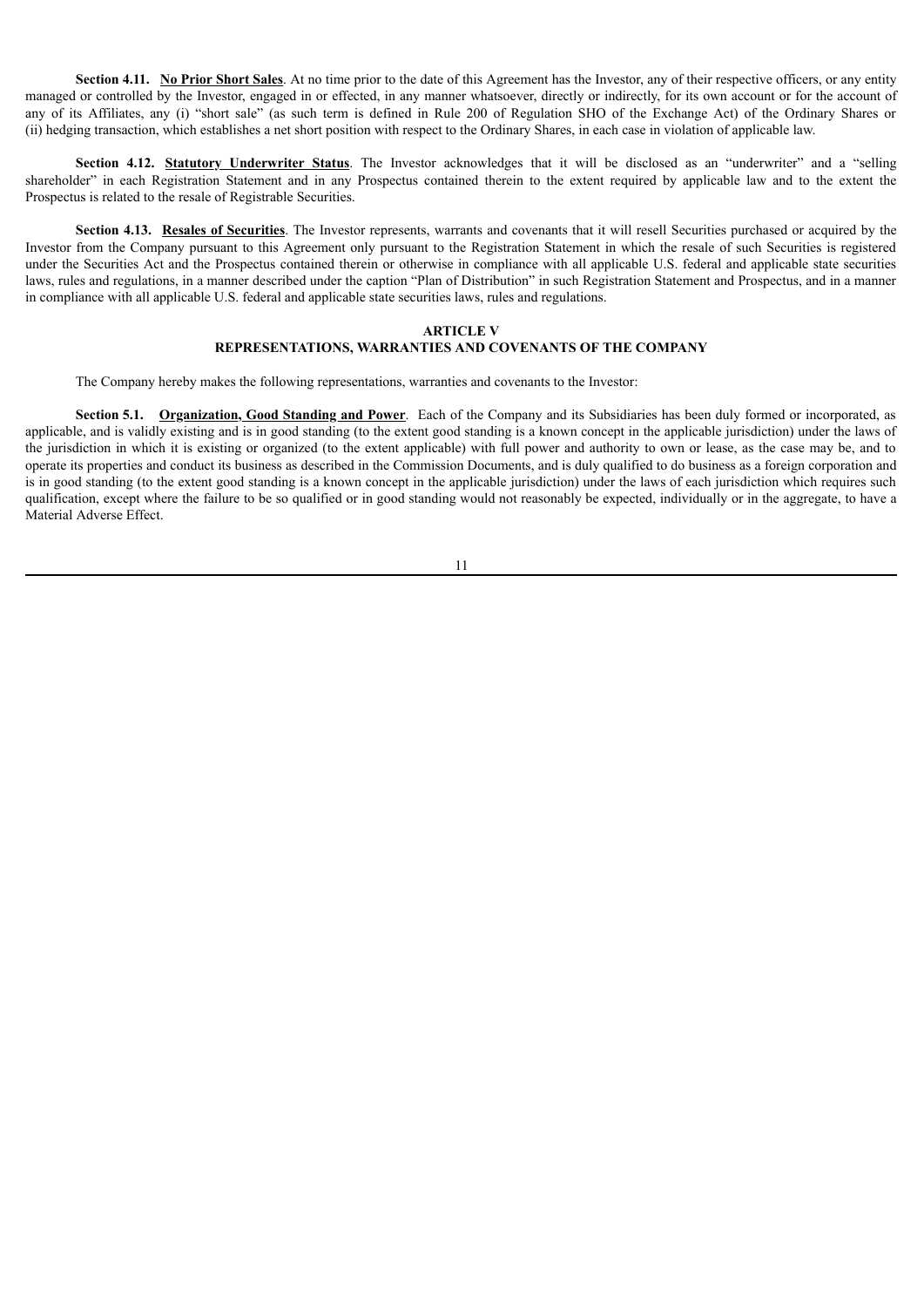**Section <b>5.2.** Authorization, Enforcement. The Company has the requisite corporate power and authority to enter into and perform its obligations under each of the Transaction Documents to which it is a party and to issue the Securities in accordance with the terms hereof and thereof. Except for approvals by or taken on behalf of the Company's Management Board and Supervisory Board as may be required in connection with any issuance and sale of Shares to the Investor hereunder (which approvals shall either (A) be obtained prior to the delivery of any VWAP Purchase Notice and any Intraday VWAP Purchase Notice or (B) be included in each Deed of Issue), the execution, delivery and performance by the Company of each of the Transaction Documents to which it is a party and the consummation by it of the transactions contemplated hereby and thereby have been duly and validly authorized by all necessary corporate action, and no further consent or authorization of the Company, its Supervisory Board, its Management Board or its general meeting of shareholders is required. Each of the Transaction Documents to which the Company is a party has been duly executed and delivered by the Company and constitutes a valid and binding obligation of the Company enforceable against the Company in accordance with its terms, except as such enforceability may be limited by applicable bankruptcy, insolvency, reorganization, moratorium, liquidation, conservatorship, receivership or similar laws relating to, or affecting generally the enforcement of, creditor's rights and remedies or by other equitable principles of general application (including any limitation of equitable remedies).

**Section 5.3. Capitalization**. The authorized, issued and outstanding share capital of the Company was as set forth in the Commission Documents as of the dates reflected therein. There are no authorized or outstanding phantom equity, rights to receive shares, RSUs, options, conversion rights, warrants, preemptive rights, rights of first refusal or other rights to purchase, or equity or debt securities convertible into or exchangeable or exercisable for or that can be settled in, any share capital of the Company or any of its subsidiaries other than those described in the Commission Documents. The issued share capital of the Company and the Securities have been duly authorized and validly issued and are fully paid and non-assessable (meaning that the holders of the Ordinary Shares will not by reason of merely being such a holder, be subject to assessment or calls by the Company or its creditors for further payment on such Ordinary Shares). None of the issued shares of the Company were issued in violation of the preemptive or other similar rights of any security holder of the Company. All outstanding shares in the capital of the Company, and, when the relevant Securities have been delivered and paid for in accordance with this Agreement and upon execution of the relevant Deed of Issue, on the relevant Purchase Share Delivery Date, will be, validly issued, fully paid, non-assessable (meaning that the holders of the Ordinary Shares will not by reason of merely being such a holder, be subject to assessment or calls by the Company or its creditors for further payment on such Ordinary Shares), freely transferable and free of any third party rights and conform to the description of the Securities contained in the Commission Documents; any preemptive rights of any existing shareholders in connection with the offer and sale of the Securities are validly excluded or waived and will be validly excluded or waived at the respective time of delivery.

**Section 5.4. Issuance of Securities**. The Shares to be purchased by the Investor pursuant to a particular VWAP Purchase Notice or pursuant to an Intraday VWAP Purchase Notice will be, upon the execution of the relevant Deed of Issue, duly authorized by all necessary corporate action on the part of the Company. The Shares, when issued and sold against payment therefor in accordance with this Agreement and a Deed of Issue, shall be validly issued and outstanding, fully paid and non-assessable (meaning that a holder of Shares will not by reason of merely being such a holder, be subject to assessment or calls by the Company or its creditors for further payment on such Shares), any preemptive rights relating to the issuance and sale of the Shares to the Investor will be excluded prior to the issuance of such Securities and the issuance and sale of the Securities is not subject to any rights of first refusal or other similar rights to subscribe for or purchase the Securities, and the Investor shall be entitled to all rights accorded to a holder of Ordinary Shares. The Ordinary Shares of the Company conform in all material respects to the descriptions thereof contained in the Commission Documents.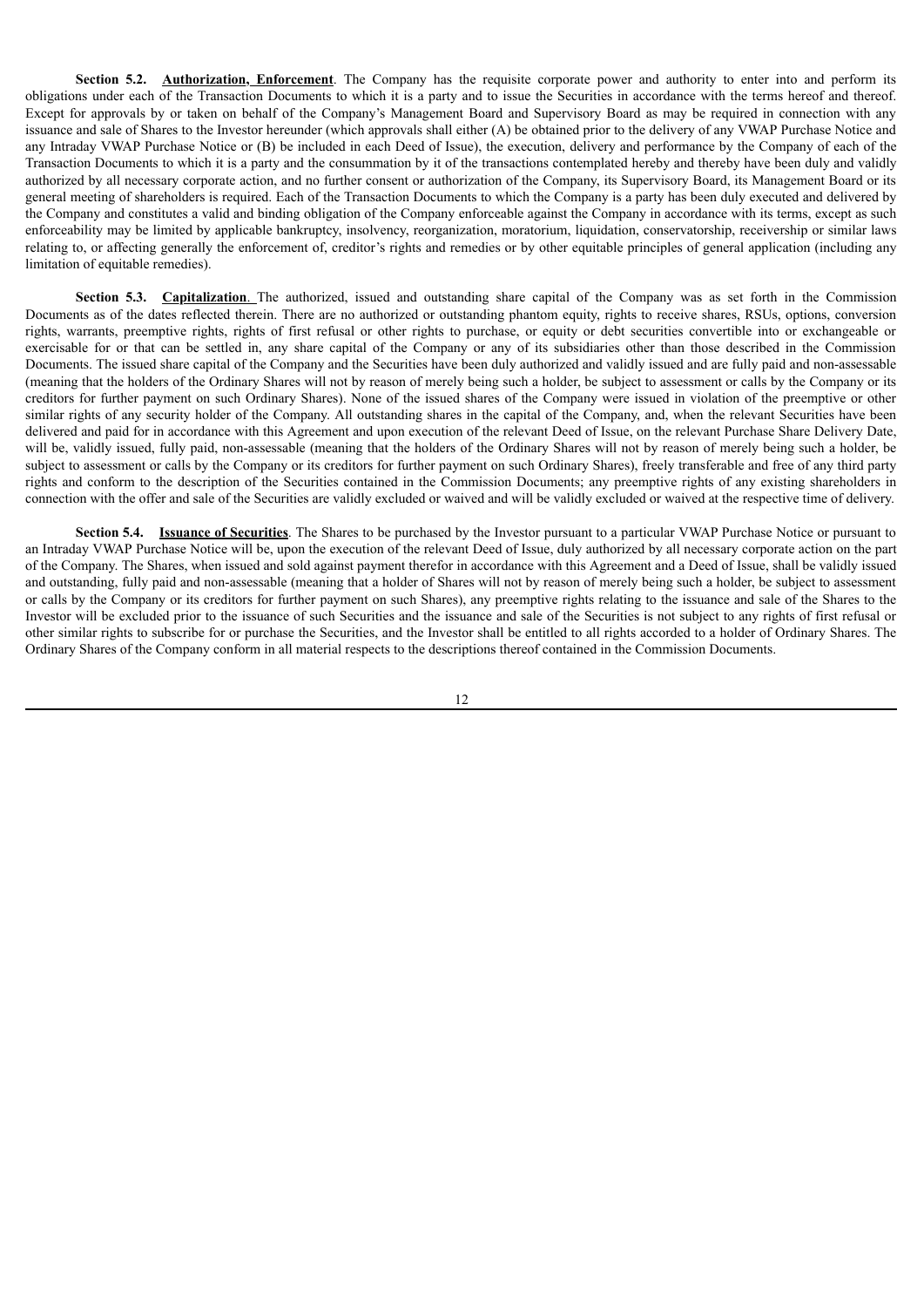**Section 5.5. No Conflicts**. The execution, delivery and performance by the Company of each of the Transaction Documents to which it is a party and the consummation by the Company of the transactions contemplated hereby and thereby do not and shall not (i) result in a violation of any provision of the Company's articles of association (the "*Articles of Association*") or the organizational documents of any of the Company's Subsidiaries, (ii) conflict with or result in a breach or violation of any of the terms or provisions of, or constitute a default (or an event which, with notice or lapse of time or both, would become a default) under, or give rise to any rights of termination, amendment, acceleration or cancellation of, any material agreement, mortgage, deed of trust, indenture, note, bond, license, lease agreement, instrument or obligation to which the Company or any of its Subsidiaries is a party or is bound, (iii) create or impose a lien, charge or encumbrance on any property or assets of the Company or any of its Subsidiaries under any agreement or any commitment to which the Company or any of its Subsidiaries is a party or by which the Company or any of its Subsidiaries is bound or to which any of their respective properties or assets is subject, or (iv) result in a violation of any U.S. federal, state, local or foreign statute, rule, regulation, order, judgment or decree applicable to the Company or any of its Subsidiaries or by which any property or asset of the Company or any of its Subsidiaries are bound or affected (including U.S. federal and state securities laws and regulations, applicable Dutch law and the rules and regulations of the Trading Market or Eligible Market, as applicable), except, in the case of clauses (ii), (iii) and (iv), for such conflicts, defaults, terminations, amendments, acceleration, cancellations, liens, charges, encumbrances and violations as would not, individually or in the aggregate, have a Material Adverse Effect. Except as specifically contemplated by this Agreement or the Registration Rights Agreement and as required under the Securities Act and any applicable state securities laws, the Company is not required under any federal, state, local or foreign law, rule or regulation to obtain any consent, authorization or order of, or make any filing or registration with, any court or Governmental Authority (including, without limitation, the Trading Market) in order for it to execute, deliver or perform any of its obligations under the Transaction Documents to which it is a party, or to issue the Securities to the Investor in accordance with the terms hereof and thereof (other than such consents, authorizations, orders, filings or registrations as have been obtained or made prior to the Closing Date); provided, however, that, for purposes of the representation made in this sentence, the Company is assuming and relying upon the accuracy of the representations and warranties of the Investor in this Agreement and the compliance by it with its covenants and agreements contained in this Agreement and the Registration Rights Agreement.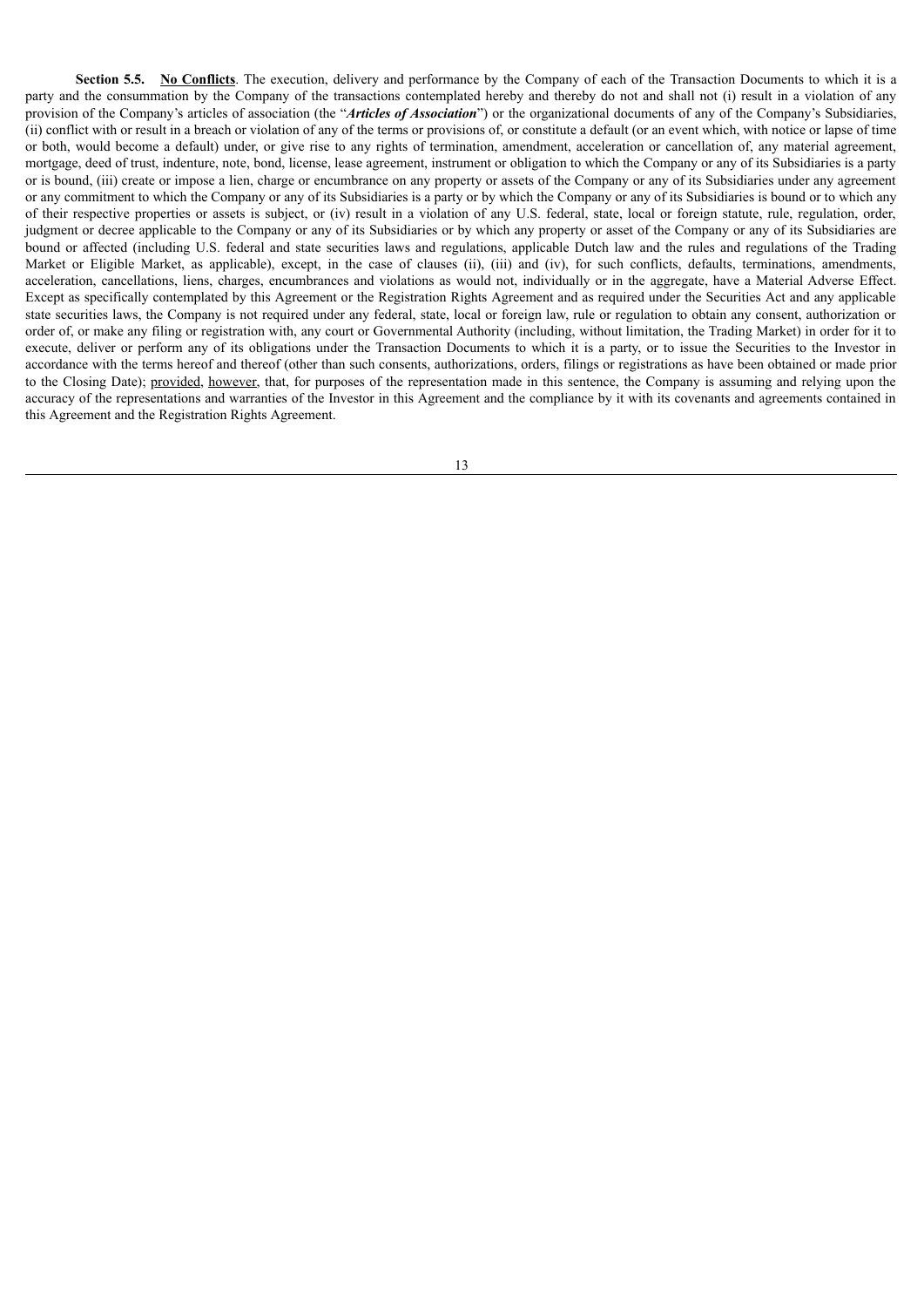#### **Section 5.6. Commission Documents, Financial Statements; Disclosure Controls and Procedures; Internal Controls Over Financial Reporting; Accountants**.

(a) Since November 16, 2021, the Company has timely filed (giving effect to permissible extensions in accordance with Rule 12b-25 under the Exchange Act) all Commission Documents required to be filed with or furnished to the Commission by the Company under the Securities Act or the Exchange Act, including those required to be filed with or furnished to the Commission under Section 13(a) or Section 15(d) of the Exchange Act. As of the date of this Agreement, no Subsidiary of the Company is required to file or furnish any report, schedule, registration, form, statement, information or other document with the Commission. As of its filing date (or, if amended or superseded by a filing prior to the Closing Date, on the date of such amended or superseded filing), each Commission Document filed with or furnished to the Commission prior to the Closing Date complied in all material respects with the requirements of the Securities Act or the Exchange Act, as applicable. Each Registration Statement, on the date it is filed with the Commission, on the date it is declared effective by the Commission and on each Purchase Date shall comply in all material respects with the requirements of the Securities Act (including, without limitation, Rule 415 under the Securities Act) and shall not contain any untrue statement of a material fact or omit to state a material fact required to be stated therein or necessary in order to make the statements therein not misleading, except that this representation and warranty shall not apply to statements in or omissions from such Registration Statement made in reliance upon and in conformity with information relating to the Investor furnished to the Company in writing by or on behalf of the Investor expressly for use therein. The Prospectus and each Prospectus Supplement required to be filed pursuant to this Agreement or the Registration Rights Agreement after the Closing Date, when taken together, on its date and on each Purchase Date shall comply in all material respects with the requirements of the Securities Act (including, without limitation, Rule 424(b) under the Securities Act) and shall not contain any untrue statement of a material fact or omit to state a material fact required to be stated therein or necessary in order to make the statements therein, in light of the circumstances under which they were made, not misleading, except that this representation and warranty shall not apply to statements in or omissions from the Prospectus or any Prospectus Supplement made in reliance upon and in conformity with information relating to the Investor furnished to the Company in writing by or on behalf of the Investor expressly for use therein. Each Commission Document (other than the Initial Registration Statement or any New Registration Statement, or the Prospectus included therein or any Prospectus Supplement thereto) to be filed with or furnished to the Commission after the Closing Date and incorporated by reference in the Initial Registration Statement or any New Registration Statement, or the Prospectus included therein or any Prospectus Supplement thereto required to be filed pursuant to this Agreement or the Registration Rights Agreement (including, without limitation, the Form 6-K Report), when such document is filed with or furnished to the Commission and, if applicable, when such document becomes effective, as the case may be, shall comply in all material respects with the requirements of the Securities Act or the Exchange Act, as applicable. The Company has delivered or made available to the Investor via EDGAR or otherwise true and complete copies of all comment letters and substantive correspondence received by the Company from the Commission relating to the Commission Documents filed with or furnished to the Commission as of the Closing Date, together with all written responses of the Company thereto in the form such responses were filed via EDGAR. Except as disclosed in the Commission Documents, there are no outstanding or unresolved comments or undertakings in such comment letters received by the Company from the Commission. The Commission has not issued any stop order or other order suspending the effectiveness of any registration statement filed by the Company under the Securities Act or the Exchange Act.

(b) The consolidated historical financial statements and schedules of the Company and its consolidated subsidiaries included in the Commission Documents present fairly in all material aspects the financial condition, results of operations and cash flows of the Company and its consolidated Subsidiaries as of the dates and for the periods indicated, comply as to form, in all material aspects with the applicable accounting requirements of the Securities Act and have been prepared in conformity with international financial reporting standards as issued by the International Accounting Standards Board ("*IFRS*") and applied on a consistent basis throughout the periods involved (except as otherwise noted therein). The supporting schedules, if any, present fairly in accordance with IFRS the information required to be stated therein in all material respects. The summary financial information included in the Commission Documents fairly present, in all material respects, on the basis stated in the Commission Documents, the information included therein and have been compiled on a basis consistent with that of the audited financial statements included therein.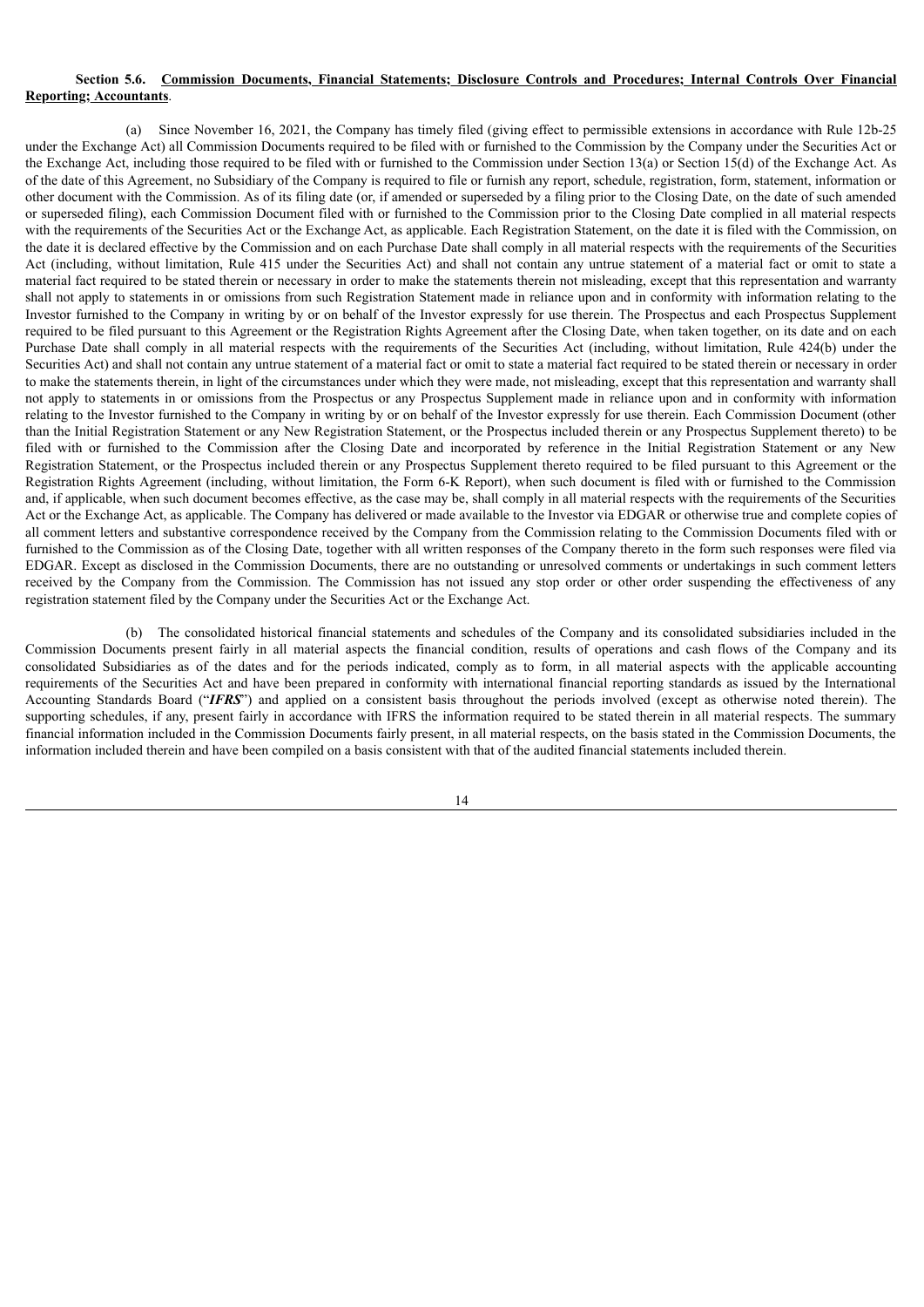(c) Except as set forth in the Commission Documents, the Company and each of its Subsidiaries maintains a system of internal accounting controls sufficient to provide reasonable assurance that (i) transactions are executed in accordance with management's general or specific authorizations; (ii) transactions are recorded as necessary to permit preparation of financial statements in conformity with IFRS and to maintain asset accountability; (iii) access to assets is permitted only in accordance with management's general or specific authorization; and (iv) the recorded accountability for assets is compared with the existing assets at reasonable intervals and appropriate action is taken with respect to any differences. Except as set forth in the Commission Documents, the Company and its subsidiaries' internal control over financial reporting (as defined under Rule 13a-15(f) of the Exchange Act) are effective and the Company and its Subsidiaries are not aware of any material weakness in their internal controls over financial reporting.

(d) PricewaterhouseCoopers GmbH Wirtschaftsprüfungsgesellschaft (the "*Accountant*"), who have audited the financial statements of the Company and its consolidated Subsidiaries and delivered their report with respect to the audited consolidated financial statements included in the 2021 Form 20-F, are independent public accountants with respect to the Company within the meaning of the Securities Act and the applicable published rules and regulations thereunder.

(e) Except as set forth in the Commission Documents, the Company and its Subsidiaries maintain "disclosure controls and procedures" (as such term is defined in Rule 13a-15(e) under the Exchange Act) that have been designed to ensure that material information relating to the Company and its Subsidiaries is made known to the Company's principal executive officer and principal financial officer by others within those entities and such disclosure controls and these procedures are effective in all material respects to perform the functions for which they were established.

**Section 5.7.** Subsidiaries. Exhibit 8.1 of the 2021 Form 20-F sets forth each Subsidiary of the Company as of the Closing Date, other than those that may be omitted pursuant to Item 601 of Regulation S-K showing its jurisdiction of incorporation or organization, and the Company does not have any other Subsidiaries as of the Closing Date, other than those that may be omitted pursuant to Item 601 of Regulation S-K. All the outstanding shares of capital stock of each Subsidiary of the Company have been duly and validly authorized and issued and are fully paid and non-assessable (meaning that a holder of shares will not by reason of merely being such a holder, be subject to assessment or calls by the Company or its creditors for further payment on such shares), and, except as otherwise set forth in the Commission Documents, all outstanding shares of capital stock of the Company's Subsidiaries are owned by the Company either directly or through wholly owned Subsidiaries free and clear of any perfected security interest or any other security interests, mortgages, pledges, claims, liens, encumbrances or equity. No Subsidiary of the Company is currently prohibited, directly or indirectly, from paying any dividends to the Company, from making any other distribution on such Subsidiary's capital stock, from repaying to the Company any loans or advances to such subsidiary from the Company or from transferring any of such Subsidiary's property or assets to the Company or any other Subsidiary of the Company.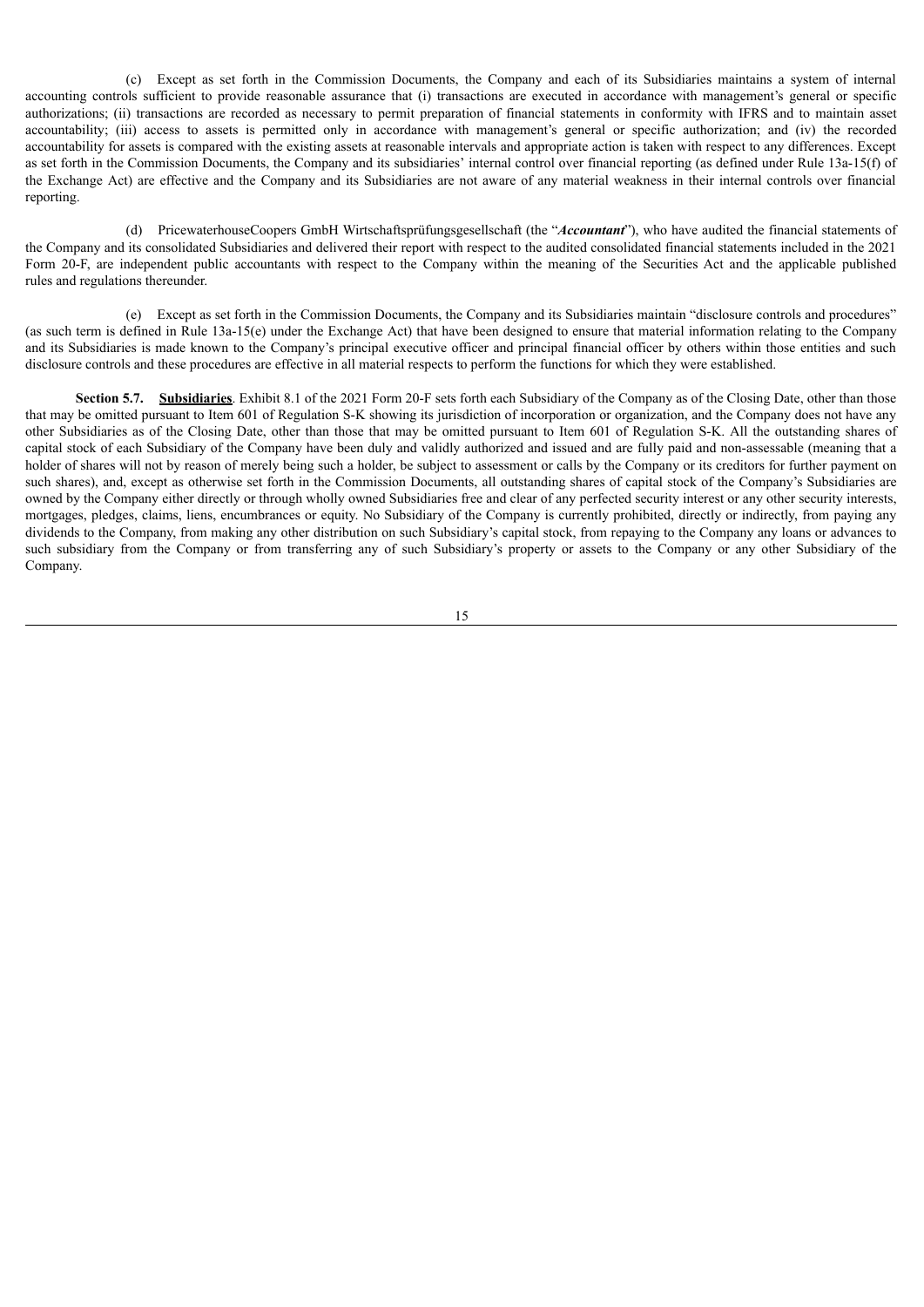**Section 5.8. No Material Adverse Effect or Material Adverse Change**. Except as otherwise disclosed in any Commission Documents, since March 31, 2022, (a) there has been no change, nor any development or event involving a prospective change, in the condition (financial or otherwise). results of operations, business, properties or prospects of the Company and its Subsidiaries, taken as a whole that is material and adverse to the Company and its subsidiaries; (b) there has been no dividend or distribution of any kind declared, paid or made by the Company on any class of its capital stock; and (c) there has been no material adverse change in the capital stock, short-term indebtedness, long-term indebtedness, net current assets or net assets of the Company and its subsidiaries.

**Section 5.9. Absence of Existing Defaults and Conflicts**. Neither the Company nor any of its Subsidiaries is in violation or default of, and neither the issue and sale of the Securities nor the consummation of any other of the transactions herein contemplated or the fulfillment of the terms hereof will conflict with, result in a breach or violation of, or imposition of any lien, charge or encumbrance upon any property or assets of the Company or any of its subsidiaries pursuant to (i) any provision of its articles of association or bylaws, (ii) the terms of any indenture, contract, lease, mortgage, deed of trust, note agreement, loan agreement or other agreement, obligation, condition, covenant or instrument to which it is a party or bound or to which its property is subject, or (iii) any statute, law, rule, regulation, judgment, order or decree of any Governmental Authority having jurisdiction over the Company or such Subsidiary or any of its properties, as applicable, except in the case of clauses (ii) and (iii) for any such breach, violation or imposition as would not reasonably be expected, individually or in the aggregate, to have a Material Adverse Effect.

**Section 5.10. No Undisclosed Liabilities**. The Company and the Subsidiaries do not have any material liabilities or obligations, direct or contingent (including any off-balance sheet obligations or any "variable interest entities" as that term is used in Accounting Standards Codification Paragraph 810-10-25-20), not described in Commission Documents which are required to be described in the Commission Documents.

**Section 5.11. Indebtedness; Solvency**. There is no existing or continuing default or event of default in respect of any Indebtedness of the Company or any of its Subsidiaries. The Company has not taken any steps, and does not currently expect to take any steps, to seek protection pursuant to any Bankruptcy Law, nor does the Company have any Knowledge that its creditors intend to initiate involuntary bankruptcy, insolvency, reorganization or liquidation proceedings or other proceedings for relief under any Bankruptcy Law or any law for the relief of debtors. The Company is financially solvent and is generally able to pay its debts as they become due. The Company is not in, nor subject to, a bankruptcy or insolvency proceeding in the Netherlands, Germany or in any other foreign jurisdiction.

**Section <b>5.12.** Title to Property; Leases. Each of the Company and each of its Subsidiaries owns or leases all such properties and assets as are necessary to the conduct of its operations as presently conducted, except as would not reasonably be expected to have a Material Adverse Effect.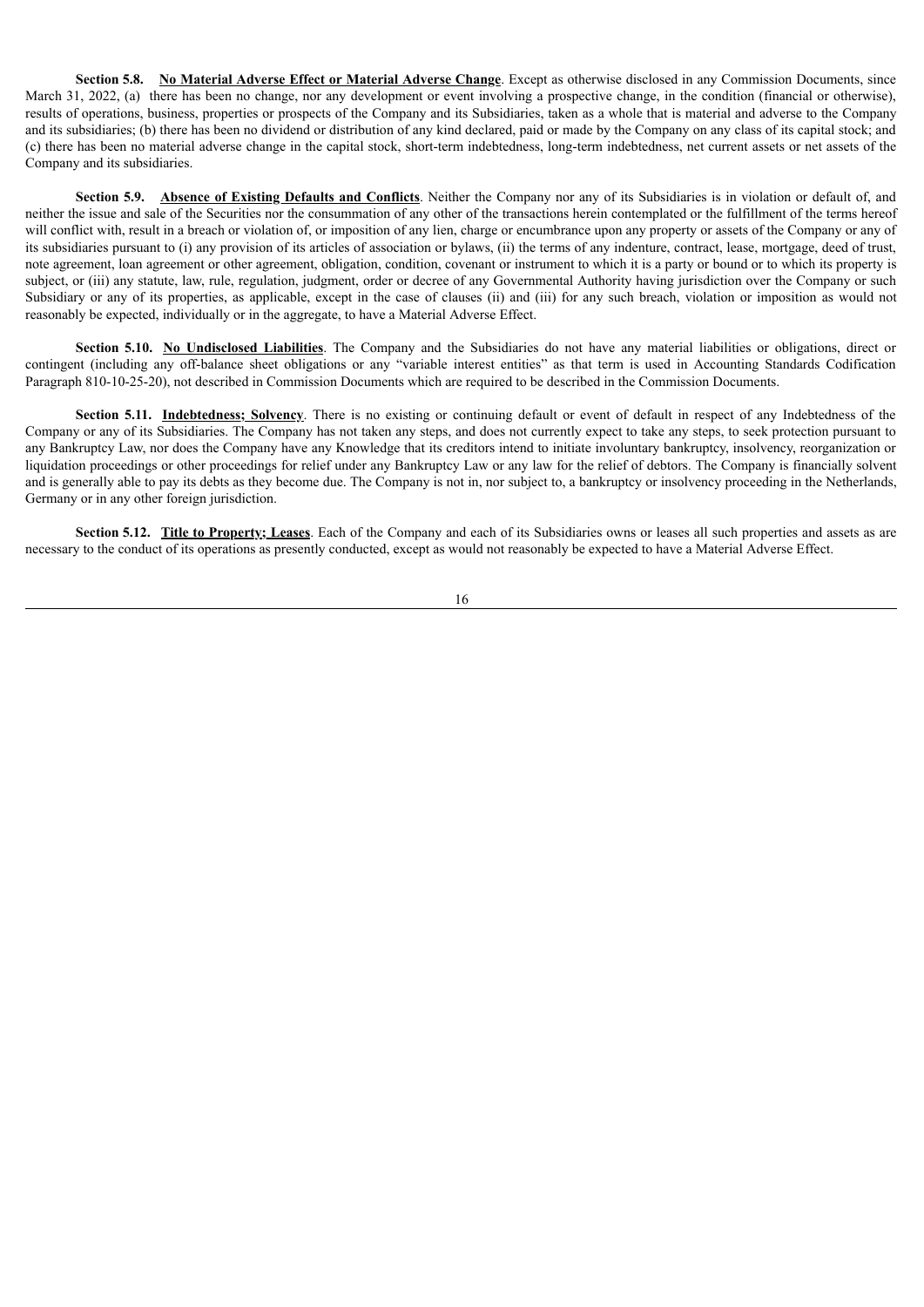**Section <b>5.13.** Litigation. Except as set forth in the Commission Documents, no action, suit or proceeding (including any inquiries or investigations) by or before any court or governmental agency, authority or body or any arbitrator involving the Company or any of its Subsidiaries or its or their property is pending or, to the knowledge of the Company, threatened that (i) would reasonably be expected to have a material adverse effect on the performance of this Agreement or the consummation of any of the transactions contemplated hereby or (ii) could reasonably be expected to have a Material Adverse Effect.

**Section 5.14. Registration Rights**. Except as described in the Prospectus or a Prospectus Supplement, no holders of securities of the Company have rights to the registration of such securities under the Registration Statement.

**Section 5.15. Certain Fees**. No brokerage or finder's fees or commissions are or will be payable by the Company to any broker, financial advisor or consultant, finder, placement agent, investment banker, bank or other Person with respect to the transactions contemplated by the Transaction Documents. The Investor shall have no obligation with respect to any fees or with respect to any claims made by or on behalf of other Persons for fees of a type contemplated in this Section 5.15 incurred by the Company or its Subsidiaries that may be due or payable in connection with the transactions contemplated by the Transaction Documents.

**Section 5.16. Disclosure**. The Company confirms that as of the Commencement Date and thereafter, neither it nor any other Person acting on its behalf has provided the Investor or any of its agents, advisors or counsel with any information that constitutes or could reasonably be expected to constitute material, nonpublic information concerning the Company or any of its Subsidiaries that has not been publicly disclosed by the Company in a Commission Document filed by the Company with the Commission, other than the existence of the transactions contemplated by the Transaction Documents. The Company understands and confirms that the Investor will rely on the foregoing representations in effecting resales of Securities under the Registration Statement.

#### **Section 5.17. Permits; Intellectual Property**.

(a) The Company and its Subsidiaries possess all licenses, certificates, permits, approvals, consents and other authorizations (collectively, the "*Permits*") issued by all applicable authorities necessary to conduct their respective businesses as presently conducted, except where the failure to possess such Permits would not, individually or in the aggregate, reasonably be expected to have a Material Adverse Effect, and neither the Company nor any such Subsidiary has received any notice of proceedings relating to the revocation or modification of any such Permit which, singly or in the aggregate, if the subject of an unfavorable decision, ruling or finding, would reasonably be expected to have a Material Adverse Effect.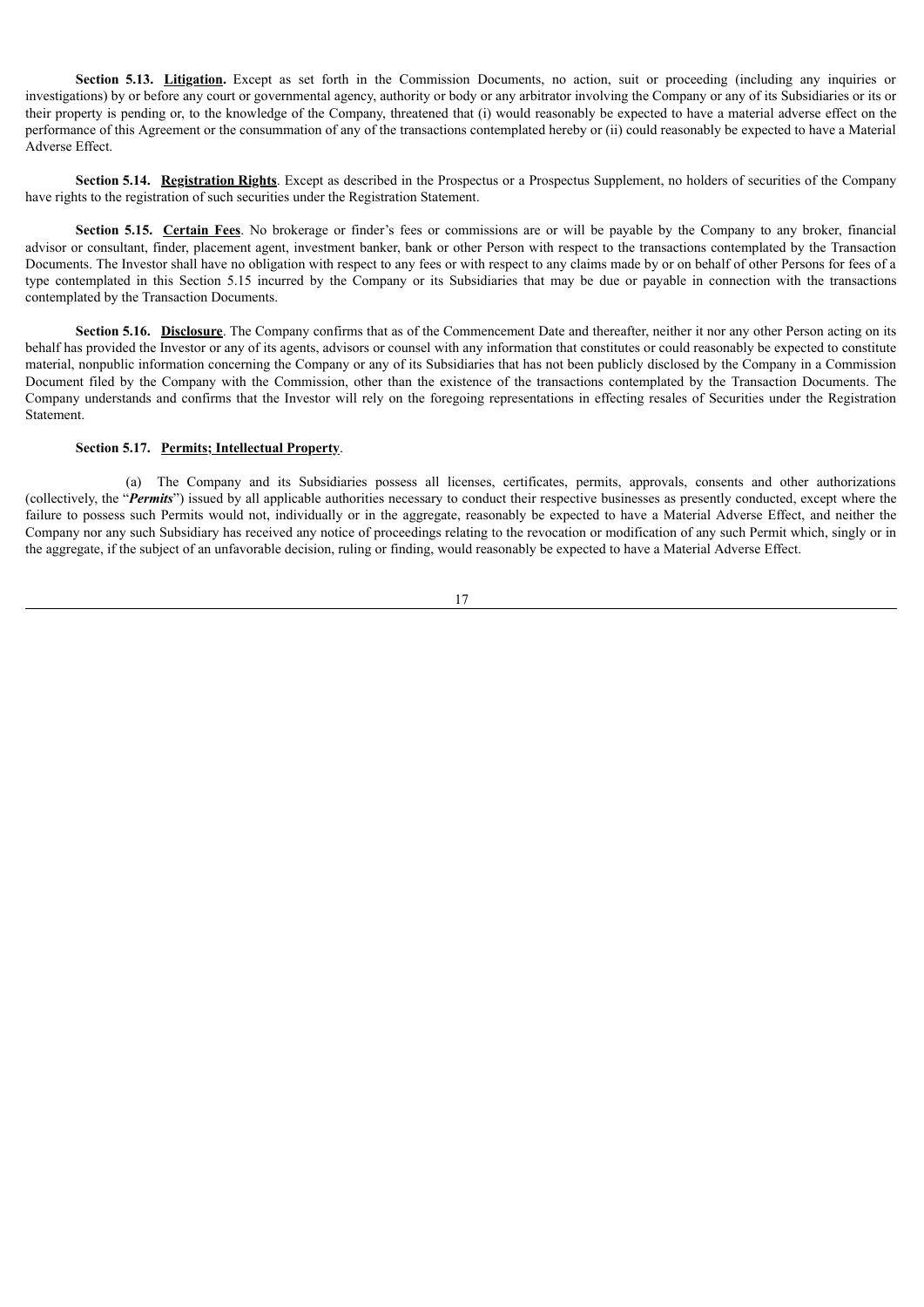(b) The Company and its Subsidiaries own, possess, license or have other valid rights to use, on reasonable terms, all patents, patent applications, trade and service marks, trade and service mark registrations, trade names, copyrights, licenses, inventions, trade secrets, technology, knowhow and other intellectual property necessary for the conduct of the Company's business as now conducted or as proposed in the Commission Documents to be conducted (collectively, the "*Intellectual Property*"). Except as set forth in the Commission Documents, (i) the Intellectual Property is owned by the Company or any of its Subsidiaries free and clear of all liens, security interests, or encumbrances; (ii) to the Knowledge of the Company, there is no material infringement, misappropriation or other violation by third parties of any Intellectual Property, and there is no pending or threatened action, suit, proceeding or claim by the Company or its Subsidiaries against any third party for such infringement, misappropriation or other violation, and neither the Company nor its Subsidiaries are aware of any facts which would form a reasonable basis for any such action, suit, proceeding or claim; (iii) there is no pending or, to the Company's Knowledge, threatened action, suit, proceeding or claim by others against the Company or its Subsidiaries challenging the Company's or its Subsidiaries' rights in or to any Intellectual Property, and neither the Company nor its Subsidiaries are aware of any facts which would form a reasonable basis for any such action, suit, proceeding or claim; (iv) there is no pending or, to the Company's Knowledge, threatened material action, suit, proceeding or claim by others challenging the validity or scope of any Intellectual Property, including interferences, oppositions, reexaminations, or government proceedings, and neither the Company nor its Subsidiaries are aware of any facts which would form a reasonable basis for any such material action, suit, proceeding or claim; (v) the patents, trademarks and copyrights included within the Intellectual Property are valid, enforceable and subsisting, and the patent, trademark, and copyright applications included within the Intellectual Property are subsisting and have not been abandoned; (vi) there is no pending or, to the Company's Knowledge, threatened action, suit, proceeding or claim by others that the Company or its Subsidiaries infringe, misappropriate or otherwise violate, or would, upon the commercialization of any product or service described in the Commission Documents infringe, misappropriate, or otherwise violate, any patent, trademark, copyright, trade secret or other proprietary rights of others, and neither the Company nor its Subsidiaries are aware of any facts which would form a reasonable basis for any such action, suit, proceeding or claim; (vii) the development, manufacture, sale, and any current or proposed use of any of the products, proposed products or processes of the Company and its Subsidiaries referred to in the Prospectus and the Prospectus Supplements, if any, in the current or proposed conduct of the business of the Company and its subsidiaries, have not, do not currently, and to the Company's Knowledge, will not upon commercialization, infringe, misappropriate or otherwise violate any patent, trademark, copyright, trade secret or other proprietary right of any third party; (viii) all Intellectual Property owned by or licensed to the Company or its Subsidiaries or under which the Company or its Subsidiaries have rights has been duly and properly filed and maintained and to the Company's Knowledge there are no material defects in any of the patents or patent applications in the Intellectual Property; (ix) no Intellectual Property has been adjudged by a court of competent jurisdiction invalid or unenforceable, in whole or in part; (x) to the Company's Knowledge, there is no prior art that may render any issued patent held by the Company invalid; (xi) all prior art of which the Company or its Subsidiaries are aware that is material to the validity of a U.S. patent or to the patentability of a pending U.S. patent application that the Company or its Subsidiaries own, possess, license or have other rights to use has been disclosed to the U.S. Patent and Trademark Office in compliance with 37 CFR §1.56 during the prosecution of such applicable patent or applicable patent application, and, in the case of all other patents and patent applications included in the Intellectual Property, all such prior art has been disclosed to the patent office of other jurisdictions where required; and (xii) to the Company's Knowledge, there is no reason for the scope of any issued claims under any patents included in the Intellectual Property, or for the scope of any claims that issue under any pending patent applications included in the Intellectual Property, to be materially less than the scope reflected in such patent or patent application, respectively, as of the date hereof. Each person who has created or developed any Intellectual Property as an employee of or contractor to the Company or its Subsidiaries has done so pursuant to a binding and enforceable written agreement (or pursuant to similar obligations by operation of law) which includes provisions sufficient to ensure that the Company or its Subsidiaries are the exclusive owner of such Intellectual Property. To the Company's Knowledge, no employee, consultant or independent contractor of the Company is in or has ever been in violation in any material respect of any term of any employment contract, patent disclosure agreement, invention assignment agreement, non-competition agreement, non-solicitation agreement, non-disclosure agreement or any restrictive covenant to or with a former employer or independent contractor where the basis of such violation relates to such employee's employment or independent contractor's engagement with the Company or its Subsidiaries or actions undertaken while employed or engaged with the Company or its Subsidiaries. The Company and its Subsidiaries have taken and will take reasonable steps in accordance with standard industry practices to maintain and protect the confidentiality of the trade secrets and other confidential Intellectual Property used in connection with the businesses of the Company and its Subsidiaries and, to the Knowledge of the Company, such confidential Intellectual Property has not been compromised or disclosed to or accessed by any third party except pursuant to nondisclosure and confidentiality agreements.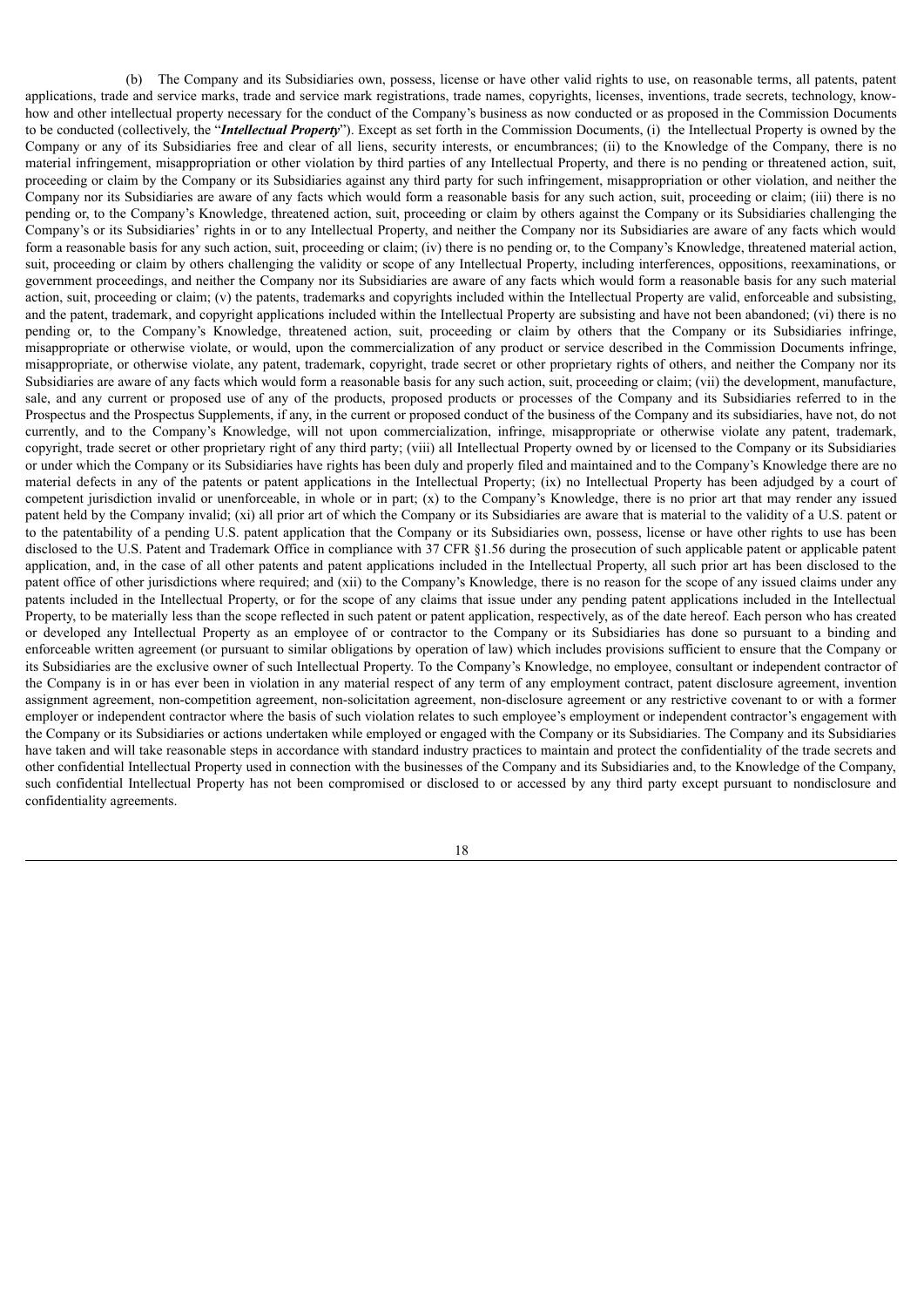**Section 5.18. Environmental Compliance**. The Company and its Subsidiaries (i) are in compliance with any and all applicable foreign, federal, state and local laws and regulations and any order of any domestic or foreign Governmental Authority relating to the protection of human health and safety, the environment or hazardous or toxic substances or wastes, pollutants or contaminants ("*Environmental Laws*"), (ii) have received and are in compliance with all permits, licenses or other approvals required of them under applicable Environmental Laws to conduct their respective businesses as described in the Commission Documents, and (iii) have not received notice of any actual or potential liability under any Environmental Law, except where such noncompliance with Environmental Laws, failure to receive required permits, licenses or other approvals, or liability would not, individually or in the aggregate, have a Material Adverse Effect. Except as set forth in the Commission Documents, neither the Company nor any of its Subsidiaries been named as a "potentially responsible party" under the Comprehensive Environmental Response, Compensation, and Liability Act of 1980, as amended, or equivalent legislation. In the ordinary course of its business, the Company periodically reviews the effect of Environmental Laws on the business, operations and properties of the Company and its Subsidiaries, in the course of which it identifies and evaluates associated costs and liabilities (including, without limitation, any capital or operating expenditures required for clean-up, closure of properties or compliance with Environmental Laws, or any permit, license or approval, any related constraints on operating activities and any potential liabilities to third parties). On the basis of such review and to the best of its Knowledge, the Company has reasonably concluded that such associated costs and liabilities would not, singly or in the aggregate, reasonably be expected to have a Material Adverse Effect, except as set forth in the Commission Documents.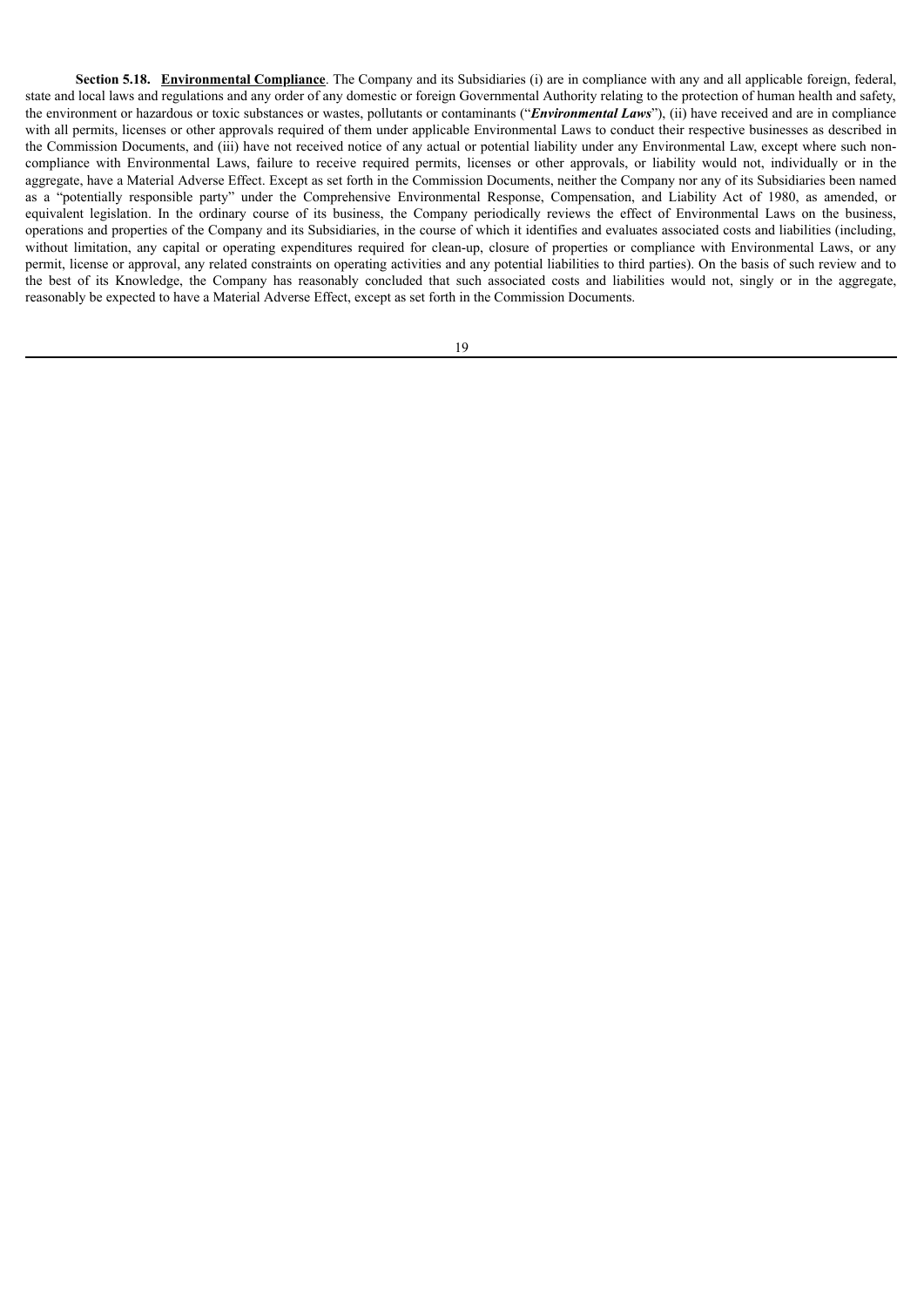**Section <b>5.19.** Material Agreements. Except as set forth in the Commission Documents, neither the Company nor any Subsidiary of the Company is a party to any material written or oral contract, instrument, agreement commitment, obligation, plan or arrangement, a copy of which would be required to be filed with the Commission as an exhibit to an annual report on Form 20-F (collectively, "*Material Agreements*"). Each of the Material Agreements described in the Commission Documents conform in all material respects to the descriptions thereof contained or incorporated by reference therein. Except as set forth in the Commission Documents, each of the Material Agreements is in full force and effect, and constitutes a legal, valid and binding obligation enforceable in accordance with its terms against the Company and/or any of its Subsidiaries and, to the Knowledge of the Company, each other contracting party thereto, except as such enforceability may be limited by applicable bankruptcy, insolvency, reorganization, moratorium, liquidation, conservatorship, receivership or similar laws relating to, or affecting generally the enforcement of, creditor's rights and remedies or by other equitable principles of general application.

**Section 5.20. Employees; Labor Laws; Absence of Compensation Issues**. No labor dispute with the employees of the Company or any of its Subsidiaries exists or is threatened in writing or to the Company's Knowledge, imminent, and the Company is not aware of any existing or imminent labor disturbance by the employees of any of its or its Subsidiaries' principal suppliers, manufacturers or contractors, that would reasonably be expected to have a Material Adverse Effect, except as set forth in the Commission Documents. None of the following events has occurred, exists or is reasonably likely to occur that would, individually or in the aggregate, reasonably be expected to have a Material Adverse Effect or except as set forth in or contemplated in the Commission Documents: (i) a failure by the Company or any of its Subsidiaries to fulfill its obligations, if any, under the minimum funding standards of any applicable pension, labor, employee benefits or similar laws or regulations; (ii) an audit or investigation by any taxing authority, any labor authority, any pension regulator or any other Governmental Authority with respect to the employment or compensation of employees by any of the Company or any of its Subsidiaries; (iii) any breach of any contractual obligation, or any violation of law, with respect to (x) any employee benefit plans, agreements or arrangements or (y) the employment or compensation of employees by the Company or any of its Subsidiaries; (iv) any event or condition giving rise to a liability under any pension, labor employee benefits or similar laws or regulations; or (v) the filing of a claim by, for or in respect of one or more employees or former employees of the Company or any of its Subsidiaries related to  $(x)$  any employee benefit plans, agreements or arrangements or  $(y)$  their employment or compensation.

**Section <b>5.21.** Use of Proceeds. The proceeds from the sale of the Shares by the Company to Investor shall be used by the Company and its Subsidiaries in the manner as will be set forth in the Prospectus included in any Registration Statement (and any post-effective amendment thereto) and any Prospectus Supplement thereto filed pursuant to the Registration Rights Agreement.

**Section 5.22. Investment Company Act Status**. The Company is not, and as a result of the consummation of the transactions contemplated by the Transaction Documents and the application of the proceeds from the sale of the Shares as will be set forth in the Prospectus included in any Registration Statement (and any post-effective amendment thereto) and any Prospectus Supplement thereto filed pursuant to the Registration Rights Agreement the Company will not be an "investment company" within the meaning of the Investment Company Act of 1940, as amended.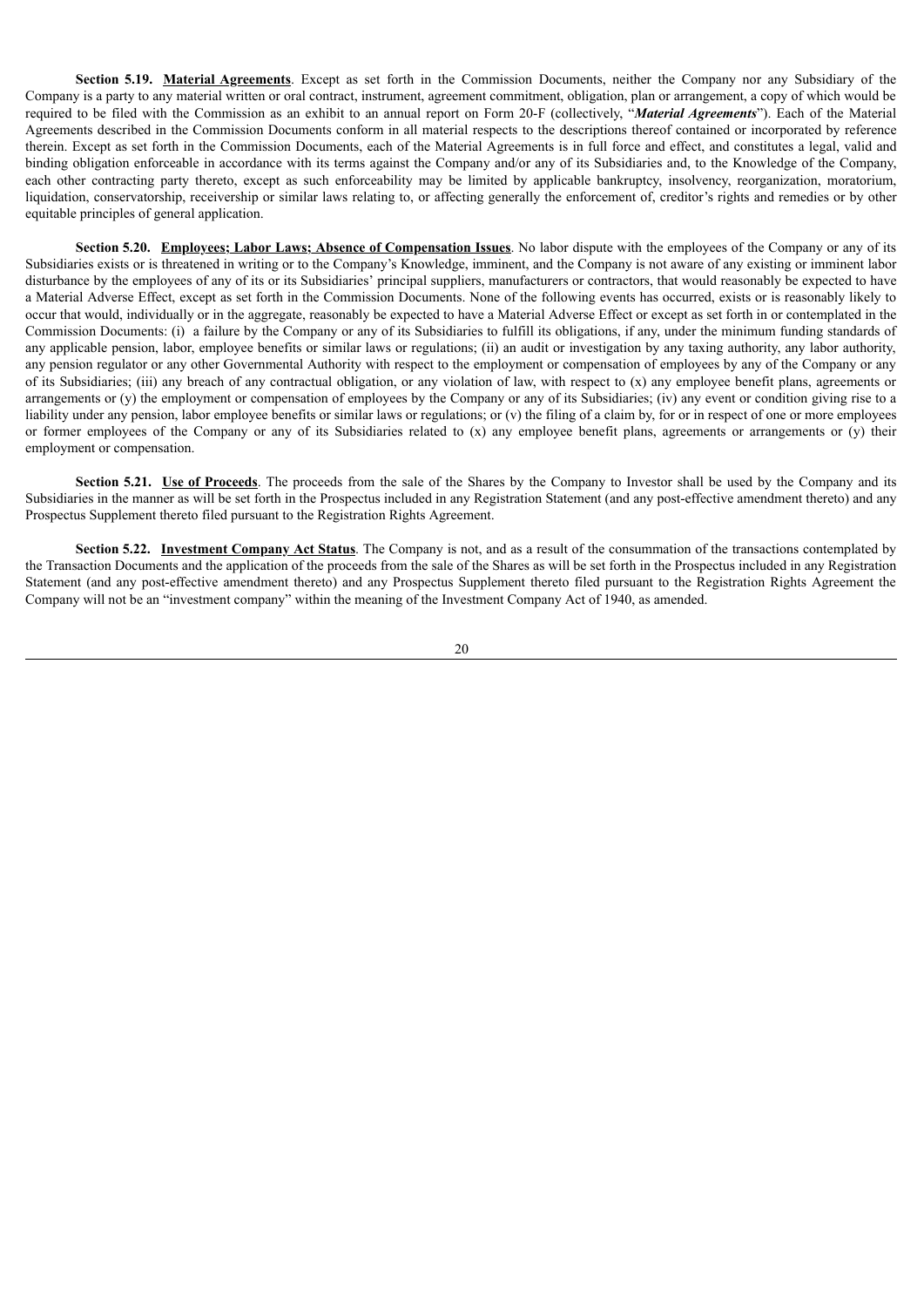**Section 5.23. Taxes**. The Company and its Subsidiaries have filed all tax returns that are required to be filed or have requested extensions thereof (except in any case in which the failure to so file would not have a Material Adverse Effect or except as set forth in or contemplated in the Commission Documents) and have paid all taxes required to be paid by them and any other assessment, fine or penalty levied against them, to the extent that any of the foregoing is due and payable, except for any such assessment, fine or penalty that is currently being contested in good faith, or as would not reasonably be expected to have a Material Adverse Effect, or except as set forth in or contemplated in the Commission Documents; and there is no tax deficiency which has been or might reasonably be expected to be asserted or threatened against the Company or any of its Subsidiaries, except as would not reasonably be expected to have a Material Adverse Effect.

**Section 5.24. Insurance**. The Company and each of its Subsidiaries are insured by insurers of recognized financial responsibility against such losses and risks and in such amounts as the Company reasonably believes are adequate and customary in the businesses in which they are engaged; all policies of insurance and fidelity or surety bonds insuring the Company or any of its Subsidiaries or their respective businesses, assets, employees, officers and directors are in full force and effect; the Company and its Subsidiaries are in compliance with the terms of such policies and instruments in all material respects; and there are no material claims by the Company or any of its Subsidiaries under any such policy or instrument as to which any insurance company is denying liability or defending under a reservation of rights clause; neither the Company nor any such Subsidiary has been refused any insurance coverage sought or applied for; and neither the Company nor any such Subsidiary has any reason to believe that it will not be able to renew its existing insurance coverage as and when such coverage expires or to obtain similar coverage from similar insurers as may be necessary to continue its business at a cost that would not reasonably be expected have a Material Adverse Effect.

**Section 5.25. Exemption from Registration**. Subject to, and in reliance on, the representations, warranties and covenants made herein by the Investor, the offer and sale of the Securities by the Company to the Investor in accordance with the terms and conditions of this Agreement is exempt from the registration requirements of the Securities Act pursuant to Section  $4(a)(2)$ ; provided, however, that at the request of and with the express agreements of the Investor (including, without limitation, the representations, warranties and covenants of Investor set forth in Sections 4.9 through 4.13), the Securities to be issued from and after Commencement to or for the benefit of the Investor pursuant to this Agreement shall be issued to the Investor or its designee only as DWAC Shares and will not bear legends noting restrictions as to resale of such Securities under federal or state securities laws, nor will any such Securities be subject to stop transfer instructions.

**Section 5.26. No General Solicitation or Advertising**. Neither the Company, nor any of its Subsidiaries or Affiliates, nor any Person acting on its or their behalf, has engaged in any form of general solicitation or general advertising (within the meaning of Regulation D) in connection with the offer or sale of the Securities.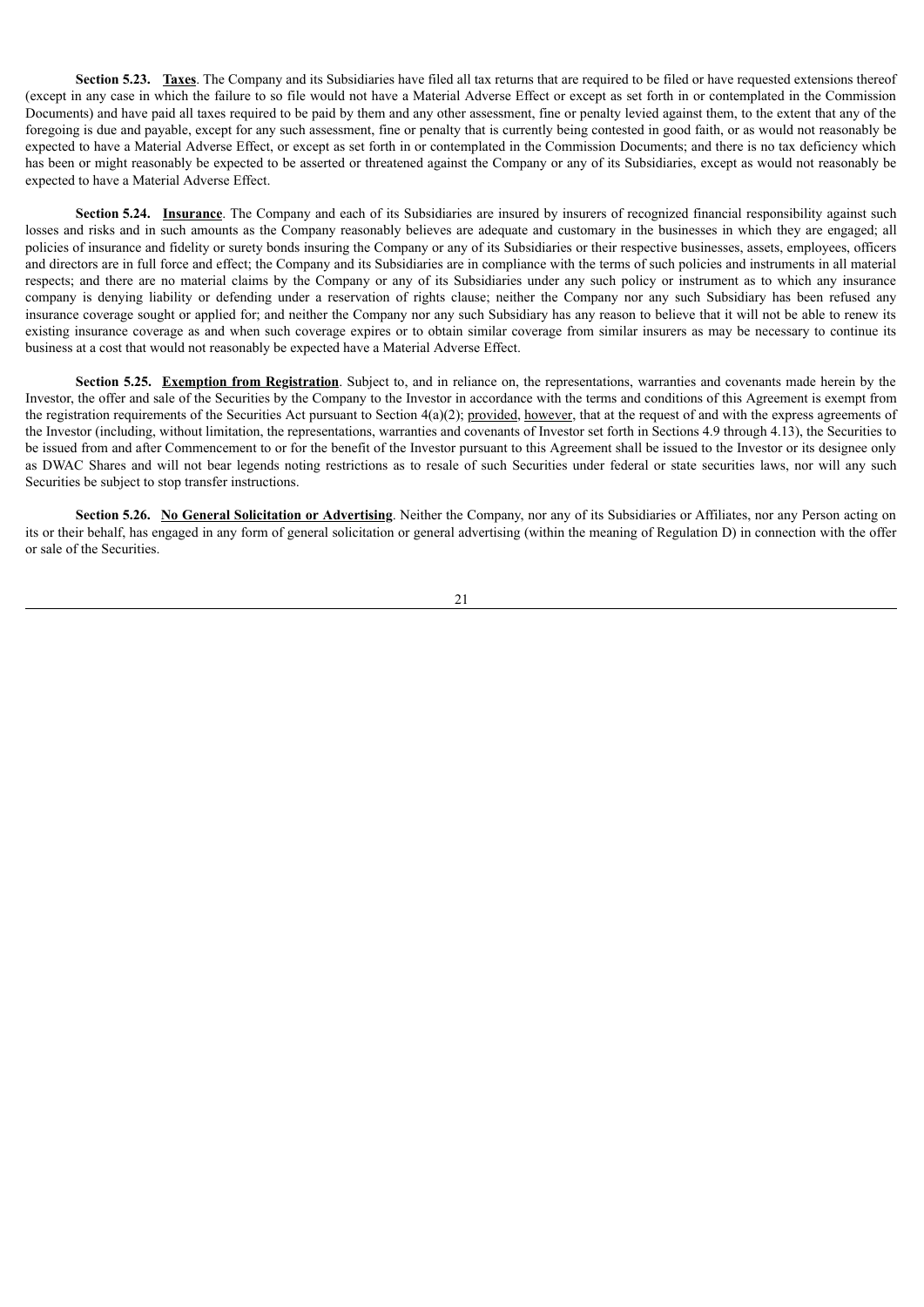**Section 5.27. No Integrated Offering**. None of the Company, its Subsidiaries or any of their Affiliates, nor any Person acting on their behalf has (which shall exclude the Investor), directly or indirectly, made any offers or sales of any security or solicited any offers to buy any security, under circumstances that would require registration under the Securities Act or any applicable U.S. state or Dutch laws of the offer, issuance and sale of any of the Securities by the Company to the Investor pursuant to this Agreement, whether through integration with prior offerings or otherwise, or cause this offering of the Securities by the Company to require approval of shareholders of the Company under any applicable shareholder approval provisions, including, without limitation, under the rules and regulations of the Trading Market. None of the Company, its Subsidiaries, their Affiliates nor any Person acting on their behalf will take any action or steps referred to in the preceding sentence that would require registration under the Securities Act or any applicable U.S. state or Dutch laws of the offer, issuance and sale of any of the Securities by the Company to the Investor pursuant to this Agreement or cause the offering of any of the Securities by the Company to be integrated with any other offering of securities of the Company.

**Section 5.28. Absence of Compensation Issues**. None of the following events has occurred, exists or is reasonably likely to occur that would, individually or in the aggregate, reasonably be expected to have a Material Adverse Effect or except as set forth in or contemplated in the Commission Documents: (i) a failure by the Company or any of its Subsidiaries to fulfill its obligations, if any, under the minimum funding standards of any applicable pension, labor, employee benefits or similar laws or regulations; (ii) an audit or investigation by any taxing authority, any labor authority, any pension regulator or any other governmental agency or regulatory agency with respect to the employment or compensation of employees by any of the Company or any of its Subsidiaries; (iii) any breach of any contractual obligation, or any violation of law, with respect to  $(x)$  any employee benefit plans, agreements or arrangements or (y) the employment or compensation of employees by the Company or any of its subsidiaries; (iv) any event or condition giving rise to a liability under any pension, labor employee benefits or similar laws or regulations; or (v) the filing of a claim by, for or in respect of one or more employees or former employees of the Company or any of its Subsidiaries related to (x) any employee benefit plans, agreements or arrangements or (y) their employment or compensation.

**Section 5.29. Dilutive Effect**. The Company is aware and acknowledges that issuance of the Securities could cause dilution to existing shareholders and could significantly increase the outstanding number of Ordinary Shares. The Company further acknowledges that its obligation to issue the Shares pursuant to the terms of a VWAP Purchase Notice and to issue the Shares pursuant to the terms of an Intraday VWAP Purchase Notice, as applicable, in accordance with this Agreement is, in each case, absolute and unconditional regardless of the dilutive effect that such issuance may have on the ownership interests of other shareholders of the Company.

**Section 5.30. Manipulation of Price**. Neither the Company nor any of its officers, directors and, to the Knowledge of the Company, no Affiliate nor any Person acting on their behalf has, (i) taken, directly or indirectly, any action designed or intended to cause or to result in the stabilization or manipulation of the price of any security of the Company, or which caused or resulted in, or which would in the future reasonably be expected to cause or result in, the stabilization or manipulation of the price of any security of the Company, in each case to facilitate the sale or resale of any of the Securities, (ii) sold, bid for, purchased, or paid any compensation for soliciting purchases of, any of the Securities, or (iii) paid or agreed to pay to any Person any compensation for soliciting another to purchase any other securities of the Company. Neither the Company nor any of its officers, directors or Affiliates will during the term of this Agreement, and, to the Knowledge of the Company, no Person acting on their behalf will during the term of this Agreement, take any of the actions referred to in the immediately preceding sentence. Neither the Company nor any Affiliate of the Company has taken, nor will the Company or any Affiliate take, directly or indirectly (without giving effect to the activities of the Investors), any action designed to or that would constitute or that might reasonably be expected to cause or result in stabilization or manipulation of the price of any security of the Company to facilitate the sale or resale of the Securities or to result in a violation of Regulation M under the Exchange Act.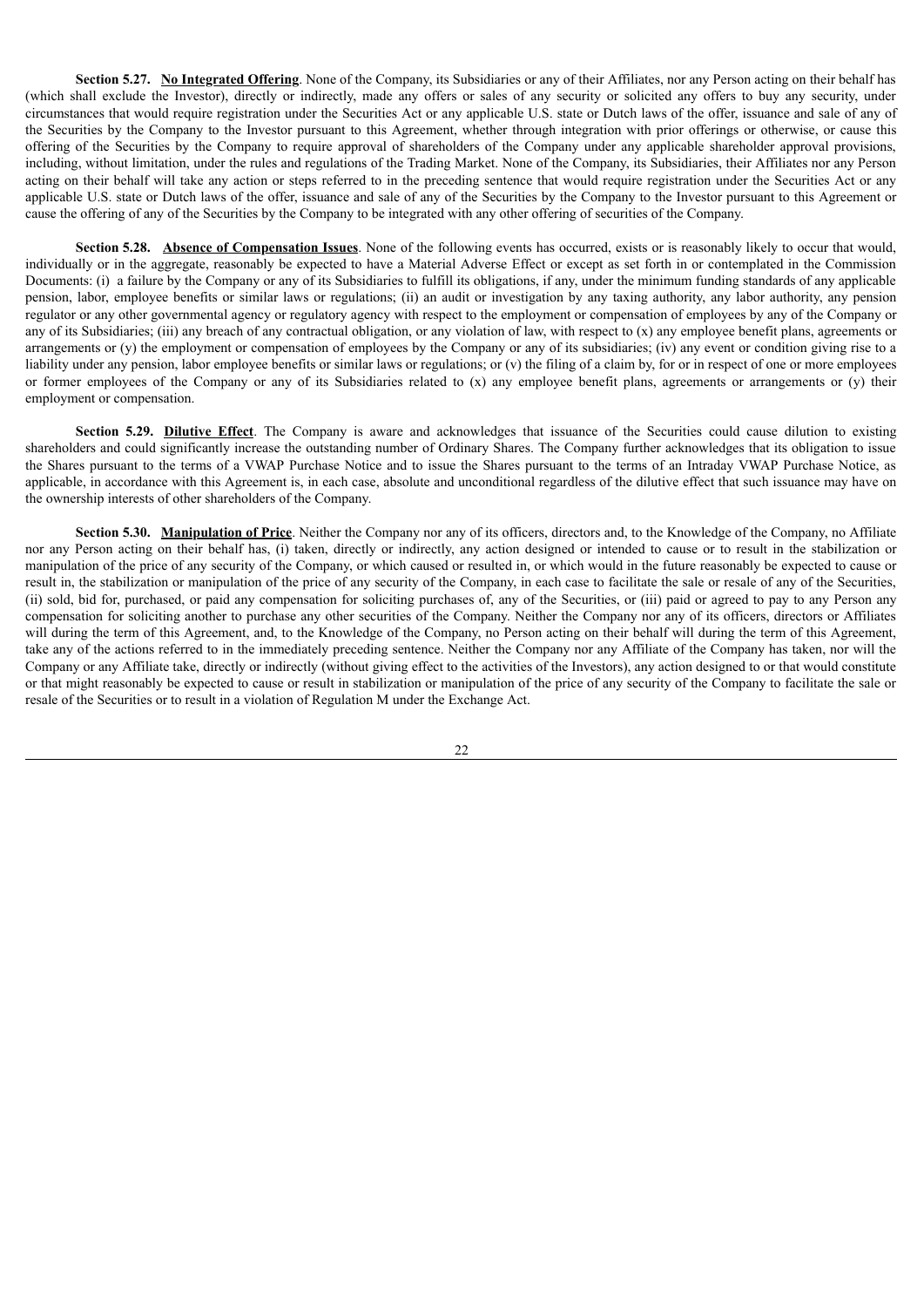**Section <b>5.31.** Securities Act. The Company has complied and shall comply with all applicable U.S. federal and applicable state securities laws and all applicable Dutch laws in connection with the offer, issuance and sale of the Securities hereunder, including, without limitation, the applicable requirements of the Securities Act. Each Registration Statement, upon filing with the Commission and at the time it is declared effective by the Commission, shall satisfy all of the requirements of the Securities Act to register the resale of the Registrable Securities included therein by the Investor in accordance with the Registration Rights Agreement on a delayed or continuous basis under Rule 415 under the Securities Act at then-prevailing market prices, and not fixed prices. The Company is not, and has not previously been at any time, an issuer identified in, or subject to, Rule 144(i). There is and has been no failure on the part of the Company, any of the Company's directors or members of senior management, in their capacities as such, to comply with any provision of the Sarbanes-Oxley Act of 2002, as amended, and the rules and regulations promulgated thereunder (the "**Sarbanes-Oxley Act**") that are in effect and with which the Company is required to comply as of the Effective Date, including Section 402 relating to loans.

**Section 5.32. Compliance with Nasdaq Rules**. There is and has been no failure on the part of the Company or, to the knowledge of the Company, any of the Company's officers, directors or director nominees, in their capacities as such, to comply with (as and when applicable), the applicable requirements of Nasdaq Marketplace Rules. Further, there is and has been no failure on the part of the Company or, to the knowledge of the Company, any of the Company's officers, directors or director nominees, in their capacities as such, to comply with (as and when applicable) the phase-in requirements and all other applicable provisions of Nasdaq corporate governance requirements set forth in the Nasdaq Marketplace Rules.

**Section 5.33. Listing and Maintenance Requirements; DTC Eligibility**. As of the date of this Agreement and the Closing Date, the Ordinary Shares are registered pursuant to Section 12(b) of the Exchange Act, and the Company has taken no action designed to, or which to its Knowledge is likely to have the effect of, terminating the registration of the Ordinary Shares under the Exchange Act, nor has the Company received any notification that the Commission is contemplating terminating such registration. As of the date of this Agreement and the Closing Date, the Company has not received notice from the Trading Market to the effect that the Company is not in compliance with the listing or maintenance requirements of the Trading Market. As of the Closing Date, the Company is in compliance with all applicable listing and maintenance requirements of the Trading Market. The Ordinary Shares may be issued and transferred electronically to third parties via DTC through its Deposit/Withdrawal at Custodian ("*DWAC*") delivery system. The Company has not received notice from DTC to the effect that a suspension of, or restriction on, accepting additional deposits of the Ordinary Shares, electronic trading or book-entry services by DTC with respect to the Ordinary Shares is being imposed or is contemplated.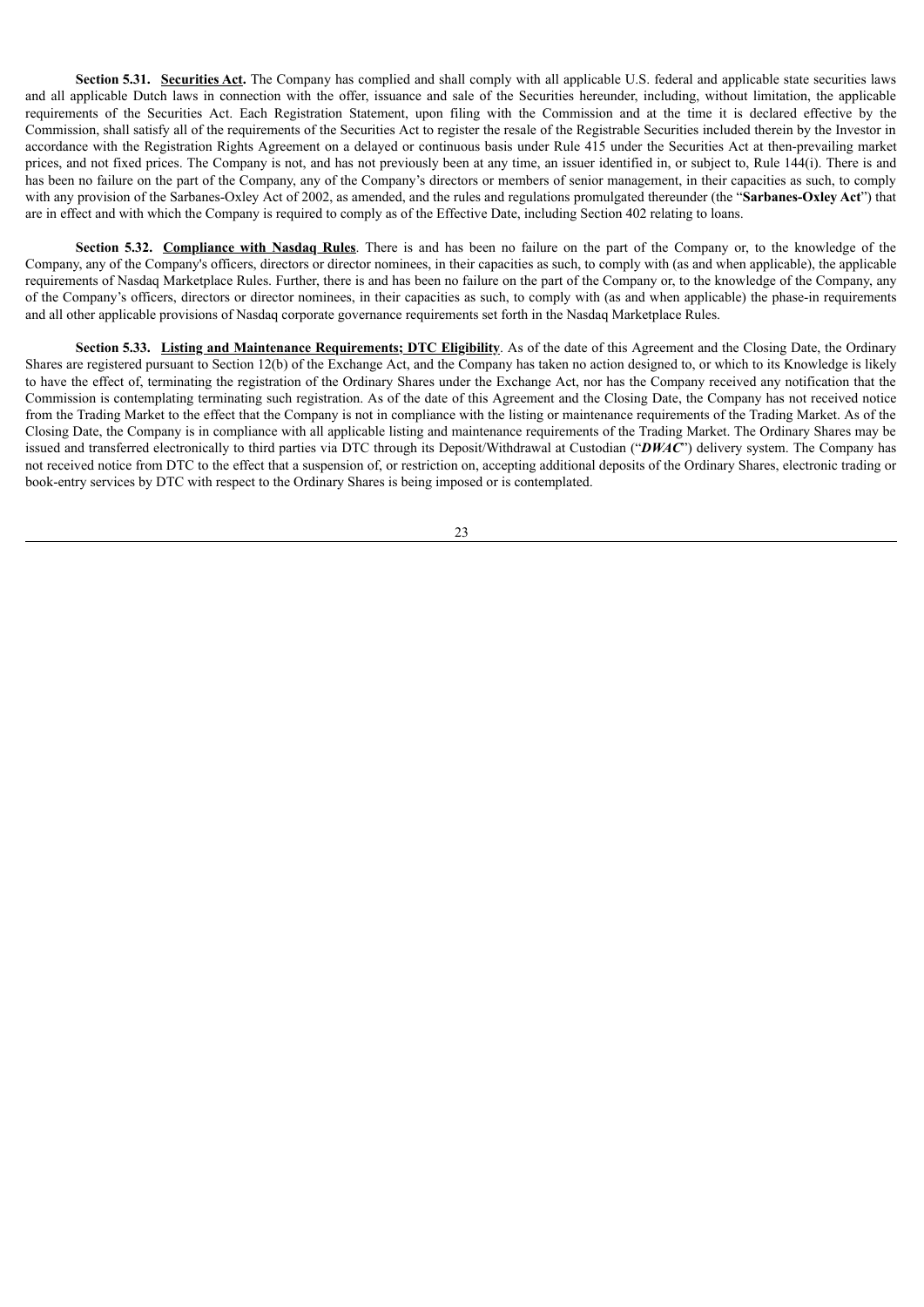**Section 5.34. Application of Takeover Protections**. The Company, and its Management Board and its Supervisory Board have taken no action to activate any anti-takeover provision under the Articles of Association or Dutch law, as described in the Commission Documents, with respect to the Investor and the Company fulfilling their respective obligations or exercising their respective rights under the Transaction Documents (as applicable), including, without limitation, as a result of the Company's issuance of the Securities and the Investor's ownership of the Securities.

**Section 5.35. Compliance with Anti-Bribery Laws**. Neither the Company nor any of its Subsidiaries nor, to the Knowledge of the Company, any director, officer, agent, employee, affiliate or other person acting on behalf of the Company or any of its Subsidiaries is aware of or has taken any action, directly or indirectly, that could result in a violation or a sanction for violation by such Persons of the Foreign Corrupt Practices Act of 1977 or the U.K. Bribery Act 2010, each as may be amended, or similar law of any other relevant jurisdiction, or the rules or regulations thereunder; and the Company and its Subsidiaries have instituted and maintain policies and procedures to ensure compliance therewith. No part of the proceeds of the sale of Shares by the Company to the Investor, if any, will be used, directly or indirectly, in violation of the Foreign Corrupt Practices Act of 1977 or the U.K. Bribery Act 2010, each as may be amended, or similar law of any other relevant jurisdiction, or the rules or regulations thereunder.

**Section 5.36. Compliance with Anti-Money Laundering Laws**. The operations of the Company and its Subsidiaries are and have been conducted at all times within the past five years in material compliance with applicable financial recordkeeping and reporting requirements and the money laundering statutes and the rules and regulations thereunder and any related or similar rules, regulations or guidelines, issued, administered or enforced by any relevant Governmental Authority (collectively, the "*Money Laundering Laws*") and no action, suit or proceeding by or before any Governmental Authority involving the Company or any of its Subsidiaries with respect to the Money Laundering Laws is pending or, to the Knowledge of the Company, threatened.

**Section 5.37. Compliance with Sanctions Laws**. Neither the Company nor any of its Subsidiaries nor, to the Knowledge of the Company, any director, officer, agent, employee or affiliate of the Company or any of its Subsidiaries (i) is, or is controlled or 50% or more owned in the aggregate by or is acting on behalf of, one or more individuals or entities that are currently the subject of any sanctions administered or enforced by the United States (including any administered or enforced by the Office of Foreign Assets Control of the U.S. Department of the Treasury, the U.S. Department of State or the Bureau of Industry and Security of the U.S. Department of Commerce), the United Nations Security Council, the European Union, a member state of the European Union, sanctions administered or enforced by Her Majesty's Treasury of the United Kingdom, or other relevant sanctions authority (collectively, "*Sanctions*" and such persons, "*Sanctioned Persons*" and each such person, a "*Sanctioned Person*"), (ii) is located, organized or resident in a country or territory that is, or whose government is, the subject of Sanctions that broadly prohibit dealings with that country or territory (collectively, "*Sanctioned Countries*" and each, a "*Sanctioned Country*") or (iii) will, directly or indirectly, use the proceeds of the sale of Shares by the Company to the Investor, if any, or lend, contribute or otherwise make available such proceeds to any Subsidiary, joint venture partner or other individual or entity in any manner that would result in a violation of any Sanctions by, or could result in the imposition of Sanctions against, any individual or entity. Neither the Company nor any of its Subsidiaries has knowingly engaged in any dealings or transactions with or for the benefit of a Sanctioned Person, or with or in a Sanctioned Country, in the preceding three years, nor does the Company or any of its Subsidiaries have any plans to knowingly engage in dealings or transactions with or for the benefit of a Sanctioned Person, or with or in a Sanctioned Country.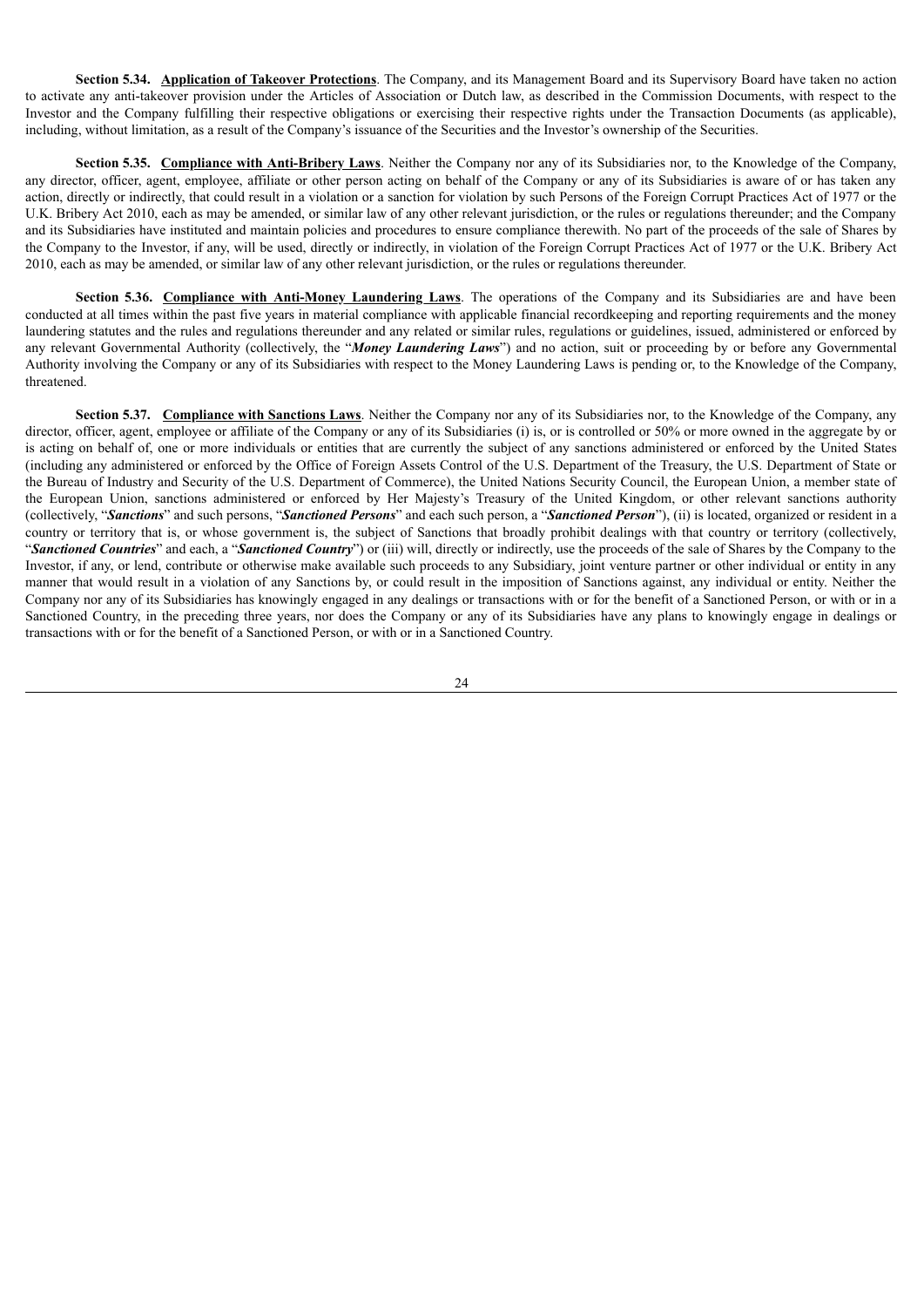#### **Section 5.38. Foreign Private Issuer Status**. The Company is a "foreign private issuer" within the meaning of Rule 405 under the Securities

Act.

**Section 5.39. Passive Foreign Investment Company**. The Company was not a Passive Foreign Investment Company ("*PFIC*") within the meaning of Section 1297 of the United States Internal Revenue Code of 1986, as amended for its recently completed 2021 taxable year and, based on the Company's current projected income, assets and activities, the Company does not expect to be classified as a PFIC for its current taxable year or in the foreseeable future.

**Section 5.40. Emerging Growth Company Status**. The Company is an "emerging growth company" as defined in Section 2(a)(19) of the Securities Act, as modified by the Jumpstart Our Business Startups Act of 2012.

**Section <b>5.41.** IT Systems and Data. (i) Except as may be included in the Commission Documents, (x) to the Company's Knowledge, there has been no material security breach or incident, unauthorized access or disclosure, or other material compromise of or relating to any of the Company's or its Subsidiaries' information technology and computer systems, networks, hardware, software, data and databases (including the data of their respective customers, employees, suppliers, vendors and any third party data maintained by or on behalf of them), equipment or technology (collectively, "*IT Systems and Data*") and (y) the Company and its Subsidiaries have not been notified in writing of, and have no Knowledge of any event or condition that would reasonably be expected to result in, any material security breach or incident, unauthorized access or disclosure or other material compromise to their IT Systems and Data; (ii) the Company and its Subsidiaries have been and are presently in compliance with all applicable laws or statutes, all judgments, orders, rules and regulations of any relevant court or arbitrator or governmental or regulatory authority, internal policies and contractual obligations relating to the privacy and security of IT Systems and Data and to the protection of such IT Systems and Data from unauthorized use, access, misappropriation or modification, and (iii) except as may be included in the Commission Documents, the Company and its Subsidiaries have implemented commercially reasonable controls, policies, procedures, and technological safeguards and backup and disaster recovery technology to maintain and protect the integrity, continuous operation, redundancy and security of their IT Systems and Data consistent with industry standards and practices, or as required by applicable regulatory standards, except as would not, in the case of clause (ii) or (iii), individually or in the aggregate, reasonably be expected to have a Material Adverse Effect.

**Section 5.42. Statistical and Market-Related Data**. (i) Any third-party statistical and market-related data included in the Commission Documents, including but not limited to the market reports referred to in the Commission Documents under the heading "Market and Industry Data" are based on or derived from sources that the Company reasonably believes to be reliable and accurate, (ii) to the extent required, the Company has obtained the written consent to the use of such data from such sources, and (iii) the Company's expectations or estimates included in the Commission Documents based on such third-party statistical and market-related data represent the Company's good faith expectations or estimates.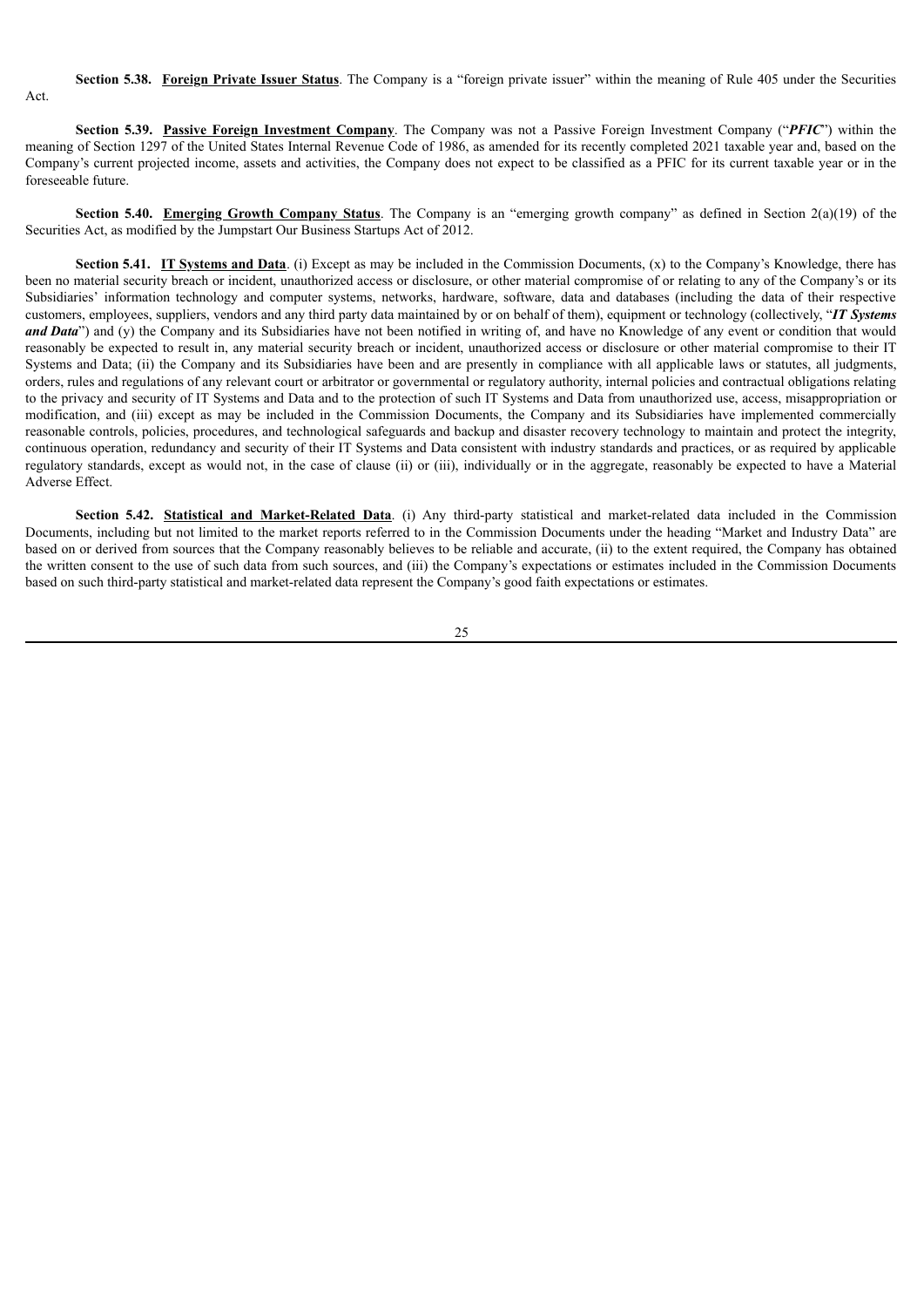**Section 5.43. No Disqualification Events**. None of the Company, any of its predecessors, any affiliated issuer, any director, executive officer, other officer of the Company participating in the offering contemplated hereby, any beneficial owner of 20% or more of the Company's outstanding voting equity securities, calculated on the basis of voting power, nor any promoter (as that term is defined in Rule 405 under the Securities Act) connected with the Company in any capacity at the time of sale (each, an "*Issuer Covered Person*") is subject to any of the "Bad Actor" disqualifications described in Rule 506(d)(1)(i) to (viii) under the Securities Act (a "*Disqualification Event*"), except for a Disqualification Event covered by Rule 506(d)(2) or (d) (3) under the Securities Act. The Company has exercised reasonable care to determine whether any Issuer Covered Person is subject to a Disqualification Event.

**Section 5.44. Fair Summaries.** There is no franchise, contract or other document of a character required to be described in the Commission Documents, or to be filed as an exhibit thereto, which is not described or filed as required; and the statements contained in the Commission Documents under the captions "Business—Intellectual Property", "Business—Legal Proceedings", "Regulatory Environment", and "Description of Share Capital and Articles of Association" in each case insofar as such statements summarize legal matters, agreements, documents, or proceedings discussed therein, are accurate and fair summaries of such legal matters, agreements, documents or proceedings, and the statements contained in the Commission documents under the caption "Taxation," insofar as such statements purport to summarize certain federal income tax laws of the United States and certain tax laws of the Netherlands and Germany, constitute a fair summary of the principal U.S. federal income tax consequences, Dutch tax consequences and German tax consequences, respectively, of an investment in the Securities as per the date of the Commission Documents.

**Section 5.45. Acknowledgement Regarding Investor's Acquisition of Securities**. The Company acknowledges and agrees that the Investor is acting solely in the capacity of an arm's-length purchaser with respect to this Agreement and the transactions contemplated by the Transaction Documents. The Company further acknowledges that the Investor is not acting as a financial advisor or fiduciary of the Company (or in any similar capacity) with respect to this Agreement and the transactions contemplated by the Transaction Documents, and any advice given by the Investor or any of its representatives or agents in connection therewith is merely incidental to the Investor's acquisition of the Securities. The Company further represents to the Investor that the Company's decision to enter into the Transaction Documents to which it is a party has been based solely on the independent evaluation of the transactions contemplated thereby by the Company and its representatives. The Company acknowledges and agrees that the Investor has not made and does not make any representations or warranties with respect to the transactions contemplated by the Transaction Documents other than those specifically set forth in Article IV.

**Section 5.46. No Forward Looking Statements**. No forward looking statement (within the meaning of Section 27A of the Securities Act and Section 21E of the Exchange Act) included in any of the Commission Documents has been made or reaffirmed without a reasonable basis or has been disclosed other than in good faith.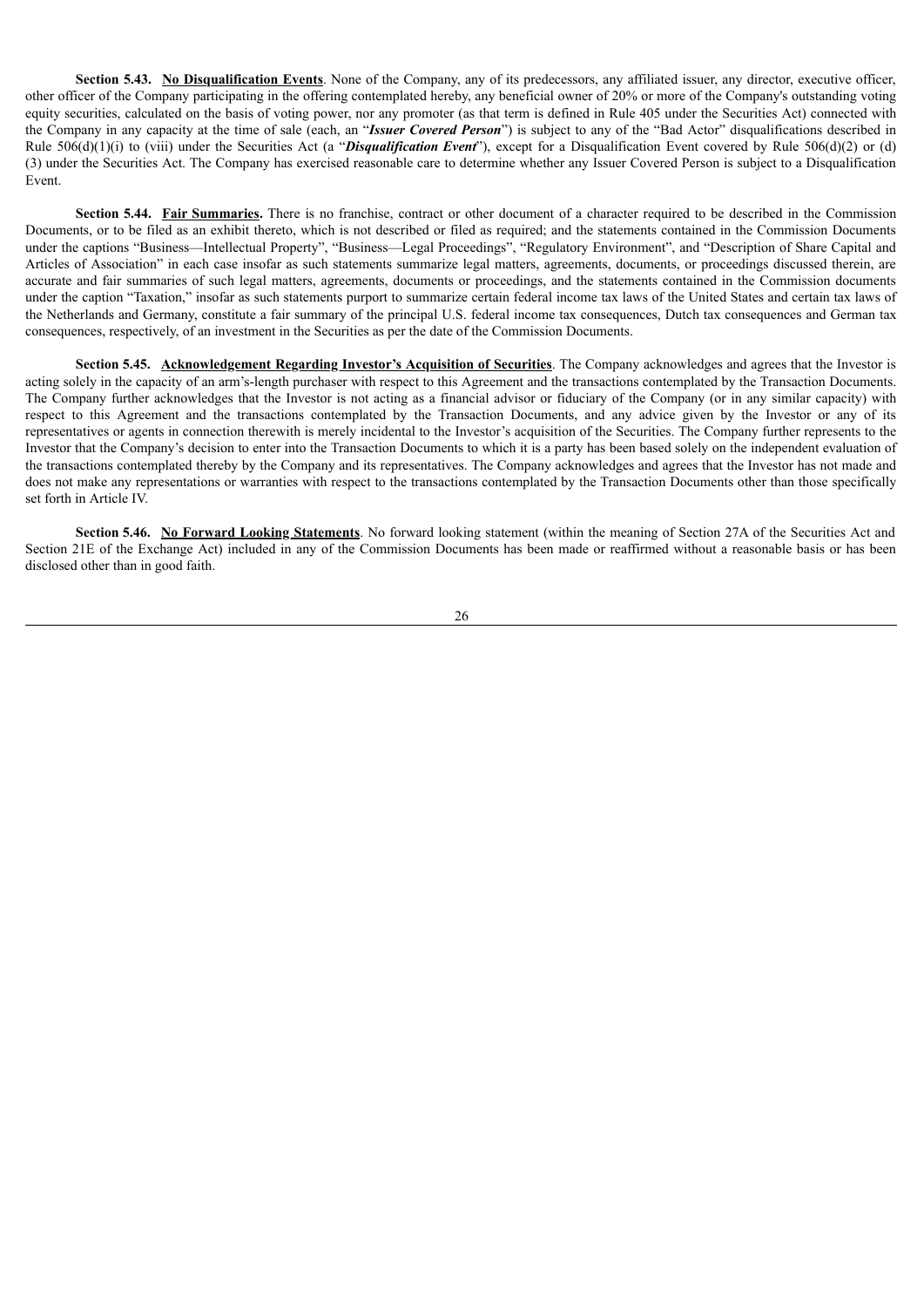**Section 5.47. Absence of Stamp Duties and Transfer Taxes**. No stamp duty, stamp duty reserve, registration, issuance, transfer taxes or other similar documentary taxes, duties, fees or charges ("*Transfer Taxes*") are payable or required to be paid by or on behalf of the Investor in the Netherlands or any political subdivision, authority or agency thereof or therein having power to tax in connection with (i) the execution, delivery and performance of this Agreement, (ii) the issuance and delivery of the Securities in the manner contemplated by this Agreement, or (iii) the resale by the Investor of the Securities as contemplated in the Registration Statement and in the Prospectus.

**Section 5.48. Dividends and Payments in Foreign Currency**. Except as described in each of the Registration Statement and Prospectus, (i) all dividends and other distributions declared and payable on the Shares may under current Dutch law and regulations be paid to the Investor and to the holders of Securities, as the case may be, in Euros and may be converted into foreign currency that may be transferred out of the Netherlands and (ii) all such payments made to holders thereof or therein who are non-residents of the Netherlands will not be subject to income, withholding or other taxes under the laws and regulations of the Netherlands or any political subdivision or taxing authority thereof or therein.

**Section <b>5.49.** Submission to Jurisdiction. The Company has the power to submit, and pursuant to Section 10.2(ii) of this Agreement, has legally, validly, effectively and irrevocably submitted, to the personal jurisdiction of each United States federal court and New York state court located in the State of New York, Borough of Manhattan, in the City of New York, New York, U.S.A. (each, a "*New York Court*"), and the Company has the power to designate, appoint and authorize, and pursuant to Section 10.2(ii) of this Agreement, has legally, validly, effectively and irrevocably designated, appointed and authorized an agent for service of process in any action arising out of or relating to this Agreement or any of the transactions contemplated hereby in any New York Court, and service of process effected on such authorized agent will be effective to confer valid personal jurisdiction over the Company as provided in Section 10.2(ii) of this Agreement.

**Section 5.50. Absence of Immunity from Jurisdiction**. Neither the Company nor any of its Subsidiaries nor any of its or their properties or assets has any immunity from the jurisdiction of any court or from any legal process (whether through service or notice, attachment prior to judgment, attachment in aid of execution or otherwise) under the laws of (i) any jurisdiction in which they own or lease property or assets, (ii) the United States or the State of New York, or (iii) the Netherlands or any political subdivision thereof with respect to themselves or their property and assets.

#### **ARTICLE VI ADDITIONAL COVENANTS**

The Company covenants with the Investor, and the Investor covenants with the Company, as follows, which covenants of one party are for the benefit of the other party, during the Investment Period (and with respect to the Company, for the period following the termination of this Agreement specified in Section 8.3 pursuant to and in accordance with Section 8.3):

**Section 6.1. Securities Compliance**. The Company shall notify the Commission and the Trading Market, if required and as applicable, in accordance with their respective rules and regulations, of the transactions contemplated by the Transaction Documents, and shall take all necessary action, undertake all proceedings and obtain all registrations, permits, consents and approvals for the legal and valid issuance of the Securities to the Investor in accordance with the terms of the Transaction Documents, as applicable.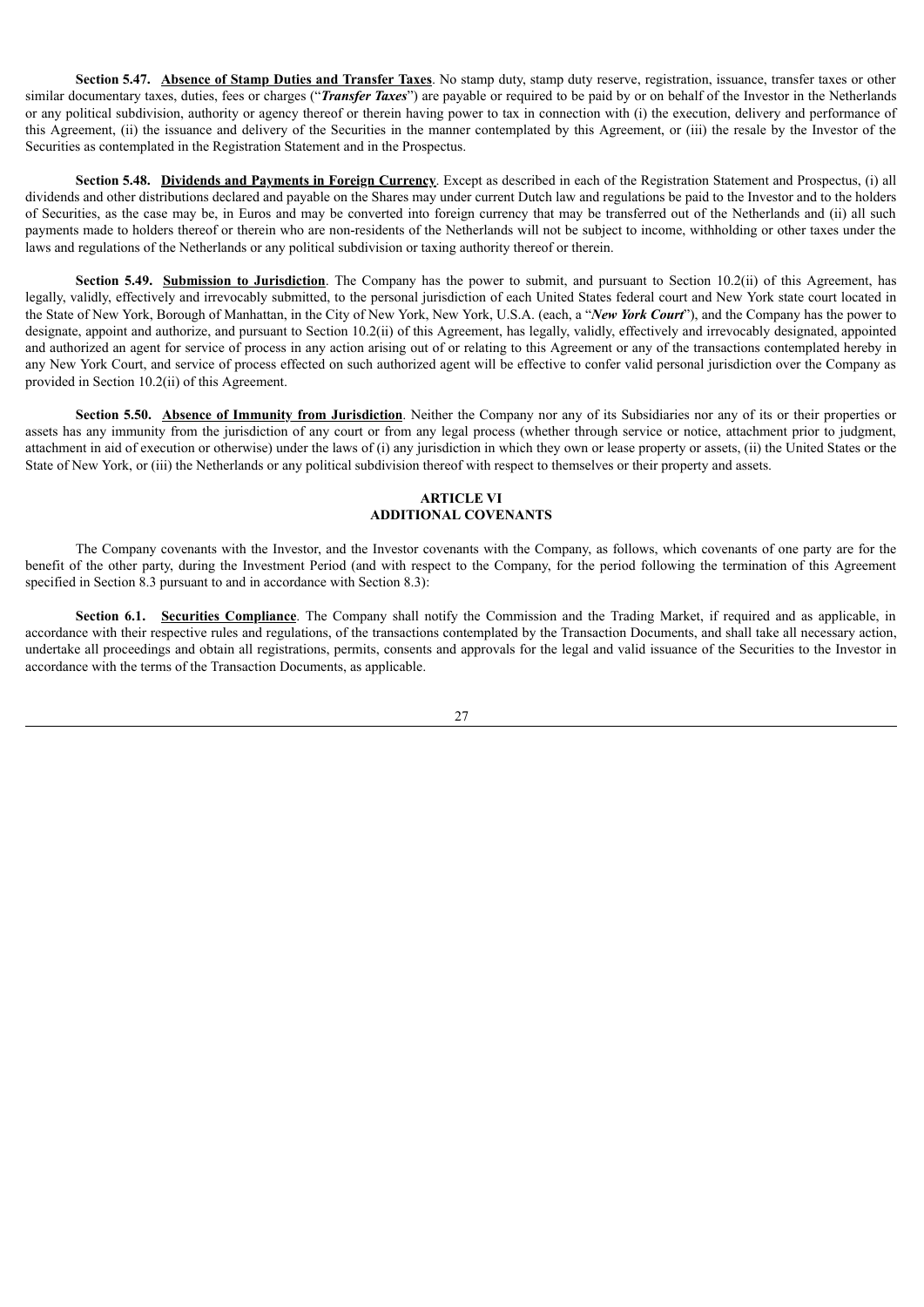**Section 6.2. Reservation of Ordinary Shares**. The Company has available and the Company shall keep available at all times, free of preemptive, subscription rights, rights of first refusal and other similar rights of shareholders, the requisite aggregate number of Ordinary Shares comprised in its authorized share capital, but unissued, to enable the Company to timely effect (i) the issuance, sale and delivery of all Shares to be issued, sold and delivered in respect of each VWAP Purchase effected under this Agreement, in the case of this clause (i), at least prior to the delivery by the Company to the Investor of the applicable VWAP Purchase Notice in connection with such VWAP Purchase, and (ii) the issuance, sale and delivery of all Shares to be issued, sold and delivered in respect of each Intraday VWAP Purchase effected under this Agreement, in the case of this clause (ii), at least prior to the delivery by the Company to the Investor of the applicable Intraday VWAP Purchase Notice in connection with such Intraday VWAP Purchase.

**Section 6.3. Registration and Listing**. The Company shall use its commercially reasonable efforts to cause the Ordinary Shares to continue to be registered as a class of securities under Sections 12(b) of the Exchange Act, and to comply with its reporting and filing obligations under the Exchange Act, and shall not take any action or file any document (whether or not permitted by the Securities Act or the Exchange Act) to terminate or suspend such registration or to terminate or suspend its reporting and filing obligations under the Exchange Act or Securities Act, except as permitted herein. The Company shall use its commercially reasonable efforts to continue the listing and trading of its Ordinary Shares and the listing of the Securities purchased or acquired by the Investor hereunder on the Trading Market (or another Eligible Market) and to comply with the Company's reporting, filing and other obligations under the rules and regulations of the Trading Market (or other Eligible Market, as applicable). The Company shall not take any action which could be reasonably expected to result in the delisting or suspension of the Ordinary Shares on the Trading Market (or other Eligible Market, as applicable). If the Company receives any final and non-appealable notice that the listing or quotation of the Ordinary Shares on the Trading Market (or other Eligible Market, as applicable) shall be terminated on a date certain, the Company shall promptly (and in any case within 24 hours) notify the Investor of such fact in writing and shall use its commercially reasonable efforts to cause the Ordinary Shares to be listed or quoted on another Eligible Market.

**Section 6.4. Compliance with Laws.** During the Investment Period, (a) each of the Company shall comply, and the Company shall cause each Subsidiary to comply, with all laws, rules, regulations and orders applicable to the business and operations of the Company and the Subsidiaries, except as would not have a Material Adverse Effect, and (b) the Company shall comply with all applicable provisions of the Securities Act and the Exchange Act, including Regulation M thereunder, applicable state securities or "Blue Sky" laws, and applicable listing rules of the Trading Market or Eligible Market, except as would not, individually or in the aggregate, prohibit or otherwise interfere with the ability of the Company to enter into and perform its obligations under this Agreement in any material respect or for Investor to conduct resales of Securities under the Registration Statement in any material respect. Without limiting the foregoing, none of the Company or any of the Subsidiaries, nor to the Knowledge of the Company, any of its respective directors, officers, agents, employees or any other Persons acting on their behalf (which shall not include the Investor) shall, in connection with the operation of the respective businesses of the Company and the Subsidiaries, (1) use any corporate funds for unlawful contributions, payments, gifts or entertainment or to make any unlawful expenditures relating to political activity to government officials, candidates or members of political parties or organizations, (2) pay, accept or receive any unlawful contributions, payments, expenditures or gifts, or (3) violate or operate in noncompliance with any export restrictions, anti-boycott regulations, embargo regulations or other applicable domestic or foreign laws and regulations, including, without limitation, the FCPA and the Money Laundering Laws.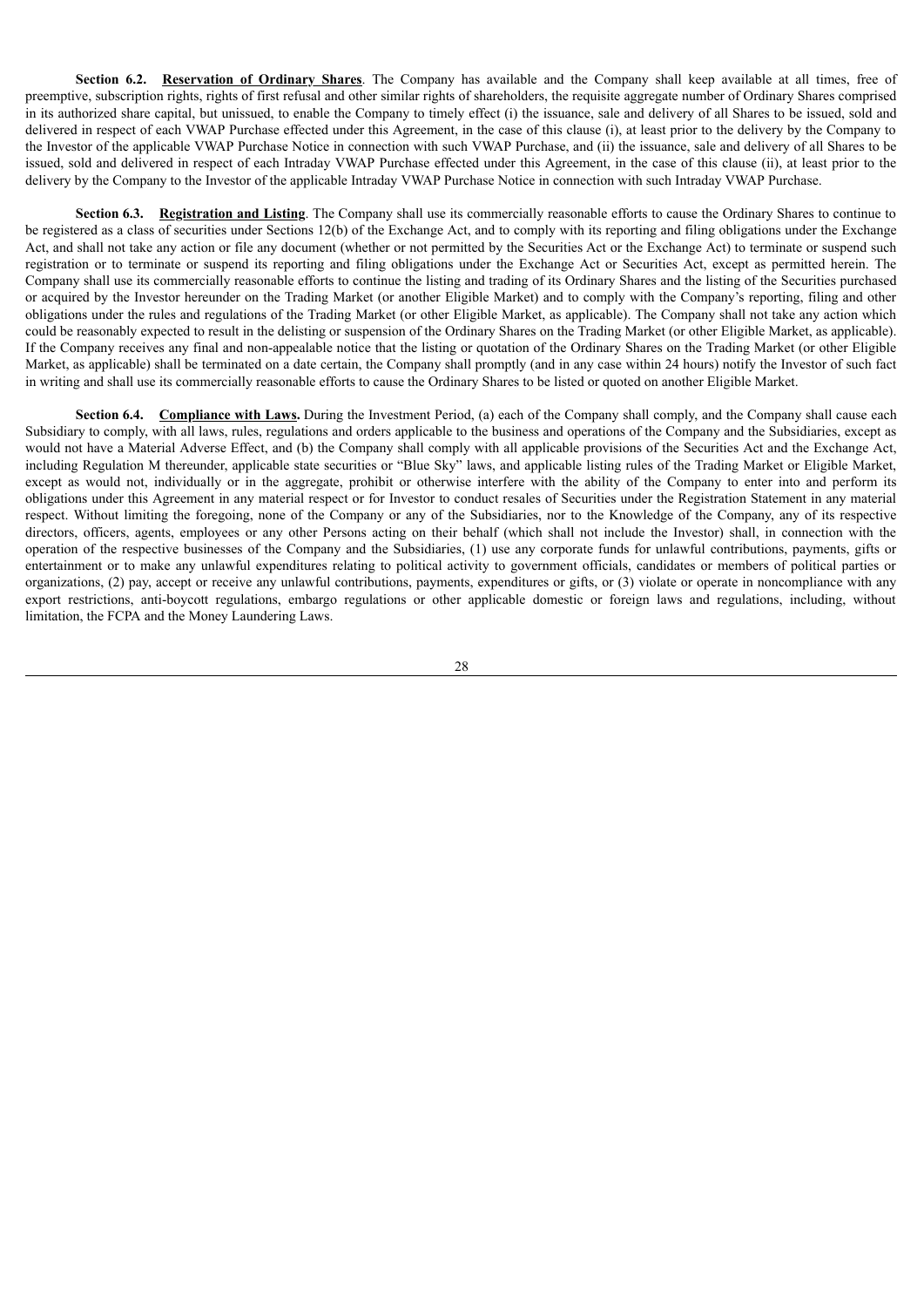#### **Section 6.5. Keeping of Records and Books of Account; Due Diligence**.

(i) The Investor and the Company shall each maintain records showing the remaining Total Commitment, the remaining Aggregate Limit, the dates and VWAP Purchase Share Amount for each VWAP Purchase, and the dates and Intraday VWAP Purchase Share Amount for each Intraday VWAP Purchase.

(ii) Subject to the requirements of Section 6.14, from time to time from and after the Closing Date, the Company shall make available for inspection and review by the Investor during normal business hours and after reasonable notice, customary documentation reasonably requested by the Investor and/or its appointed counsel or advisors to conduct due diligence; provided, however, that after the Closing Date, the Investor's continued due diligence shall not be a condition precedent to the Commencement or to the Investor's obligation to accept each VWAP Purchase Notice and each Intraday VWAP Purchase Notice timely delivered by the Company to the Investor in accordance with this Agreement.

**Section 6.6.** No **Frustration**. The Company shall not enter into, announce or recommend to its shareholders any agreement, plan, arrangement or transaction in or of which the terms thereof would restrict, materially delay, conflict with or impair the ability or right of the Company to perform its obligations under the Transaction Documents to which it is a party, including, without limitation, the obligation of the Company to deliver the Shares to the Investor in respect of each VWAP Purchase and each Intraday VWAP Purchase, in each case not later than the applicable Purchase Share Delivery Date with respect to such VWAP Purchase and not later than the applicable Purchase Share Delivery Date with respect to such Intraday VWAP Purchase (as applicable) in accordance with Section 3.3. For the avoidance of doubt, nothing in this Section 6.6 shall in any way limit the Company's right to terminate this Agreement in accordance with Section 8.2 (subject in all cases to Section 8.3).

**Section 6.7. Corporate Existence**. The Company shall take all steps necessary to preserve and continue the corporate existence of the Company; provided, however, that, except as provided in Section 6.8, nothing in this Agreement shall be deemed to prohibit the Company from engaging in any Fundamental Transaction with another Person. For the avoidance of doubt, nothing in this Section 6.7 shall in any way limit the Company's right to terminate this Agreement in accordance with Section 8.2 (subject in all cases to Section 8.3).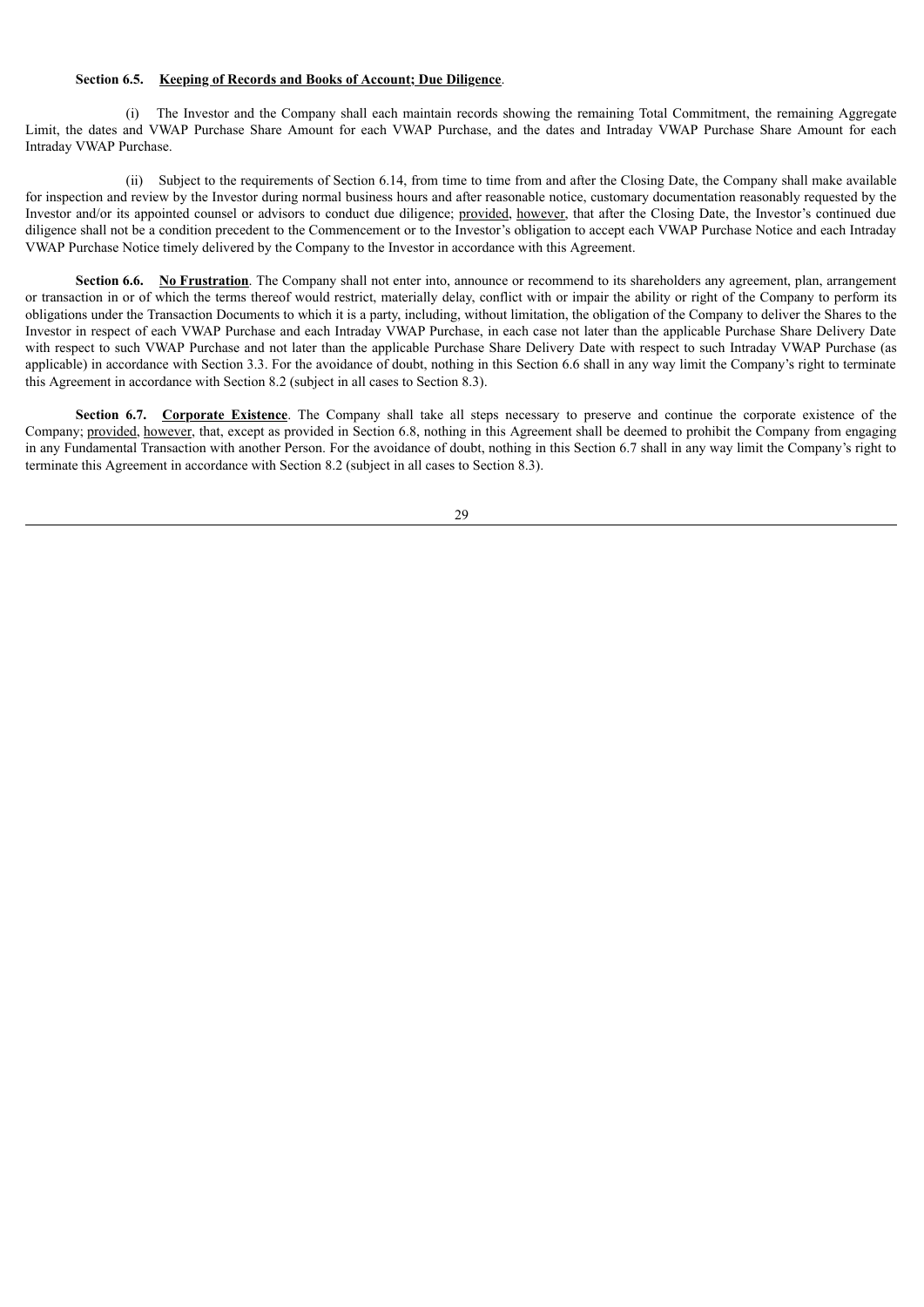**Section 6.8. Fundamental Transaction**. If a VWAP Purchase Notice or an Intraday VWAP Purchase Notice has been delivered to the Investor and the transactions contemplated therein have not yet been fully settled in accordance with Section 3.3 of this Agreement, the Company shall not effect any Fundamental Transaction until the expiration of five (5) Trading Days following the date of full settlement thereof and the issuance to the Investor of all of the Shares that are issuable to the Investor pursuant to the VWAP Purchase or Intraday VWAP Purchase (as applicable) to which such VWAP Purchase Notice or Intraday VWAP Purchase Notice (as applicable) relates.

# **Section 6.9. Selling Restrictions**.

(i) Except as expressly set forth below, the Investor covenants that from and after the Closing Date through and including the Trading Day next following the expiration or termination of this Agreement as provided in Article VIII (the "*Restricted Period*"), none of the Investor, its officers, or any entity managed or controlled by the Investor (collectively, the "*Restricted Persons*" and each of the foregoing is referred to herein as a "*Restricted Person*") shall, directly or indirectly, (i) engage in any Short Sales of the Ordinary Shares or (ii) hedging transaction, which establishes a net short position with respect to the Ordinary Shares, with respect to each of clauses (i) and (ii) hereof, either for its own account or for the account of any other Restricted Person, in either case in violation of applicable law. Notwithstanding the foregoing, it is expressly understood and agreed that nothing contained herein shall (without implication that the contrary would otherwise be true) prohibit any Restricted Person during the Restricted Period from: (1) selling "long" (as defined under Rule 200 promulgated under Regulation SHO) the Securities; or (2) selling a number of Ordinary Shares equal to the number of Shares that the Investor is unconditionally obligated to purchase under any pending VWAP Purchase Notice or any pending Intraday VWAP Purchase Notice (as applicable), but has not yet received from the Company or its transfer agent pursuant to this Agreement, so long as  $(X)$  the Investor (or its Broker-Dealer, as applicable) delivers the Shares purchased pursuant to such pending VWAP Purchase Notice and the Shares purchased pursuant to such pending Intraday VWAP Purchase Notice (as applicable) to the purchaser thereof promptly upon the Investor's receipt of such Shares from the Company in accordance with Section 3.3 of this Agreement and (Y) neither the Company or its transfer agent shall have failed for any reason to deliver such Shares to the Investor or its Broker-Dealer so that such Shares are timely received by the Investor as DWAC Shares on the applicable Purchase Share Delivery Date for such VWAP Purchase and on the applicable Purchase Share Delivery Date for such Intraday VWAP Purchase(s) (as applicable) in accordance with Section 3.3 of this Agreement.

(ii) In addition to the foregoing, in connection with any sale of Securities (including any sale permitted by paragraph (i) above), the Investor shall comply in all respects with all applicable laws, rules, regulations and orders, including, without limitation, the requirements of the Securities Act and the Exchange Act.

**Section 6.10. Effective Registration Statement**. During the Investment Period, the Company shall use its commercially reasonable efforts to maintain the continuous effectiveness of the Initial Registration Statement and each New Registration Statement filed with the Commission under the Securities Act for the applicable Registration Period pursuant to and in accordance with the Registration Rights Agreement.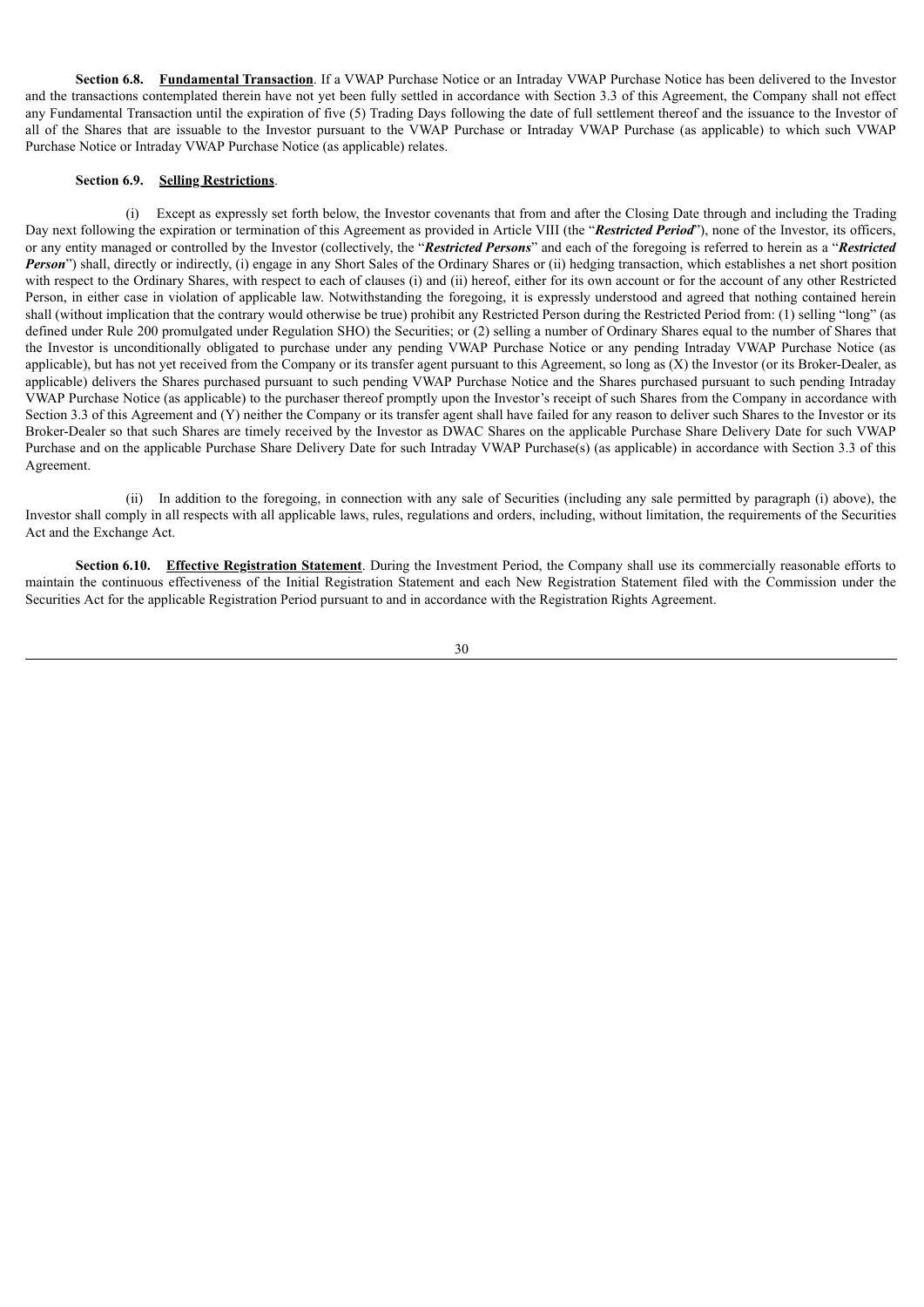**Section <b>6.11.** Blue Sky. The Company shall take such action, if any, as is necessary by the Company in order to obtain an exemption for or to qualify the Securities for sale by the Company to the Investor pursuant to the Transaction Documents, and at the request of the Investor, the subsequent resale of Registrable Securities by the Investor, in each case, under applicable state securities or "Blue Sky" laws and shall provide evidence of any such action so taken to the Investor from time to time following the Closing Date; provided, however, that the Company shall not be required in connection therewith or as a condition thereto to (x) qualify to do business in any jurisdiction where it would not otherwise be required to qualify but for this Section 6.11, (y) subject itself to general taxation in any such jurisdiction, or (z) file a general consent to service of process in any such jurisdiction.

**Section 6.12. Non-Public Information**. Neither the Company or any of its Subsidiaries, nor any of their respective directors, officers, employees or agents shall at any time from and after the Commencement Date disclose any material non-public information about the Company to the Investor, unless a simultaneous public announcement thereof is made by the Company. In the event of a breach of the foregoing covenant by the Company or any of its Subsidiaries, or any of their respective directors, officers, employees and agents (as determined in the reasonable good faith judgment of the Investor), (i) the Investor may promptly provide written notice of such breach to the Company and (ii) after such notice has been provided to the Company and, provided that the Company shall have failed to publicly disclose such material, non-public information within 24 hours following demand therefor by the Investor, in addition to any other remedy provided herein or in the other Transaction Documents, the Investor shall have the right to make a public disclosure, in the form of a press release, public advertisement or otherwise, of such material, non-public information without the prior approval by the Company, any of its Subsidiaries, or any of their respective directors, officers, employees or agents. The Investor shall not have any liability to the Company, any of its Subsidiaries, or any of their respective directors, officers, employees, shareholders or agents, for any such disclosure.

Section 6.13. Broker-Dealer. The Investor shall use one or more broker-dealers to effectuate all sales, if any, of the Securities that it may purchase or otherwise acquire from the Company pursuant to the Transaction Documents, as applicable, which (or whom) shall be a DTC participant (collectively, the "*Broker-Dealer*"). The Investor shall, from time to time, provide the Company and the Company's transfer agent with all information regarding the Broker-Dealer reasonably requested by the Company. The Investor shall be solely responsible for all fees and commissions of the Broker-Dealer (if any), which shall not exceed customary brokerage fees and commissions and shall be responsible for designating only a DTC participant eligible to receive DWAC Shares.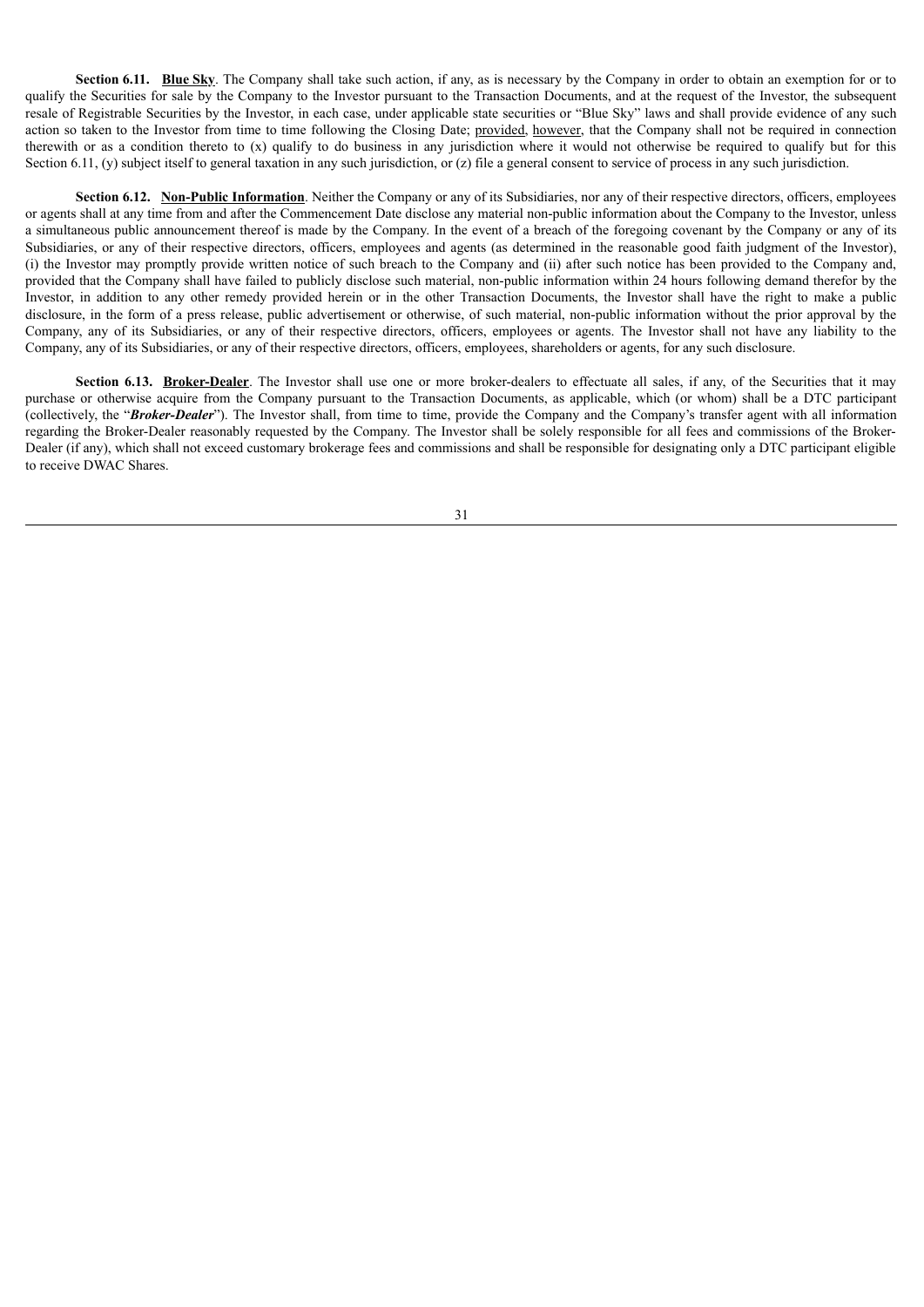Section 6.14. Delivery of Bring Down Opinions and Compliance Certificates Upon Occurrence of Certain Events. Within three (3) Trading Days immediately following (i) the end of each PEA Period, if the Company is required under the Securities Act to file with the Commission (A) a posteffective amendment to the Initial Registration Statement required to be filed by the Company with the Commission pursuant to Section 2(a) of the Registration Rights Agreement, (B) a New Registration Statement required to be filed by the Company with the Commission pursuant to Section 2(c) of the Registration Rights Agreement, or (C) a post-effective amendment to a New Registration Statement required to be filed by the Company with the Commission pursuant to Section 2(c) of the Registration Rights Agreement, in each case with respect to a fiscal year ending after the Commencement Date, to register the resale of Securities by the Investor under the Securities Act pursuant to this Agreement and the Registration Rights Agreement, and (ii) the date the Company files with the Commission a (A) Prospectus Supplement to the Prospectus contained in the Initial Registration Statement or any New Registration Statement under the Securities Act, (B) an annual report on Form 20-F under the Exchange Act with respect to a fiscal year ending after the Commencement Date, (C) the publication of quarterly earnings with respect to any fiscal quarter completing after the Commencement Date or (D) an amendment on Form 20-F/A to an annual report on Form 20-F under the Exchange Act with respect to a fiscal year ending after the Commencement Date, which contains amended material financial information (or a restatement of material information) or an amendment to other material information contained in a previously filed Form 20-F or any amendment to previously published quarterly earnings, and however not more than once per calendar year with regards to the opinion of outside counsel on intellectual property and trademark matters (QiP and Vossius) and once per calendar quarter for all other deliverables, the Company shall (I) deliver to the Investor a Compliance Certificate, dated such date, and (II) cause to be furnished to the Investor (and/or its designated affiliate) (A) an opinion and negative assurance letter from the Company's outside U.S. and Dutch counsel, and its outside counsel on intellectual property and trademark matters (QiP and Vossius), in each case addressed to the Investor and/or its designated affiliate and (B) a comfort letter, dated the respective date of delivery thereof and addressed to the Investor and/or its designated affiliate, in form and substance reasonably satisfactory to the Investor, containing statements and information of the type customarily included in accountants' comfort letters to underwriters with respect to the financial statements and certain financial information of the Company and its Subsidiary contained in or incorporated by reference in each of the Registration Statement from PricewaterhouseCoopers GmbH Wirtschaftsprüfungsgesellschaft ("PwC") substantially in the form mutually agreed to by the Company and the Investor prior to the date of this Agreement, modified, as necessary, to relate to such Registration Statement or post-effective amendment, or the Prospectus contained therein as then amended or supplemented by such Prospectus Supplement, as applicable (each such opinion, a "*Bring Down Opinion*," and collectively, the "*Bring Down Opinions*"), provided, however, the Company's failure to furnish or cause to furnish the required Bring Down Opinions shall only preclude the Company from sending any VWAP Purchase Notice or Intraday VWAP Purchase Notice until such date at which all required Bring Down Opinions have been delivered to the Investor.

**Section 6.15. Allowable Grace Period Restrictions**. The Company agrees that it shall not send any VWAP Purchase Notice or Intraday VWAP Purchase Notice during an Allowable Grace Period (as defined in the Registration Rights Agreement).

## **ARTICLE VII CONDITIONS TO CLOSING, COMMENCEMENT AND PURCHASES**

**Section 7.1. Conditions Precedent to Closing**. The Closing is subject to the satisfaction of each of the conditions set forth in this Section 7.1 on the Closing Date.

(i) **Accuracy of the Investor's Representations and Warranties**. The representations and warranties of the Investor contained in this Agreement (a) that are not qualified by "materiality" shall be true and correct in all material respects as of the Closing Date, except to the extent such representations and warranties are as of another date, in which case, such representations and warranties shall be true and correct in all material respects as of such other date and (b) that are qualified by "materiality" shall be true and correct as of the Closing Date, except to the extent such representations and warranties are as of another date, in which case, such representations and warranties shall be true and correct as of such other date.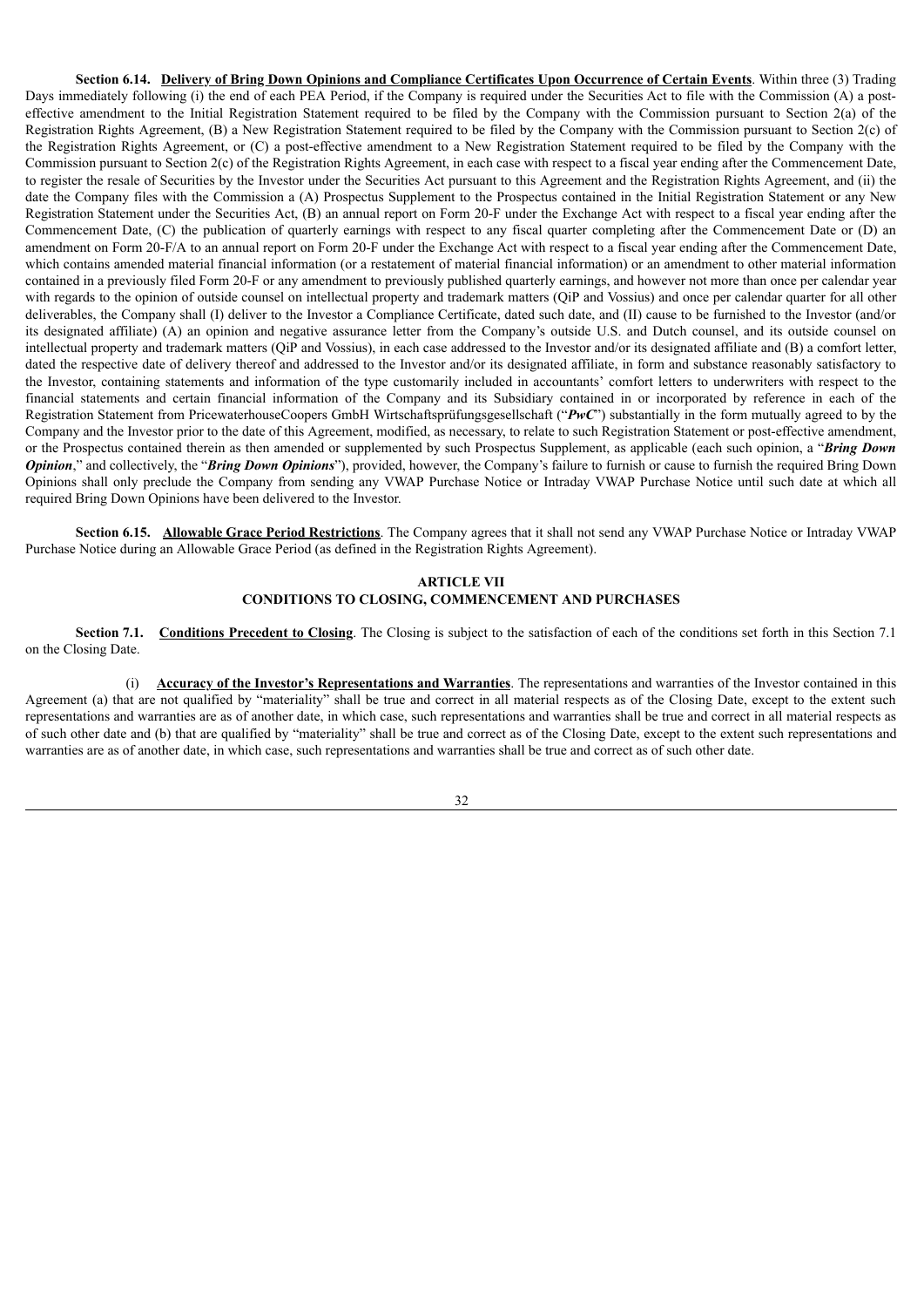(ii) **Accuracy of the Company's Representations and Warranties**. The representations and warranties of the Company contained in this Agreement (a) that are not qualified by "materiality" or "Material Adverse Effect" shall be true and correct in all material respects as of the Closing Date, except to the extent such representations and warranties are as of another date, in which case, such representations and warranties shall be true and correct in all material respects as of such other date and (b) that are qualified by "materiality" or "Material Adverse Effect" shall be true and correct as of the Closing Date, except to the extent such representations and warranties are as of another date, in which case, such representations and warranties shall be true and correct as of such other date.

(iii) **Closing Deliverables**. At the Closing, counterpart signature pages of this Agreement and the Registration Rights Agreement executed by each of the parties hereto shall be delivered as provided in Section 2.2 and the closing certificate from the Company, dated as of the Closing Date, in the form of **Exhibit B** hereto shall be delivered to the Investor's counsel.

**Section 7.2. Conditions Precedent to Commencement**. The right of the Company to commence delivering VWAP Purchase Notices and Intraday VWAP Purchase Notices under this Agreement, and the obligation of the Investor to accept VWAP Purchase Notices and Intraday VWAP Purchase Notices timely delivered to the Investor by the Company under this Agreement, are subject to the initial satisfaction, at Commencement, of each of the conditions set forth in this Section 7.2.

(i) **Accuracy of the Company's Representations and Warranties**. The representations and warranties of the Company contained in this Agreement (a) that are not qualified by "materiality" or "Material Adverse Effect" shall have been true and correct in all material respects when made and shall be true and correct in all material respects as of the Commencement Date with the same force and effect as if made on such date, except to the extent such representations and warranties are as of another date, in which case, such representations and warranties shall be true and correct in all material respects as of such other date and (b) that are qualified by "materiality" or "Material Adverse Effect" shall have been true and correct when made and shall be true and correct as of the Commencement Date with the same force and effect as if made on such date, except to the extent such representations and warranties are as of another date, in which case, such representations and warranties shall be true and correct as of such other date.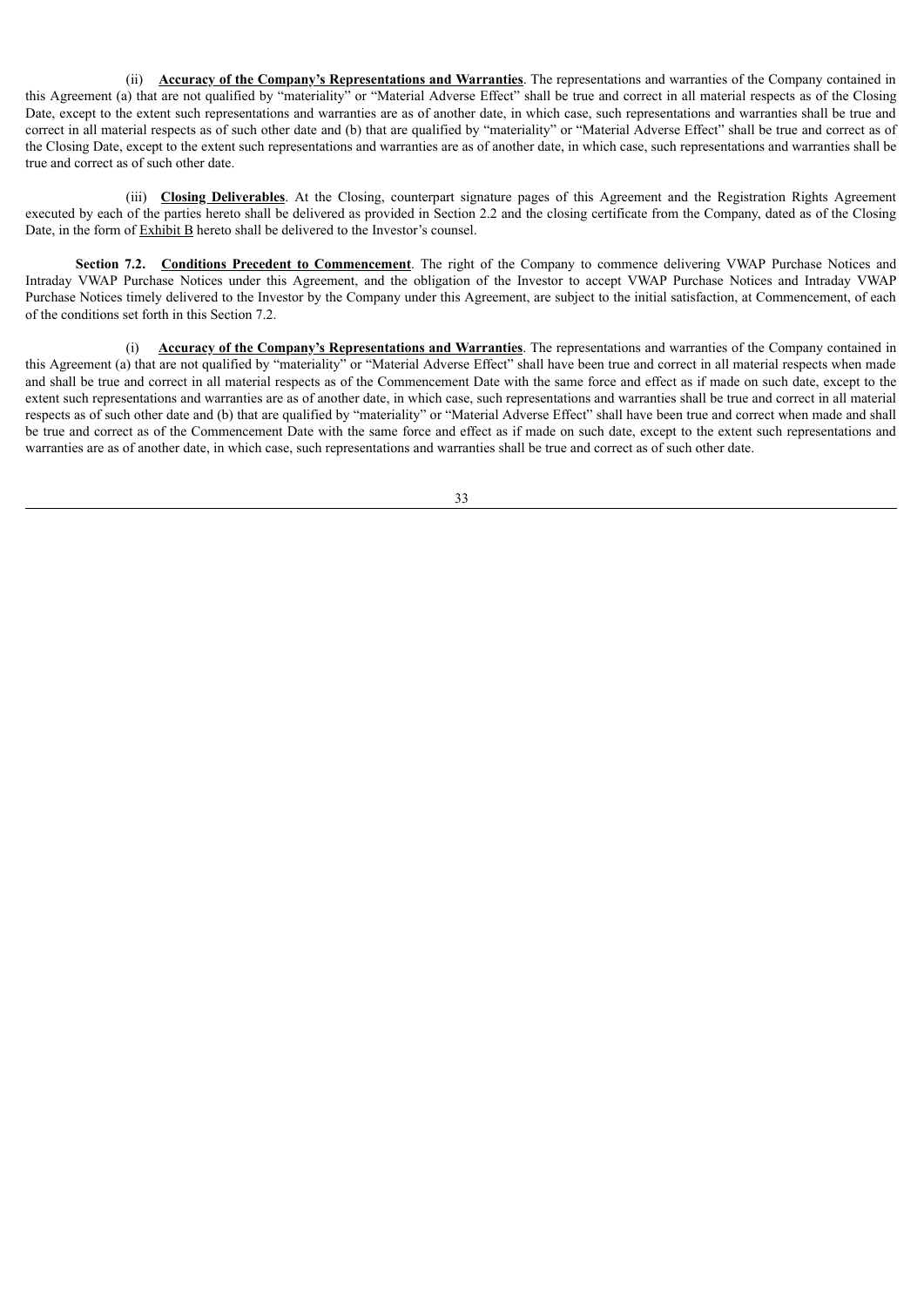(ii) **Performance of the Company**. The Company shall have performed, satisfied and complied in all material respects with all covenants, agreements and conditions required by this Agreement and the Registration Rights Agreement to be performed, satisfied or complied with by the Company at or prior to the Commencement. The Company shall deliver to the Investor on the Commencement Date the compliance certificate substantially in the form attached hereto as Exhibit C (the "*Compliance Certificate*").

(iii) **Initial Registration Statement Effective**. The Initial Registration Statement covering the resale by the Investor of the Registrable Securities included therein required to be filed by the Company with the Commission pursuant to Section 2(a) of the Registration Rights Agreement shall have been declared effective under the Securities Act by the Commission, and the Investor shall be permitted to utilize the Prospectus therein to resell all of the Shares included in such Prospectus. In addition, a no objections letter shall have been received from FINRA.

(iv) **No Material Notices**. None of the following events shall have occurred and be continuing: (a) receipt of any request by the Commission or any other Governmental Authority for any additional information relating to the Initial Registration Statement, the Prospectus contained therein or any Prospectus Supplement thereto, or for any amendment of or supplement to the Initial Registration Statement, the Prospectus contained therein or any Prospectus Supplement thereto; (b) the issuance by the Commission or any other Governmental Authority of any stop order suspending the effectiveness of the Initial Registration Statement or prohibiting or suspending the use of the Prospectus contained therein or any Prospectus Supplement thereto, or of the suspension of qualification or exemption from qualification of the Securities for offering or sale in any jurisdiction, or the initiation or contemplated initiation of any proceeding for such purpose; or (c) the occurrence of any event or the existence of any condition or state of facts, which makes any statement of a material fact made in the Initial Registration Statement, the Prospectus contained therein or any Prospectus Supplement thereto untrue or which requires the making of any additions to or changes to the statements then made in the Initial Registration Statement, the Prospectus contained therein or any Prospectus Supplement thereto in order to state a material fact required by the Securities Act to be stated therein or necessary in order to make the statements then made therein (in the case of the Prospectus or any Prospectus Supplement, in light of the circumstances under which they were made) not misleading, or which requires an amendment to the Initial Registration Statement or a supplement to the Prospectus contained therein or any Prospectus Supplement thereto to comply with the Securities Act or any state securities laws, applicable Dutch laws or any other applicable law. The Company shall have no Knowledge of any event that could reasonably be expected to have the effect of causing the suspension of the effectiveness of the Initial Registration Statement or the prohibition or suspension of the use of the Prospectus contained therein or any Prospectus Supplement thereto in connection with the resale of the Registrable Securities by the Investor.

(v) **Other Commission Filings**. The Form 6-K Report and the Form D shall have been filed with the Commission as required pursuant to Section 2.3. The final Prospectus included in the Initial Registration Statement shall have been filed with the Commission prior to Commencement in accordance with Section 2.3 and the Registration Rights Agreement. All reports, schedules, registrations, forms, statements, information and other documents required to have been filed by the Company with the Commission pursuant to the reporting requirements of the Exchange Act, including all material required to have been filed pursuant to Section 13(a) or 15(d) of the Exchange Act, prior to Commencement shall have been filed with the Commission.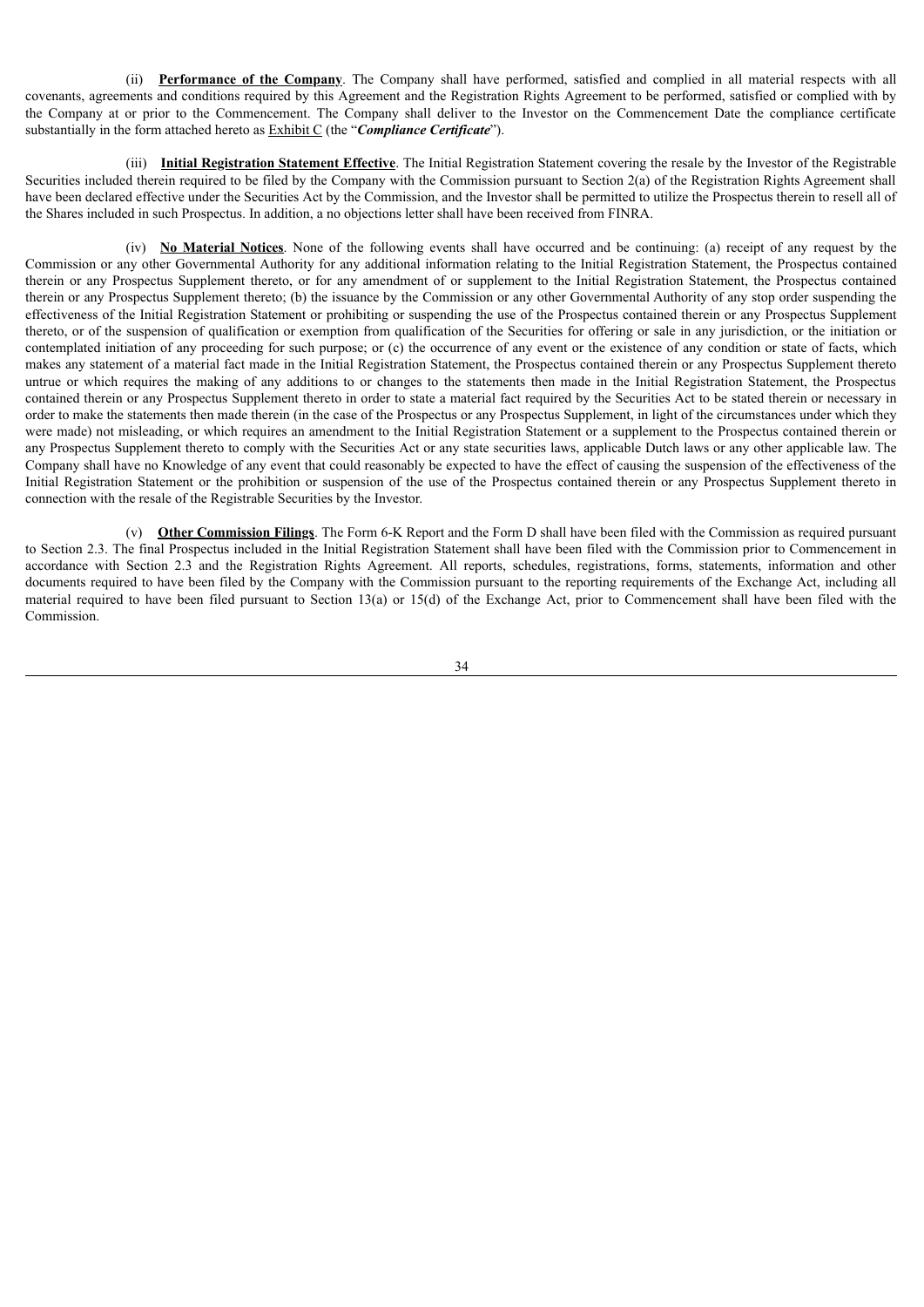(vi) **No Suspension of Trading in or Notice of Delisting of Ordinary Shares**. Trading in the Ordinary Shares shall not have been suspended by the Commission, the Trading Market or FINRA (except for any suspension of trading of limited duration agreed to by the Company, which suspension shall be terminated prior to the Commencement Date), the Company shall not have received any final and non-appealable notice that the listing or quotation of the Ordinary Shares on the Trading Market shall be terminated on a date certain (unless, prior to such date certain, the Ordinary Shares is listed or quoted on any other Eligible Market), nor shall there have been imposed any suspension of, or restriction on, accepting additional deposits of the Ordinary Shares, electronic trading or book-entry services by DTC with respect to the Ordinary Shares that is continuing, the Company shall not have received any notice from DTC to the effect that a suspension of, or restriction on, accepting additional deposits of the Ordinary Shares, electronic trading or book-entry services by DTC with respect to the Ordinary Shares is being imposed or is contemplated (unless, prior to such suspension or restriction, DTC shall have notified the Company in writing that DTC has determined not to impose any such suspension or restriction).

(vii) **No Injunction**. No statute, regulation, order, decree, writ, ruling or injunction shall have been enacted, entered, promulgated, threatened or endorsed by any Governmental Authority of competent jurisdiction which prohibits the consummation of or which would materially modify or delay any of the transactions contemplated by the Transaction Documents.

(viii) **No Proceedings or Litigation**. No action, suit or proceeding before any arbitrator or any Governmental Authority shall have been commenced, and no inquiry or investigation by any Governmental Authority shall have been commenced, against the Company or any Subsidiary, or any of the officers, directors or Affiliates of the Company or any Subsidiary, seeking to restrain, prevent or change the transactions contemplated by the Transaction Documents, or seeking material damages in connection with such transactions.

(ix) **Listing of Securities**. All of the Securities that have been and may be issued pursuant to this Agreement shall have been approved for listing or quotation on the Trading Market (or on an Eligible Market) as of the Commencement Date, subject only to notice of issuance.

(x) **No Material Adverse Effect**. No condition, occurrence, state of facts or event constituting a Material Adverse Effect shall have occurred and be continuing.

(xi) **No Bankruptcy Proceedings**. No court or administrative body shall have opened a proceeding against the Company pursuant to or within the meaning of any Bankruptcy Law. The Company shall not have, pursuant to or within the meaning of any Bankruptcy Law, (a) commenced a voluntary case, (b) consented to the entry of an order for relief against it in an involuntary case, (c) consented to the appointment of a Custodian of the Company or for all or substantially all of its property, or (d) made a general assignment for the benefit of its creditors. A U.S. federal, state or Dutch court of competent jurisdiction shall not have entered an order or decree under any Bankruptcy Law that (I) is for relief against the Company in an involuntary case, (II) appoints a Custodian of the Company or for all or substantially all of its property, or (III) orders the liquidation of the Company or any of its Subsidiaries.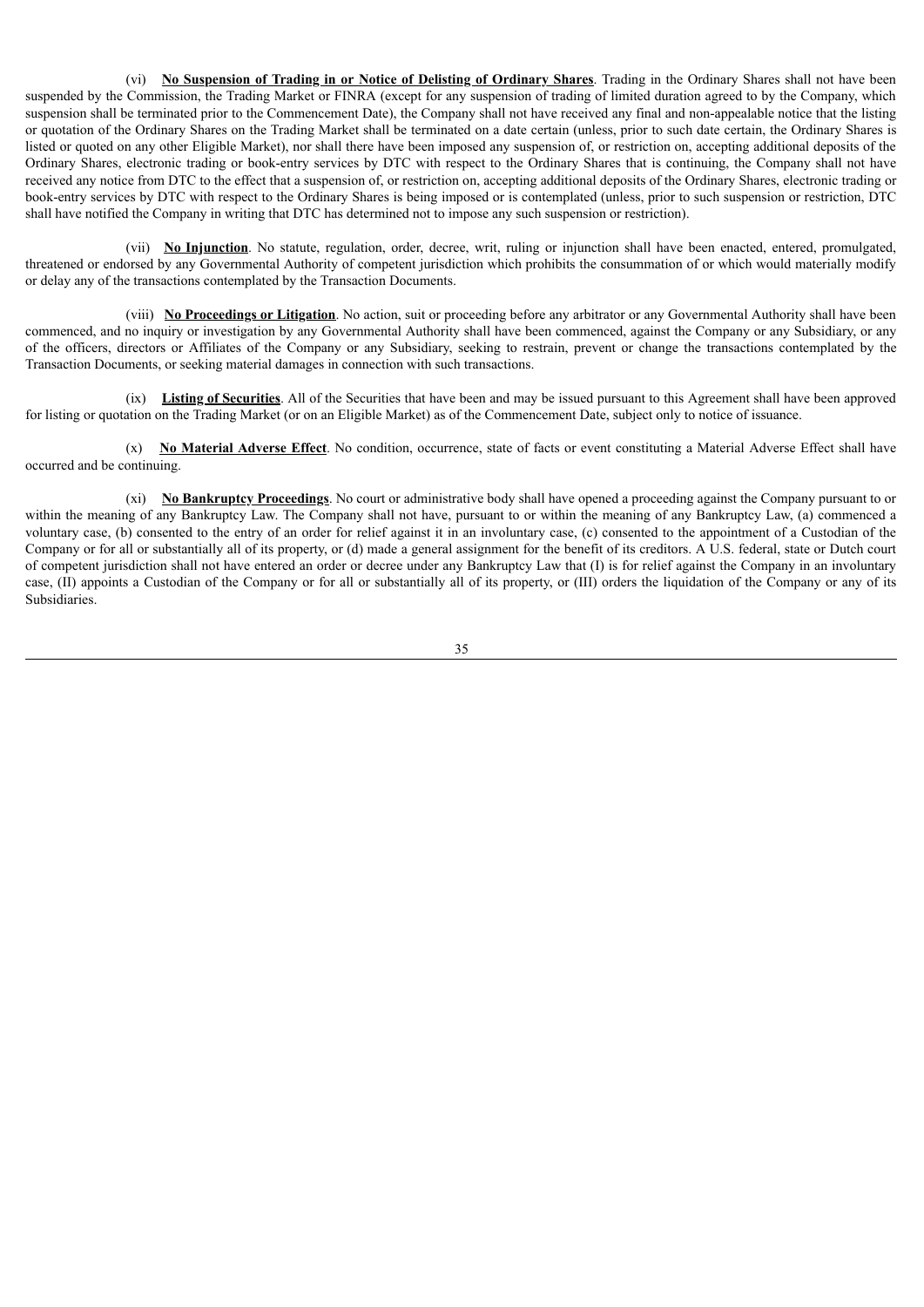(xii) **Delivery of Notice of Effectiveness**. The Notice of Effectiveness relating to the Initial Registration Statement shall have been delivered to the Company's transfer agent by the Company directing such transfer agent to remove restrictive legends from the Shares, if any.

(xiii) **Reservation of Shares**. As of the Commencement Date, the Company shall have an authorized, but unissued share capital to allow for issuance of at least 17,500,000 Ordinary Shares solely for the purpose of effecting VWAP Purchases under this Agreement.

(xiv) **Negative Assurance Letter, Opinions and Bring-Down Opinions of Company U.S. and Dutch Counsel**. On the Commencement Date, the Investor shall have received (A) the opinions from the Company's outside U.S. and Dutch counsel and its outside counsel on intellectual property and trademark matters and a negative assurance letter from the Company's outside U.S. counsel, in each case dated as of the Commencement Date, addressed to the Investor and/or its designated affiliate and in the forms mutually agreed to by the Company and the Investor prior to the date of this Agreement and (B) a comfort letter, dated as of the Commencement Date and addressed to the Investor and/or its designated affiliate, in form and substance reasonably satisfactory to the Investor, containing statements and information of the type customarily included in accountants' comfort letters to underwriters with respect to the financial statements and certain financial information of the Company and its Subsidiary contained in or incorporated by reference in each of the Registration Statement from PwC.

**Section 7.3. Conditions Precedent to Purchases after Commencement Date**. The right of the Company to deliver VWAP Purchase Notices and Intraday VWAP Purchase Notices under this Agreement after the Commencement Date, and the obligation of the Investor to accept VWAP Purchase Notices and Intraday VWAP Purchase Notices timely delivered to the Investor by the Company under this Agreement after the Commencement Date, are subject to the satisfaction of each of the conditions set forth in this Section 7.3, (X) with respect to a VWAP Purchase Notice for a VWAP Purchase that is timely delivered by the Company to the Investor in accordance with this Agreement, as of the VWAP Purchase Commencement Time of the applicable VWAP Purchase Period for such VWAP Purchase to be effected pursuant to such VWAP Purchase Notice and (Y) with respect to an Intraday VWAP Purchase Notice for an Intraday VWAP Purchase that is timely delivered by the Company to the Investor in accordance with this Agreement, as of the Intraday VWAP Purchase Commencement Time of the applicable Intraday VWAP Purchase Period for such Intraday VWAP Purchase to be effected pursuant to such Intraday VWAP Purchase Notice (each such VWAP Purchase Commencement Time (with respect to a VWAP Purchase Notice) and each such Intraday VWAP Purchase Commencement Time (with respect to an Intraday VWAP Purchase Notice), at which time all such conditions must be satisfied, a "*Purchase Condition Satisfaction Time*").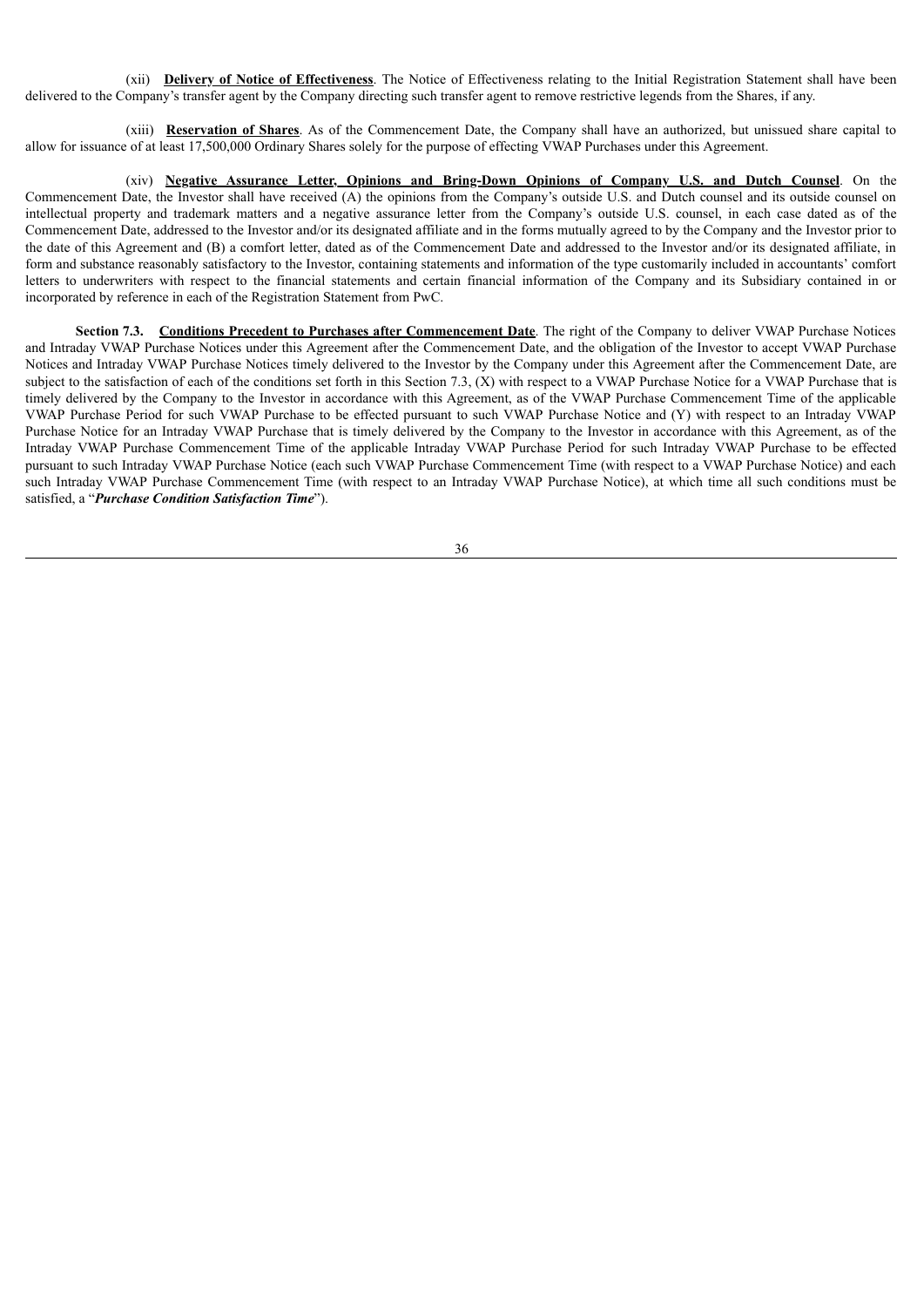(i) **Satisfaction of Certain Prior Conditions**. Each of the conditions set forth in subsections (i), (ii), and (vii) through (xiv) set forth in Section 7.2 shall be satisfied at the applicable Purchase Condition Satisfaction Time after the Commencement Date (with the terms "Commencement" and "Commencement Date" in the conditions set forth in subsections (i) and (ii) of Section 7.2 replaced with "applicable Purchase Condition Satisfaction Time"); provided, however, that the Company shall not be required to deliver the Compliance Certificate after the Commencement Date, except as provided in Section 6.14 and Section 7.3(ix).

(ii) **Initial Registration Statement Effective**. The Initial Registration Statement covering the resale by the Investor of the Registrable Securities included therein filed by the Company with the Commission pursuant to Section 2(a) of the Registration Rights Agreement, and any posteffective amendment thereto required to be filed by the Company with the Commission after the Commencement Date and prior to the applicable Purchase Date pursuant to the Registration Rights Agreement, in each case shall have been declared effective under the Securities Act by the Commission and shall remain effective for the applicable Registration Period, and the Investor shall be permitted to utilize the Prospectus therein, and any Prospectus Supplement thereto, to resell (a) all of the Shares included in the Initial Registration Statement, and any post-effective amendment thereto, that have been issued and sold to the Investor hereunder pursuant to all VWAP Purchase Notices and Intraday VWAP Purchase Notices (as applicable) delivered by the Company to the Investor prior to such applicable Purchase Date and (b) all of the Shares included in the Initial Registration Statement, and any post-effective amendment thereto, that are issuable pursuant to the applicable VWAP Purchase Notice or Intraday VWAP Purchase Notice (as applicable) delivered by the Company to the Investor with respect to a VWAP Purchase or an Intraday VWAP Purchase (as applicable) to be effected hereunder on such applicable Purchase Date.

(iii) **Any Required New Registration Statement Effective**. Any New Registration Statement covering the resale by the Investor of the Registrable Securities included therein, and any post-effective amendment thereto, required to be filed by the Company with the Commission pursuant to the Registration Rights Agreement after the Commencement Date and prior to the applicable Purchase Date for such VWAP Purchase or Intraday VWAP Purchase (as applicable), in each case shall have been declared effective under the Securities Act by the Commission and shall remain effective for the applicable Registration Period, and the Investor shall be permitted to utilize the Prospectus therein, and any Prospectus Supplement thereto, to resell (a) all of the Shares included in such New Registration Statement, and any post-effective amendment thereto, that have been issued and sold to the Investor hereunder pursuant to all VWAP Purchase Notices and Intraday VWAP Purchase Notices (as applicable) delivered by the Company to the Investor prior to such applicable Purchase Date and (b) all of the Shares included in such new Registration Statement, and any post-effective amendment thereto, that are issuable pursuant to the applicable VWAP Purchase Notice or Intraday VWAP Purchase Notice (as applicable) delivered by the Company to the Investor with respect to a VWAP Purchase or an Intraday VWAP Purchase (as applicable) to be effected hereunder on such applicable Purchase Date.

(iv) **Delivery of Subsequent Notice of Effectiveness**. With respect to any post-effective amendment to the Initial Registration Statement, any New Registration Statement or any post-effective amendment to any New Registration Statement, in each case declared effective by the Commission after the Commencement Date, the Company shall have delivered or caused to be delivered to the Company's transfer agent the Notice of Effectiveness, in each case modified as necessary to refer to such Registration Statement or post-effective amendment and directing the Company's transfer agent to remove restrictive legends from the Shares, if any.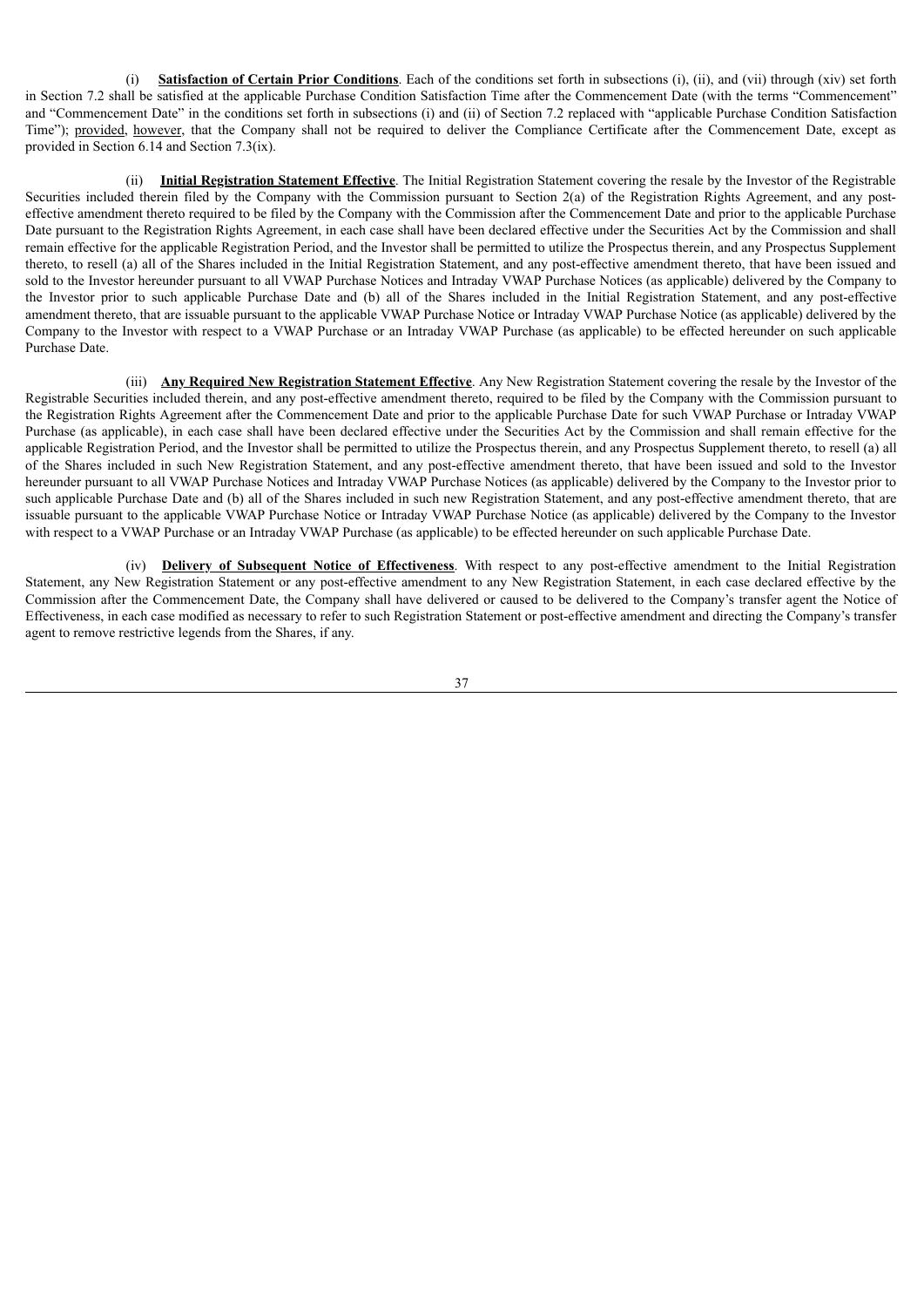(v) **No Material Notices**. None of the following events shall have occurred and be continuing: (a) receipt of any request by the Commission or any other Governmental Authority for any additional information relating to the Initial Registration Statement or any post-effective amendment thereto, any New Registration Statement or any post-effective amendment thereto, or the Prospectus contained in any of the foregoing or any Prospectus Supplement thereto, or for any amendment of or supplement to the Initial Registration Statement or any post-effective amendment thereto, any New Registration Statement or any post-effective amendment thereto, or the Prospectus contained in any of the foregoing or any Prospectus Supplement thereto; (b) the issuance by the Commission or any other Governmental Authority of any stop order suspending the effectiveness of the Initial Registration Statement or any post-effective amendment thereto, any New Registration Statement or any post-effective amendment thereto, or prohibiting or suspending the use of the Prospectus contained in any of the foregoing or any Prospectus Supplement thereto, or of the suspension of qualification or exemption from qualification of the Securities for offering or sale in any jurisdiction, or the initiation or contemplated initiation of any proceeding for such purpose; or (c) the occurrence of any event or the existence of any condition or state of facts, which makes any statement of a material fact made in the Initial Registration Statement or any post-effective amendment thereto, any New Registration Statement or any post-effective amendment thereto, or the Prospectus contained in any of the foregoing or any Prospectus Supplement thereto untrue or which requires the making of any additions to or changes to the statements then made in the Initial Registration Statement or any post-effective amendment thereto, any New Registration Statement or any posteffective amendment thereto, or the Prospectus contained in any of the foregoing or any Prospectus Supplement thereto in order to state a material fact required by the Securities Act to be stated therein or necessary in order to make the statements then made therein (in the case of the Prospectus or any Prospectus Supplement, in light of the circumstances under which they were made) not misleading, or which requires an amendment to the Initial Registration Statement or any post-effective amendment thereto, any New Registration Statement or any post-effective amendment thereto, or the Prospectus contained in any of the foregoing or any Prospectus Supplement thereto to comply with the Securities Act or any state securities laws, applicable Dutch laws or any other applicable law (other than the transactions contemplated by the applicable VWAP Purchase Notice delivered by the Company to the Investor with respect to a VWAP Purchase, or the applicable Intraday VWAP Purchase Notice delivered by the Company to the Investor with respect to an Intraday VWAP Purchase (as applicable) to be effected hereunder on such applicable Purchase Date and the settlement thereof). The Company shall have no Knowledge of any event that could reasonably be expected to have the effect of causing the suspension of the effectiveness of the Initial Registration Statement or any post-effective amendment thereto, any New Registration Statement or any post-effective amendment thereto, or the prohibition or suspension of the use of the Prospectus contained in any of the foregoing or any Prospectus Supplement thereto in connection with the resale of the Registrable Securities by the Investor.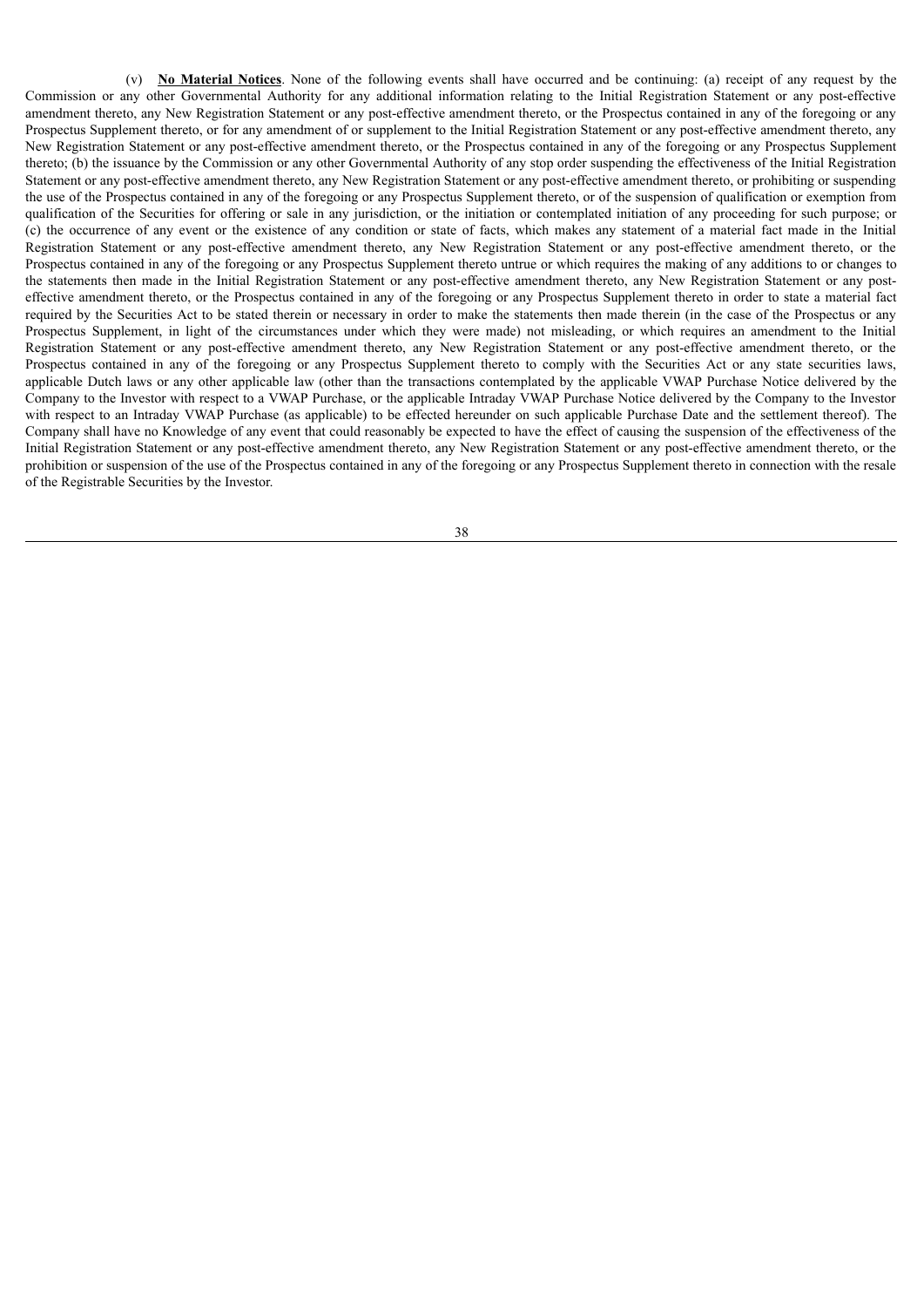(vi) **Other Commission Filings**. The final Prospectus included in any post-effective amendment to the Initial Registration Statement, and any Prospectus Supplement thereto, required to be filed by the Company with the Commission pursuant to Section 2.3 and the Registration Rights Agreement after the Commencement Date and prior to the applicable Purchase Date for such VWAP Purchase or such Intraday VWAP Purchase (as applicable), shall have been filed with the Commission in accordance with Section 2.3 and the Registration Rights Agreement. The final Prospectus included in any New Registration Statement and in any post-effective amendment thereto, and any Prospectus Supplement thereto, required to be filed by the Company with the Commission pursuant to Section 2.3 and the Registration Rights Agreement after the Commencement Date and prior to the applicable Purchase Date for such VWAP Purchase or such Intraday VWAP Purchase (as applicable), shall have been filed with the Commission in accordance with Section 2.3 and the Registration Rights Agreement. All reports, schedules, registrations, forms, statements, information and other documents required to have been filed by the Company with the Commission pursuant to the reporting requirements of the Exchange Act, including all material required to have been filed pursuant to Section 13(a) or 15(d) of the Exchange Act, after the Commencement Date and prior to the applicable Purchase Date for such VWAP Purchase or such Intraday VWAP Purchase (as applicable), shall have been filed with the Commission and, if any Registrable Securities are covered by a Registration Statement on Form F-3, such filings shall have been made within the applicable time period prescribed for such filing under the Exchange Act.

(vii) **No Suspension of Trading in or Notice of Delisting of Ordinary Shares**. Trading in the Ordinary Shares shall not have been suspended by the Commission, the Trading Market (or Eligible Market, as applicable) or FINRA (except for any suspension of trading of limited duration agreed to by the Company, which suspension shall be terminated prior to the applicable Purchase Date for such VWAP Purchase or such Intraday VWAP Purchase (as applicable)), the Company shall not have received any final and non-appealable notice that the listing or quotation of the Ordinary Shares on the Trading Market (or Eligible Market, as applicable) shall be terminated on a date certain (unless, prior to such date certain, the Ordinary Shares is listed or quoted on any other Eligible Market), nor shall there have been imposed any suspension of, or restriction on, accepting additional deposits of the Ordinary Shares, electronic trading or book-entry services by DTC with respect to the Ordinary Shares that is continuing, the Company shall not have received any notice from DTC to the effect that a suspension of, or restriction on, accepting additional deposits of the Ordinary Shares, electronic trading or book-entry services by DTC with respect to the Ordinary Shares is being imposed or is contemplated (unless, prior to such suspension or restriction, DTC shall have notified the Company in writing that DTC has determined not to impose any such suspension or restriction).

(viii) **Certain Limitations**. The issuance and sale of the Shares issuable pursuant to the applicable VWAP Purchase Notice or the applicable Intraday VWAP Purchase Notice (as applicable) shall not (a) exceed, in the case of a VWAP Purchase Notice, the VWAP Purchase Maximum Amount applicable to such VWAP Purchase Notice or, in the case of an Intraday VWAP Purchase Notice, the Intraday VWAP Purchase Maximum Amount applicable to such Intraday VWAP Purchase Notice, (b) cause the aggregate number of Ordinary Shares issued pursuant to this Agreement to exceed the Aggregate Limit, or (c) cause the Investor to beneficially own (under Section 13(d) of the Exchange Act and Rule 13d-3 promulgated thereunder) Ordinary Shares in excess of the Beneficial Ownership Limitation.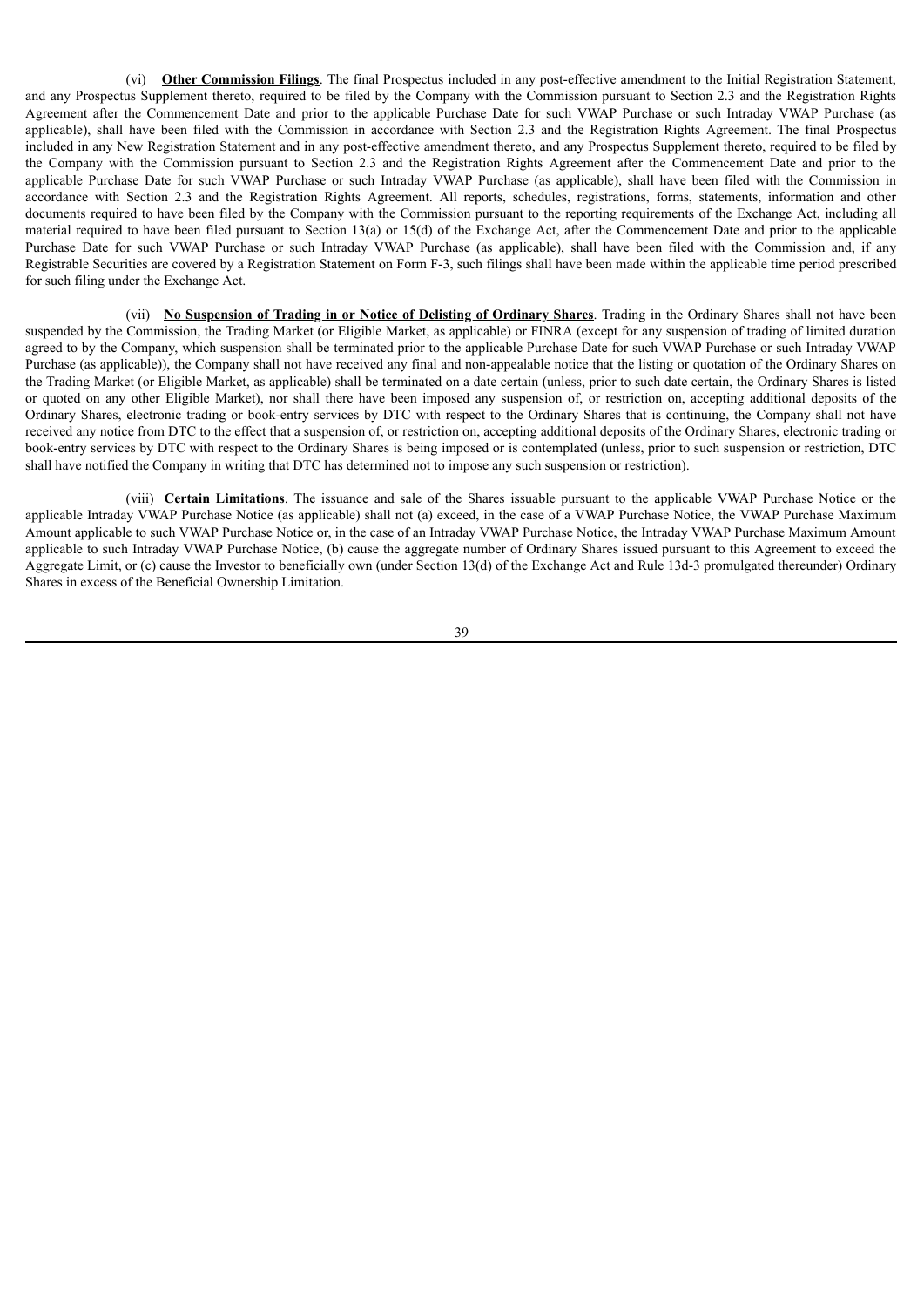(ix) **Shares Authorized and Delivered**. All of the Shares issuable pursuant to the applicable VWAP Purchase Notice or Intraday VWAP Purchase Notice (as applicable) shall, upon execution of the relevant Deed of Issue, have been duly authorized by all necessary corporate action of the Company. All Shares relating to all prior VWAP Purchase Notices and all prior Intraday VWAP Purchase Notices required to have been received by the Investor as DWAC Shares under this Agreement prior to the applicable Purchase Condition Satisfaction Time for the applicable VWAP Purchase or Intraday VWAP Purchase (as applicable) shall have been delivered to the Investor as DWAC Shares in accordance with this Agreement.

(x) **Bring-Down Opinions of Company U.S. and Dutch Counsel**. The Investor shall have received (a) all Bring Down Opinions from outside U.S. and Dutch counsel to the Company, and outside IP and trademark counsel to the Company for which the Company was obligated to instruct such counsel to deliver to the Investor prior to the applicable Purchase Condition Satisfaction Time for the applicable VWAP Purchase and prior to the applicable Purchase Condition Satisfaction Time for the applicable Intraday VWAP Purchase (as applicable) and (b) all Compliance Certificates from the Company that the Company was obligated to deliver to the Investor prior to the applicable Purchase Condition Satisfaction Time for the applicable VWAP Purchase and prior to the applicable Purchase Condition Satisfaction Time for the applicable Intraday VWAP Purchase (as applicable), in each case in accordance with Section 6.14.

(xi) **Negative Assurances, Comfort Letter**. Prior to issuance of the first VWAP Purchase or Intraday VWAP Purchase under the Initial Registration Statement or a New Registration Statement, the Investor shall have received a negative assurance letter from the Company's outside U.S. counsel and the Investor's U.S. counsel and a comfort letter from the Company's auditors.

### **ARTICLE VIII TERMINATION**

**Section 8.1. Automatic Termination**. Unless earlier terminated as provided hereunder, this Agreement shall terminate automatically on the earliest to occur of (i) the first day of the month next following the 24-month anniversary of the Commencement Date, (ii) the date on which the Investor shall have purchased from the Company, pursuant to all VWAP Purchases and Intraday VWAP Purchases that have occurred and fully settled pursuant to this Agreement, an aggregate number of Shares for a total aggregate gross purchase price to the Company equal to the Total Commitment, (iii) the date on which the Ordinary Shares shall have failed to be listed or quoted on the Trading Market or any Eligible Market for a period of one (1) Trading Day, (iv) the thirtieth  $(30<sup>th</sup>)$  Trading Day next following the date on which, pursuant to or within the meaning of any Bankruptcy Law, the Company commences a voluntary case or any Person commences a proceeding against the Company, in each case that is not discharged or dismissed prior to such thirtieth  $(30<sup>th</sup>)$ Trading Day, and (v) the date on which, pursuant to or within the meaning of any Bankruptcy Law, a Custodian is appointed for the Company or for all or substantially all of its property, or the Company makes a general assignment for the benefit of its creditors.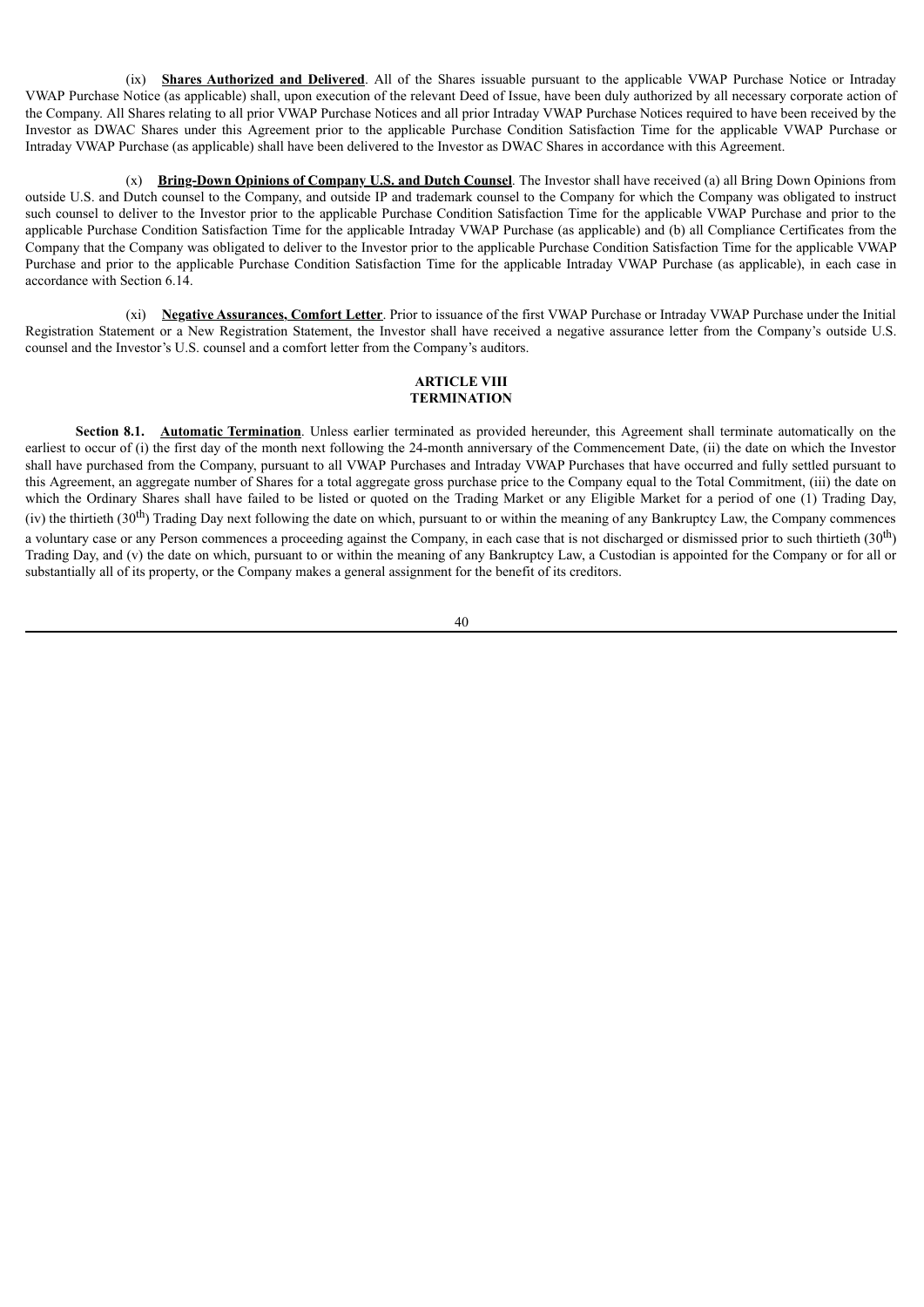**Section 8.2. Other Termination**. Subject to Section 8.3, the Company may terminate this Agreement after the Commencement Date effective upon ten (10) Trading Days' prior written notice to the Investor in accordance with Section 10.4; provided, however, that prior to issuing any press release, or making any public statement or announcement, with respect to such termination, the Company shall consult with the Investor on the form and substance of such press release or other disclosure. Subject to Section 8.3, this Agreement may be terminated at any time by the mutual written consent of the parties, effective as of the date of such mutual written consent unless otherwise provided in such written consent. Subject to Section 8.3, the Investor shall have the right to terminate this Agreement effective upon ten (10) Trading Days' prior written notice to the Company in accordance with Section 10.4, if: (a) any condition, occurrence, state of facts or event constituting a Material Adverse Effect has occurred and is continuing; (b) a Fundamental Transaction shall have occurred; (c) the Initial Registration Statement and any New Registration Statement is not filed by the applicable Filing Deadline therefor or declared effective by the Commission by the applicable Effectiveness Deadline (as defined in the Registration Rights Agreement) therefor, or the Company is otherwise in breach or default in any material respect under any of the other provisions of the Registration Rights Agreement, and, if such failure, breach or default is capable of being cured, such failure, breach or default is not cured within ten (10) Trading Days after notice of such failure, breach or default is delivered to the Company pursuant to Section 10.4; (d) while a Registration Statement, or any post-effective amendment thereto, is required to be maintained effective pursuant to the terms of the Registration Rights Agreement and the Investor holds any Registrable Securities, the effectiveness of such Registration Statement, or any post-effective amendment thereto, lapses for any reason (including, without limitation, the issuance of a stop order by the Commission) or such Registration Statement or any post-effective amendment thereto, the Prospectus contained therein or any Prospectus Supplement thereto otherwise becomes unavailable to the Investor for the resale of all of the Registrable Securities included therein in accordance with the terms of the Registration Rights Agreement, and such lapse or unavailability continues for a period of thirty (30) consecutive Trading Days or for more than an aggregate of ninety (90) Trading Days in any 365-day period, other than due to acts of the Investor; (e) trading in the Ordinary Shares on the Trading Market (or if the Ordinary Shares is then listed on an Eligible Market, trading in the Ordinary Shares on such Eligible Market) shall have been suspended and such suspension continues for a period of five (5) consecutive Trading Days; or (f) the Company is in material breach or default of this Agreement, and, if such breach or default is capable of being cured, such breach or default is not cured within ten (10) Trading Days after notice of such breach or default is delivered to the Company pursuant to Section 10.4. Unless notification thereof is required elsewhere in this Agreement (in which case such notification shall be provided in accordance with such other provision), the Company shall promptly (but in no event later than twenty-four (24) hours) notify the Investor (and, if required under applicable law, or under the applicable rules and regulations of the Trading Market (or Eligible Market, as applicable), the Company shall publicly disclose such information in accordance with the applicable rules and regulations of the Trading Market (or Eligible Market, as applicable)) upon becoming aware of any of the events set forth in the immediately preceding sentence.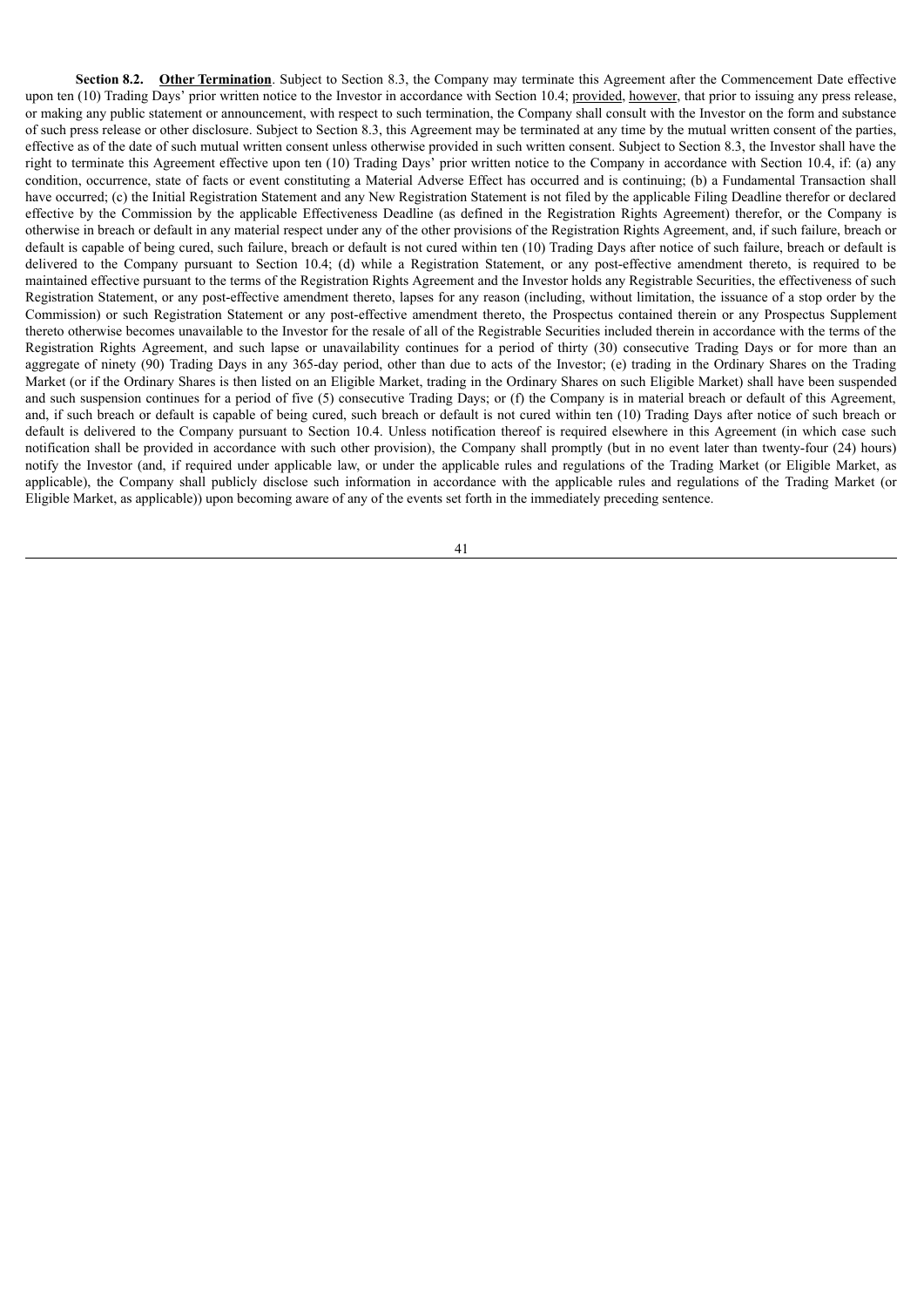**Section 8.3. Effect of Termination**. In the event of termination by the Company or the Investor (other than by mutual termination) pursuant to Section 8.2, written notice thereof shall forthwith be given to the other party as provided in Section 10.4 and the transactions contemplated by this Agreement shall be terminated without further action by either party. If this Agreement is terminated as provided in Section 8.1 or Section 8.2, this Agreement shall become void and of no further force and effect, except that (i) the provisions of Article V (Representations, Warranties and Covenants of the Company), Article IX (Indemnification), Article X (Miscellaneous) and this Article VIII (Termination) shall remain in full force and effect indefinitely notwithstanding such termination, and, (ii) so long as the Investor owns any Securities, the covenants and agreements of the Company contained in Article VI (Additional Covenants) shall remain in full force and notwithstanding such termination for a period of six (6) months following such termination. Notwithstanding anything in this Agreement to the contrary, no termination of this Agreement by any party shall (i) become effective prior to the fifth  $(5<sup>th</sup>)$  Trading Day immediately following the settlement date related to any pending VWAP Purchase or any pending Intraday VWAP Purchase (as applicable) that has not been fully settled in accordance with the terms and conditions of this Agreement (it being hereby acknowledged and agreed that no termination of this Agreement shall limit, alter, modify, change or otherwise affect any of the Company's or the Investor's rights or obligations under the Transaction Documents with respect to any pending VWAP Purchase and any pending Intraday VWAP Purchase (as applicable), and that the parties shall fully perform their respective obligations with respect to any such pending VWAP Purchase and any pending Intraday VWAP Purchase under the Transaction Documents), (ii) limit, alter, modify, change or otherwise affect the Company's or the Investor's rights or obligations under the Registration Rights Agreement, or (iii) affect the Investor Expense Reimbursement paid to the Investor, all of which shall be non-refundable when paid as of the Closing Date pursuant to Section 10.1, regardless of whether any VWAP Purchases are made or settled hereunder or any subsequent termination of this Agreement, all of which shall survive any such termination. Nothing in this Section 8.3 shall be deemed to release the Company or the Investor from any liability for any breach or default under this Agreement or any of the other Transaction Documents to which it is a party, or to impair the rights of the Company and the Investor to compel specific performance by the other party of its obligations under the Transaction Documents to which it is a party.

## **ARTICLE IX INDEMNIFICATION**

**Section 9.1. Indemnification of Investor**. In consideration of the Investor's execution and delivery of this Agreement and acquiring the Securities hereunder and in addition to all of the Company's other obligations under the Transaction Documents to which it is a party, subject to the provisions of this Section 9.1, the Company shall indemnify and hold harmless the Investor, each of its directors, officers, shareholders, members, partners, employees, representatives, agents and advisors (and any other Persons with a functionally equivalent role of a Person holding such titles notwithstanding the lack of such title or any other title), each Person, if any, who controls the Investor (within the meaning of Section 15 of the Securities Act or Section 20(a) of the Exchange Act), and the respective directors, officers, shareholders, members, partners, employees, representatives, agents and advisors (and any other Persons with a functionally equivalent role of a Person holding such titles notwithstanding the lack of such title or any other title) of such controlling Persons (each, an "*Investor Party*"), from and against all losses, liabilities, obligations, claims, contingencies, damages, costs and expenses (including all judgments, amounts paid in settlement, court costs, reasonable attorneys' fees and costs of defense and investigation) (collectively, "*Damages*") that any Investor Party may suffer or incur as a result of or relating to (a) any breach of any of the representations, warranties, covenants or agreements made by the Company in this Agreement, the Registration Rights Agreement or in the other Transaction Documents to which it is a party, (b) any action, suit, claim or proceeding (including for these purposes a derivative action brought on behalf of the Company) instituted against such Investor Party arising out of or resulting from the execution, delivery, performance or enforcement of the Transaction Documents, other than claims for indemnification within the scope of Section 6 of the Registration Rights Agreement; provided, however, that (x) the foregoing indemnity shall not apply to any Damages to the extent, but only to the extent, that such Damages resulted directly and primarily from a breach of any of the Investor's representations, warranties, covenants or agreements contained in this Agreement or the Registration Rights Agreement, and (y) the Company shall not be liable under subsection (b) of this Section 9.1 to the extent, but only to the extent, that a court of competent jurisdiction shall have determined by a final judgment (from which no further appeals are available) that such Damages resulted directly and primarily from any acts or failures to act, undertaken or omitted to be taken by such Investor Party through its fraud, bad faith, gross negligence, or willful or reckless misconduct.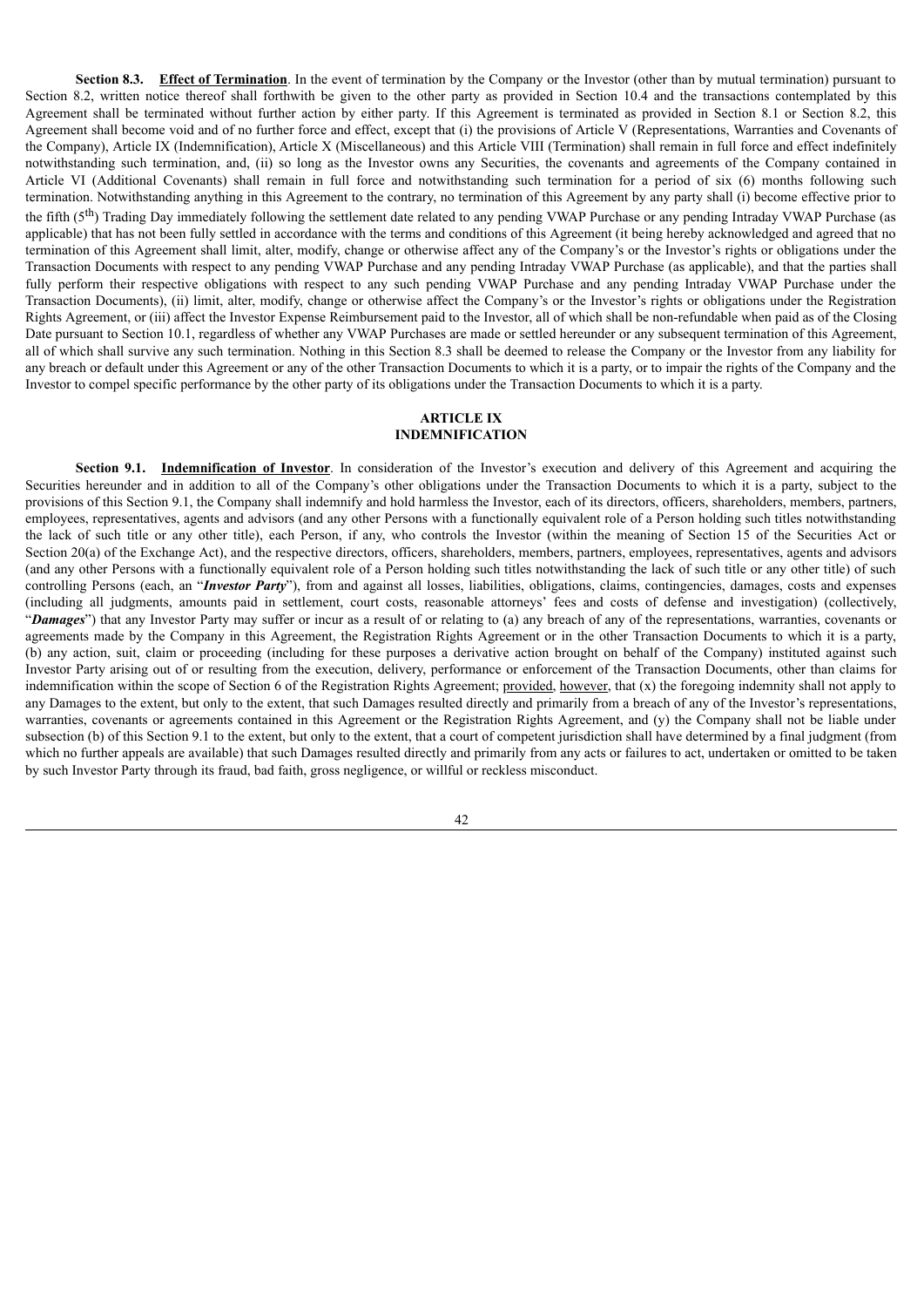An Investor Party's right to indemnification or other remedies based upon the representations, warranties, covenants and agreements of the Company set forth in the Transaction Documents to which it is a party shall not in any way be affected by any investigation or knowledge of such Investor Party. Such representations, warranties, covenants and agreements shall not be affected or deemed waived by reason of the fact that an Investor Party knew or should have known that any representation or warranty might be inaccurate or that the Company failed to comply with any agreement or covenant. Any investigation by such Investor Party shall be for its own protection only and shall not affect or impair any right or remedy hereunder.

To the extent that the foregoing undertakings by the Company set forth in this Section 9.1 may be unenforceable for any reason, the Company shall make the maximum contribution to the payment and satisfaction of each of the Damages which is permissible under applicable law.

**Section 9.2. Indemnification Procedures**. Promptly after a party receives notice of a claim or the commencement of an action for which such party intends to seek indemnification under Section 9.1, such party will notify the other party in writing of the claim or commencement of the action, suit or proceeding; provided, however, that failure to notify the other party will not relieve such other party from liability under Section 9.1, except to the extent it has been materially prejudiced by the failure to give notice. The Company will be entitled to participate in the defense of any claim, action, suit or proceeding as to which indemnification is being sought, and if the Company acknowledges in writing the obligation to indemnify the Investor Party against whom the claim or action is brought, the Company may (but will not be required to) assume the defense against the claim, action, suit or proceeding with counsel satisfactory to it. After the Company notifies the Investor Party that the Company wishes to assume the defense of a claim, action, suit or proceeding, the Company will not be liable for any further legal or other expenses incurred by the Investor Party in connection with the defense against the claim, action, suit or proceeding except that if it would be inappropriate under the applicable rules of professional responsibility for the same counsel to represent both the Company and such Investor Party. In such event, the Company will pay the reasonable fees and expenses of no more than one separate counsel for all such Investor Parties promptly as such fees and expenses are incurred. Each Investor Party, as a condition to receiving indemnification as provided in Section 9.1, will cooperate in all reasonable respects with the Company in the defense of any action or claim as to which indemnification is sought. The Company will not be liable for any settlement of any action effected without its prior written consent, which consent shall not be unreasonably withheld, delayed or conditioned. The Company will not, without the prior written consent of the Investor Party, effect any settlement of a pending or threatened action with respect to which an Investor Party is, or is informed that it may be, made a party and for which it would be entitled to indemnification, unless the settlement includes an unconditional release of the Investor Party from all liability and claims which are the subject matter of the pending or threatened action.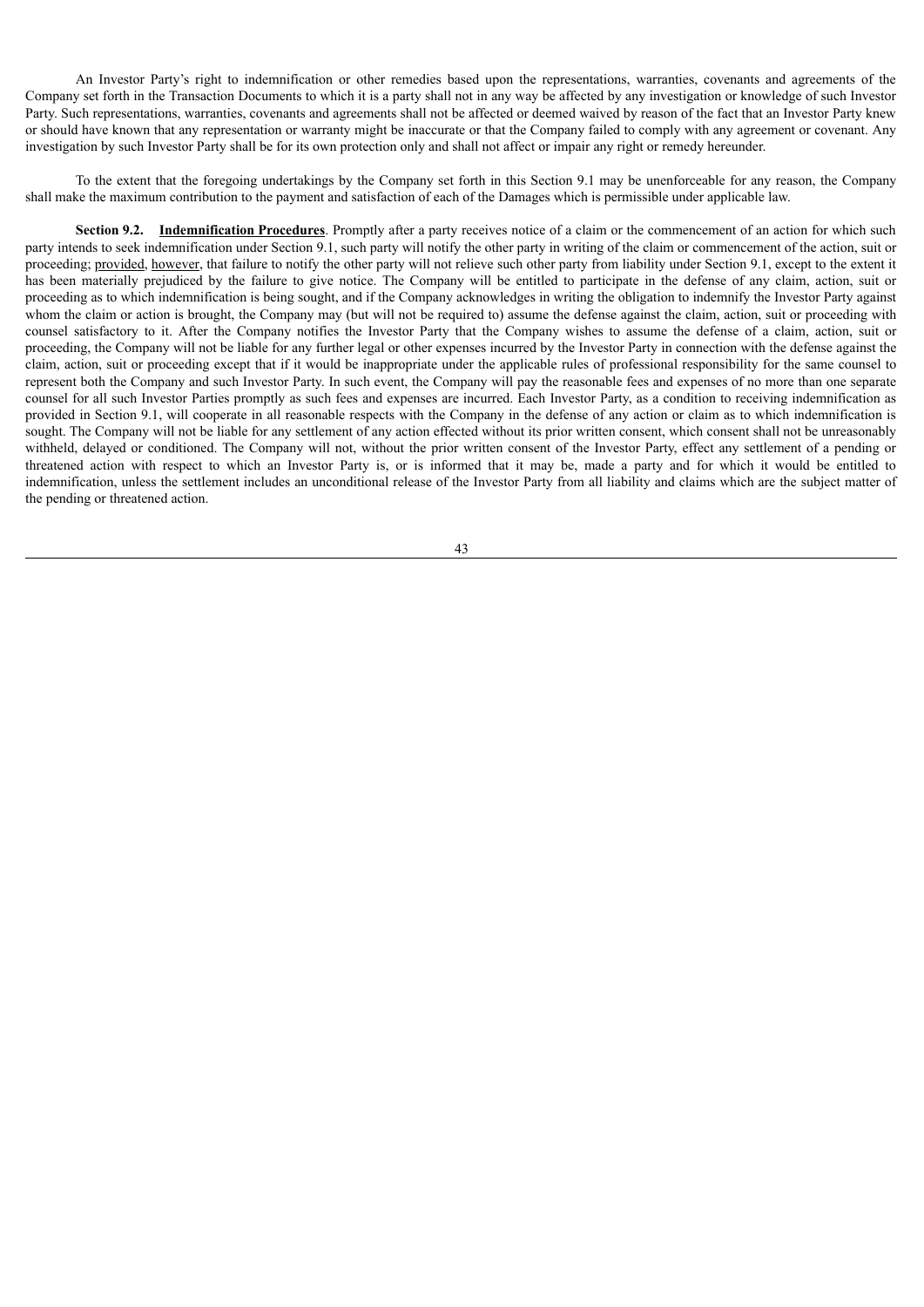The remedies provided for in this Article IX are not exclusive and shall not limit any rights or remedies which may otherwise be available to any Investor Party at law or in equity.

### **ARTICLE X MISCELLANEOUS**

### **Section 10.1. Certain Fees and Expenses**

Each party shall bear its own fees and expenses related to the transactions contemplated by this Agreement; provided, however, that the Company shall pay, within five Trading Days from the date of this Agreement, by wire transfer of immediately available funds to an account designated by the Investor, an amount equal to \$50,000 to be applied against the Investor's reasonable out-of-pocket expenses, including the legal fees and disbursements of the Investor's legal counsel, incurred by the Investor in connection with the preparation, negotiation, execution and delivery of the Transaction Documents by the Investor and its due diligence investigation of the Company (such amount, the "*Investor Expense Reimbursement*"). For the avoidance of doubt, the Investor Expense Reimbursement shall be non-refundable when paid as of the Closing Date, regardless of whether any VWAP Purchases are made or settled hereunder or any subsequent termination of this Agreement. The Company shall pay all federal, state and local stamp and other similar transfer and other taxes and duties levied in connection with issuance of the Securities pursuant hereto.

#### **Section 10.2. Specific Enforcement, Consent to Jurisdiction, Waiver of Jury Trial**.

(i) The Company and the Investor acknowledge and agree that irreparable damage would occur in the event that any of the provisions of this Agreement were not performed in accordance with their specific terms or were otherwise breached. It is accordingly agreed that either party shall be entitled to an injunction or injunctions to prevent or cure breaches of the provisions of this Agreement by the other party and to enforce specifically the terms and provisions hereof (without the necessity of showing economic loss and without any bond or other security being required), this being in addition to any other remedy to which either party may be entitled by law or equity.

(ii) Each party hereby irrevocably submits to the exclusive jurisdiction of the U.S. state and federal courts sitting in the City of New York, New York, for the adjudication of any dispute under this Agreement or in connection herewith, or with any transaction contemplated hereby or discussed herein, and hereby irrevocably waives, and agrees not to assert in any suit, action or proceeding, any claim that it is not personally subject to the jurisdiction of any such court, that such suit, action or proceeding is brought in an inconvenient forum or that the venue of such suit, action or proceeding is improper. To the extent that the Company has or hereafter may acquire any immunity from jurisdiction of any court or from any legal process (whether through service of notice, attachment prior to judgment, attachment in aid of execution, execution or otherwise) with respect to itself or its property, it hereby irrevocably waives such immunity in respect of its obligations under this Agreement, to the extent permitted by law. By the execution and delivery of this Agreement, the Company acknowledges that it has, by separate written instrument, irrevocably designated and appointed Puglisi & Associates, with offices at 850 Library Avenue, Suite 204, Newark, Delaware 19711 (together with any successor, the "*Agent for Service*") as its authorized agent upon which process may be served in any suit or proceeding arising out of or relating to this Agreement that may be instituted in any state or federal court sitting in the City of New York, or brought under federal or state securities laws, and acknowledges that the Agent for Service has accepted such designation. The Company further agrees to take any and all action, including the execution and filing of any and all such documents and instruments, as may be necessary to continue such designation and appointment of the Agent for Service in full force and effect until one year after termination of this Agreement. Each party hereby irrevocably waives personal service of process and consents to process being served in any such suit, action or proceeding by mailing a copy thereof (certified or registered mail, return receipt requested) to such party at the address in effect for notices to it under this Agreement (or, in the case of the Company, to the Agent for Service) and agrees that such service shall constitute good and sufficient service of process and notice thereof. Nothing contained herein shall be deemed to limit in any way any right to serve process in any manner permitted by law.

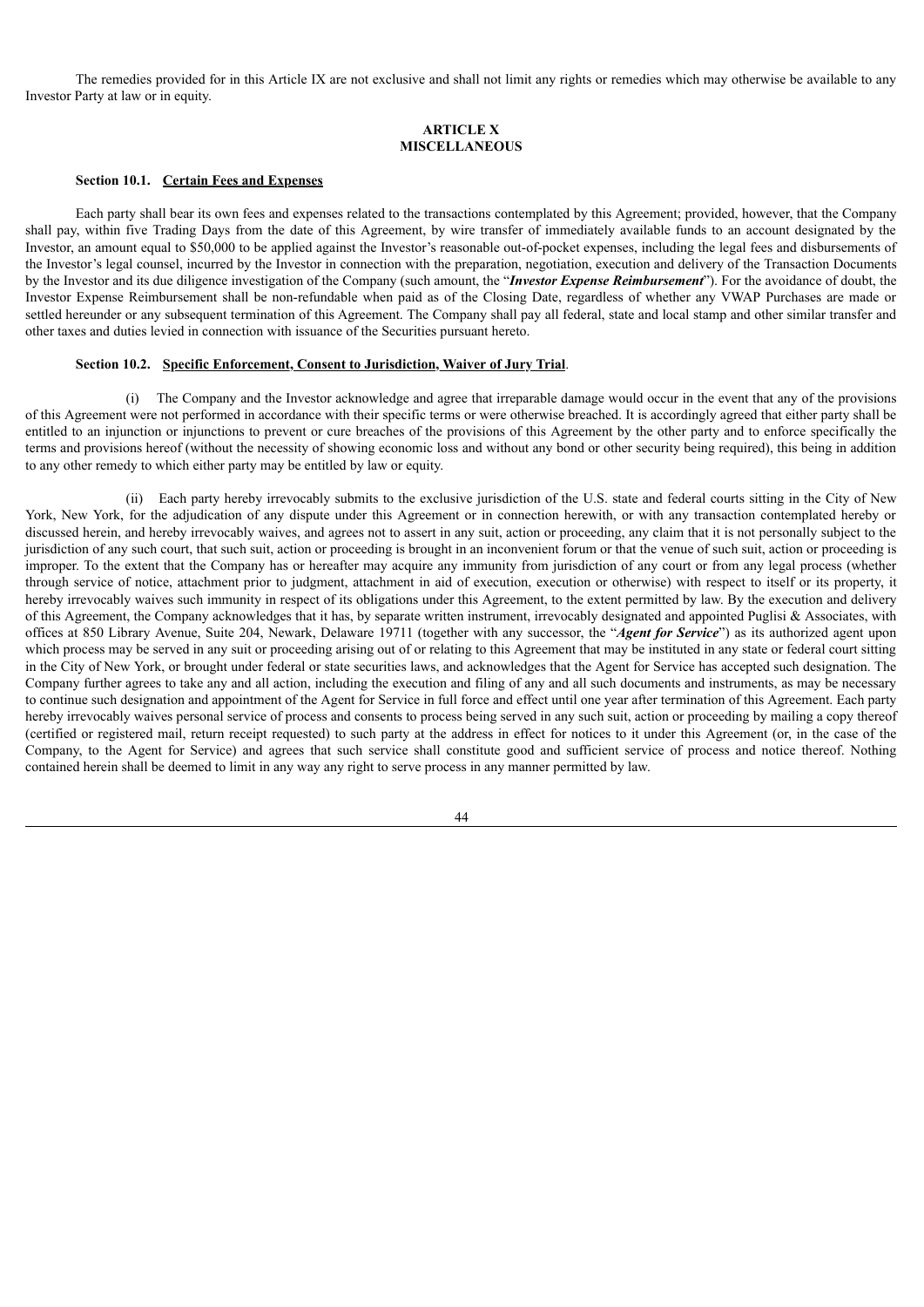(iii) EACH OF THE COMPANY AND THE INVESTOR HEREBY WAIVES TO THE FULLEST EXTENT PERMITTED BY APPLICABLE LAW, ANY RIGHT IT MAY HAVE TO A TRIAL BY JURY IN RESPECT TO ANY LITIGATION DIRECTLY OR INDIRECTLY ARISING OUT OF, UNDER OR IN CONNECTION WITH THIS AGREEMENT OR THE TRANSACTIONS CONTEMPLATED HEREBY OR DISPUTES RELATING HERETO. EACH OF THE COMPANY AND THE INVESTOR (A) CERTIFIES THAT NO REPRESENTATIVE, AGENT OR ATTORNEY OF THE OTHER PARTY HAS REPRESENTED, EXPRESSLY OR OTHERWISE, THAT SUCH OTHER PARTY WOULD NOT, IN THE EVENT OF LITIGATION, SEEK TO ENFORCE THE FOREGOING WAIVER AND (B) ACKNOWLEDGES THAT IT AND THE OTHER PARTY HERETO HAVE BEEN INDUCED TO ENTER INTO THIS AGREEMENT BY, AMONG OTHER THINGS, THE MUTUAL WAIVERS AND CERTIFICATIONS IN THIS SECTION 10.2.

**Section 10.3. Entire Agreement**. The Transaction Documents set forth the entire agreement and understanding of the parties with respect to the subject matter hereof and supersede all prior agreements, negotiations and understandings between the parties, both oral and written, with respect to such matters. There are no promises, undertakings, representations or warranties by either party relative to the subject matter hereof not expressly set forth in the Transaction Documents.

**Section 10.4. Notices**. Any notice, demand, request, waiver or other communication required or permitted to be given hereunder shall be in writing and shall be effective (a) upon hand delivery or electronic mail delivery at the address or number designated below (if delivered on a business day during normal business hours where such notice is to be received), or the first business day following such delivery (if delivered other than on a business day during normal business hours where such notice is to be received) or (b) on the second business day following the date of mailing by express courier service, fully prepaid, addressed to such address, or upon actual receipt of such mailing, whichever shall first occur. The address for such communications shall be: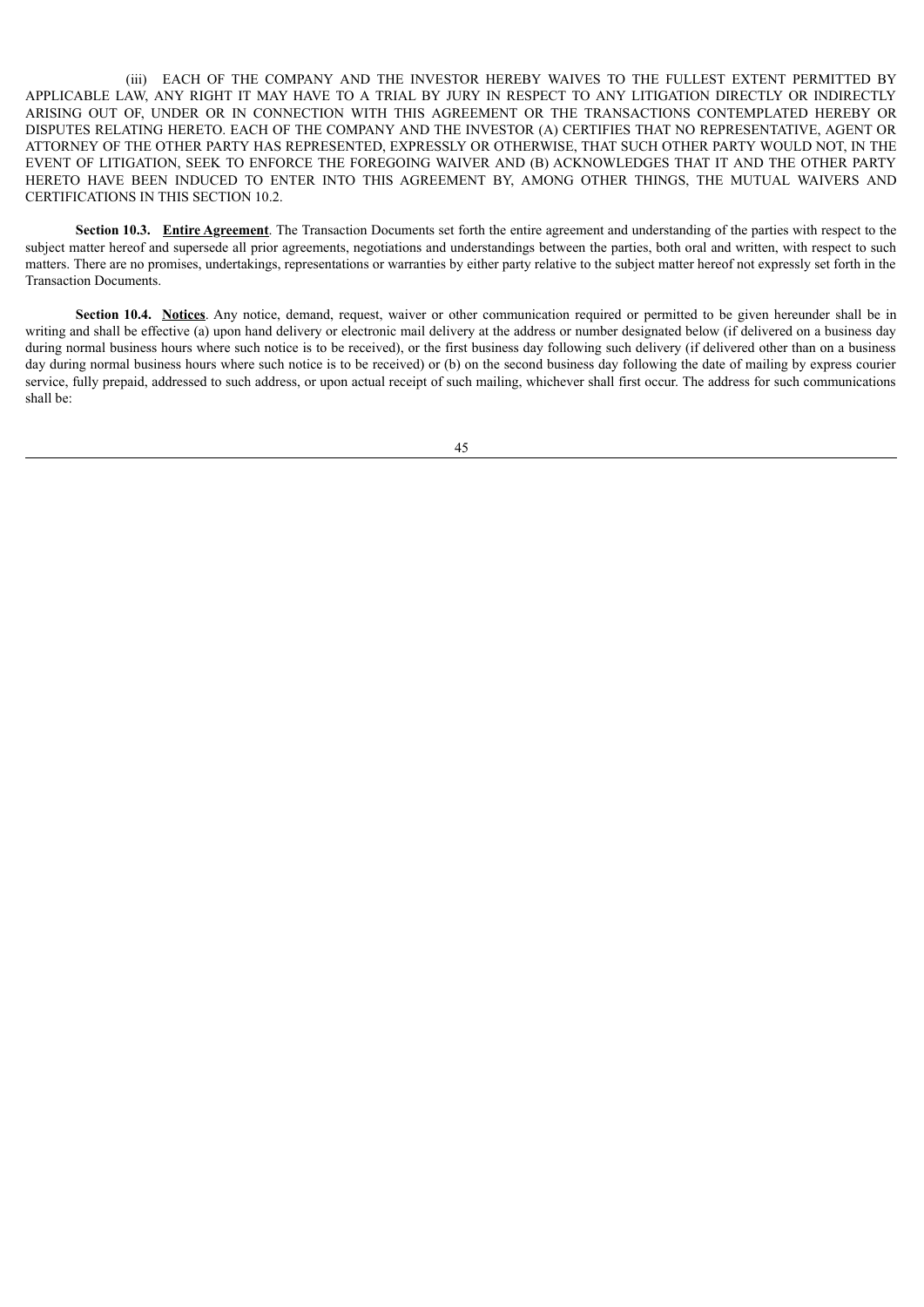If to the Company:

Sono Group N.V. Waldmeisterstraße 76 80935 Munich Germany Telephone Number: +49 (89) 4520 5818 Email: legal@sonomotors.com Attention: Johannes Trischler and Benedict Schneider

With a copy (which shall not constitute notice) to:

Sullivan & Cromwell LLP Neue Mainzer Straße 52 60311 Frankfurt, Germany Telephone Number: +49 (69) 4272 5200 Email: rechbergerc@sullcrom.com Attention: Clemens Rechberger

If to the Investor:

Joh. Berenberg, Gossler & Co. KG c/o Berenberg Capital Markets LLC 1251 Avenue of the Americas 53rd Floor New York, New York 10020 Attention: Equity Capital Markets Email: ecm-bcm@berenberg-us.com Tel: +1 (646) 949-9166 Fax: +1 (646) 949-9283

With a copy (which shall not constitute notice) to:

Skadden, Arps, Slate, Meagher & Flom (UK) LLP 40 Bank Street, E14 5DS London United Kingdom Email: James.McDonald@skadden.com Attention: James McDonald

Either party hereto may from time to time change its address for notices by giving at least five (5) days' advance written notice of such changed address to the other party hereto.

**Section 10.5.** Waivers. No provision of this Agreement may be waived by the parties from and after the date that is one (1) Trading Day immediately preceding the date on which the Initial Registration Statement is initially filed with the Commission. Subject to the immediately preceding sentence, no provision of this Agreement may be waived other than in a written instrument signed by the party against whom enforcement of such waiver is sought. No failure or delay in the exercise of any power, right or privilege hereunder shall operate as a waiver thereof, nor shall any single or partial exercise of any such power, right or privilege preclude other or further exercises thereof or of any other right, power or privilege.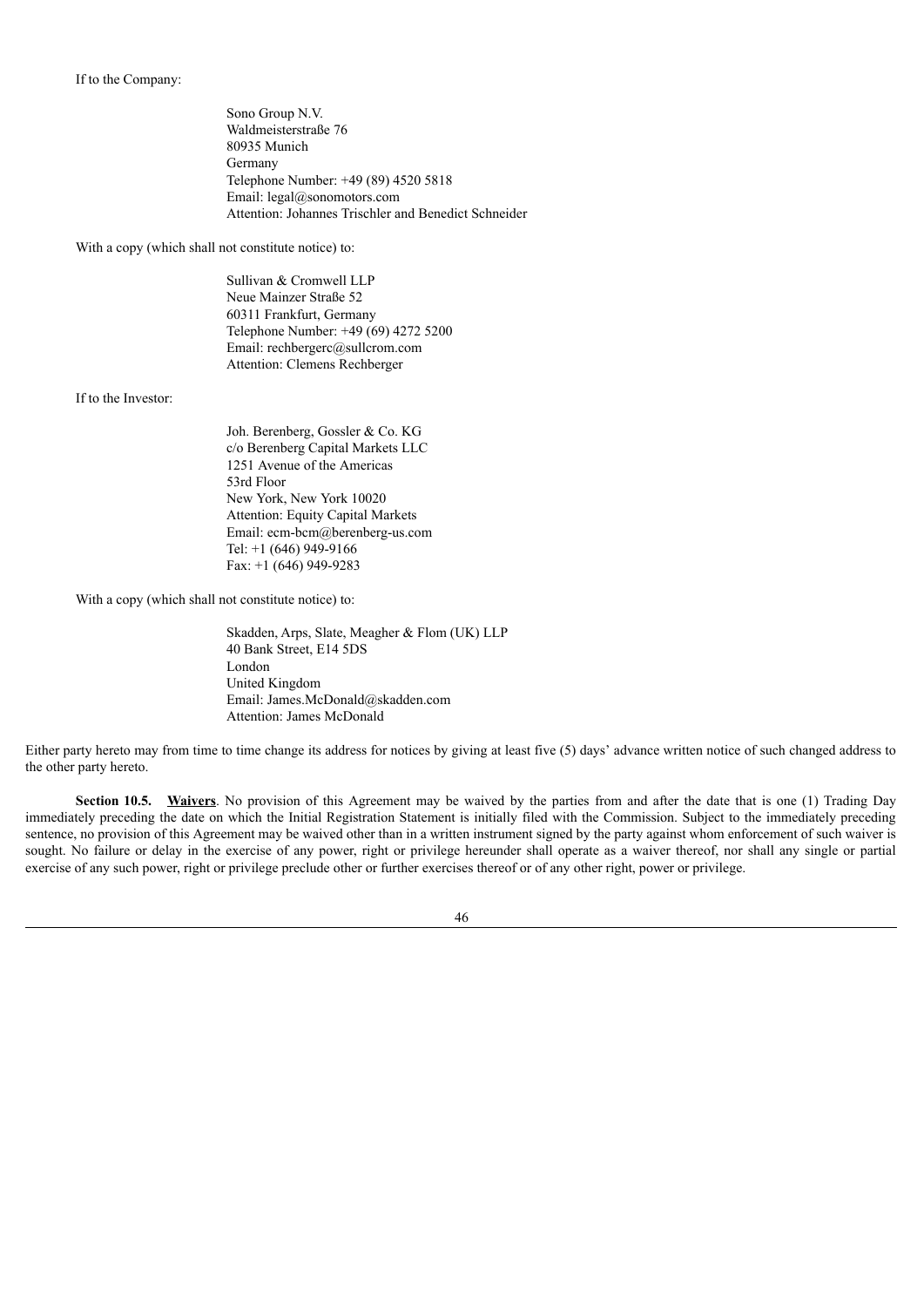**Section 10.6. Amendments**. No provision of this Agreement may be amended by the parties from and after the date that is one (1) Trading Day immediately preceding the date on which the Initial Registration Statement is initially filed with the Commission. Subject to the immediately preceding sentence, no provision of this Agreement may be amended other than by a written instrument signed by both parties hereto.

**Section 10.7. Headings**. The article, section and subsection headings in this Agreement are for convenience only and shall not constitute a part of this Agreement for any other purpose and shall not be deemed to limit or affect any of the provisions hereof. Unless the context clearly indicates otherwise, each pronoun herein shall be deemed to include the masculine, feminine, neuter, singular and plural forms thereof. The terms "including," "includes," "include" and words of like import shall be construed broadly as if followed by the words "without limitation." The terms "herein," "hereunder," "hereof" and words of like import refer to this entire Agreement instead of just the provision in which they are found.

**Section 10.8.** Construction. The parties agree that each of them and their respective counsel has reviewed and had an opportunity to revise the Transaction Documents and, therefore, the normal rule of construction to the effect that any ambiguities are to be resolved against the drafting party shall not be employed in the interpretation of the Transaction Documents. In addition, each and every reference to share prices (including the Threshold Price) and number of Ordinary Shares in any Transaction Document shall, in all cases, be subject to adjustment for any share splits, share combinations, share dividends, recapitalizations, reorganizations and other similar transactions that occur on or after the date of this Agreement. Any reference in this Agreement to "Dollars" or "\$" shall mean the lawful currency of the United States of America. Any references to "Section" or "Article" in this Agreement shall, unless otherwise expressly stated herein, refer to the applicable Section or Article of this Agreement.

**Section 10.9. Binding Effect**. This Agreement shall be binding upon and inure to the benefit of the parties hereto and their respective successors. Neither the Company nor the Investor may assign this Agreement or any of their respective rights or obligations hereunder to any Person.

**Section 10.10.** No Third Party Beneficiaries. Except as expressly provided in Article IX, this Agreement is intended only for the benefit of the parties hereto and their respective successors, and is not for the benefit of, nor may any provision hereof be enforced by, any other Person.

**Section 10.11. Governing Law**. This Agreement shall be governed by and construed in accordance with the internal procedural and substantive laws of the State of New York, without giving effect to any laws or rules of such state that would cause the application of the laws of any other jurisdiction.

**Section 10.12. Survival**. The representations, warranties, covenants and agreements of the Company and the Investor contained in this Agreement shall survive the execution and delivery hereof until the termination of this Agreement; provided, however, that (i) the provisions of Article V (Representations, Warranties and Covenants of the Company), Article VIII (Termination), Article IX (Indemnification) and this Article X (Miscellaneous) shall remain in full force and effect indefinitely notwithstanding such termination, and, (ii) so long as the Investor owns any Securities, the covenants and agreements of the Company and the Investor contained in Article VI (Additional Covenants), shall remain in full force and effect notwithstanding such termination for a period of six (6) months following such termination.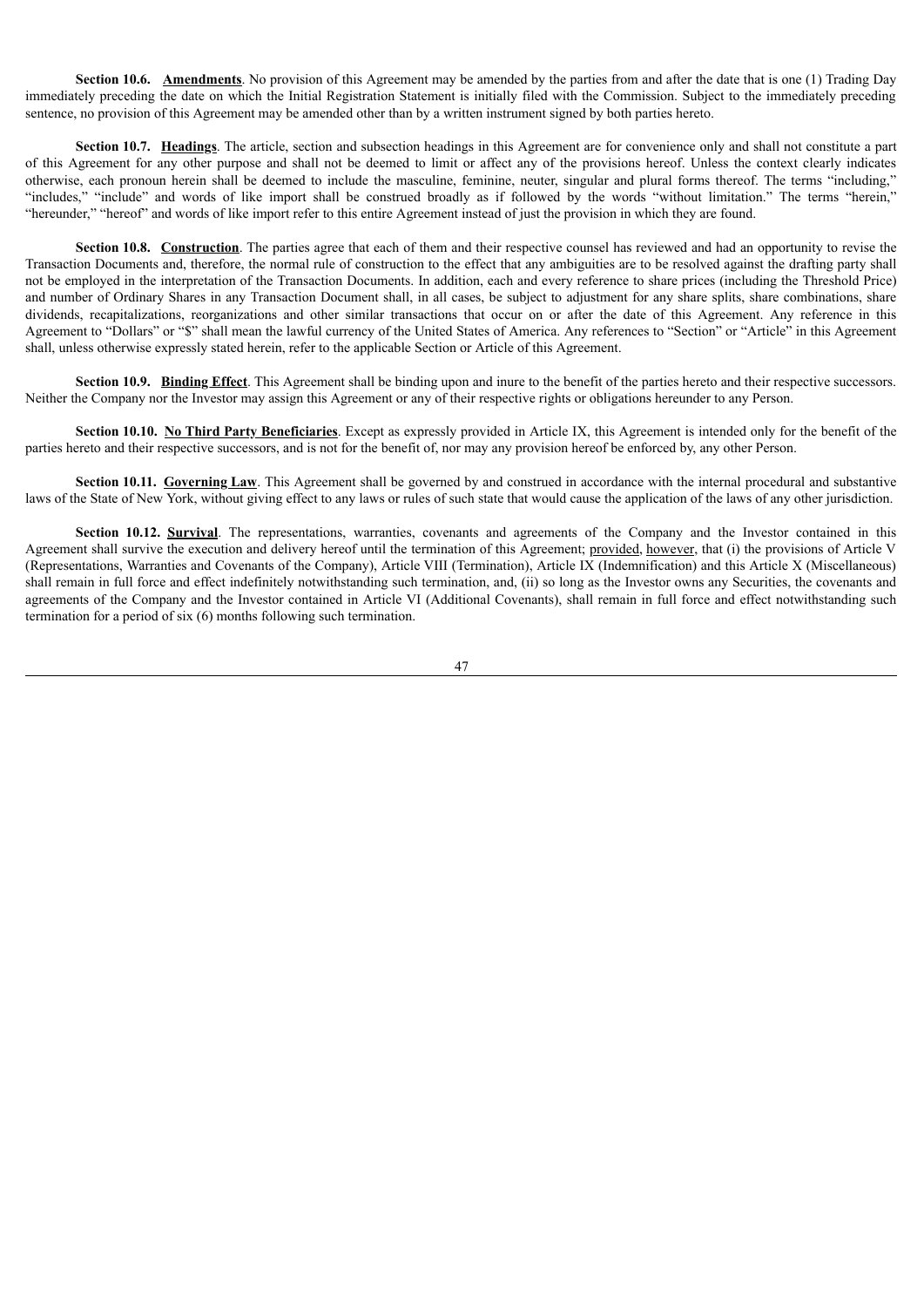**Section 10.13. Counterparts**. This Agreement may be executed in two or more identical counterparts, all of which shall be considered one and the same agreement and shall become effective when counterparts have been signed by each party and delivered to the other party; provided that a facsimile signature or signature delivered by e-mail in a ".pdf" format data file, including any electronic signature complying with the U.S. federal ESIGN Act of 2000, e.g., www.docusign.com, www.echosign.adobe.com, www.signeasy.com, etc., shall be considered due execution and shall be binding upon the signatory thereto with the same force and effect as if the signature were an original signature.

**Section 10.14. Publicity**. The Company shall afford the Investor with a reasonable opportunity to review and comment upon, shall consult with the Investor on the form and substance of, and shall give due consideration to all such comments from the Investor or its counsel on, any press release, Commission filing or any other public disclosure made by or on behalf of the Company relating to the Investor, its purchases hereunder or any aspect of the Transaction Documents or the transactions contemplated thereby, prior to the issuance, filing or public disclosure thereof. For the avoidance of doubt, the Company shall not be required to submit for review any such disclosure (i) contained in periodic reports filed with the Commission under the Exchange Act if it shall have previously provided substantially the same disclosure to the Investor or its counsel for review in connection with a previous filing or (ii) any Prospectus Supplement if it contains disclosure that does not reference the Investor, its purchases hereunder or any aspect of the Transaction Documents or the transactions contemplated thereby.

**Section 10.15. Severability**. The provisions of this Agreement are severable and, in the event that any court of competent jurisdiction shall determine that any one or more of the provisions or part of the provisions contained in this Agreement shall, for any reason, be held to be invalid, illegal or unenforceable in any respect, such invalidity, illegality or unenforceability shall not affect any other provision or part of a provision of this Agreement, and this Agreement shall be reformed and construed as if such invalid or illegal or unenforceable provision, or part of such provision, had never been contained herein, so that such provisions would be valid, legal and enforceable to the maximum extent possible.

**Section 10.16. Further Assurances**. From and after the Closing Date, upon the request of the Investor or the Company, each of the Company and the Investor shall execute and deliver such instrument, documents and other writings as may be reasonably necessary or desirable to confirm and carry out and to effectuate fully the intent and purposes of this Agreement.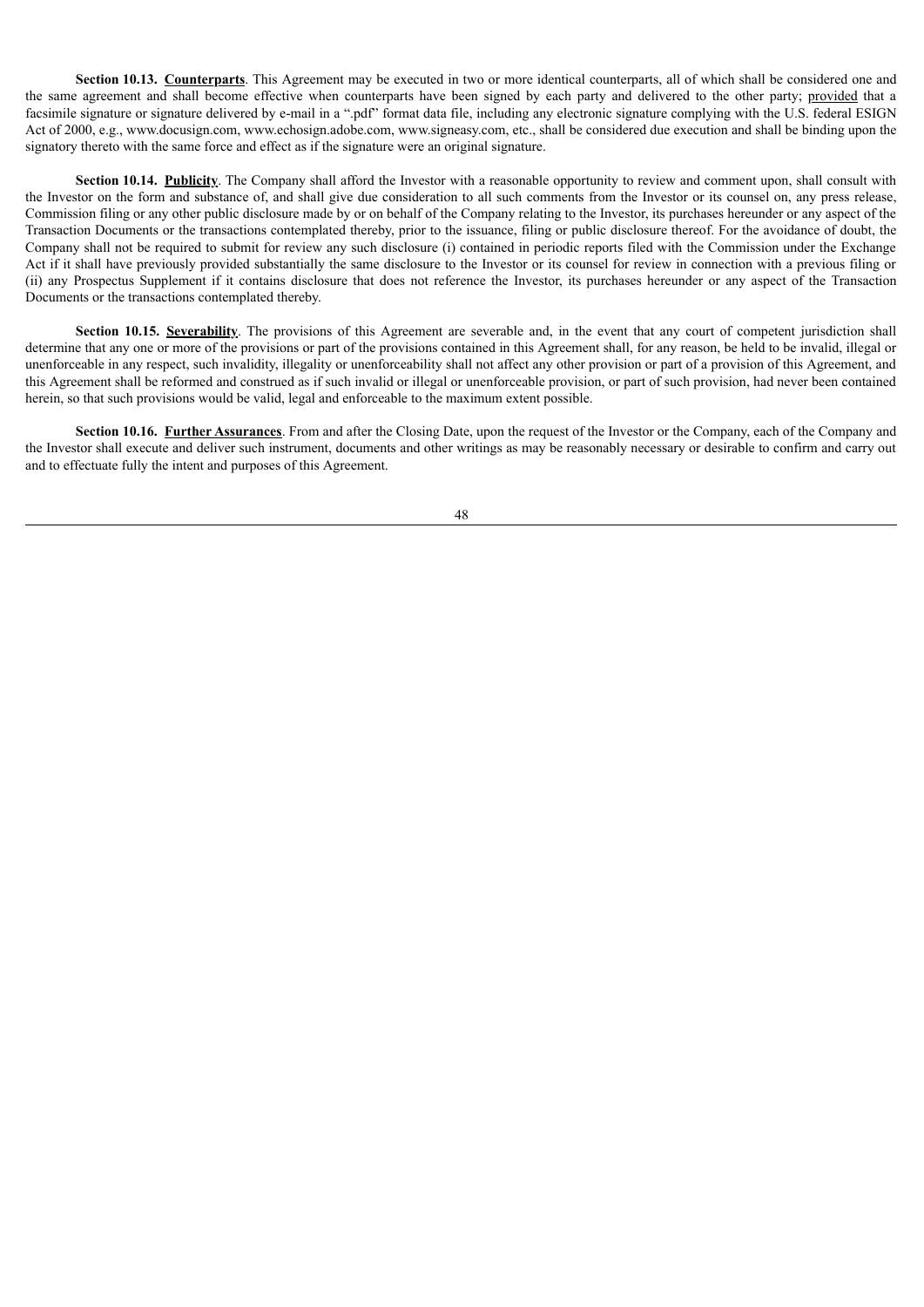**Section 10.17. Currency**. Each reference in this Agreement to U.S. Dollars (the "*Relevant Currency*") is of the essence. To the fullest extent permitted by law, the obligations of the Company in respect of any amount due under this Agreement will, notwithstanding any payment in any other currency (whether pursuant to a judgment or otherwise), be discharged only to the extent of the amount in the Relevant Currency that the party entitled to receive such payment may, in accordance with its normal procedures, purchase with the sum paid in such other currency (after any premium and costs of exchange) on the business day immediately following the day on which such party receives such payment. If the amount in the Relevant Currency that may be so purchased for any reason falls short of the amount originally due, the Company making such payment will pay such additional amounts, in the Relevant Currency, as may be necessary to compensate for the shortfall. Any obligation of the Company not discharged by such payment will, to the fullest extent permitted by applicable law, be due as a separate and independent obligation and, until discharged as provided herein, will continue in full force and effect.

[*Signature Pages Follow*]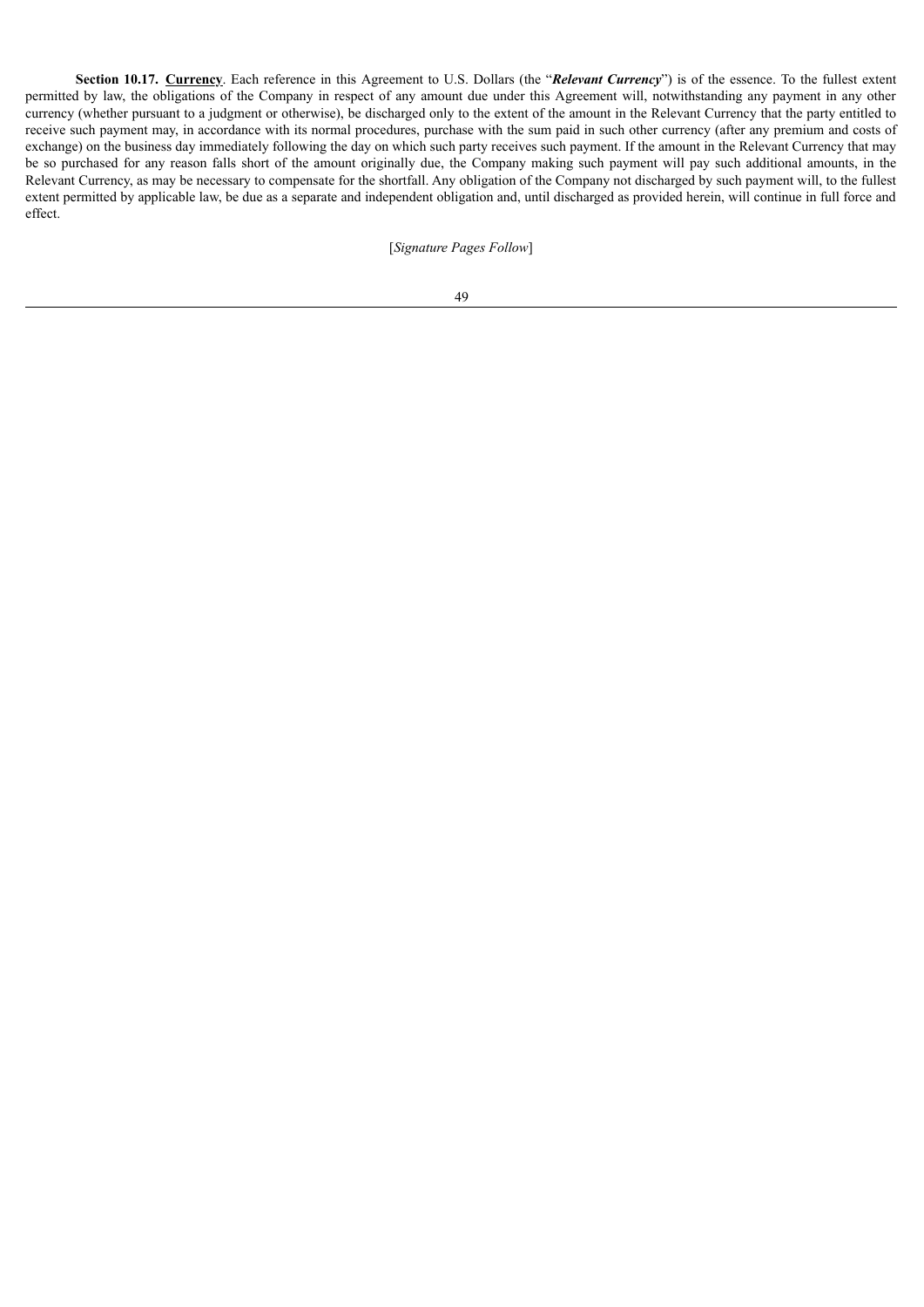**IN WITNESS WHEREOF**, the parties hereto have caused this Agreement to be duly executed by their respective authorized officer as of the date first above written.

### **THE COMPANY:**

# **SONO GROUP N.V.**

By: /s/ Laurin Hahn Name: Laurin Hahn Title: Chief Executive Officer and Member of the Management Board

By: /s/ Torsten Kiedel Name: Torsten Kiedel Title: Chief Financial Officer, Controller/Principal Accounting Officer

# **THE INVESTOR:**

# **JOH. BERENBERG, GOSSLER & CO. KG.**

By: /s/ Dr. Martin Kniehase Name: Dr. Martin Kniehase Title: Director

By: /s/ Timothy Knauff Name: Timothy Knauff Title: Vice President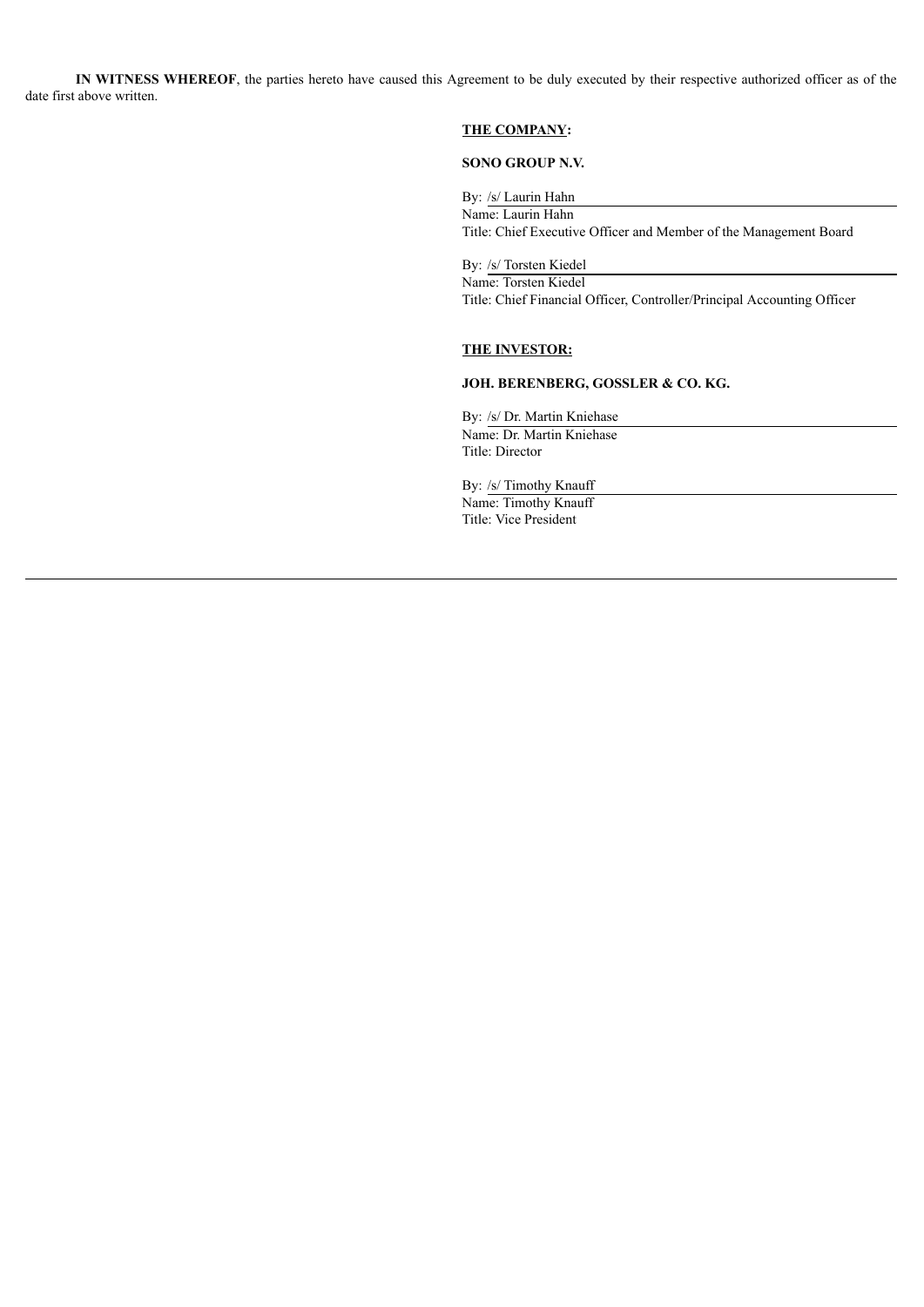### **ANNEX I TO THE ORDINARY SHARES PURCHASE AGREEMENT DEFINITIONS**

"*Accountant*" shall have the meaning assigned to such term in Section 5.6(d).

"*Af iliate*" means any Person that, directly or indirectly through one or more intermediaries, controls, is controlled by, or is under common control with a Person, as such terms are used in and construed under Rule 144.

"*Agent for Service*" shall have the meaning assigned to such term in Section 10.2(ii).

"*Aggregate Limit*" shall have the meaning assigned to such term in Section 2.1.

"**Agreement**" shall have the meaning assigned to such term in the preamble of this Agreement.

"*Bankruptcy Law*" means Title 11, U.S. Code, or any similar U.S. federal or state or any Dutch law for the relief of debtors, including, without limitation, U.S. federal or state insolvency laws and Dutch insolvency laws.

"*Beneficial Ownership Limitation*" shall have the meaning assigned to such term in Section 3.5.

"*Bloomberg*" means Bloomberg, L.P.

"*Bring Down Opinion*" shall have the meaning assigned to such term in Section 6.14.

"*Broker-Dealer*" shall have the meaning assigned to such term in Section 6.13.

"*Capital Increase Account*" shall have the meaning assigned to such term in Section 3.3(a).

"*Capital Increase Amount*" shall have the meaning assigned to such term in Section 3.3(a).

"*Closing*" shall have the meaning assigned to such term in Section 2.2.

"*Closing Date*" means the date of this Agreement.

"*Closing Sale Price*" means, for the Ordinary Shares as of any date, the last closing trade price for the Ordinary Shares on the Trading Market (or, if the Ordinary Shares is then listed on an Eligible Market, on such Eligible Market), as reported by Bloomberg, or, if the Trading Market (or such Eligible Market, as applicable) begins to operate on an extended hours basis and does not designate the closing trade price for the Ordinary Shares, then the last trade price for the Ordinary Shares prior to 4:00 p.m., New York City time, as reported by Bloomberg. All such determinations shall be appropriately adjusted for any share splits, share dividends, share combinations, recapitalizations or other similar transactions during such period.

"*Commencement*" shall have the meaning assigned to such term in Section 3.1.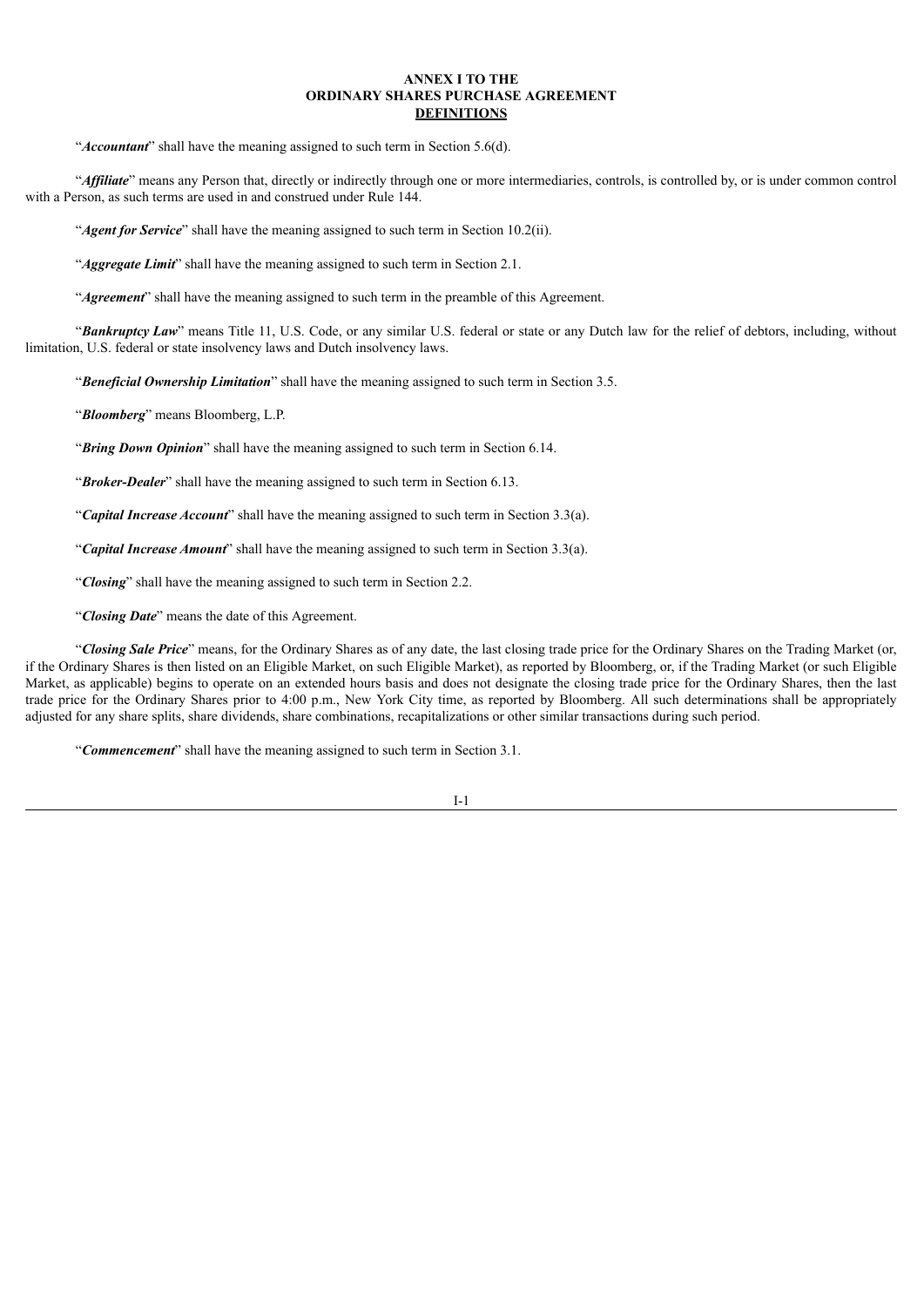"*Commencement Date*" shall have the meaning assigned to such term in Section 3.1.

"*Commission*" means the U.S. Securities and Exchange Commission or any successor entity.

"*Commission Documents*" shall mean (1) all reports, schedules, registrations, forms, statements, information and other documents filed with or furnished to the Commission by the Company pursuant to the reporting requirements of the Exchange Act, including all material filed with or furnished to the Commission pursuant to Section 13(a) or Section 15(d) of the Exchange Act, since November 16, 2021, including, without limitation, the Annual Report on Form 20-F filed by the Company for its fiscal year ended December 31, 2021 (the "*2021 Form 20-F*"), and which hereafter shall be filed with or furnished to the Commission by the Company, including, without limitation, the Form 6-K Report, (2) each Registration Statement, as the same may be amended from time to time, the Prospectus contained therein and each Prospectus Supplement thereto and (3) all information contained in such filings and all documents and disclosures that have been and heretofore shall be incorporated by reference therein.

"*Company*" shall have the meaning assigned to such term in the preamble of this Agreement.

"*Compliance Certificate*" shall have the meaning assigned to such term in Section 7.2(ii).

**"***Confidential Information*" means any information, knowledge or data concerning the businesses or affairs of (i) the Company or any of its Subsidiaries that is not in the public domain, or (ii) any Suppliers or customers of the Company or any of its Subsidiaries that is subject to restrictions on use or disclosure to third parties in any currently enforceable written confidentiality agreements with the Company or any of its Subsidiaries.

"*Cover Price*" shall have the meaning assigned to such term in Section 3.3(e).

"*Custodian*" shall mean any receiver, trustee, assignee, liquidator or similar official under any Bankruptcy Law.

"*Damages*" shall have the meaning assigned to such term in Section 9.1.

"*Deed of Issue*" means a Dutch law deed of issue for the issuance of Shares issued pursuant to the terms of a VWAP Purchase Notice or Shares issued pursuant to the terms of an Intraday VWAP Purchase Notice.

"*Disqualification Event*" shall have the meaning assigned to such term in Section 5.43.

"*DTC*" means The Depository Trust Company, a subsidiary of The Depository Trust & Clearing Corporation, or any successor thereto.

"DWAC" shall have the meaning assigned to such term in Section 5.33.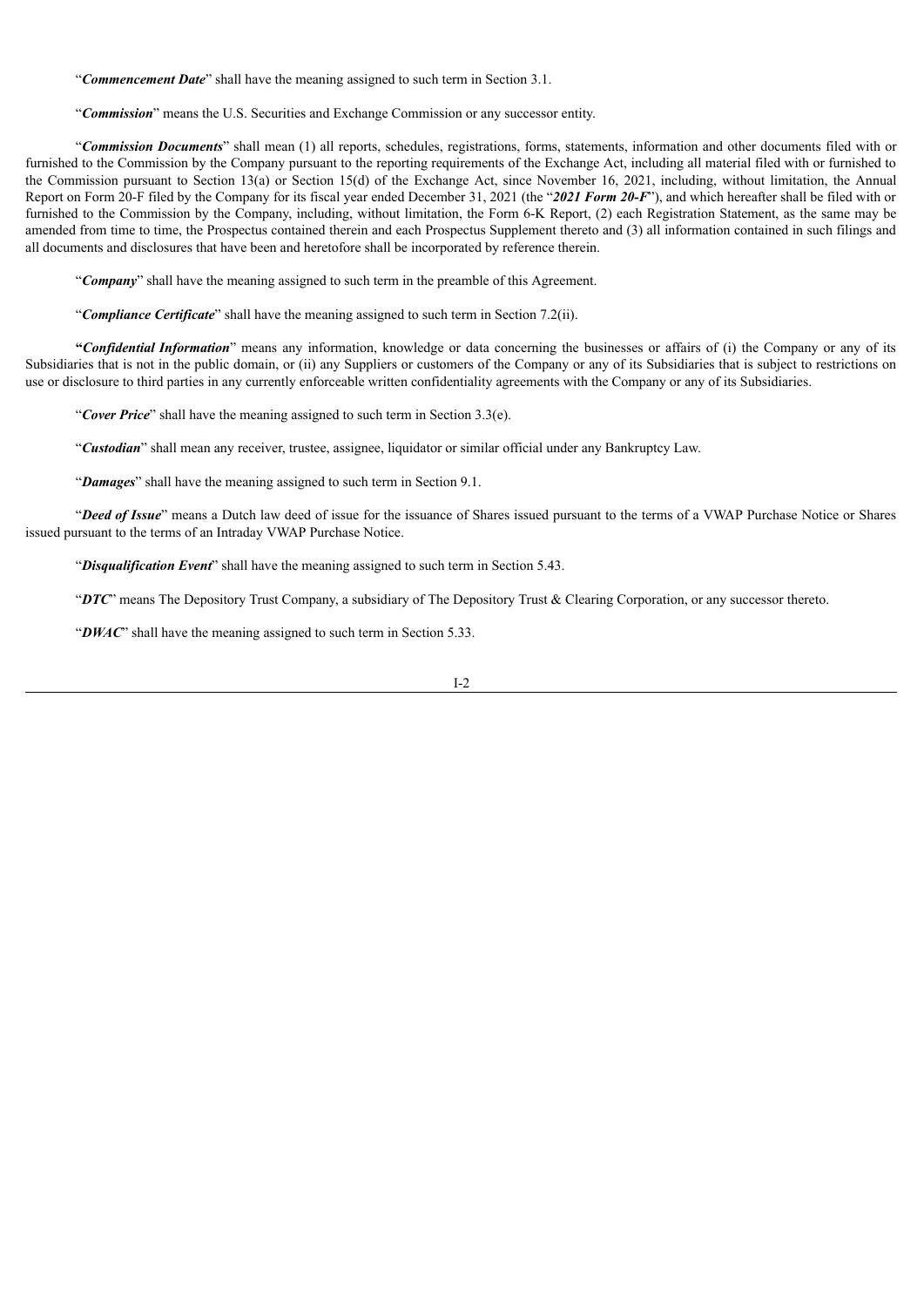"*DWAC Shares*" means Ordinary Shares issued pursuant to this Agreement that are (i) issued in electronic form, (ii) freely tradable and transferable and without restriction on resale and without stop transfer instructions maintained against the transfer thereof and (iii) timely credited by the Company's transfer agent to the Investor's (or its designee's) specified DWAC account with DTC under its Fast Automated Securities Transfer (FAST) Program, or any similar program hereafter adopted by DTC performing substantially the same function.

"*EDGAR*" means the Commission's Electronic Data Gathering, Analysis and Retrieval System.

"*Ef ective Date*" means, with respect to the Initial Registration Statement filed pursuant to Section 2(a) of the Registration Rights Agreement (or any post-effective amendment thereto) or any New Registration Statement filed pursuant to Section 2(c) of the Registration Rights Agreement (or any posteffective amendment thereto), as applicable, the date on which the Initial Registration Statement (or any post-effective amendment thereto) or any New Registration Statement (or any post-effective amendment thereto) is declared effective by the Commission.

"*Ef ectiveness Deadline*" shall have the meaning assigned to such term in the Registration Rights Agreement.

"*Eligible Market*" means The Nasdaq Capital Market, The Nasdaq Global Select Market, the New York Stock Exchange or the NYSE American (or any nationally recognized successor to any of the foregoing).

"*Environmental Laws*" shall have the meaning assigned to such term in Section 5.18.

"*Exchange Act*" means the Securities Exchange Act of 1934, as amended, and the rules and regulations of the Commission thereunder.

"*Exchange Rate*" means, in relation to any amount of currency to be converted into U.S. Dollars pursuant to this Agreement, the U.S. Dollar exchange rate as published in the Wall Street Journal on the relevant date of calculation.

"*Filing Deadline*" shall have the meaning assigned to such term in the Registration Rights Agreement.

"*FINRA*" means the Financial Industry Regulatory Authority, Inc.

"*Form 6-K Report*" shall have the meaning assigned to such term in Section 2.3.

"*Fundamental Transaction*" means that (i) the Company shall, directly or indirectly, in one or more related transactions, (1) consolidate or merge with or into (whether or not the Company is the surviving corporation) another Person, with the result that the holders of the Company's share capital immediately prior to such consolidation or merger together beneficially own less than 50% of the outstanding voting power of the surviving or resulting corporation, or (2) sell, lease, license, assign, transfer, convey or otherwise dispose of all or substantially all of the properties or assets of the Company to another Person, or (3) take action to facilitate a purchase, tender or exchange offer by another Person that is accepted by the holders of more than 50% of the outstanding Ordinary Shares (excluding any Ordinary Shares held by the Person or Persons making or party to, or associated or affiliated with the Persons making or party to, such purchase, tender or exchange offer), or (4) consummate a stock or share purchase agreement or other business combination (including, without limitation, a reorganization, recapitalization, spin-off or scheme of arrangement) with another Person whereby such other Person acquires more than 50% of the outstanding Ordinary Shares (not including any Ordinary Shares held by the other Person or other Persons making or party to, or associated or affiliated with the other Persons making or party to, such stock or share purchase agreement or other business combination), or (5) reorganize, recapitalize or reclassify its Ordinary Shares, or (ii) any "person" or "group" (as these terms are used for purposes of Sections 13(d) and 14(d) of the Exchange Act) is or shall become the "beneficial owner" (as defined in Rule 13d-3 under the Exchange Act), directly or indirectly, of 50% of the aggregate ordinary voting power represented by issued and outstanding Ordinary Shares.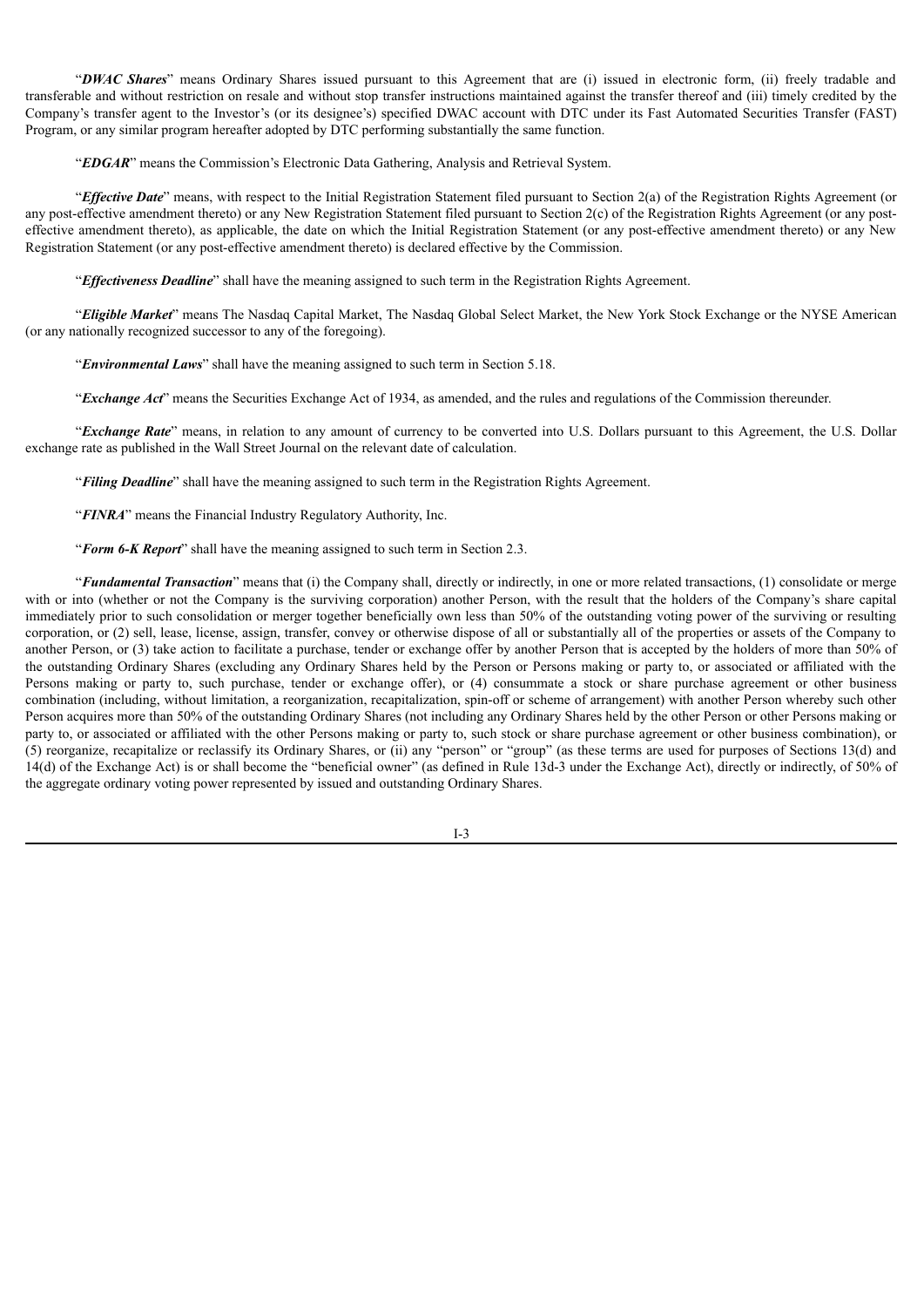"*Governmental Authority*" means any United States or Dutch: (i) federal, state, local, municipal or other government; or (iii) governmental, quasigovernmental, public or statutory authority of any nature (including any governmental division, department, agency, regulatory or administrative authority, commission, instrumentality, official, organization, unit, body, or Entity and any court, judicial or arbitral body, or other tribunal).

"*IFRS*" shall have the meaning assigned to such term in Section 5.6(b).

"*Indebtedness*" shall mean (a) any liabilities for borrowed money or amounts owed in excess of €5,000,000 (other than trade accounts payable incurred in the ordinary course of business), (b) all guaranties, endorsements, indemnities and other contingent obligations in respect of Indebtedness of others in excess of €5,000,000, whether or not the same are or should be reflected in the Company's balance sheet (or the notes thereto), except guaranties by endorsement of negotiable instruments for deposit or collection or similar transactions in the ordinary course of business; and (c) the present value of any lease payments in excess of  $\epsilon$ 5,000,000 due under leases required to be capitalized in accordance with GAAP. Notwithstanding anything to the contrary contained herein, "Indebtedness" of any Person shall not include any item that would otherwise constitute "Indebtedness" of such Person that is an obligation between such Person and any wholly owned Subsidiary of such Person or between any two or more wholly owned Subsidiaries of such Person.

"*Initial Registration Statement*" shall have the meaning assigned to such term in the Registration Rights Agreement.

"*Intellectual Property*" shall have the meaning assigned to such term in Section 5.17(b).

"*Intraday VWAP Purchase*" shall have the meaning assigned to such term in Section 3.2.

"*Intraday VWAP Purchase Commencement Time*" means, with respect to an Intraday VWAP Purchase made pursuant to Section 3.2, the time that is thirty (30) minutes after the latest of: (i) the VWAP Purchase Ending Time of the VWAP Purchase Period for the VWAP Purchase preceding the Intraday VWAP Purchase Period for such Intraday VWAP Purchase occurring on the same Purchase Date as such earlier VWAP Purchase, if the Company has timely delivered a VWAP Purchase Notice to the Investor for a VWAP Purchase on such Purchase Date, (ii) the Intraday VWAP Purchase Ending Time of the Intraday VWAP Purchase Period for the most recent prior Intraday VWAP Purchase, if any, occurring on the same Purchase Date as such Intraday VWAP Purchase, and (iii) the Investor's timely receipt (acknowledged by email correspondence to each of the individual notice recipients of the Company set forth in the applicable Intraday VWAP Purchase Notice, other than via auto-reply) from the Company of the applicable Intraday VWAP Purchase Notice for such Intraday VWAP Purchase on the applicable Purchase Date therefor.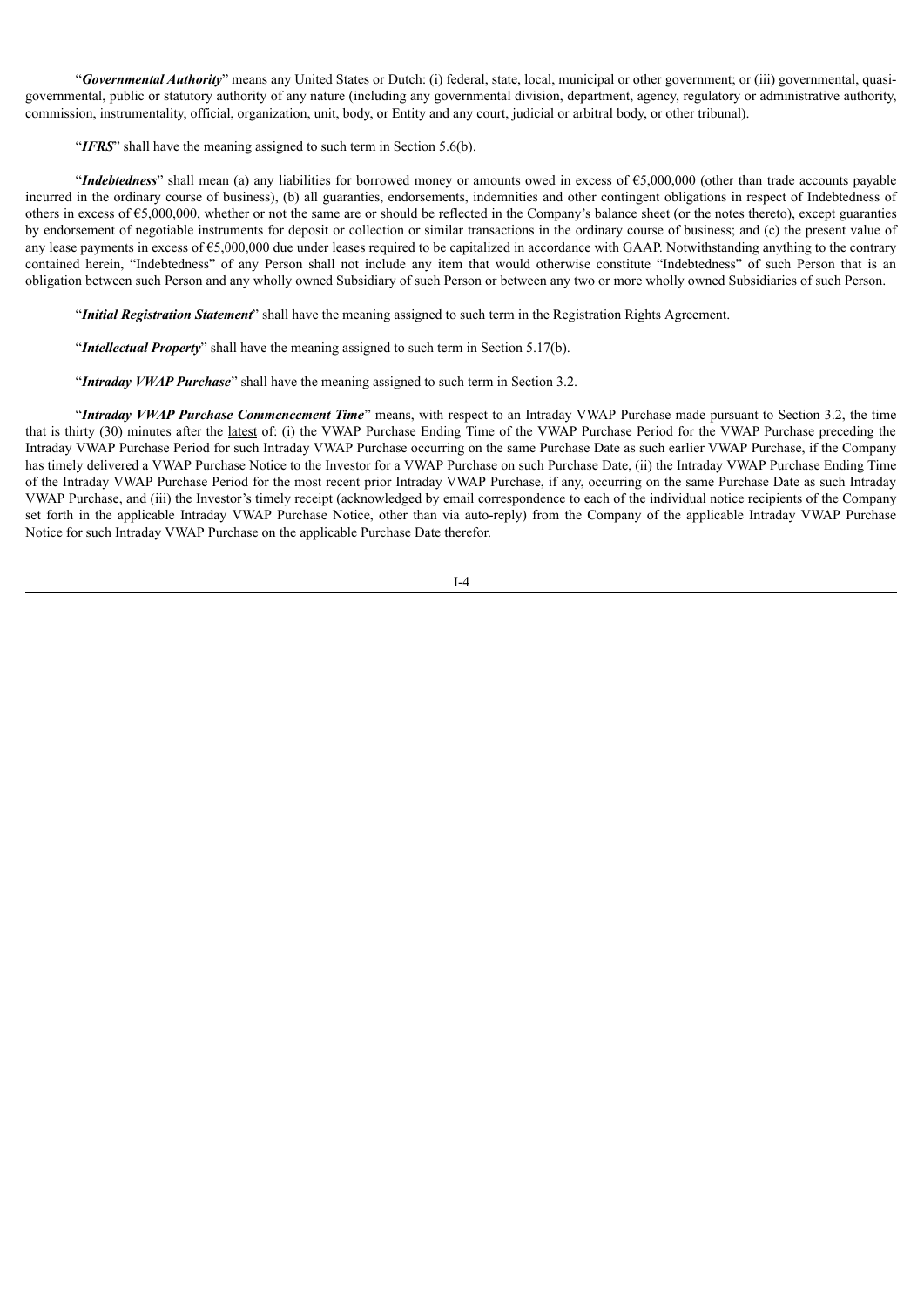"*Intraday VWAP Purchase Confirmation*" shall have the meaning assigned to such term in Section 3.2.

"*Intraday VWAP Purchase Ending Time*" means, with respect to an Intraday VWAP Purchase made pursuant to Section 3.2, the time on the Purchase Date for such Intraday VWAP Purchase that is the earliest of: (i) 4:00 p.m., New York City time, on the applicable Purchase Date for such Intraday VWAP Purchase, or such earlier time publicly announced by the Trading Market (or, if the Ordinary Shares are then listed on an Eligible Market, by such Eligible Market) as the official close of the primary (or "regular") trading session on the Trading Market (or on such Eligible Market, as applicable) on such Purchase Date; and (ii) immediately at such time following the Intraday VWAP Purchase Commencement Time of the Intraday VWAP Purchase Period for such Intraday VWAP Purchase that the total number (or volume) of Ordinary Shares traded on the Trading Market (or on such Eligible Market, as applicable) during such Intraday VWAP Purchase Period has exceeded the applicable Intraday VWAP Purchase Share Volume Maximum for such Intraday VWAP Purchase; provided, however, that the calculation of the total number (or volume) of Ordinary Shares traded on the Trading Market (or on such Eligible Market, as applicable) during such Intraday VWAP Purchase Period shall exclude from such calculation (A) the opening or first purchase of Ordinary Shares at or following the official open of such primary (or "regular") trading session that is reported in the consolidated system on such Purchase Date and (B) the last or closing sale of Ordinary Shares at or prior to the official close of such primary (or "regular") trading session that is reported in the consolidated system on such Purchase Date (as applicable); and (iii) immediately at such time following the Intraday VWAP Purchase Commencement Time of the Intraday VWAP Purchase Period for such Intraday VWAP Purchase that the Sale Price of any Ordinary Share traded on the Trading Market (or on such Eligible Market, as applicable) during such Intraday VWAP Purchase Period is less than the applicable Intraday VWAP Purchase Minimum Price Threshold; provided, however, that the determination of whether the Sale Price of any Ordinary Share traded during such Intraday VWAP Purchase Period is less than the applicable Intraday VWAP Purchase Minimum Price Threshold shall exclude (A) the opening or first purchase of Ordinary Shares at or following the official open of such primary (or "regular") trading session that is reported in the consolidated system on such Purchase Date and (B) the last or closing sale of Ordinary Shares at or prior to the official close of such primary (or "regular") trading session that is reported in the consolidated system on such Purchase Date (as applicable) (in each case, to be appropriately adjusted for any reorganization, recapitalization, non-cash dividend, stock split, reverse stock split or other similar transaction).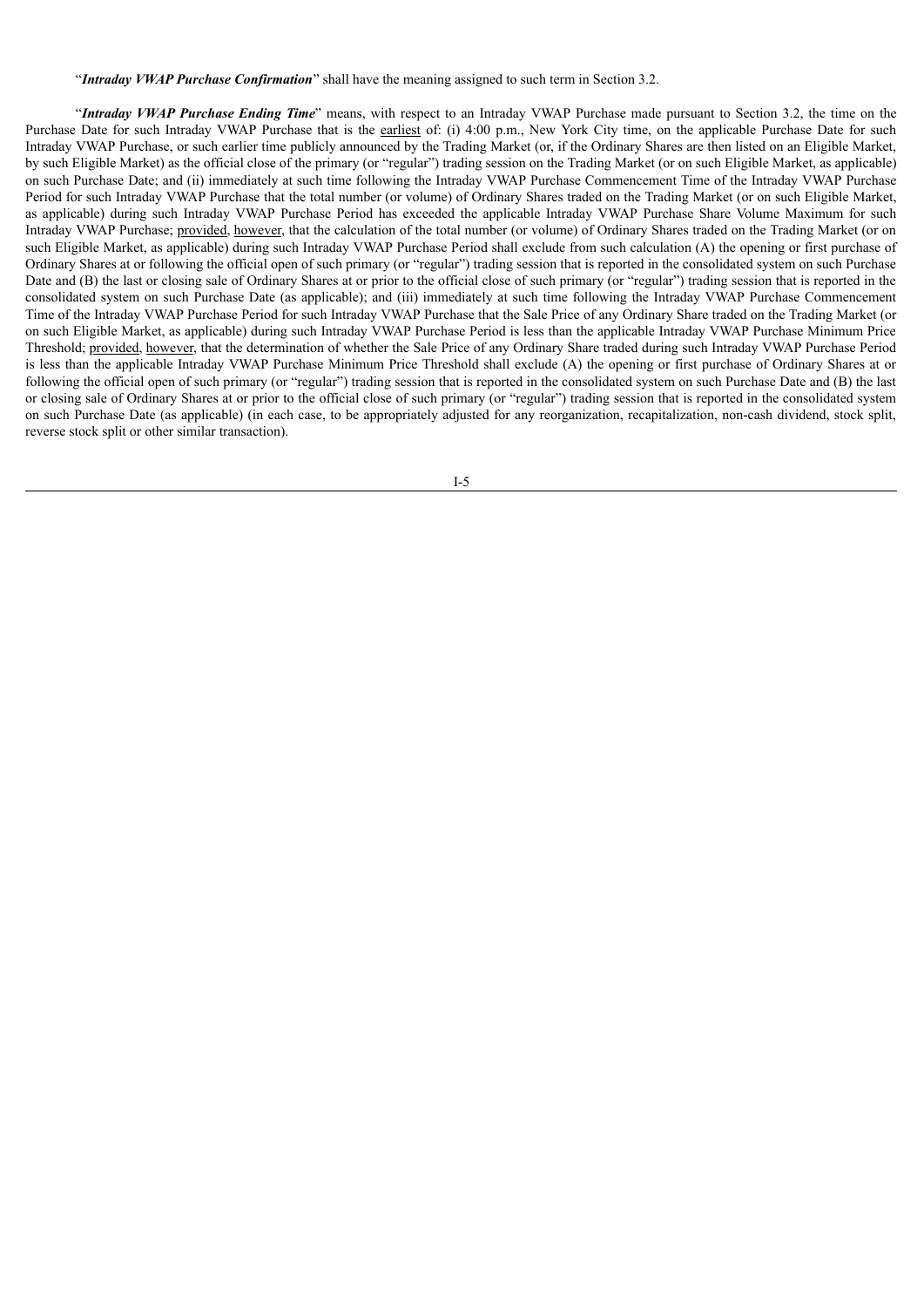"*Intraday VWAP Purchase Maximum Amount*" means, with respect to an Intraday VWAP Purchase made pursuant to Section 3.2, such number of Ordinary Shares equal to the lesser of: (i) the product of (a) the Purchase Share Percentage, multiplied by (b) the Purchase Volume Reference Amount applicable to such Intraday VWAP Purchase, and (ii) the product of (a) the Purchase Share Percentage, multiplied by (b) the total number (or volume) of Ordinary Shares traded on the Trading Market (or on such Eligible Market, as applicable) during the Intraday VWAP Purchase Period for such Intraday VWAP Purchase; provided, however, that the calculation of the total number (or volume) of Ordinary Shares traded on the Trading Market (or on such Eligible Market, as applicable) during such Intraday VWAP Purchase Period shall exclude from such calculation (A) the opening or first purchase of Ordinary Shares at or following the official open of such primary (or "regular") trading session that is reported in the consolidated system on such Purchase Date and (B) the last or closing sale of Ordinary Shares at or prior to the official close of such primary (or "regular") trading session that is reported in the consolidated system on such Purchase Date (as applicable) (in each case, to be appropriately adjusted for any reorganization, recapitalization, non-cash dividend, stock split, reverse stock split or other similar transaction), (iii) the number of Ordinary Shares that the Company can issue on the relevant Purchase Date under the authorized share capital included in the Articles of Association, less any Ordinary Shares issuable by the Company pursuant to securities convertible into, exchangeable for or exercisable for Ordinary Shares, and (iv) the number of Ordinary Shares in respect of which the Management Board has been designated by the Company's general meeting as being the competent corporate body on the relevant Purchase Date to issue such Ordinary Shares and to exclude any pre-emptive rights in connection therewith.

"*Intraday VWAP Purchase Minimum Price Threshold*" means, with respect to an Intraday VWAP Purchase made pursuant to Section 3.2, the U.S. dollar amount specified by the Company in the applicable Intraday VWAP Purchase Notice for such Intraday VWAP Purchase as the per share minimum Sale Price threshold to be used in determining whether the event in clause (iii) of the definition of "Intraday VWAP Purchase Ending Time" shall have occurred during the applicable Intraday VWAP Purchase Period for such Intraday VWAP Purchase (to be appropriately adjusted for any reorganization, recapitalization, non-cash dividend, stock split, reverse stock split or other similar transaction); provided, however, that if the Company has not specified any such U.S. dollar amount as the per share minimum Sale Price threshold in the applicable Intraday VWAP Purchase Notice for such Intraday VWAP Purchase, then the per share minimum Sale Price threshold to be used in determining whether the event in clause (iii) of the definition of "Intraday VWAP Purchase Ending Time" shall have occurred during the applicable Intraday VWAP Purchase Period for such Intraday VWAP Purchase shall be such U.S. dollar amount equal to the product of (a) the Closing Sale Price of the Ordinary Shares on the Trading Day immediately preceding the Purchase Date for such Intraday VWAP Purchase, multiplied by (b) 0.75 (to be appropriately adjusted for any reorganization, recapitalization, non-cash dividend, stock split, reverse stock split or other similar transaction).

"*Intraday VWAP Purchase Notice*" means, with respect to an Intraday VWAP Purchase made pursuant to Section 3.2, an irrevocable written notice from the Company to the Investor directing the Investor to purchase a specified Intraday VWAP Purchase Share Amount (such specified Intraday VWAP Purchase Share Amount subject to adjustment as set forth in Section 3.2 as necessary to give effect to the Intraday VWAP Purchase Maximum Amount), at the applicable Intraday VWAP Purchase Price therefor on the Purchase Date for such Intraday VWAP Purchase in accordance with this Agreement, that is delivered by the Company to the Investor and received by the Investor (i) after the <u>latest</u> of  $(X)$  10:00 a.m., New York City time, on such Purchase Date, if the Company has not timely delivered a VWAP Purchase Notice to the Investor for a VWAP Purchase on such Purchase Date, (Y) the VWAP Purchase Ending Time of the VWAP Purchase Period for the VWAP Purchase preceding the Intraday VWAP Purchase Period for such Intraday VWAP Purchase occurring on the same Purchase Date as such earlier VWAP Purchase, if the Company has timely delivered a VWAP Purchase Notice to the Investor for a VWAP Purchase on such Purchase Date, and (Z) the Intraday VWAP Purchase Ending Time of the Intraday VWAP Purchase Period for the most recent prior Intraday VWAP Purchase, if any, occurring on the same Purchase Date as such Intraday VWAP Purchase, and (ii) prior to the earlier of  $(X)$  2:00 p.m., New York City time, on such Purchase Date and  $(Y)$  such time that is exactly one (1) hour immediately prior to the official close of the primary (or "regular") trading session on the Trading Market (or, if the Ordinary Shares are then listed on an Eligible Market, on such Eligible Market) on such Purchase Date, if the Trading Market (or such Eligible Market, as applicable) has theretofore publicly announced that the official close of the primary (or "regular") trading session on the Trading Market (or on such Eligible Market, as applicable) on such Purchase Date shall be earlier than 4:00 p.m., New York City time, on such Purchase Date.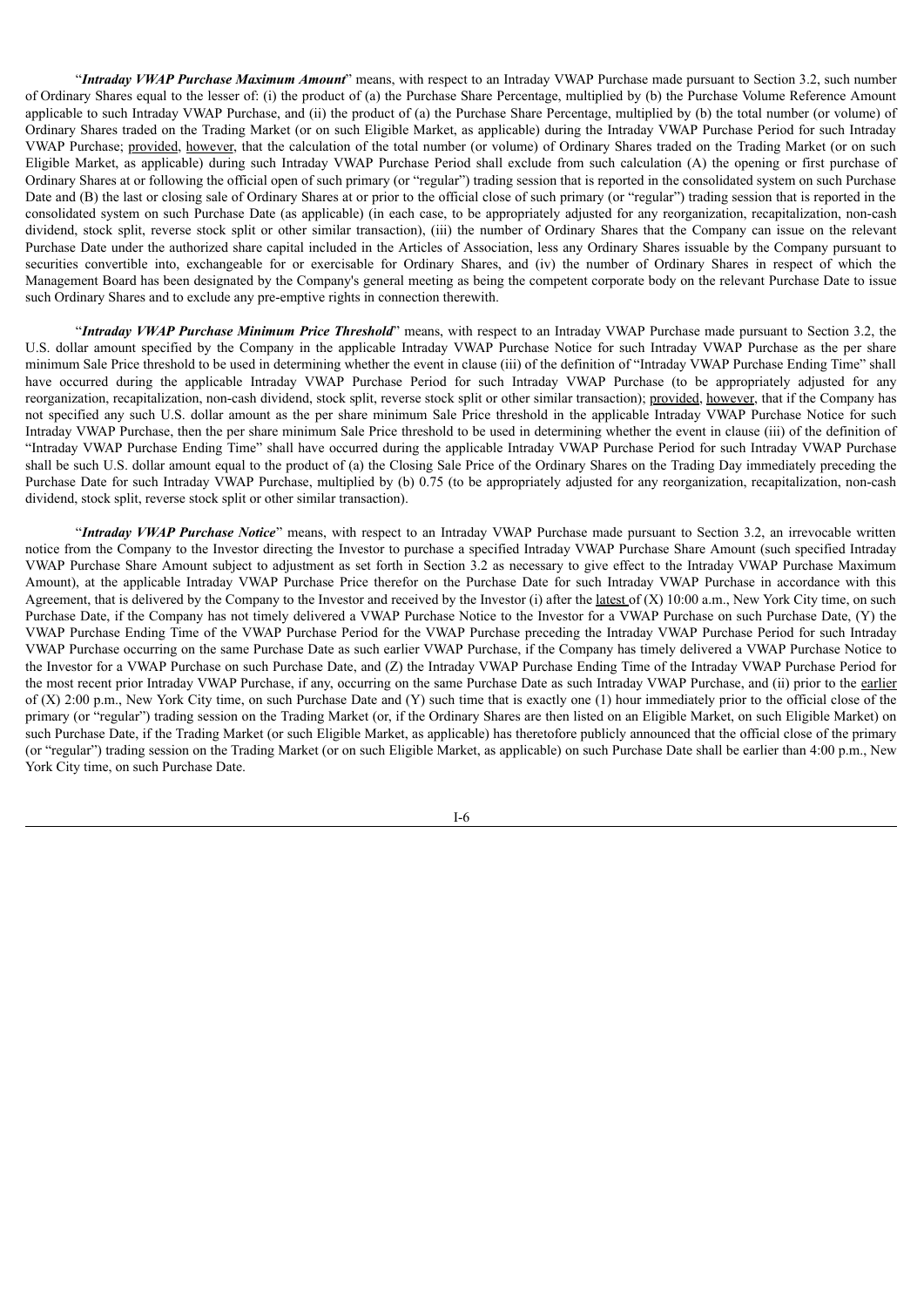"*Intraday VWAP Purchase Period*" means, with respect to an Intraday VWAP Purchase made pursuant to Section 3.2, the period on the Purchase Date for such Intraday VWAP Purchase, beginning at the applicable Intraday VWAP Purchase Commencement Time and ending at the applicable Intraday VWAP Purchase Ending Time on such Purchase Date for such Intraday VWAP Purchase.

"*Intraday VWAP Purchase Price*" means, with respect to an Intraday VWAP Purchase made pursuant to Section 3.2, the purchase price per Share to be purchased by the Investor in such Intraday VWAP Purchase, equal to the product of (i) 0.98, multiplied by (ii) the VWAP of the Ordinary Shares for the applicable Intraday VWAP Purchase Period on the applicable Purchase Date for such Intraday VWAP Purchase; provided, that the calculation of the VWAP for the Ordinary Shares for the Intraday VWAP Purchase Period for an Intraday VWAP Purchase, (A) during which Intraday VWAP Purchase Period the opening or first purchase of Ordinary Shares at or following the official open of the primary (or "regular") trading session on the Trading Market (or, if the Ordinary Shares are then listed on an Eligible Market, on such Eligible Market) on the Purchase Date for such Intraday VWAP Purchase has occurred, shall exclude from such calculation such opening or first purchase of Ordinary Shares at or following the official open of such primary (or "regular") trading session that is reported in the consolidated system on such Purchase Date, and (B) during which Intraday VWAP Purchase Period the last or closing sale of Ordinary Shares at or prior to the official close of the primary (or "regular") trading session on the Trading Market (or on such Eligible Market, as applicable) on the Purchase Date for such Intraday VWAP Purchase has occurred (as applicable), shall exclude from such calculation such last or closing sale of Ordinary Shares at or prior to the official close of such primary (or "regular") trading session that is reported in the consolidated system on such Purchase Date. All such calculations shall be appropriately adjusted for any stock dividend, stock split, stock combination, recapitalization or other similar transaction. For the avoidance of doubt, the Intraday VWAP Purchase Price, on a per Share basis, shall never be less than the Issue Price.

"*Intraday VWAP Purchase Share Amount*" means, with respect to an Intraday VWAP Purchase made pursuant to Section 3.2, the total number of Shares to be purchased by the Investor in such Intraday VWAP Purchase as specified by the Company in the applicable Intraday VWAP Purchase Notice for such Intraday VWAP Purchase, which total number of Shares shall not exceed the Intraday VWAP Purchase Maximum Amount applicable to such Intraday VWAP Purchase (and such number of Shares specified by the Company in the applicable Intraday VWAP Purchase Notice for such Intraday VWAP Purchase shall be subject to automatic adjustment in accordance with Section 3.2 hereof as necessary to give effect to the Intraday VWAP Purchase Maximum Amount limitation applicable to such Intraday VWAP Purchase as set forth in this Agreement).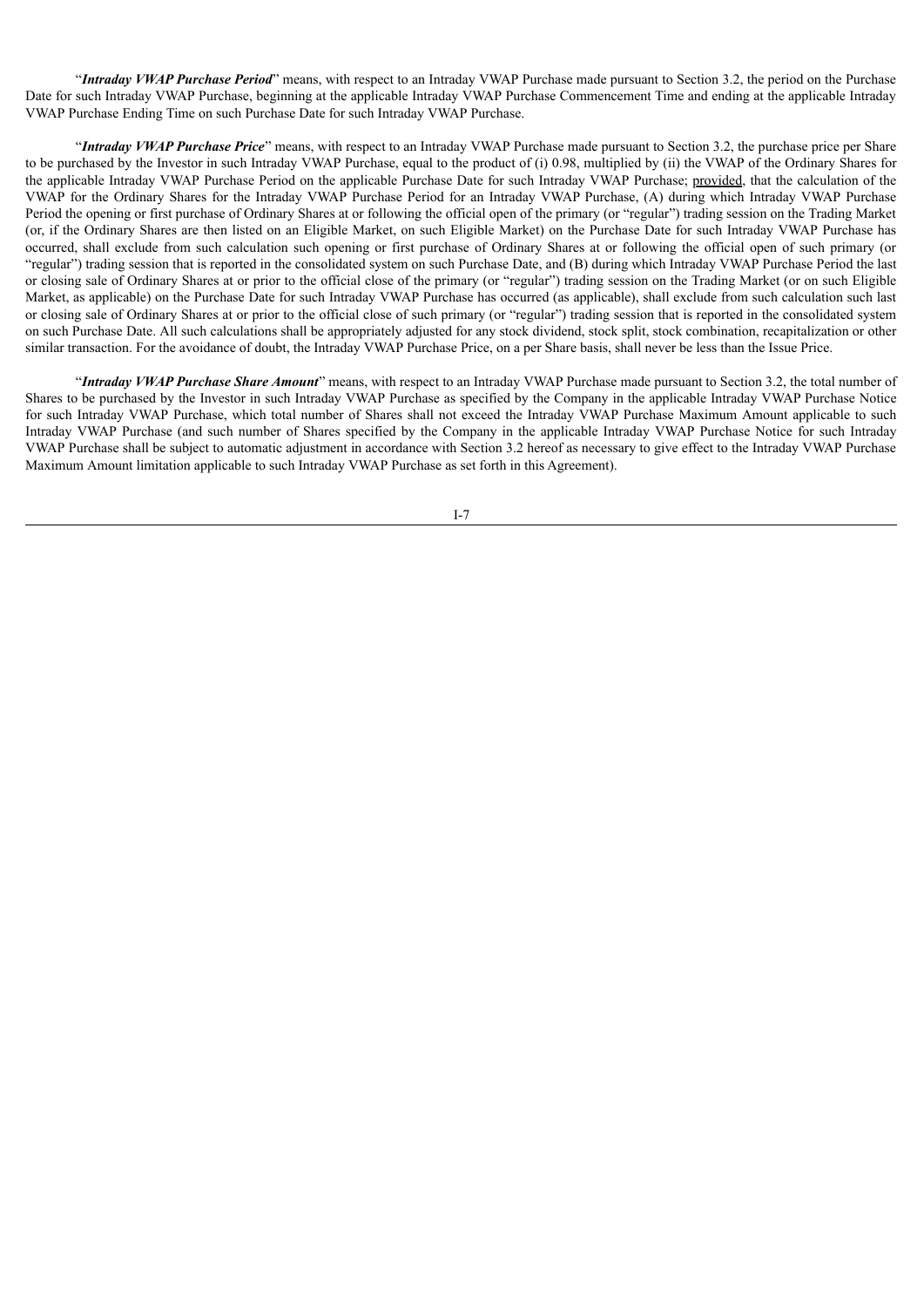"*Intraday VWAP Purchase Share Volume Maximum*" means, with respect to an Intraday VWAP Purchase made pursuant to Section 3.2, a number of Ordinary Shares equal to the quotient obtained by dividing (i) the Intraday VWAP Purchase Share Amount to be purchased by the Investor in such Intraday VWAP Purchase, by (ii) the Purchase Share Percentage (to be appropriately adjusted for any reorganization, recapitalization, non-cash dividend, stock split, reverse stock split or other similar transaction).

"*Investment Period*" means the period commencing on the Commencement Date and expiring on the date this Agreement is subsequently terminated pursuant to Article VIII.

"*Investor*" shall have the meaning assigned to such term in the preamble of this Agreement.

"*Investor Party*" shall have the meaning assigned to such term in Section 9.1.

"*Issue Price*" means the U.S. Dollar equivalent of the applicable nominal value of a single Ordinary Share (which, as of the date of this Agreement, is €0.06 per share) as of the relevant date of determination, calculated in accordance with the applicable Exchange Rate on such relevant date of determination.

"*Issuer Covered Person*" shall have the meaning assigned to such term in Section 5.43.

"*IT Systems and Data*" shall have the meaning assigned to such term in Section 5.41.

"*Knowledge*" means the actual knowledge of any of (i) the Company's two co-Chief Executive Officers and co-Founders, (ii) the Company's Chief Financial Officer, (iii) the Company's Chief Operating Officer and (iv) the Company's Chief Technology Officer, in each case after reasonable inquiry of all officers, directors and employees of the Company and its Subsidiaries under such Person's direct supervision who would reasonably be expected to have knowledge or information with respect to the matter in question; it being understood that with respect to matters related to Intellectual Property and IT Systems and Data, such reasonable inquiry shall not require the Company or any of the foregoing individuals to perform (or to have performed) any clearance searches, seek any freedom to operate or other legal opinions or otherwise conduct any additional investigations with respect to Intellectual Property or IT Systems and Data.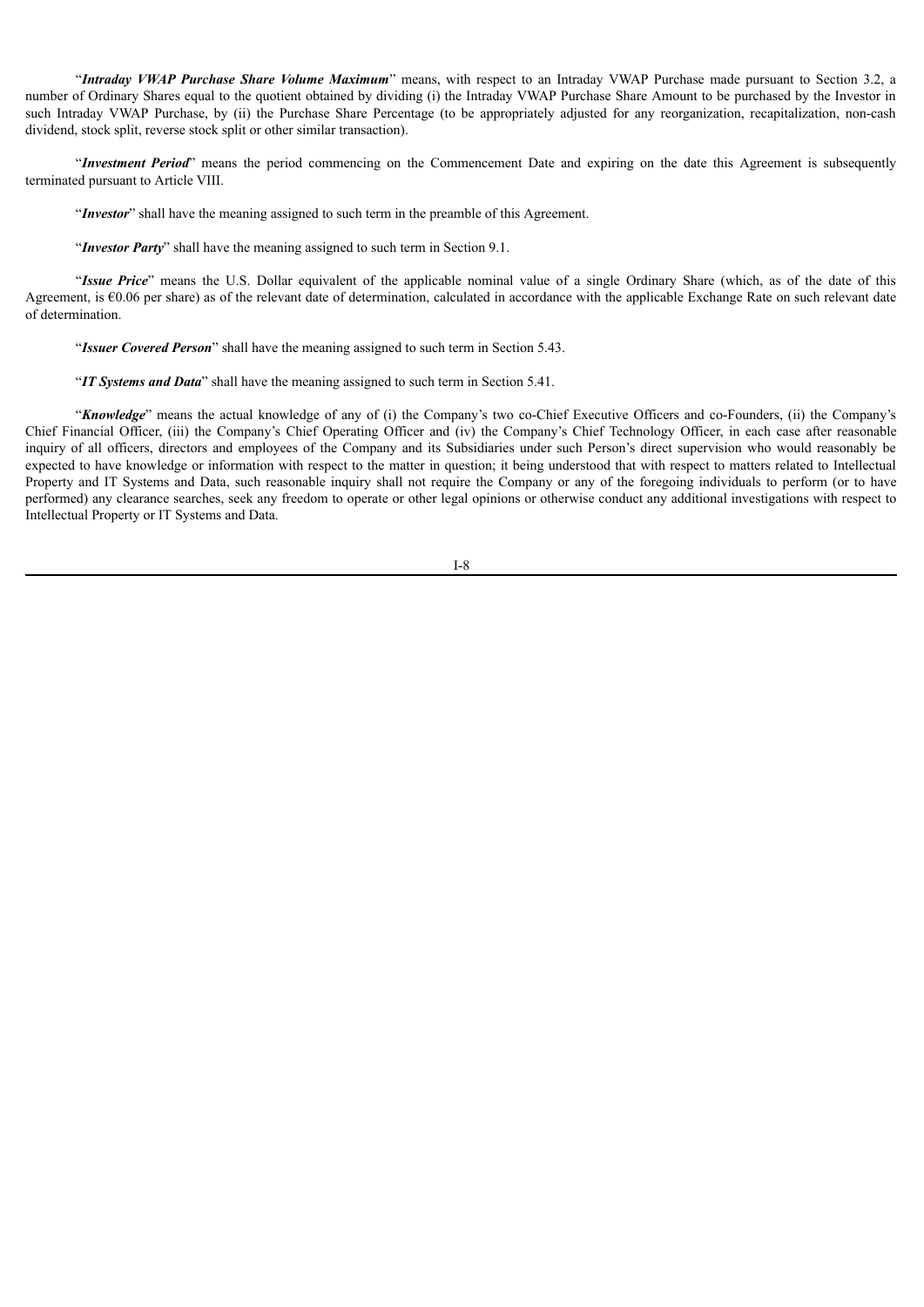"*Material Adverse Ef ect*" means (i) any condition, occurrence, state of facts or event having, or insofar as reasonably can be foreseen would likely have, any effect on the business, operations, properties or financial condition of the Company that is material and adverse to the Company and its Subsidiaries, taken as a whole, excluding any facts, circumstances, changes or effects, individually or in the aggregate, exclusively and directly resulting from, relating to or arising out of any of the following: (a) changes in conditions in the U.S. or global capital, credit or financial markets generally, including changes in the availability of capital or currency exchange rates, provided such changes shall not have affected the Company in a materially disproportionate manner as compared to other similarly situated companies, (b) changes generally affecting the industries in which the Company and its Subsidiaries operate, provided such changes shall not have affected the Company and its Subsidiaries, taken as a whole, in a materially disproportionate manner as compared to other similarly situated companies, (c) any effect of the announcement of, or the consummation of the transactions contemplated by, this Agreement and the Registration Rights Agreement on the Company's relationships, contractual or otherwise, with customers, suppliers, vendors, bank lenders, strategic venture partners or employees, (d) changes arising in connection with earthquakes, hostilities, acts of war, sabotage or terrorism or military actions or any escalation or material worsening of any such hostilities, acts of war, sabotage or terrorism or military actions existing as of the date hereof, (e) any action taken by the Investor, any of its officers or the Investor's Broker-Dealer, or any of such Person's successors with respect to the transactions contemplated by this Agreement and the Registration Rights Agreement, and (f) the effect of any changes in applicable laws or accounting rules, provided such changes shall not have affected the Company in a materially disproportionate manner as compared to other similarly situated companies; (ii) any condition, occurrence, state of facts or event having, or insofar as reasonably can be foreseen would likely have, any material adverse effect on the legality, validity or enforceability of any of the Transaction Documents or the transactions contemplated thereby; or (iii) any condition, occurrence, state of facts or event that would, or insofar as reasonably can be foreseen would likely, prohibit or otherwise materially interfere with or delay the ability of the Company to perform any of its obligations under any of the Transaction Documents to which it is a party.

"*Material Agreements*" shall have the meaning assigned to such term in Section 5.19.

"*New Registration Statement*" shall have the meaning assigned to such term in the Registration Rights Agreement.

"*New York Court*" shall have the meaning assigned to such term in Section 5.49.

"*Ordinary Shares*" means the ordinary shares, nominal value €0.06 per share, in the capital of the Company.

"*Ordinary Shares Equivalents*" means any securities of the Company or its Subsidiaries which entitle the holder thereof to acquire at any time Ordinary Shares, including, without limitation, any debt, preferred shares, rights, options, warrants or other instrument that is at any time convertible into or exercisable or exchangeable for, or otherwise entitles the holder thereof to receive, Ordinary Shares.

"PEA Period" means the period commencing at 9:30 a.m., New York City time, on the fifth (5<sup>th</sup>) Trading Day immediately prior to the filing of any post-effective amendment to the Initial Registration Statement or any New Registration Statement, and ending at 9:30 a.m., New York City time, on the Trading Day immediately following, the Effective Date of such post-effective amendment.

"*Permits*" shall have the meaning assigned to such term in Section 5.17(a).

"*Person*" means an individual, corporation, partnership, limited partnership, limited liability company, syndicate, person (including, without limitation, a "person" as defined in Section 13(d)(3) of the Exchange Act), trust, association, or to the extent not already covered, an Entity, or government, political subdivision, agency or instrumentality of a government, or to the extent not already covered, a Governmental Authority.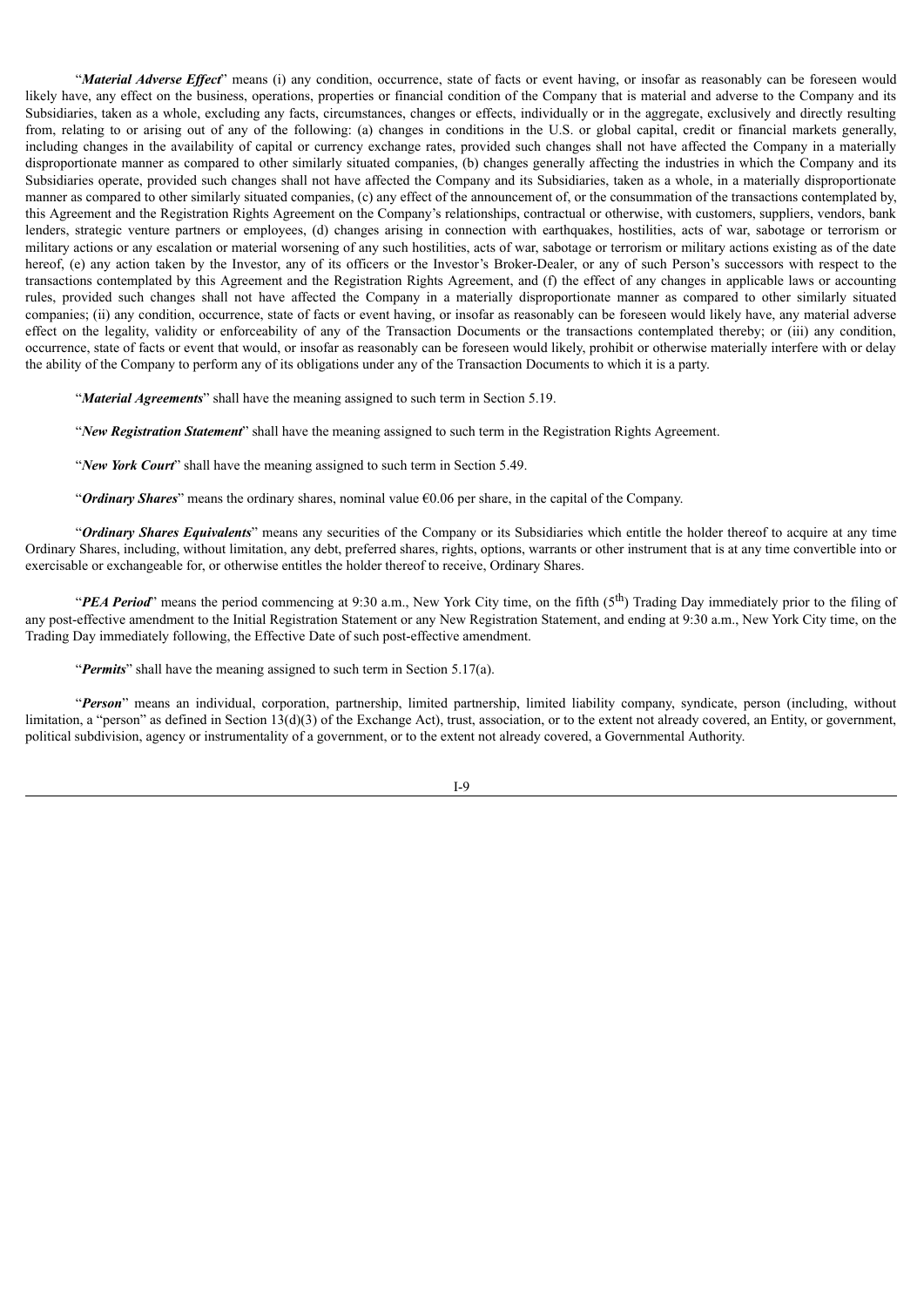"*PFIC*" shall have the meaning assigned to such term in Section 5.39.

"*Prospectus*" shall have the meaning assigned to such term in the Registration Rights Agreement.

"*Prospectus Supplement*" shall have the meaning assigned to such term in the Registration Rights Agreement.

"*Purchase Condition Satisfaction Time*" shall have the meaning assigned to such term in Section 7.3.

"*Purchase Date*" means, (i) with respect to a VWAP Purchase made pursuant to Section 3.1, the Trading Day on which the Investor timely receives, (A) after 2:00 a.m., New York City time, and (B) prior to 6:00 a.m., New York City time, on such Trading Day, a valid VWAP Purchase Notice for such VWAP Purchase in accordance with this Agreement, and (ii) with respect to an Intraday VWAP Purchase made pursuant to Section 3.2, the Trading Day on which the Investor timely receives a valid Intraday VWAP Purchase Notice for such Intraday VWAP Purchase in accordance with this Agreement, (A) after the latest of (X) 10:00 a.m., New York City time, on such Trading Day, if the Company has not timely delivered a valid VWAP Purchase Notice to the Investor for a VWAP Purchase on such Trading Day, (Y) the VWAP Purchase Ending Time of the VWAP Purchase Period for the VWAP Purchase preceding the applicable Intraday VWAP Purchase Period for such Intraday VWAP Purchase occurring on the same Trading Day as such earlier VWAP Purchase, if the Company has timely delivered a valid VWAP Purchase Notice to the Investor for a VWAP Purchase on such Trading Day, and (Z) the Intraday VWAP Purchase Ending Time of the Intraday VWAP Purchase Period for the most recent prior Intraday VWAP Purchase, if any, occurring on the same Trading Day as such Intraday VWAP Purchase, and (B) prior to the earlier of (X) 2:00 p.m., New York City time, on such Trading Day for such Intraday VWAP Purchase and (Y) such time that is exactly one (1) hour immediately prior to the official close of the primary (or "regular") trading session on the Trading Market (or, if the Ordinary Shares are then listed on an Eligible Market, on such Eligible Market) on such Trading Day, if the Trading Market (or such Eligible Market, as applicable) has publicly announced that the official close of the primary (or "regular") trading session shall be earlier than 4:00 p.m., New York City time, on such Trading Day.

"*Purchase Share Delivery Date*" shall have the meaning assigned to such term in Section 3.3(c).

"*Purchase Share Percentage*" means, with respect to a VWAP Purchase made pursuant to Section 3.1 and with respect to an Intraday VWAP Purchase made pursuant to Section 3.2, twenty percent (20.0%).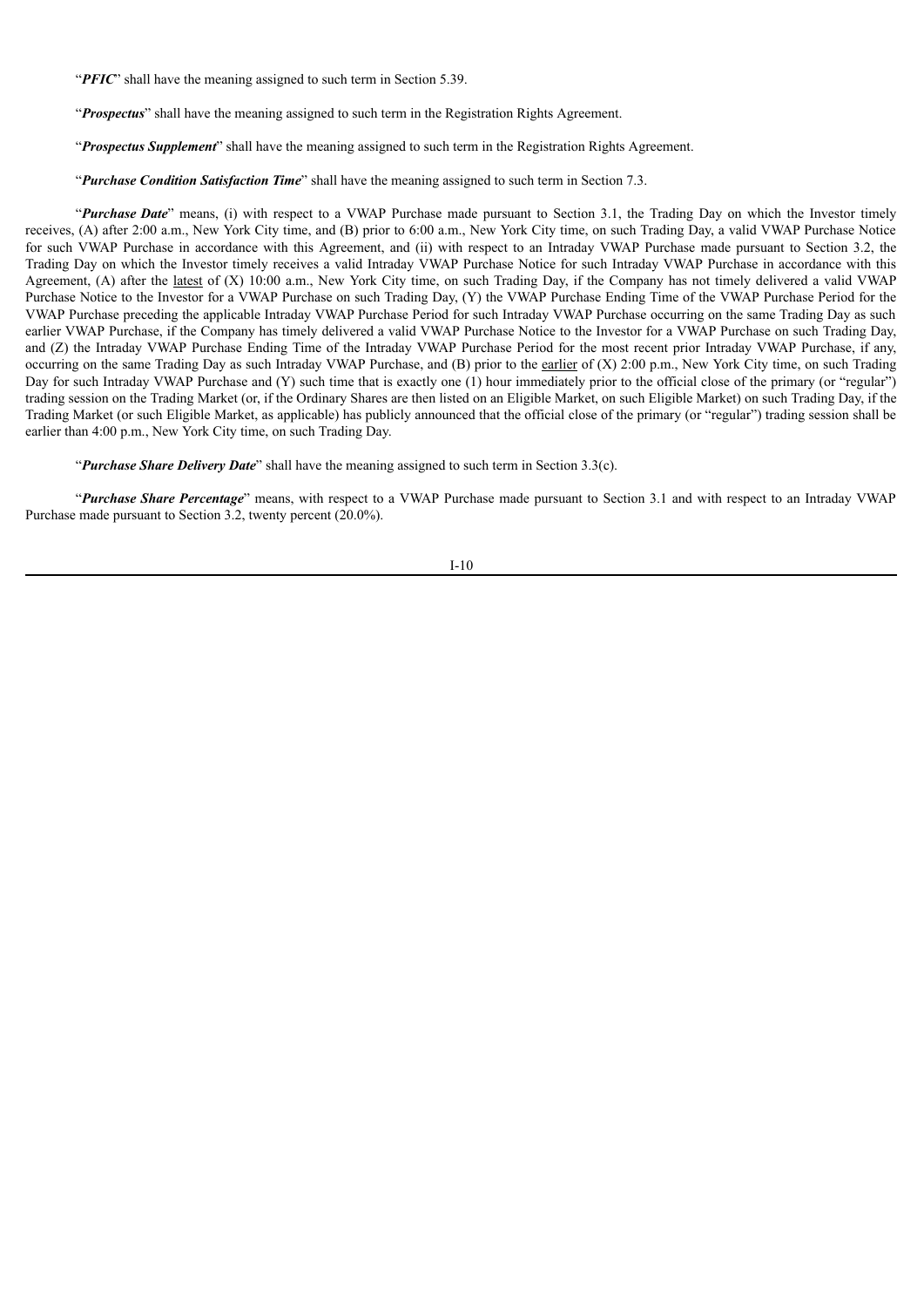"*Purchase Volume Reference Amount*" means, with respect to a VWAP Purchase made pursuant to Section 3.1 and with respect to an Intraday VWAP Purchase made pursuant to Section 3.2, such number of Ordinary Shares equal to the quotient obtained by dividing (i) the total aggregate number (or volume) of Ordinary Shares traded during the full primary (or "regular") trading sessions on the Trading Market (or, if the Ordinary Shares are then listed on an Eligible Market, on such Eligible Market) during the ten (10) consecutive Trading Day period ending on (and including) the Trading Day immediately preceding the Purchase Date for such VWAP Purchase and/or for such Intraday VWAP Purchase (as applicable), by (ii) ten (10). All such calculations shall be appropriately adjusted for any stock dividend, stock split, stock combination, recapitalization or other similar transaction.

"*Registrable Securities*" shall have the meaning assigned to such term in the Registration Rights Agreement.

"*Registration Period*" shall have the meaning assigned to such term in the Registration Rights Agreement.

"*Registration Rights Agreement*" shall have the meaning assigned to such term in the recitals hereof.

"*Registration Statement*" shall have the meaning assigned to such term in the Registration Rights Agreement.

"*Regulation D*" shall have the meaning assigned to such term in the recitals of this Agreement.

"*Relevant Currency*" shall have the meaning assigned to such term in Section 10.17.

"*Restricted Period*" shall have the meaning assigned to such term in Section 6.9(i).

"*Restricted Person*" shall have the meaning assigned to such term in Section 6.9(i).

"*Restricted Persons*" shall have the meaning assigned to such term in Section 6.9(i).

"*Rule 144*" means Rule 144 promulgated by the Commission pursuant to the Securities Act, as such Rule may be amended from time to time, or any similar rule or regulation hereafter adopted by the Commission having substantially the same effect.

"*Sale Price*" means any trade price for an Ordinary Share on the Trading Market, or if the Ordinary Shares are then traded on an Eligible Market, on such Eligible Market, as reported by Bloomberg.

"*Sanctioned Country*" and "*Sanctioned Countries*" shall have the meanings assigned to such terms in Section 5.37.

"*Sanctioned Person*" and "*Sanctioned Persons*" shall have the meanings assigned to such terms in Section 5.37.

"*Sanctions*" shall have the meanings assigned to such term in Section 5.37.

"*Section 4(a)(2)*" shall have the meaning assigned to such term in the recitals of this Agreement.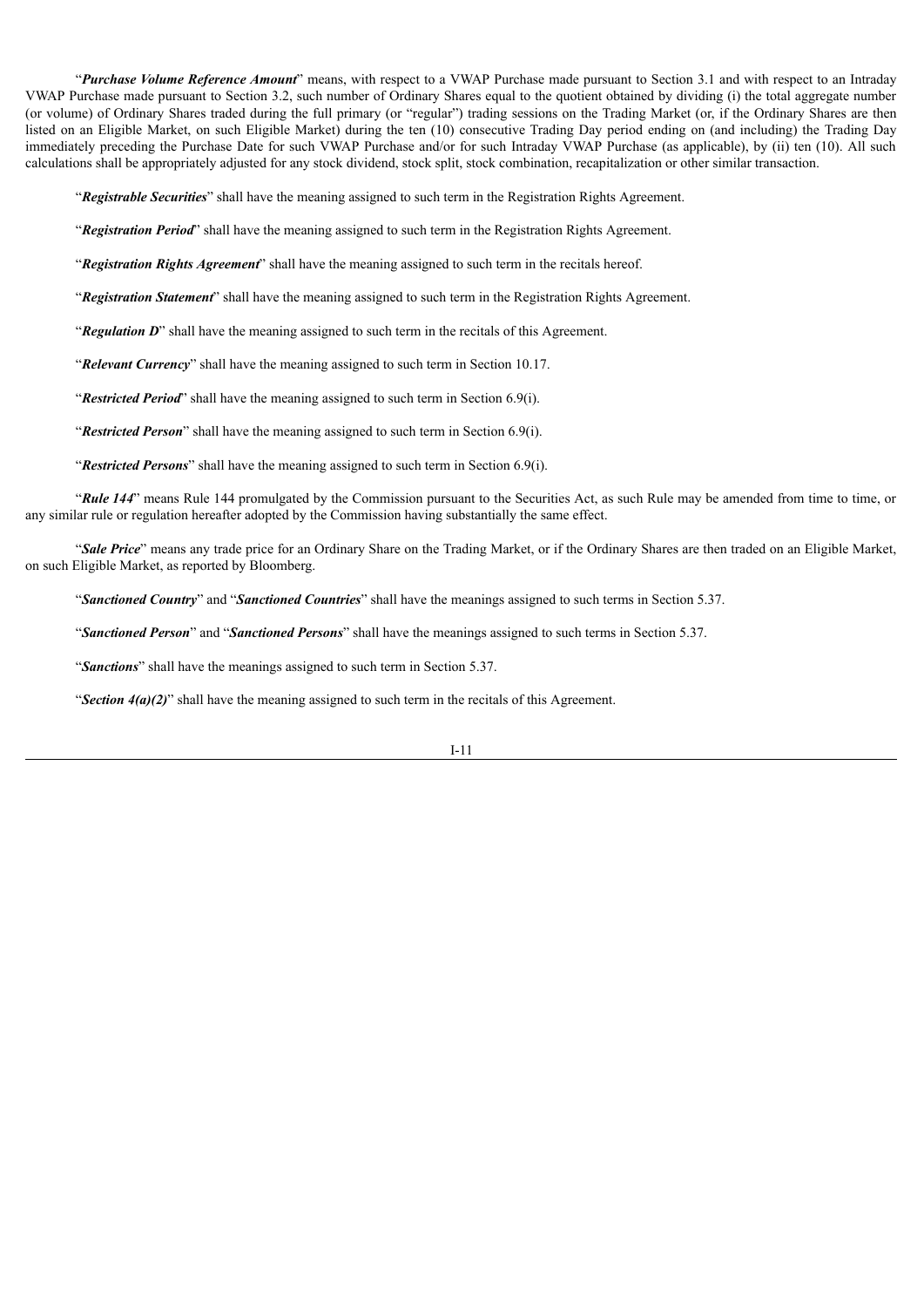**"***Securities***"** means the Shares.

"*Securities Act*" shall mean the Securities Act of 1933, as amended, and the rules and regulations of the Commission thereunder.

"*Shares*" shall mean the Ordinary Shares that may be purchased by the Investor under this Agreement pursuant to one or more VWAP Purchase Notices or one or more Intraday VWAP Purchase Notices.

"*Short Sales*" shall mean "short sales" as defined in Rule 200 promulgated under Regulation SHO under the Exchange Act.

"Subsidiary" shall mean any corporation or other entity of which at least a majority of the securities or other ownership interest having ordinary voting power for the election of directors or other persons performing similar functions are at the time owned directly or indirectly by the Company and/or any of its other Subsidiaries.

"*Threshold Price*" means \$1.00, which shall be appropriately adjusted for any reorganization, recapitalization, non-cash dividend, share split or other similar transaction and, effective upon the consummation of any such reorganization, recapitalization, non-cash dividend, share split or other similar transaction, the "Threshold Price" shall mean the lower of (i) such adjusted price and (ii) \$1.00.

"*Total Commitment*" shall have the meaning assigned to such term in Section 2.1.

"*Trading Day*" shall mean any day on which the Trading Market or, if the Ordinary Shares are then listed on an Eligible Market, such Eligible Market is open for "regular" trading, including any day on which the Trading Market (or such Eligible Market, as applicable) is open for "regular" trading for a period of time less than the customary "regular" trading period.

"*Trading Market*" means The Nasdaq Global Market (or any nationally recognized successor thereto).

"*Transaction Documents*" means, collectively, this Agreement and the exhibits hereto, the Registration Rights Agreement, and the exhibits thereto, and each of the other agreements, documents, certificates and instruments entered into or furnished by the parties hereto in connection with the transactions contemplated hereby and thereby.

"*Transfer Taxes*" shall have the meaning assigned to such term in Section 5.47.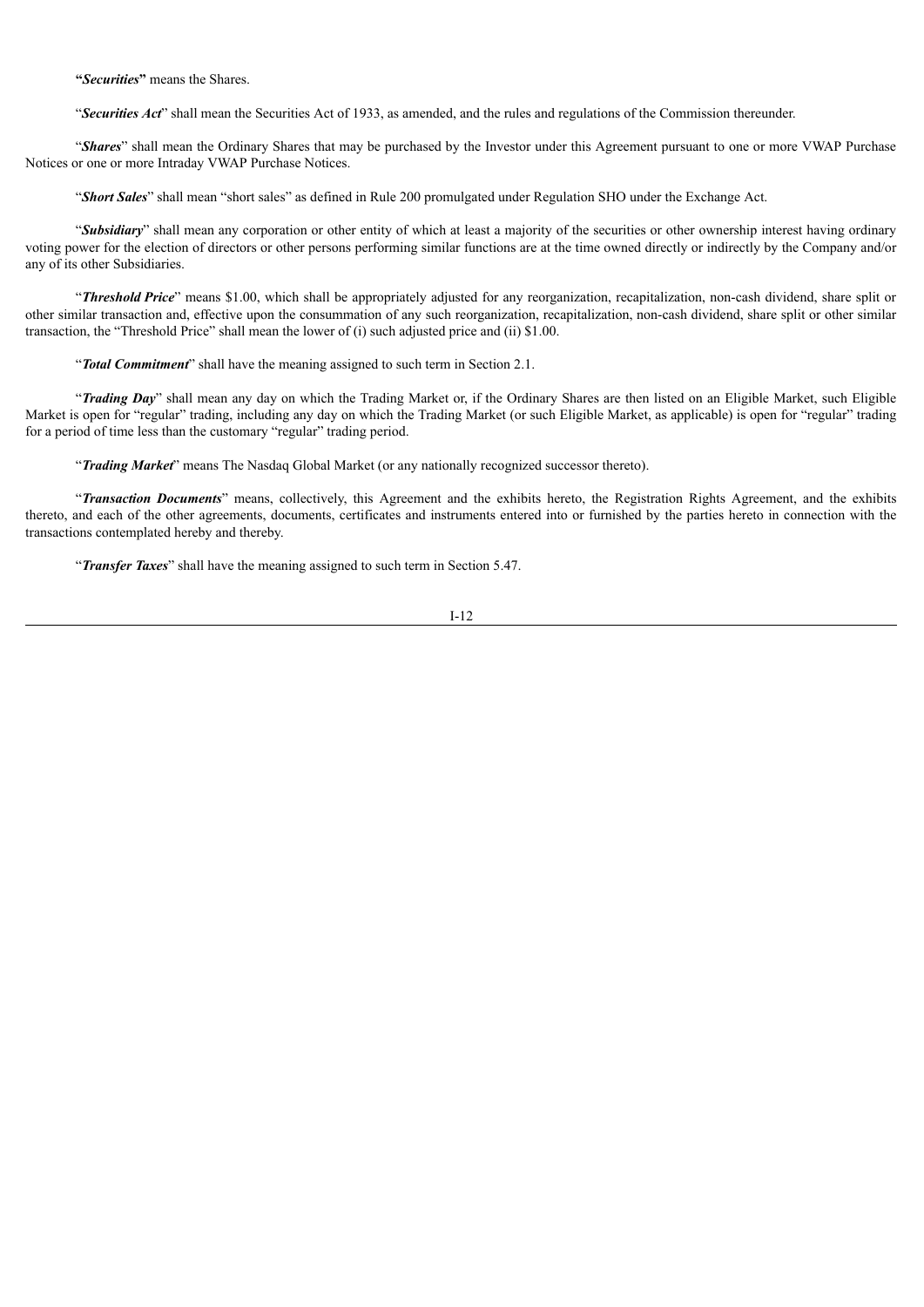"*VWAP*" means, for the Ordinary Shares for a specified period, the dollar volume-weighted average price for the Ordinary Shares on the Trading Market (or, if the Ordinary Shares are then listed on an Eligible Market, on such Eligible Market), for such period, as reported by Bloomberg through its "AQR" function; provided, however, that (i) the calculation of the dollar volume-weighted average price for the Ordinary Shares for the VWAP Purchase Period for each VWAP Purchase, (A) during which VWAP Purchase Period the opening or first purchase of Ordinary Shares at or following the official open of the primary (or "regular") trading session on the Trading Market (or, if the Ordinary Shares are then listed on an Eligible Market, on such Eligible Market) on the Purchase Date for such VWAP Purchase has occurred, shall exclude from such calculation such opening or first purchase of Ordinary Shares at or following the official open of such primary (or "regular") trading session that is reported in the consolidated system on such Purchase Date, and (B) during which VWAP Purchase Period the last or closing sale of Ordinary Shares at or prior to the official close of the primary (or "regular") trading session on the Trading Market (or on such Eligible Market, as applicable) on the Purchase Date for such VWAP Purchase has occurred (as applicable), shall exclude from such calculation such last or closing sale of Ordinary Shares at or prior to the official close of such primary (or "regular") trading session that is reported in the consolidated system on such Purchase Date; and (ii) the calculation of the dollar volume-weighted average price for the Ordinary Shares for the Intraday VWAP Purchase Period for each Intraday VWAP Purchase, (A) during which Intraday VWAP Purchase Period the opening or first purchase of Ordinary Shares at or following the official open of the primary (or "regular") trading session on the Trading Market (or, if the Ordinary Shares are then listed on an Eligible Market, on such Eligible Market) on the Purchase Date for such Intraday VWAP Purchase has occurred, shall exclude from such calculation such opening or first purchase of Ordinary Shares at or following the official open of such primary (or "regular") trading session that is reported in the consolidated system on such Purchase Date, and (B) during which Intraday VWAP Purchase Period the last or closing sale of Ordinary Shares at or prior to the official close of the primary (or "regular") trading session on the Trading Market (or on such Eligible Market, as applicable) on the Purchase Date for such Intraday VWAP Purchase has occurred (as applicable), shall exclude from such calculation such last or closing sale of Ordinary Shares at or prior to the official close of such primary (or "regular") trading session that is reported in the consolidated system on such Purchase Date. All such calculations shall be appropriately adjusted for any stock dividend, stock split, stock combination, recapitalization or other similar transaction.

"*VWAP Purchase*" shall have the meaning assigned to such term in Section 3.1.

"*VWAP Purchase Commencement Time*" means, with respect to a VWAP Purchase made pursuant to Section 3.1, 9:30:01 a.m., New York City time, on the Purchase Date for such VWAP Purchase, or such later time on such Purchase Date publicly announced by the Trading Market (or, if the Ordinary Shares are then listed on an Eligible Market, by such Eligible Market) as the official open of the primary (or "regular") trading session on the Trading Market (or on such Eligible Market, as applicable) on such Purchase Date.

"*VWAP Purchase Confirmation*" shall have the meaning assigned to such term in Section 3.1.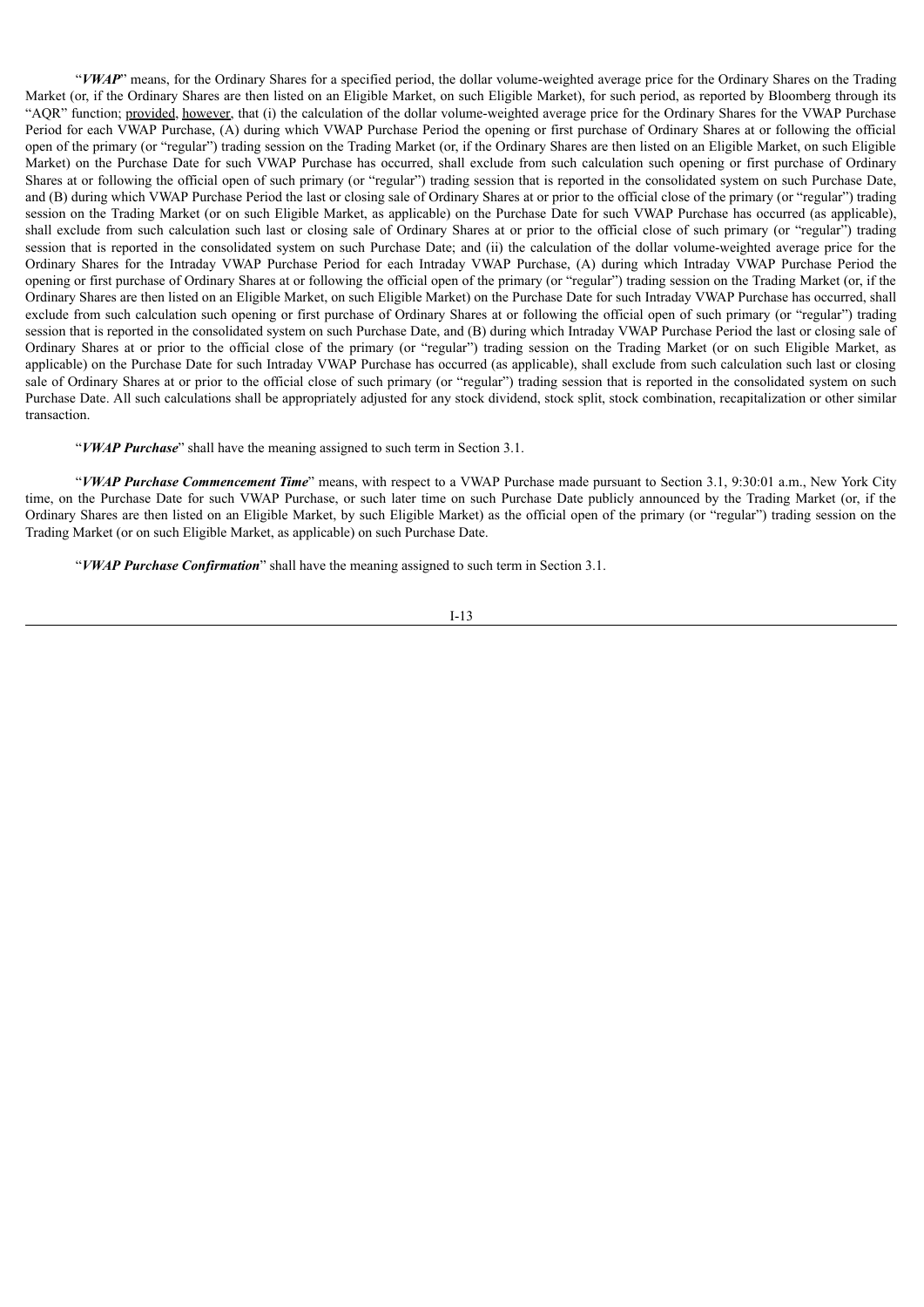"*VWAP Purchase Ending Time*" means, with respect to a VWAP Purchase made pursuant to Section 3.1, the time on the Purchase Date for such VWAP Purchase that is the earliest of: (i) 4:00 p.m., New York City time, on the applicable Purchase Date for such VWAP Purchase, or such earlier time publicly announced by the Trading Market (or, if the Ordinary Shares are then listed on an Eligible Market, by such Eligible Market) as the official close of the primary (or "regular") trading session on the Trading Market (or on such Eligible Market, as applicable) on such Purchase Date; (ii) immediately at such time following the VWAP Purchase Commencement Time of the VWAP Purchase Period for such VWAP Purchase that the total number (or volume) of Ordinary Shares traded on the Trading Market (or on such Eligible Market, as applicable) during such VWAP Purchase Period has exceeded the applicable VWAP Purchase Share Volume Maximum for such VWAP Purchase; provided, however, that the calculation of the total number (or volume) of Ordinary Shares traded on the Trading Market (or on such Eligible Market, as applicable) during such VWAP Purchase Period shall exclude from such calculation (A) the opening or first purchase of Ordinary Shares at or following the official open of such primary (or "regular") trading session that is reported in the consolidated system on such Purchase Date and (B) the last or closing sale of Ordinary Shares at or prior to the official close of such primary (or "regular") trading session that is reported in the consolidated system on such Purchase Date (as applicable); and (iii) immediately at such time following the VWAP Purchase Commencement Time of the VWAP Purchase Period for such VWAP Purchase that the Sale Price of any Ordinary Share traded on the Trading Market (or on such Eligible Market, as applicable) during such VWAP Purchase Period is less than the applicable VWAP Purchase Minimum Price Threshold; provided, however, that the determination of whether the Sale Price of any Ordinary Share traded during such VWAP Purchase Period is less than the applicable VWAP Purchase Minimum Price Threshold shall exclude (A) the opening or first purchase of Ordinary Shares at or following the official open of such primary (or "regular") trading session that is reported in the consolidated system on such Purchase Date and (B) the last or closing sale of Ordinary Shares at or prior to the official close of such primary (or "regular") trading session that is reported in the consolidated system on such Purchase Date (as applicable) (in each case, to be appropriately adjusted for any reorganization, recapitalization, non-cash dividend, stock split, reverse stock split or other similar transaction).

"*VWAP Purchase Maximum Amount*" means, with respect to a VWAP Purchase made pursuant to Section 3.1, such number of Ordinary Shares equal to the lesser of: (i) the product of (a) the Purchase Share Percentage, multiplied by (b) the Purchase Volume Reference Amount applicable to such VWAP Purchase, (ii) the product of (a) the Purchase Share Percentage, multiplied by (b) the total number (or volume) of Ordinary Shares traded on the Trading Market (or on such Eligible Market, as applicable) during the VWAP Purchase Period for such VWAP Purchase; provided, however, that the calculation of the total number (or volume) of Ordinary Shares traded on the Trading Market (or on such Eligible Market, as applicable) during such VWAP Purchase Period shall exclude from such calculation (A) the opening or first purchase of Ordinary Shares at or following the official open of such primary (or "regular") trading session that is reported in the consolidated system on such Purchase Date and (B) the last or closing sale of Ordinary Shares at or prior to the official close of such primary (or "regular") trading session that is reported in the consolidated system on such Purchase Date (as applicable) (in each case, to be appropriately adjusted for any reorganization, recapitalization, non-cash dividend, stock split, reverse stock split or other similar transaction), (iii) the number of Ordinary Shares that the Company can issue on the relevant Purchase Date under the authorized share capital included in the Articles of Association, less any Ordinary Shares issuable by the Company pursuant to securities convertible into, exchangeable for or exercisable for Ordinary Shares, and (iv) the number of Ordinary Shares in respect of which the Management Board has been designated by the Company's general meeting as being the competent corporate body on the relevant Purchase Date to issue such Ordinary Shares and to exclude any pre-emptive rights in connection therewith.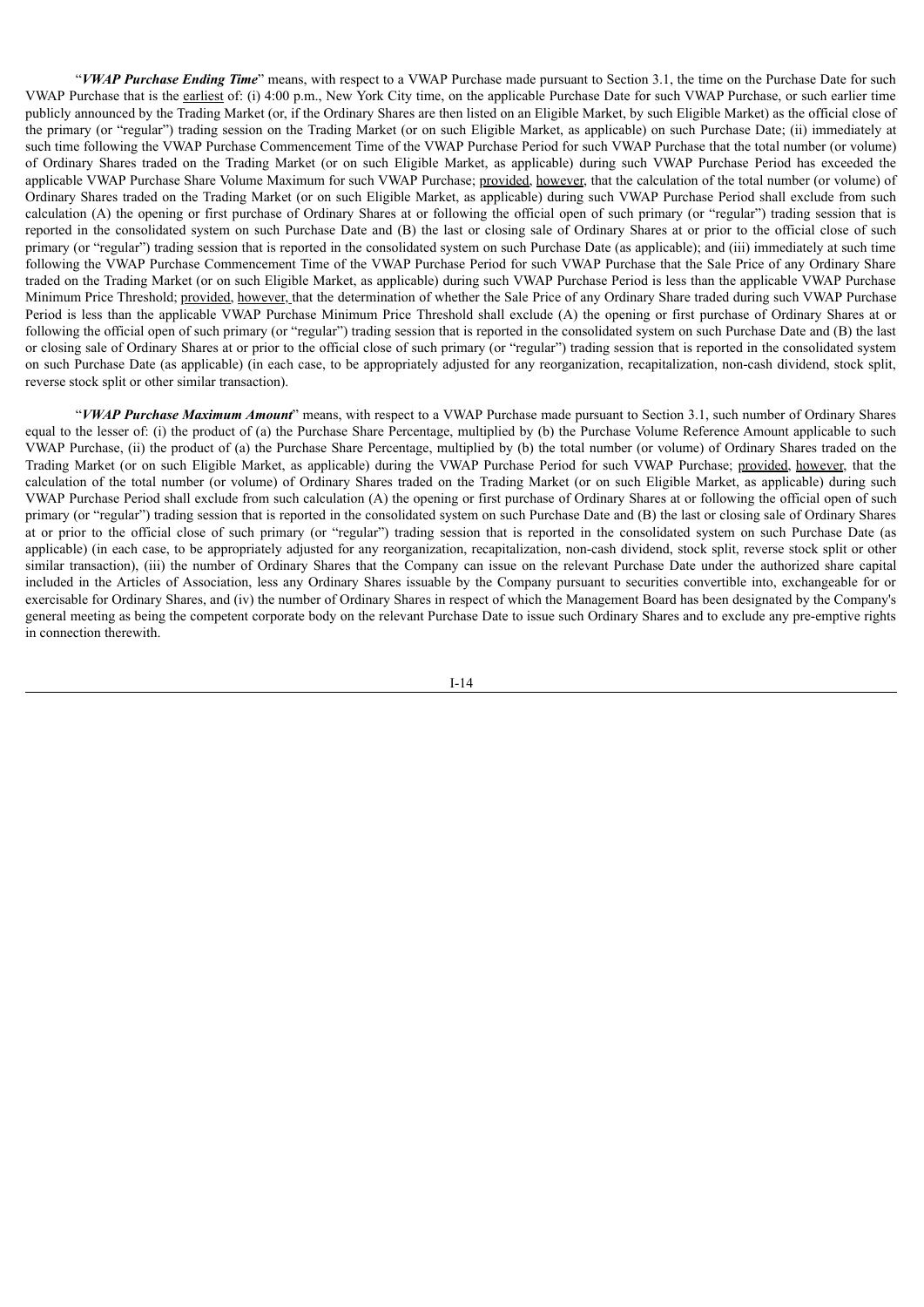"*VWAP Purchase Minimum Price Threshold*" means, with respect to a VWAP Purchase made pursuant to Section 3.1, the U.S. dollar amount specified by the Company in the applicable VWAP Purchase Notice for such VWAP Purchase as the per share minimum Sale Price threshold to be used in determining whether the event in clause (iii) of the definition of "VWAP Purchase Ending Time" shall have occurred during the applicable VWAP Purchase Period for such VWAP Purchase (to be appropriately adjusted for any reorganization, recapitalization, non-cash dividend, stock split, reverse stock split or other similar transaction); provided, however, that if the Company has not specified any such U.S. dollar amount as the per share minimum Sale Price threshold in the applicable VWAP Purchase Notice for such VWAP Purchase, then the per share minimum Sale Price threshold to be used in determining whether the event in clause (iii) of the definition of "VWAP Purchase Ending Time" shall have occurred during the applicable VWAP Purchase Period for such VWAP Purchase shall be such U.S. dollar amount equal to the product of (a) the Closing Sale Price of the Ordinary Shares on the Trading Day immediately preceding the Purchase Date for such VWAP Purchase, multiplied by (b) 0.75 (to be appropriately adjusted for any reorganization, recapitalization, non-cash dividend, stock split, reverse stock split or other similar transaction).

"*VWAP Purchase Notice*" means, with respect to a VWAP Purchase made pursuant to Section 3.1, an irrevocable written notice delivered by the Company to the Investor, and received by the Investor, after 2:00 a.m., New York City time, and prior to 6:00 a.m., New York City time, on the Purchase Date for such VWAP Purchase, directing the Investor to purchase a specified VWAP Purchase Share Amount (such specified VWAP Purchase Share Amount subject to adjustment as set forth in Section 3.1 as necessary to give effect to the VWAP Purchase Maximum Amount), at the applicable VWAP Purchase Price therefor on such Purchase Date for such VWAP Purchase in accordance with this Agreement.

"*VWAP Purchase Period*" means, with respect to a VWAP Purchase made pursuant to Section 3.1, the period on the Purchase Date for such VWAP Purchase, beginning at the applicable VWAP Purchase Commencement Time and ending at the applicable VWAP Purchase Ending Time on such Purchase Date for such VWAP Purchase.

"*VWAP Purchase Price*" means, with respect to a VWAP Purchase made pursuant to Section 3.1, the purchase price per Share to be purchased by the Investor in such VWAP Purchase, equal to the product of (i) 0.98, multiplied by (ii) the VWAP of the Ordinary Shares for the applicable VWAP Purchase Period on the applicable Purchase Date for such VWAP Purchase; provided, that the calculation of the VWAP for the Ordinary Shares for the VWAP Purchase Period for each VWAP Purchase, (A) during which VWAP Purchase Period the opening or first purchase of Ordinary Shares at or following the official open of the primary (or "regular") trading session on the Trading Market (or, if the Ordinary Shares are then listed on an Eligible Market, on such Eligible Market) on the Purchase Date for such VWAP Purchase has occurred, shall exclude from such calculation such opening or first purchase of Ordinary Shares at or following the official open of such primary (or "regular") trading session that is reported in the consolidated system on such Purchase Date, and (B) during which VWAP Purchase Period the last or closing sale of Ordinary Shares at or prior to the official close of the primary (or "regular") trading session on the Trading Market (or on such Eligible Market, as applicable) on the Purchase Date for such VWAP Purchase has occurred (as applicable), shall exclude from such calculation such last or closing sale of Ordinary Shares at or prior to the official close of such primary (or "regular") trading session that is reported in the consolidated system on such Purchase Date. All such calculations shall be appropriately adjusted for any stock dividend, stock split, stock combination, recapitalization or other similar transaction. For the avoidance of doubt, the VWAP Purchase Price, on a per Share basis, shall never be less than the Issue Price.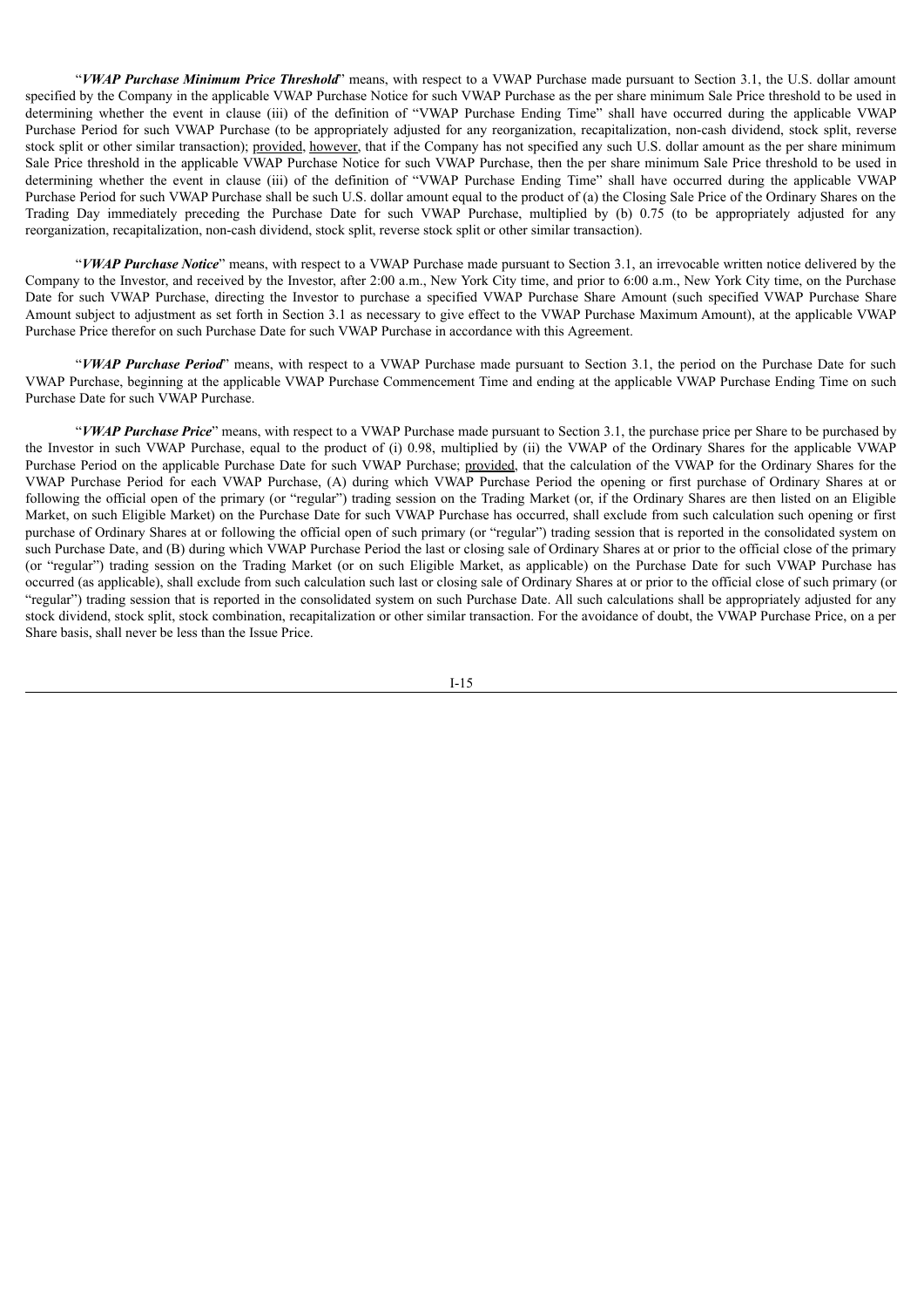"*VWAP Purchase Share Amount*" means, with respect to a VWAP Purchase made pursuant to Section 3.1, the total number of Shares to be purchased by the Investor in such VWAP Purchase as specified by the Company in the applicable VWAP Purchase Notice for such VWAP Purchase, which total number of Shares shall not exceed the VWAP Purchase Maximum Amount applicable to such VWAP Purchase (and such number of Shares specified by the Company in the applicable VWAP Purchase Notice for such VWAP Purchase shall be subject to automatic adjustment in accordance with Section 3.1 hereof as necessary to give effect to the VWAP Purchase Maximum Amount limitation applicable to such VWAP Purchase as set forth in this Agreement).

"*VWAP Purchase Share Volume Maximum*" means, with respect to a VWAP Purchase made pursuant to Section 3.1, a number of Ordinary Shares equal to the quotient obtained by dividing (i) the VWAP Purchase Share Amount to be purchased by the Investor in such VWAP Purchase, by (ii) the Purchase Share Percentage (to be appropriately adjusted for any reorganization, recapitalization, non-cash dividend, stock split, reverse stock split or other similar transaction).

I-16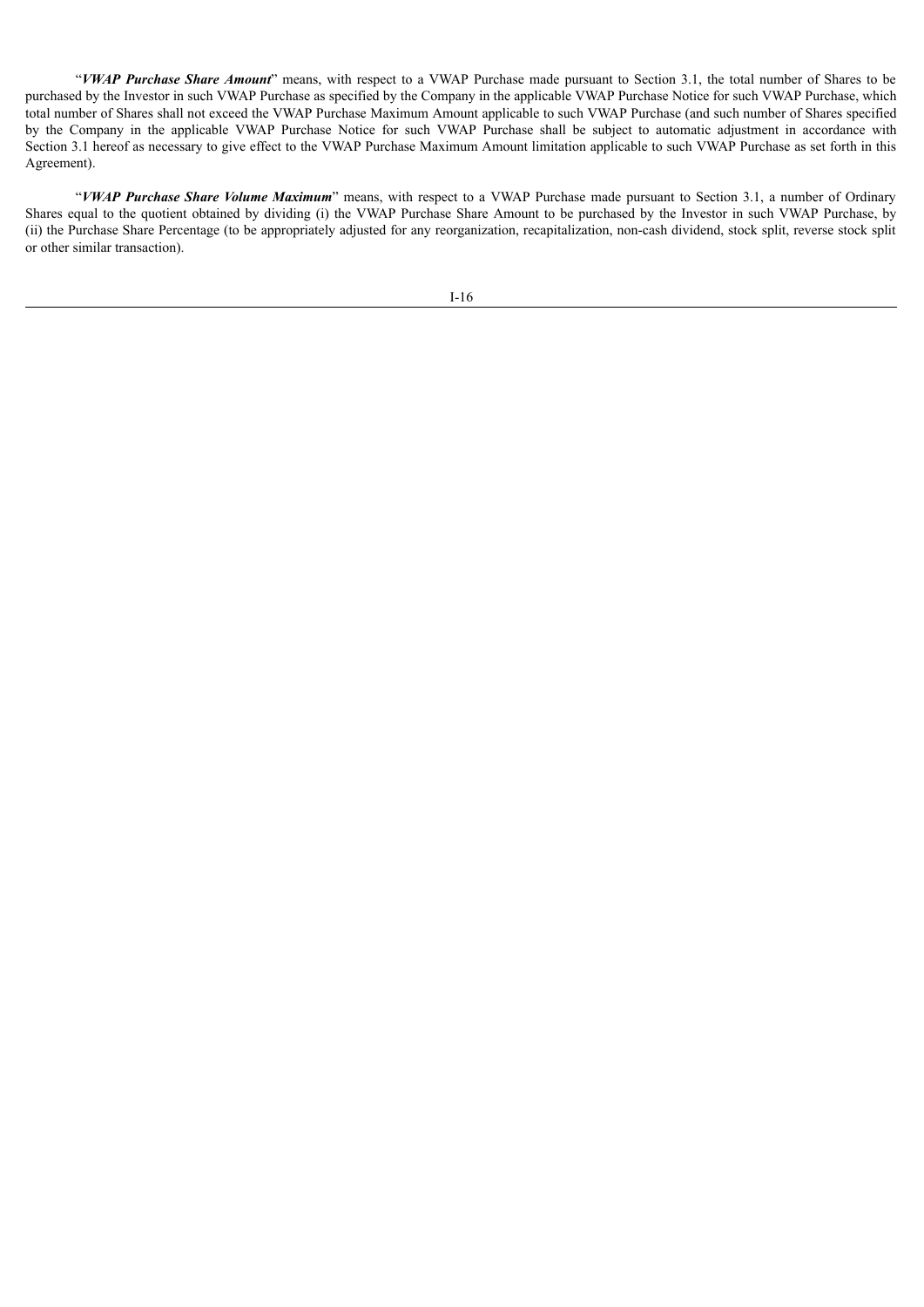# **EXHIBIT A**

# **FORM OF REGISTRATION RIGHTS AGREEMENT**

[TO BE FURNISHED SEPARATELY]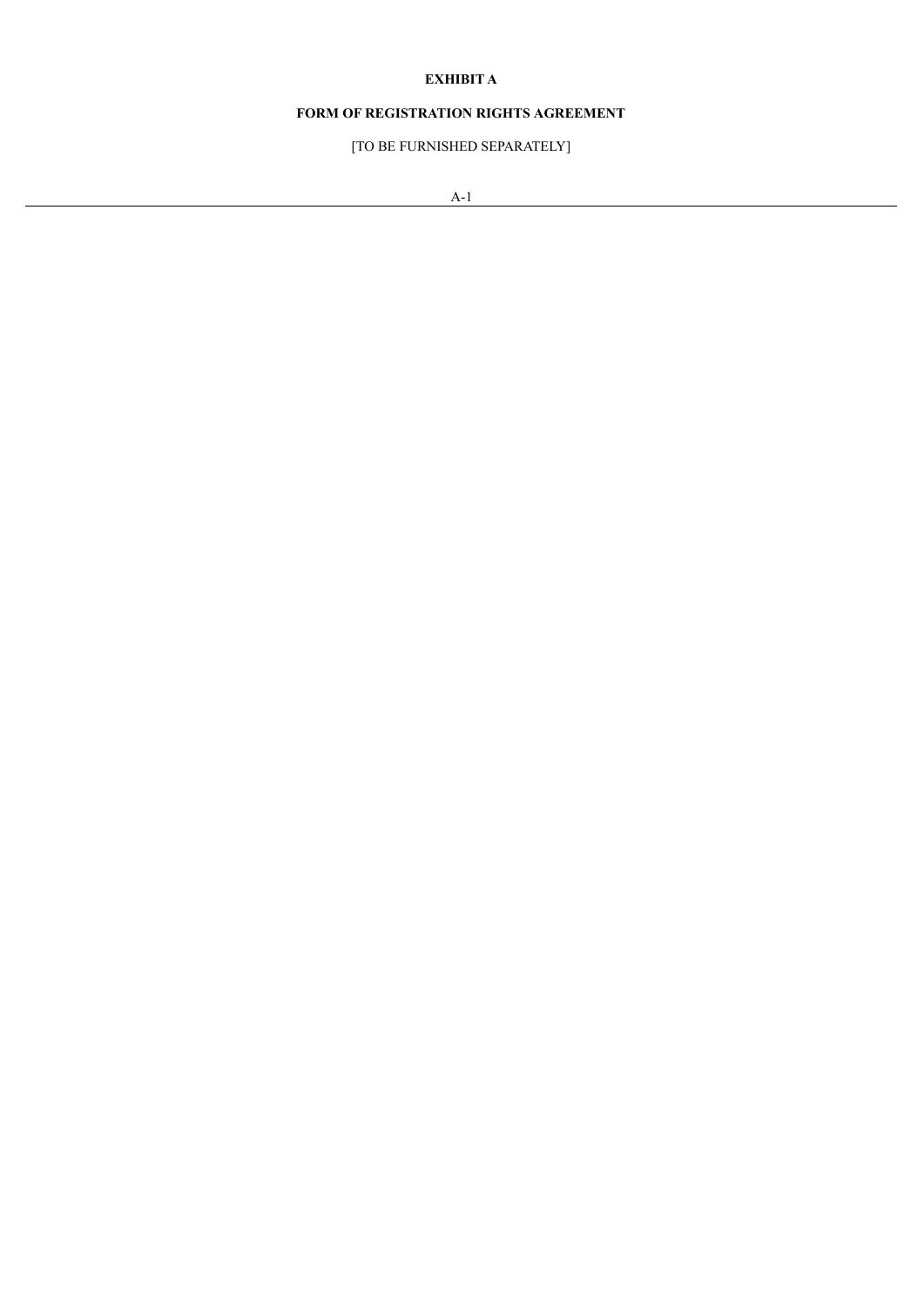#### **EXHIBIT B**

#### **CLOSING CERTIFICATE**

#### [●], 2022

The undersigned, the [●] of Sono Group N.V., a public limited liability company (*naamloze vennootschap*) incorporated under the laws of the Netherlands (the "*Company*"), delivers this certificate in connection with the Ordinary Shares Purchase Agreement, dated as of June 13, 2022 (the "*Agreement*"), by and between the Company and Joh. Berenberg, Gossler & Co. KG (the "*Investor*"), and hereby certifies on the date hereof that (capitalized terms used herein without definition have the meanings assigned to them in the Agreement):

1. Attached hereto as Exhibit A is a true, complete and correct copy of the Company's Articles of Association, as in effect on the date hereof, as filed with the Dutch trade register. These Articles of Association of the Company have not been further amended or restated since November 17, 2021, and no document with respect to any further amendment to these Articles of Association of the Company has since then been filed with the Dutch trade register. The Company's current Articles of Association, as filed with the Dutch trade register, are in full force and effect on the date hereof, and no action has been taken by the Company in contemplation of any such amendment or the dissolution, merger or demerger of the Company.

2. The Company's Supervisory Board and Management Board have each approved the transactions contemplated by the Transaction Documents; said approval has not been amended, rescinded or modified and remains in full force and effect as of the date hereof. Attached hereto as **Exhibit B** are true, correct and complete copies of the resolutions duly adopted by the Company's Supervisory Board and Management Board on June [·], 2022.

3. Each person who, as an officer of the Company, or as attorney-in-fact of an officer of the Company, signed the Transaction Documents to which the Company is a party, was duly elected, qualified and acting as such officer or duly appointed and acting as such attorney-in-fact, and the signature of each such person appearing on any such document is his genuine signature.

**IN WITNESS WHEREOF**, I have signed my name as of the date first above written.

Name: Title:

B-1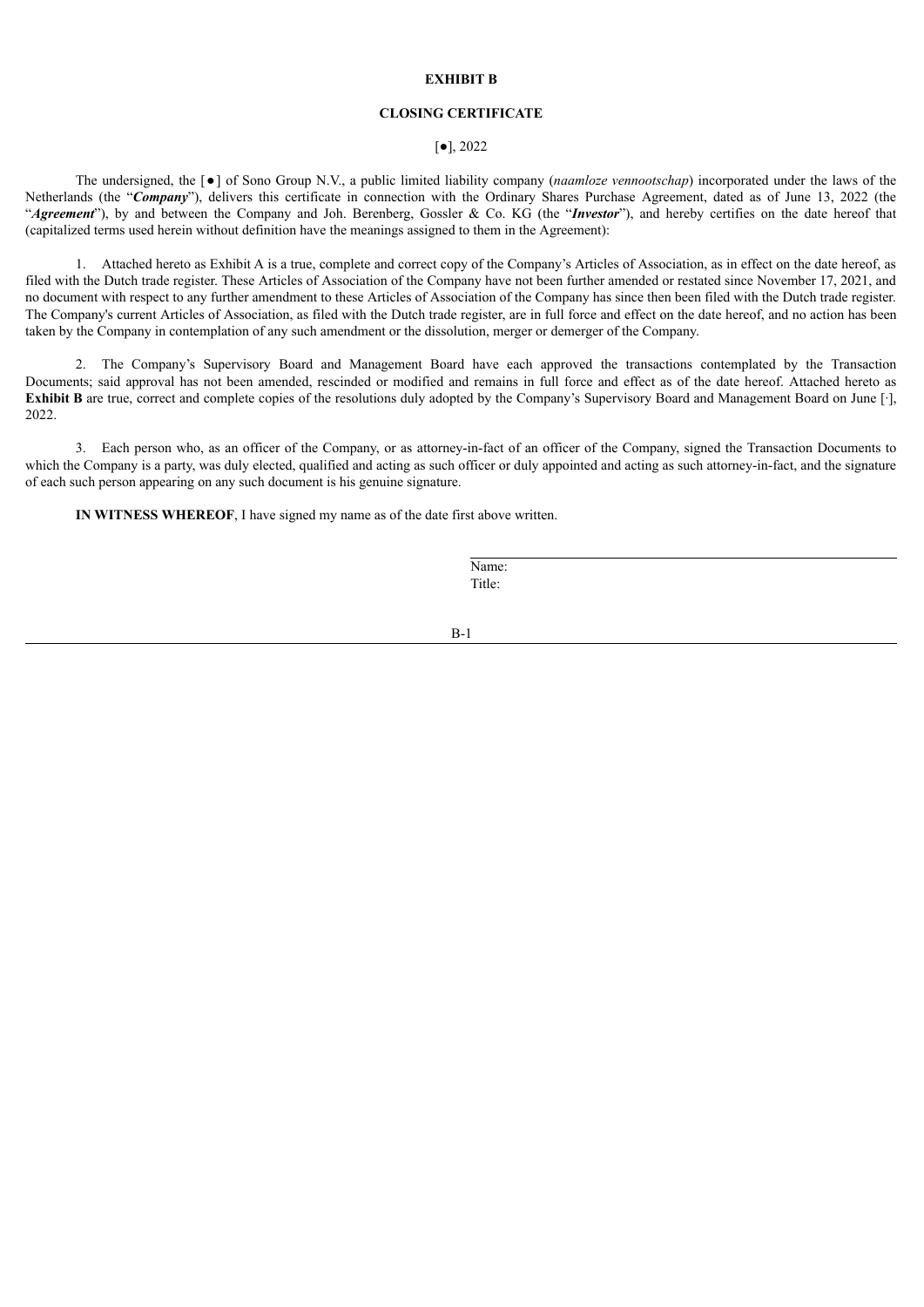#### **EXHIBIT C**

#### **COMPLIANCE CERTIFICATE**

The undersigned, the [●] of Sono Group N.V., a public limited liability company (*naamloze vennootschap*) incorporated under the laws of the Netherlands (the "*Company*"), delivers this certificate in connection with the Ordinary Shares Purchase Agreement, dated as of June 13, 2022 (the "*Agreement*"), by and between the Company and Joh. Berenberg, Gossler & Co. KG. (the "*Investor*"), and hereby certifies on the date hereof that, to the best of his knowledge after reasonable investigation, on behalf of the Company (capitalized terms used herein without definition have the meanings assigned to them in the Agreement):

1. The undersigned is the duly appointed [●] of the Company.

2. The representations and warranties of the Company set forth in Article V of the Agreement (i) that are not qualified by "materiality" or "Material Adverse Effect" are true and correct in all material respects as of [the Commencement Date] [the date hereof] with the same force and effect as if made on [the Commencement Date] [the date hereof], except to the extent such representations and warranties are as of another date, in which case, such representations and warranties are true and correct in all material respects as of such other date and (ii) that are qualified by "materiality" or "Material Adverse Effect" are true and correct as of [the Commencement Date] [the date hereof] with the same force and effect as if made on [the Commencement Date] [the date hereof], except to the extent such representations and warranties are as of another date, in which case, such representations and warranties are true and correct as of such other date.

3. The Company has performed, satisfied and complied in all material respects with all covenants, agreements and conditions required by the Agreement and the Registration Rights Agreement to be performed, satisfied or complied with by the Company [at or prior to Commencement][on or prior to the date hereof].

4. The Shares issuable in respect of each VWAP Purchase Notice and each Intraday VWAP Purchase Notice effected pursuant to the Agreement shall be delivered to the Investor electronically as DWAC Shares, and shall be freely tradable and transferable and without restriction on resale and without any stop transfer instructions maintained against such Shares.

5. As of [the Commencement Date][the date hereof], the Company does not possess any material non-public information.

6. No stop order suspending the effectiveness of the Registration Statement or the use of the Prospectus under the Securities Act has been issued and no proceedings for such purpose or pursuant to Section 8A of the Securities Act are pending before or, to the Knowledge of the Company, threatened by the Commission.

The undersigned has executed this Certificate this [●] day of [●], 202[●].

| By:    |  |
|--------|--|
| Name:  |  |
| Title: |  |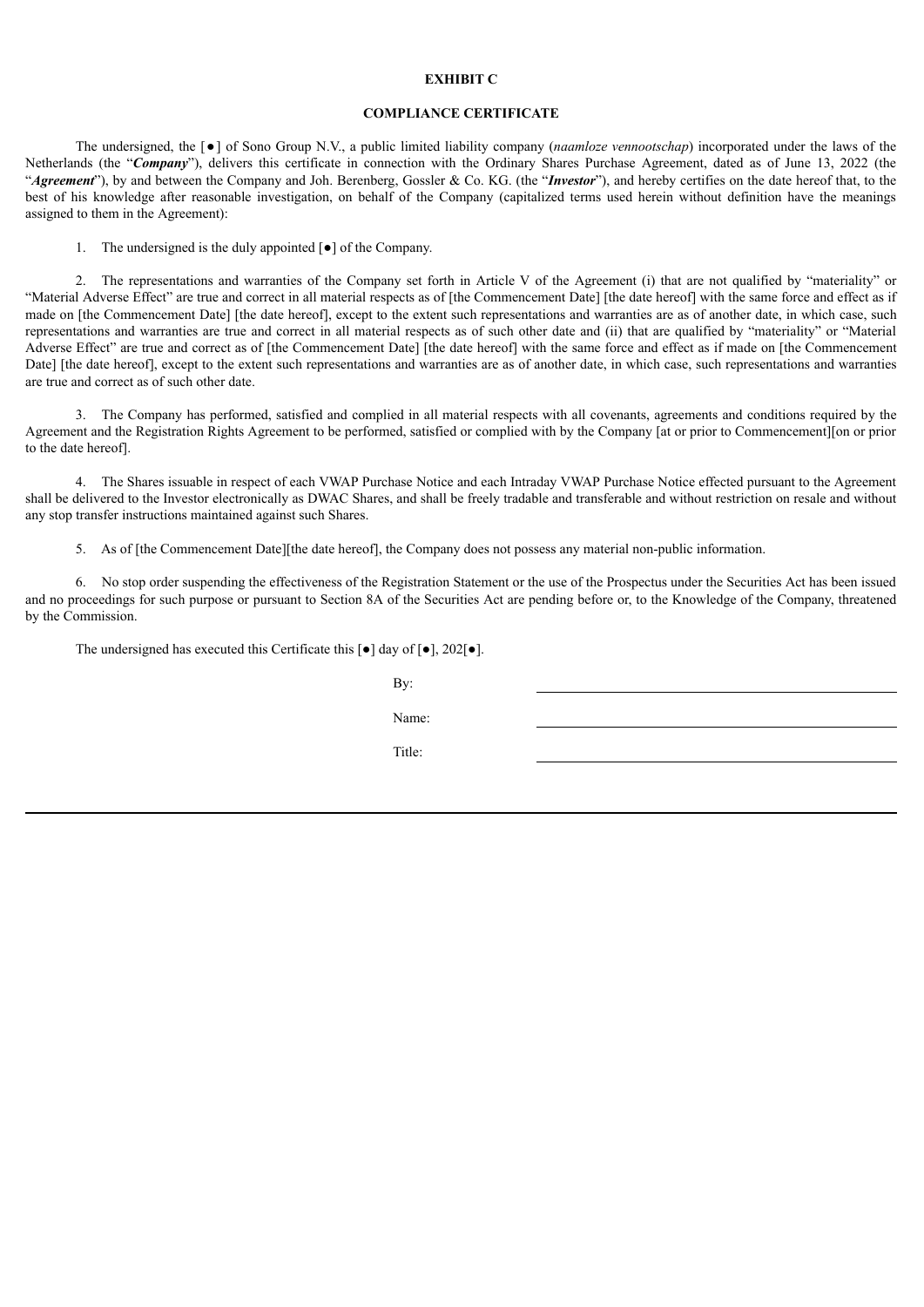### **REGISTRATION RIGHTS AGREEMENT**

This **REGISTRATION RIGHTS AGREEMENT** (this "*Agreement*"), dated as of June 13, 2022, is by and between Joh. Berenberg, Gossler & Co. KG. (the "*Investor*"), and Sono Group N.V., a public limited liability company (*naamloze vennootschap*) incorporated under the laws of the Netherlands (the "*Company*").

#### **RECITALS**

A. The Company and the Investor have entered into that certain Ordinary Shares Purchase Agreement, dated as of the date hereof (the "*Purchase Agreement*"), pursuant to which the Company may issue, from time to time, to the Investor up to \$150,000,000 in aggregate gross purchase price of newly issued Ordinary Shares, as provided for therein (the *"Shares"*).

B. Pursuant to the terms of, and in consideration for the Investor entering into, the Purchase Agreement, and to induce the Investor to execute and deliver the Purchase Agreement, the Company has agreed to provide the Investor with certain registration rights with respect to the Registrable Securities (as defined herein) as set forth herein.

#### **AGREEMENT**

**NOW, THEREFORE,** in consideration of the representations, warranties, covenants and agreements contained herein and in the Purchase Agreement, and for other good and valuable consideration, the receipt and sufficiency of which is hereby acknowledged, intending to be legally bound hereby, the Company and the Investor hereby agree as follows:

#### 1. Definitions.

Capitalized terms used herein and not otherwise defined herein shall have the respective meanings set forth in the Purchase Agreement. As used in this Agreement, the following terms shall have the following meanings:

- (a) "*Agreement*" shall have the meaning assigned to such term in the preamble of this Agreement
- (b) "*Allowable Grace Period*" shall have the meaning assigned to such term in Section 3(p).
- (c) "*Blue Sky Filing*" shall have the meaning assigned to such term in Section 6(a).

(d) "*Business Day*" means any day other than Saturday, Sunday or any other day on which commercial banks in New York, New York are authorized or required by law to remain closed.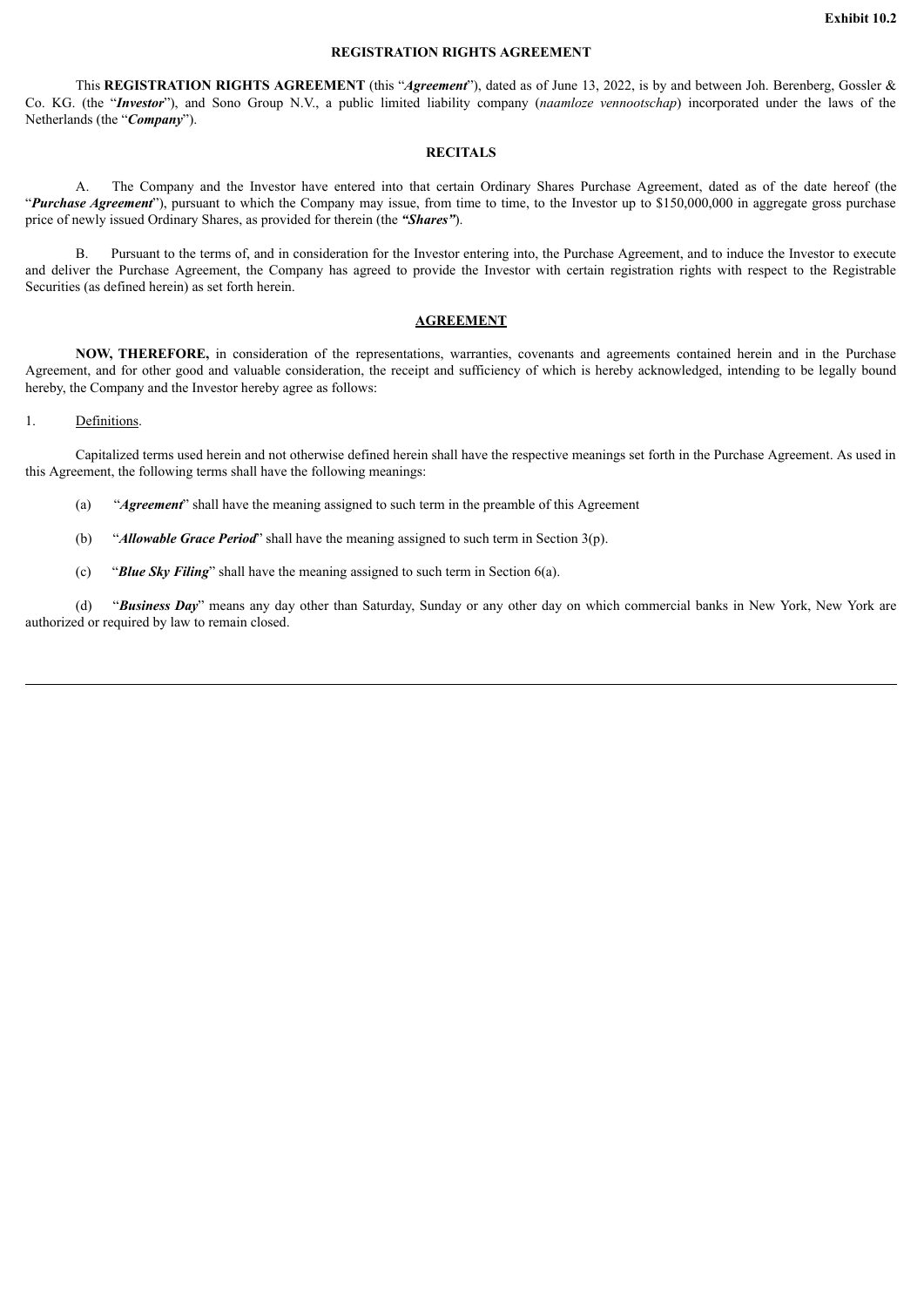- (e) "*Claims*" shall have the meaning assigned to such term in Section 6(a).
- (f) "*Commission*" means the U.S. Securities and Exchange Commission or any successor Entity.
- (g) "*Company*" shall have the meaning assigned to such term in the preamble of this Agreement.
- (h) "*Company Party*" shall have the meaning assigned to such term in Section 6(b).

(i) "*DWAC Shares*" means Ordinary Shares issued pursuant to the Purchase Agreement that are (i) issued in electronic form, (ii) freely tradable and transferable and without restriction on resale and without stop transfer instructions maintained against the transfer thereof and (iii) timely credited by the Company's transfer agent to the Investor's (or its designee's) specified DWAC account with DTC under its Fast Automated Securities Transfer (FAST) Program, or any similar program hereafter adopted by DTC performing substantially the same function.

(j) "*Effective Date*" means the date that the applicable Registration Statement has been declared effective by the Commission.

(k) "*Effectiveness Deadline*" means (i) with respect to the Initial Registration Statement required to be filed to pursuant to Section 2(a), the earlier of (A) the sixtieth (60<sup>th</sup>) calendar day immediately after the Filing Deadline with respect to the Initial Registration Statement, if the Initial Registration Statement is subject to review by the Commission, and (B) if the Company is notified (orally or in writing) by the Commission that the Initial Registration Statement will not be reviewed by the Commission, the fifth  $(5<sup>th</sup>)$  calendar day after the date the Company is notified (orally or in writing, whichever is earlier) by the Commission that the Initial Registration Statement will not be reviewed by the Commission, and (ii) with respect to any New Registration Statements that may be required to be filed by the Company pursuant to this Agreement, the earlier of  $(A)$  the sixtieth  $(60<sup>th</sup>)$  calendar day immediately after the Filing Deadline with respect to such New Registration Statement, if such New Registration Statement is subject to review by the Commission, and (B) if the Company is notified (orally or in writing) by the Commission that such New Registration Statement will not be reviewed by the Commission, the fifth  $(5<sup>th</sup>)$  calendar day after the date the Company is notified (orally or in writing, whichever is earlier) by the Commission that such New Registration Statement will not be reviewed by the Commission.

(l) "*Entity*" means any corporation (including any nonprofit corporation), general partnership, limited partnership, limited liability partnership, joint venture, estate, trust, company (including any company limited by shares, limited liability company, or joint stock company), firm, society, or other enterprise, association, organization, or entity.

(m) "*Exchange Act*" means the Securities Exchange Act of 1934, as amended, and the rules and regulations of the Commission thereunder.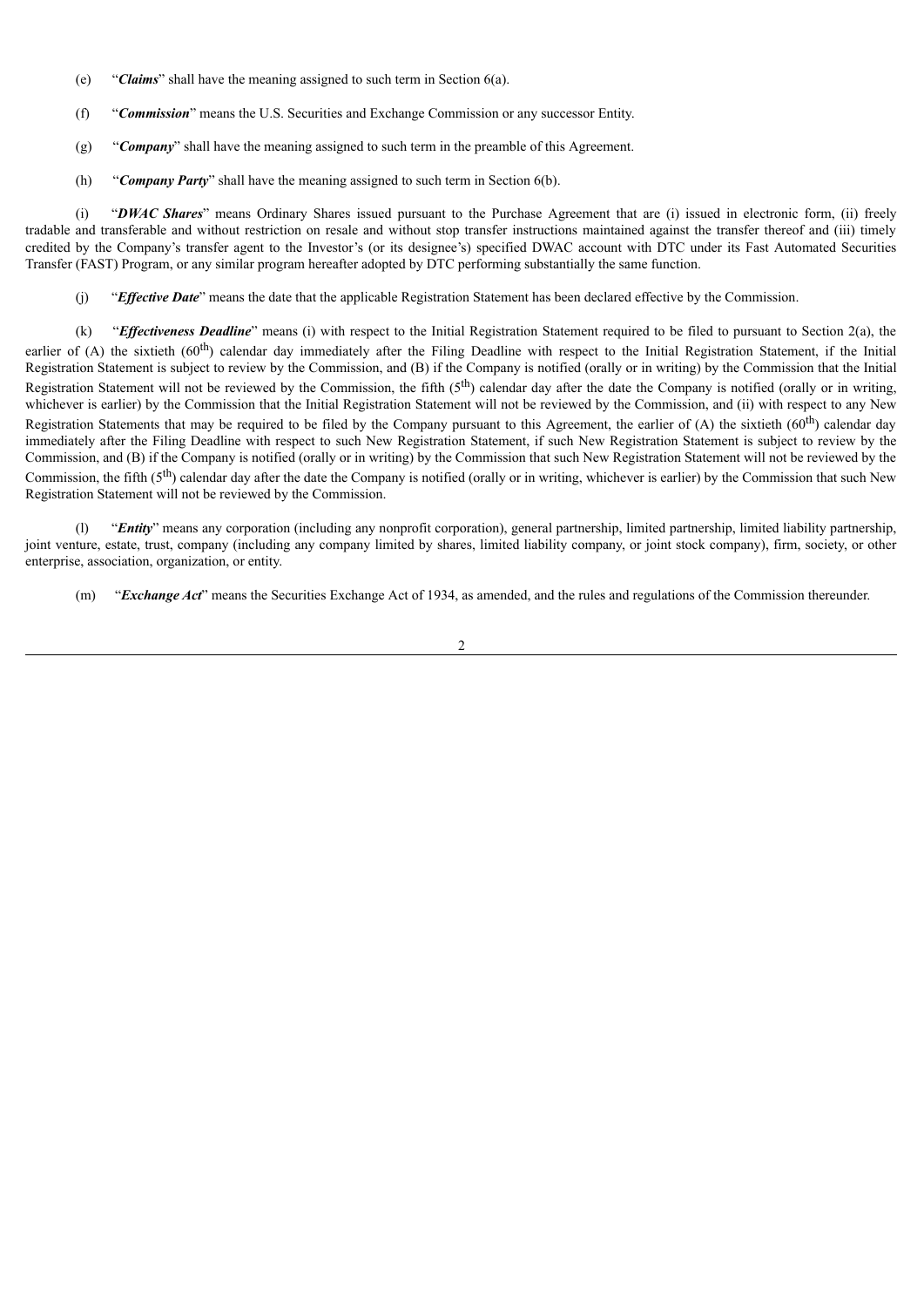(n) "*Filing Deadline*" means (i) with respect to the Initial Registration Statement required to be filed to pursuant to Section 2(a), the 15<sup>th</sup> Business Day after the date of this Agreement and (ii) with respect to any New Registration Statements that may be required to be filed by the Company pursuant to this Agreement, the 15<sup>th</sup> Business Day following the sale of substantially all of the Registrable Securities included in the Initial Registration Statement or the most recent prior New Registration Statement, as applicable, or such other date as permitted by the Commission.

"*Governmental Authority*" means any United States or Dutch: (i) federal, state, local, municipal or other government; or (ii) governmental, quasi-governmental, public or statutory authority of any nature (including any governmental division, department, agency, regulatory or administrative authority, commission, instrumentality, official, organization, unit, body, or Entity and any court, judicial or arbitral body, or other tribunal).

- (p) "*Indemnified Damages*" shall have the meaning assigned to such term in Section 6(a).
- (q) "*Initial Registration Statement*" shall have the meaning assigned to such term in Section 2(a).
- (r) "*Investor*" shall have the meaning assigned to such term in the preamble of this Agreement.
- (s) "*Investor Party*" and "Investor Parties" shall have the meaning assigned to such terms in Section 6(a).
- (t) "*Legal Counsel*" shall have the meaning assigned to such term in Section 2(b).
- (u) "*New Registration Statement*" shall have the meaning assigned to such term in Section 2(c).
- (v) "*Ordinary Shares*" means the ordinary shares, nominal value €0.06 per share, in the capital of the Company.

(w) "*Person*" means an individual, corporation, partnership, limited partnership, limited liability company, syndicate, person (including, without limitation, a "person" as defined in Section 13(d)(3) of the Exchange Act), trust, association, or to the extent not already covered, an Entity, or government, political subdivision, agency or instrumentality of a government, or to the extent not already covered, a Governmental Authority.

(x) "*Prospectus*" means the prospectus in the form included in the Registration Statement, as supplemented from time to time by any Prospectus Supplement, including the documents incorporated by reference therein.

(y) "*Prospectus Supplement*" means any prospectus supplement to the Prospectus filed with the Commission from time to time pursuant to Rule 424(b) under the Securities Act, including the documents incorporated by reference therein.

(z) "*Purchase Agreement*" shall have the meaning assigned to such term in the recitals to this Agreement.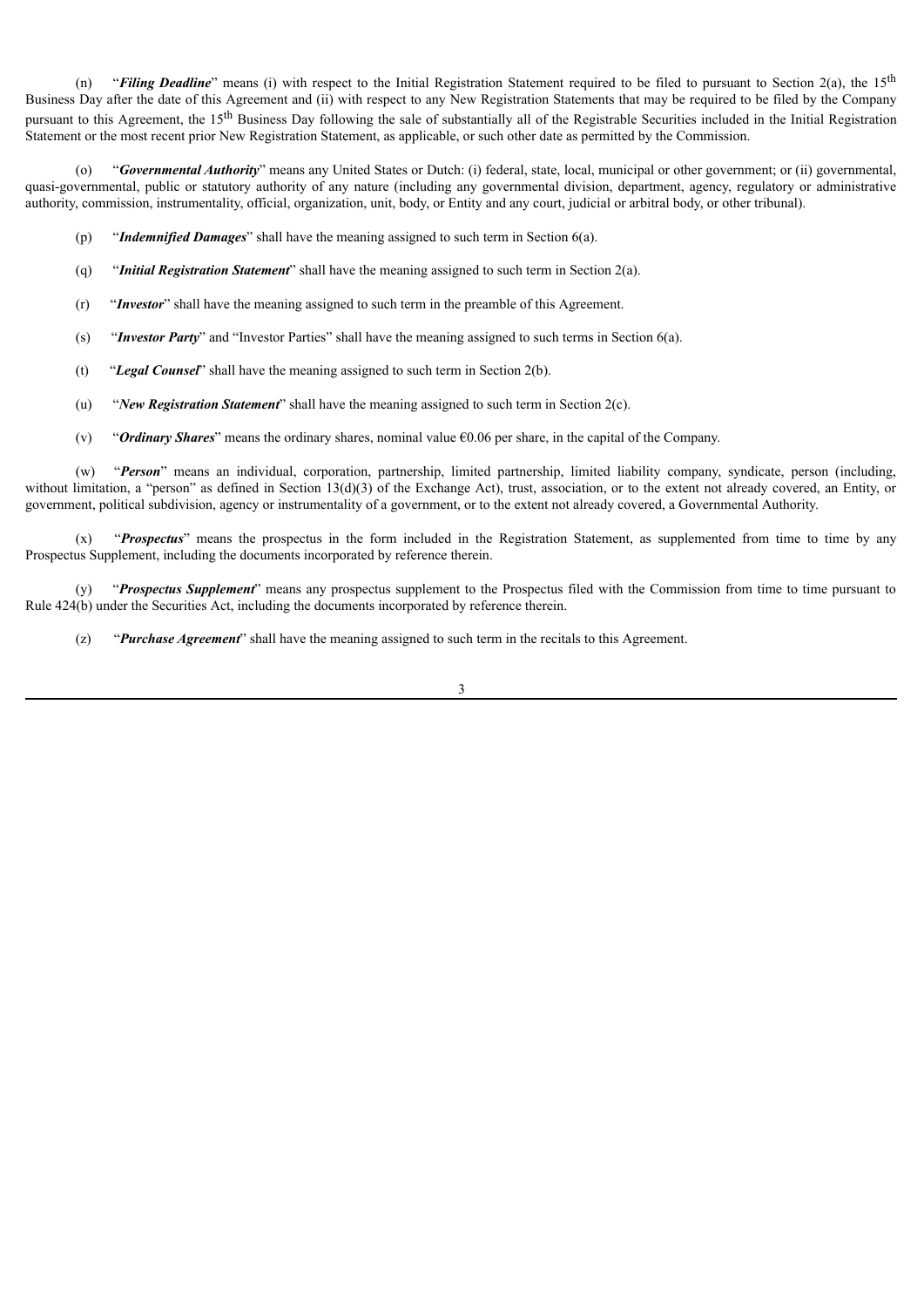(aa) "*register*," "*registered*," and "*registration*" refer to a registration effected by preparing and filing one or more Registration Statements in compliance with the Securities Act and pursuant to Rule 415 and the declaration of effectiveness of such Registration Statement(s) by the Commission.

(bb) "*Registrable Securities*" means all of (i) the Shares, (ii) any equity securities of the Company issued or issuable with respect to such Shares, including, without limitation, (1) as a result of any share split, share dividend, recapitalization, exchange or similar event or otherwise and (2) share capital of the Company into which the Ordinary Shares are converted or exchanged and shares of capital stock of a successor Entity into which the Ordinary Shares are converted or exchanged, in each case until such time as such securities cease to be Registrable Securities pursuant to Section 2(f).

(cc) "*Registration Statement*" means a registration statement or registration statements of the Company filed under the Securities Act covering the resale by the Investor of Registrable Securities, as such registration statement or registration statements may be amended and supplemented from time to time, including all documents filed as part thereof or incorporated by reference therein.

(dd) "*Registration Period*" shall have the meaning assigned to such term in Section 3(a).

(ee) "*Rule 144*" means Rule 144 promulgated by the Commission under the Securities Act, as such rule may be amended from time to time, or any other similar or successor rule or regulation of the Commission that may at any time permit the Investor to sell securities of the Company to the public without registration.

(ff) "*Rule 415*" means Rule 415 promulgated by the Commission under the Securities Act, as such rule may be amended from time to time, or any other similar or successor rule or regulation of the Commission providing for offering securities on a delayed or continuous basis.

(gg) "*Securities Act*" shall mean the Securities Act of 1933, as amended, and the rules and regulations of the Commission thereunder.

- (hh) "*Staff*" shall have the meaning assigned to such term in Section 2(e).
- (ii) "*Violations*" shall have the meaning assigned to such term in Section 6(a).

#### 2. Registration.

(a) Mandatory Registration. The Company shall prepare and, as soon as practicable, but in no event later than the Filing Deadline, file with the Commission the Initial Registration Statement on Form F-1 (or any successor form) covering the resale by the Investor of the maximum number of additional Registrable Securities as shall be permitted to be included thereon in accordance with applicable Commission rules, regulations and interpretations so as to permit the resale of such Registrable Securities by the Investor under Rule 415 under the Securities Act at then prevailing market prices (and not fixed prices) (the "*Initial Registration Statement*"). The Company shall use its commercially reasonable efforts to have the Initial Registration Statement declared effective by the Commission by the applicable Effectiveness Deadline.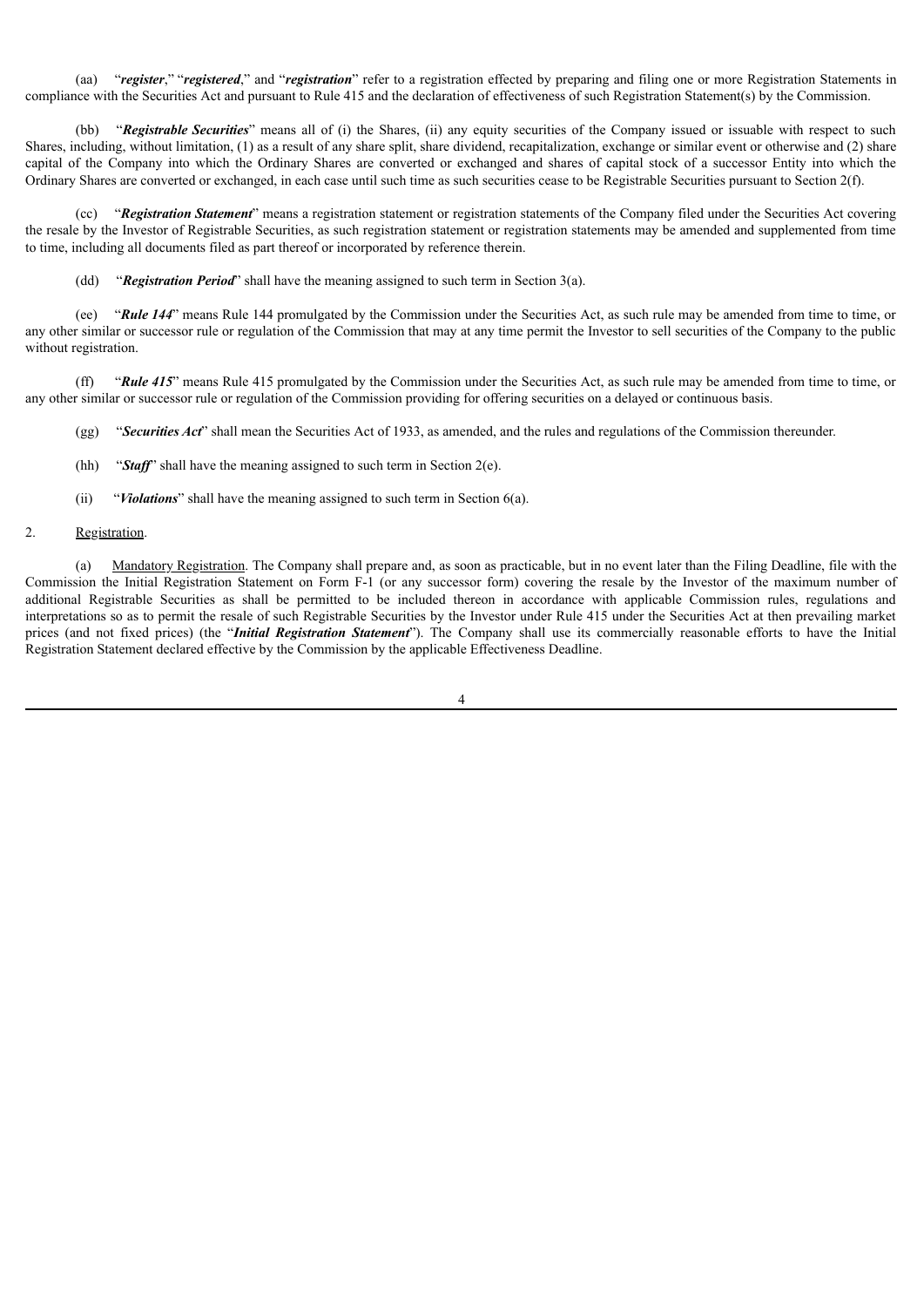(c) Sufficient Number of Shares Registered. If at any time all Registrable Securities are not covered by the Initial Registration Statement filed pursuant to Section 2(a) as a result of Section  $2(e)$  or otherwise, the Company shall use its commercially reasonable efforts to file with the Commission one or more additional Registration Statements so as to cover all of the Registrable Securities not covered by the Initial Registration Statement, in each case, as soon as practicable (taking into account any position of the staff of the Commission ("*Staff*") with respect to the date on which the Staff will permit such additional Registration Statement(s) to be filed with the Commission and the rules and regulations of the Commission) (each such additional Registration Statement, a "*New Registration Statement*"), but in no event later than the applicable Filing Deadline for such New Registration Statement(s). The Company shall use its commercially reasonable efforts to cause each such New Registration Statement to become effective by the applicable Effectiveness Deadline for such New Registration Statement.

No Inclusion of Other Securities. In no event shall the Company include any securities other than Registrable Securities on any Registration Statement pursuant to Section 2(a) or Section 2(c) without consulting the Investor and Legal Counsel prior to filing such Registration Statement with the Commission.

(e) Offering. If the Staff or the Commission seeks to characterize any offering pursuant to a Registration Statement filed pursuant to this Agreement as constituting an offering of securities that does not permit such Registration Statement to become effective and be used for resales by the Investor on a delayed or continuous basis under Rule 415 at then-prevailing market prices (and not fixed prices), or if after the filing of any Registration Statement pursuant to Section 2(a) or Section 2(c), the Company is otherwise required by the Staff or the Commission to reduce the number of Registrable Securities included in such Registration Statement, then the Company shall reduce the number of Registrable Securities to be included in such Registration Statement (after consultation with the Investor and Legal Counsel as to the specific Registrable Securities to be removed therefrom) until such time as the Staff and the Commission shall so permit such Registration Statement to become effective and be used as aforesaid. Notwithstanding anything in this Agreement to the contrary, if after giving effect to the actions referred to in the immediately preceding sentence, the Staff or the Commission does not permit such Registration Statement to become effective and be used for resales by the Investor on a delayed or continuous basis under Rule 415 at thenprevailing market prices (and not fixed prices), the Company shall not request acceleration of the Effective Date of such Registration Statement, the Company shall promptly (but in no event later than 48 hours) request the withdrawal of such Registration Statement pursuant to Rule 477 under the Securities Act, and the Effectiveness Deadline shall automatically be deemed to have elapsed with respect to such Registration Statement at such time as the Staff or the Commission has made a final and non-appealable determination that the Commission will not permit such Registration Statement to be so utilized (unless prior to such time the Company has received assurances from the Staff or the Commission that a New Registration Statement filed by the Company with the Commission promptly thereafter may be so utilized). In the event of any reduction in Registrable Securities pursuant to this paragraph, the Company shall use its commercially reasonable efforts to file one or more New Registration Statements with the Commission in accordance with Section 2(c) until such time as all Registrable Securities have been included in Registration Statements that have been declared effective and the Prospectuses contained therein are available for use by the Investor.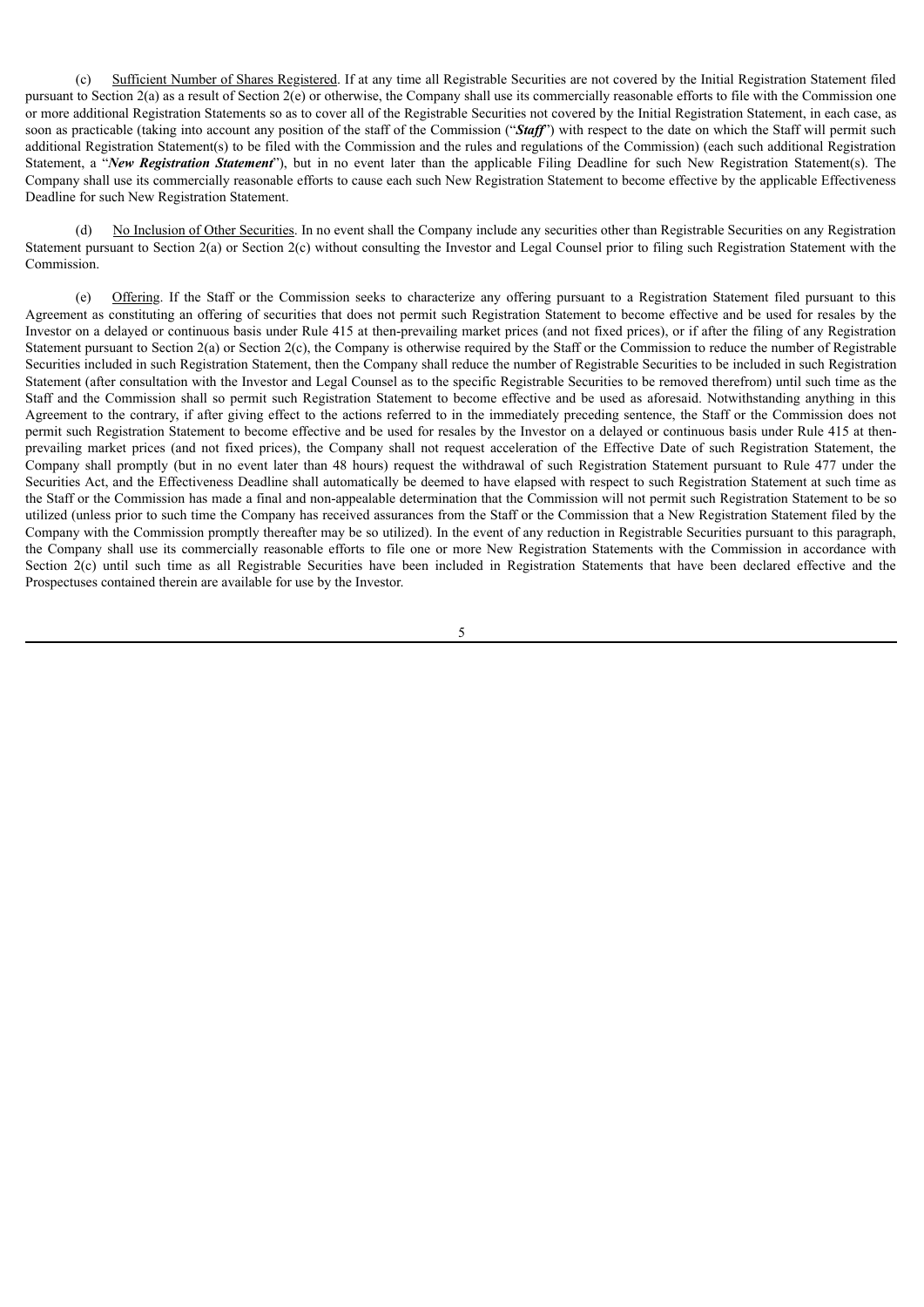(f) Any Registrable Security shall cease to be a "Registrable Security" at the earliest of the following: (i) when a Registration Statement covering such Registrable Security becomes or has been declared effective by the Commission and such Registrable Security has been sold or disposed of pursuant to such effective Registration Statement; and (ii) the date that is the later of  $(A)$  the first  $(1<sup>st</sup>)$  anniversary of the effective date of termination of the Purchase Agreement in accordance with Article VIII of the Purchase Agreement and  $(B)$  the first  $(1<sup>st</sup>)$  anniversary of the date of the last sale of any Registrable Securities by the Company to the Investor pursuant to the Purchase Agreement.

#### 3. Related Obligations.

The Company shall use its commercially reasonable efforts to effect the registration of the Registrable Securities in accordance with the intended method of disposition thereof, and, pursuant thereto, during the term of this Agreement, the Company shall have the following obligations:

(a) The Company shall promptly prepare and file with the Commission the Initial Registration Statement pursuant to Section 2(a) hereof and one or more New Registration Statements pursuant to Section 2(c) hereof with respect to the Registrable Securities, but in no event later than the applicable Filing Deadline therefor, and the Company shall use its commercially reasonable efforts to cause each such Registration Statement to become effective by the applicable Effectiveness Deadline therefor. Subject to Allowable Grace Periods, the Company shall keep each Registration Statement effective (and the Prospectus contained therein available for use) pursuant to Rule 415 for resales by the Investor on a continuous basis at then-prevailing market prices (and not fixed prices) at all times until the earlier of (i) the date on which the Investor shall have sold all of the Registrable Securities covered by such Registration Statement and (ii) the date of when all Registrable Securities cease to be Registrable Securities pursuant to Section 2(f) hereof (the "*Registration Period*"). Notwithstanding anything to the contrary contained in this Agreement (but subject to the provisions of Section 3(p) hereof), the Company shall ensure that, when filed and at all times while effective, each Registration Statement (including, without limitation, all amendments and supplements thereto) and the Prospectus (including, without limitation, all amendments and supplements thereto) used in connection with such Registration Statement shall not contain any untrue statement of a material fact or omit to state a material fact required to be stated therein, or necessary to make the statements therein (in the case of Prospectuses, in the light of the circumstances in which they were made) not misleading. The Company shall submit to the Commission, as soon as reasonably practicable after the date that the Company learns that no review of a particular Registration Statement will be made by the Staff or that the Staff has no further comments on a particular Registration Statement (as the case may be), a request for acceleration of effectiveness of such Registration Statement to a time and date as soon as reasonably practicable in accordance with Rule 461 under the Securities Act.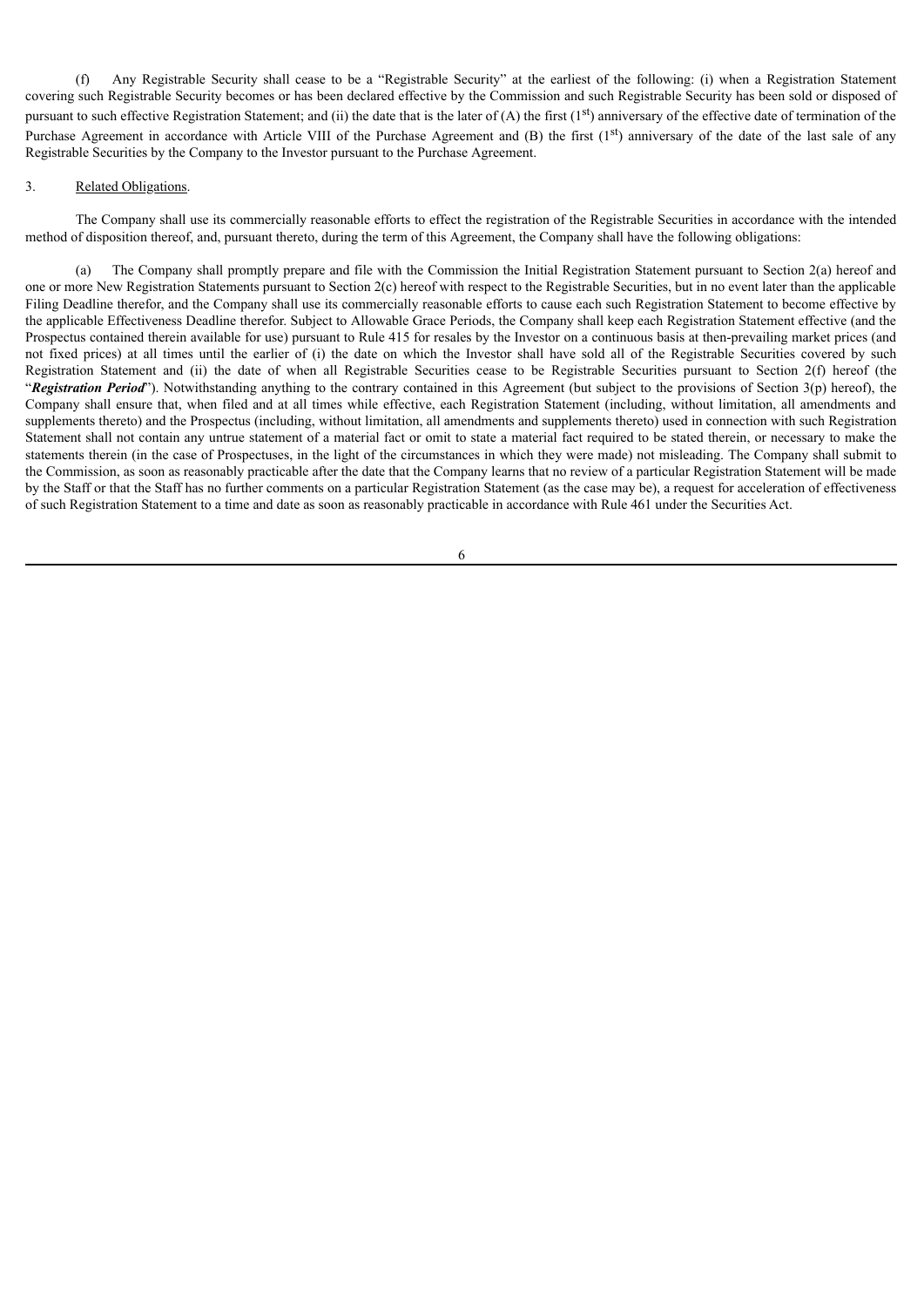(b) Subject to Section 3(p) of this Agreement, the Company shall use its commercially reasonable efforts to prepare and file with the Commission such amendments (including, without limitation, post-effective amendments) and supplements to each Registration Statement and the Prospectus used in connection with each such Registration Statement, which Prospectus is to be filed pursuant to Rule 424 promulgated under the Securities Act, as may be necessary to keep each such Registration Statement effective (and the Prospectus contained therein current and available for use) at all times during the Registration Period for such Registration Statement, and, during such period, comply with the provisions of the Securities Act with respect to the disposition of all Registrable Securities of the Company required to be covered by such Registration Statement until such time as all of such Registrable Securities shall have been disposed of in accordance with the intended methods of disposition by the Investor. Without limiting the generality of the foregoing, the Company covenants and agrees that (i) at or before 8:30 a.m. (New York City time) on the Trading Day immediately following the Effective Date of the Initial Registration Statement and any New Registration Statement (or any post-effective amendment thereto), the Company shall file with the Commission in accordance with Rule 424(b) under the Securities Act the final Prospectus to be used in connection with sales pursuant to such Registration Statement (or post-effective amendment thereto), and (ii) if the transactions contemplated by any one or more VWAP Purchases and/or any one or more Intraday VWAP Purchases are material to the Company (individually or collectively), the material terms of which have not previously been described in the Prospectus or any Prospectus Supplement filed with the Commission under Rule 424(b) under the Securities Act (or in any periodic report, statement, schedule or other document filed by the Company with the Commission under the Exchange Act and incorporated by reference in the Registration Statement and the Prospectus), or if otherwise required under the Securities Act (or the public written interpretive guidance of the Staff of the Commission relating thereto), in each case as reasonably and mutually determined by the Company and the Investor, then, no later than (i) 9:00 a.m., New York City time, on the Purchase Date for such VWAP Purchase and (ii) as soon as reasonably practicable on the Purchase Date for such Intraday VWAP Purchase(s), the Company shall file with the Commission a Prospectus Supplement pursuant to Rule 424(b) under the Securities Act with respect to such VWAP Purchase(s) and such Intraday VWAP Purchase(s) (as applicable) requiring such filing, disclosing the total number of Shares that are to be issued and sold to the Investor pursuant to such VWAP Purchase(s) and Intraday VWAP Purchase(s) (as applicable), the total purchase price for the Shares subject thereto, the applicable purchases price(s) for such Shares and the estimated net proceeds that to be received by the Company from the sale of such Shares and any other material terms not previously described in the Prospectus or any Prospectus Supplement filed with the Commission under Rule 424(b). To the extent not previously disclosed in the Prospectus or a Prospectus Supplement, the Company shall disclose in its quarterly or semi-annual financial reporting on a Report of Foreign Private Issuer on Form 6-K and in its Annual Reports on Form 20-F filed by the Company with the Commission under the Exchange Act the information described in the immediately preceding sentence relating to all VWAP Purchase(s) and all Intraday VWAP Purchase(s) (as applicable) effected and settled during the relevant fiscal quarter and shall file such Reports of Foreign Private Issuer on Form 6-K and Annual Reports on Form 20-F with the Commission within the applicable time period prescribed for such report under the Exchange Act. In the case of amendments and supplements to any Registration Statement on Form F-1 or Prospectus related thereto which are required to be filed pursuant to this Agreement (including, without limitation, pursuant to this Section 3(b)) by reason of the Company filing a Report of Foreign Private Issuer on Form 6-K or an Annual Report on Form 20-F or any analogous report under the Exchange Act, the Company shall have incorporated such report by reference into such Registration Statement and Prospectus, if applicable, or shall promptly file (and use commercially reasonable efforts to make such filing within 24 hours from filing of the Exchange Act report which created the requirement for the Company to amend or supplement such Registration Statement or Prospectus) such amendments or supplements to the Registration Statement or Prospectus with the Commission, for the purpose of including or incorporating such report into such Registration Statement and Prospectus. The Company consents to the use of the Prospectus (including, without limitation, any supplement thereto) included in each Registration Statement in accordance with the provisions of the Securities Act and with the securities or "Blue Sky" laws of the jurisdictions in which the Registrable Securities may be sold by the Investor, in connection with the resale of the Registrable Securities and for such period of time thereafter as such Prospectus (including, without limitation, any supplement thereto) (or in lieu thereof, the notice referred to in Rule 173(a) under the Securities Act) is required by the Securities Act to be delivered in connection with resales of Registrable Securities.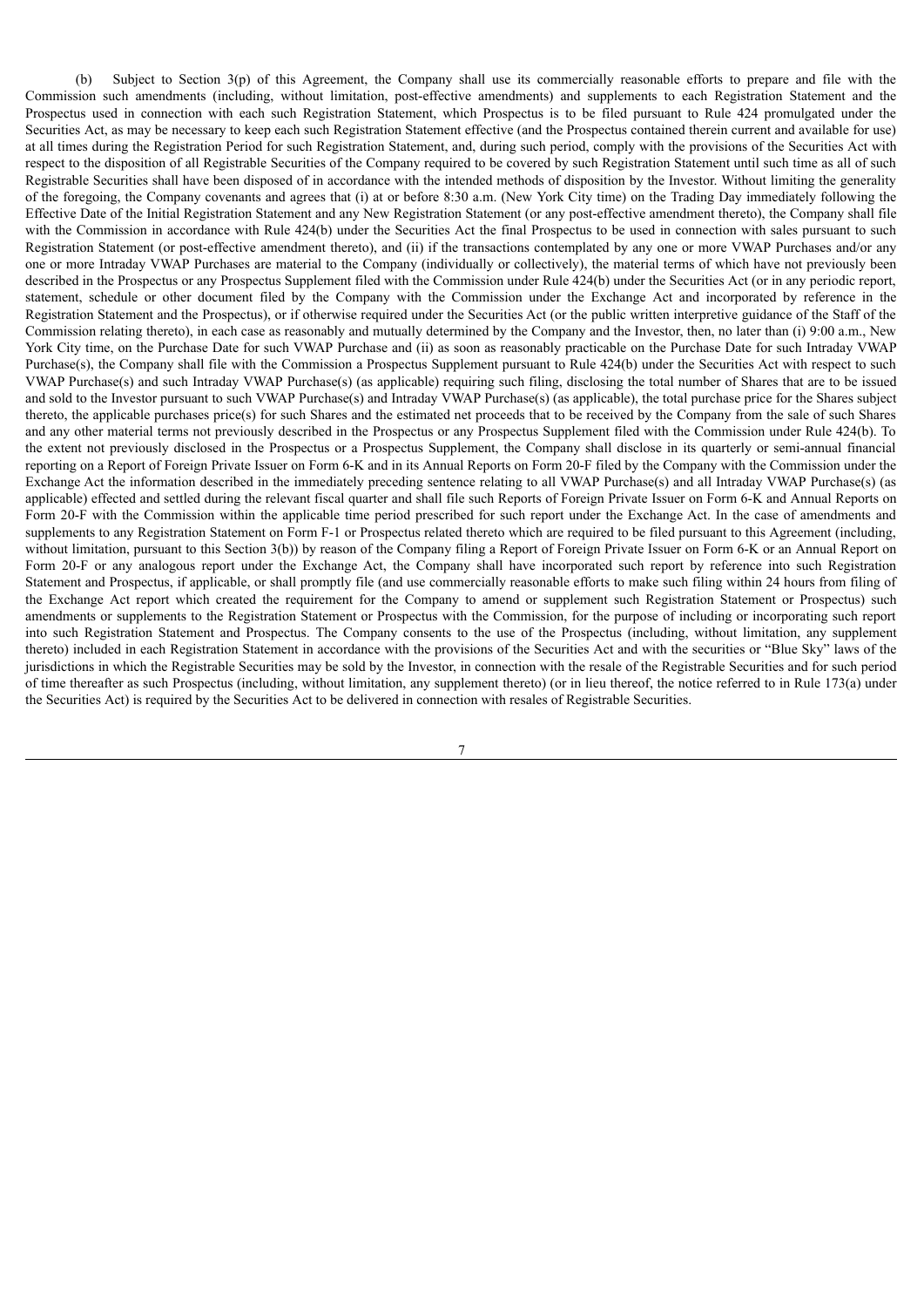(c) The Company shall (A) permit Legal Counsel an opportunity to review and comment upon (i) each Registration Statement at least two (2) Business Days prior to its filing with the Commission and (ii) all amendments and supplements to each Registration Statement (including, without limitation, the Prospectus contained therein and also including any Annual Reports on Form 20-F and any Reports of Foreign Private Issuer on Form 6-K specifically relating to the Company's quarterly results) within a reasonable number of days prior to their filing with the Commission, and (B) shall reasonably consider any comments of the Investor and Legal Counsel on any such Registration Statement or amendment or supplement thereto or to any Prospectus contained therein. The Company shall promptly furnish to Legal Counsel, without charge, (i) electronic copies of any correspondence from the Commission or the Staff to the Company or its representatives relating to each Registration Statement (which correspondence shall be redacted to exclude any material, non-public information regarding the Company or any of its Subsidiaries), (ii) after the same is prepared and filed with the Commission, one (1) electronic copy of each Registration Statement and any amendment(s) and supplement(s) thereto, including, without limitation, financial statements and schedules, all documents incorporated therein by reference, if requested by the Investor, and all exhibits and (iii) upon the effectiveness of each Registration Statement, one (1) electronic copy of the Prospectus included in such Registration Statement and all amendments and supplements thereto; provided, however, the Company shall not be required to furnish any document (other than the Prospectus, which may be provided in .PDF format) to Legal Counsel to the extent such document is available on EDGAR).

### (d) [Reserved]

(e) The Company shall notify Legal Counsel and the Investor in writing of the happening of any event, as promptly as reasonably practicable after becoming aware of such event, as a result of which the Prospectus included in a Registration Statement, as then in effect, includes an untrue statement of a material fact or omits to state a material fact required to be stated therein or necessary to make the statements therein, in the light of the circumstances under which they were made, not misleading (provided that in no event shall such notice contain any material, non-public information regarding the Company or any of its Subsidiaries), and, subject to Section 3(p), shall not deliver any VWAP Purchase Notice or Intraday VWAP Purchase Notice (each as defined in the Purchase Agreement) until a supplement or amendment to such Registration Statement and such Prospectus to correct such untrue statement or omission has been shared with the Investor and filed with the Commission. The Company shall also take such action as is reasonably necessary to (i) register and qualify, unless an exemption from registration and qualification applies, the resale by the Investor of the Registrable Securities covered by a Registration Statement under such other securities or "Blue Sky" laws of all applicable jurisdictions in the United States, (ii) prepare and file in those jurisdictions, such amendments (including, without limitation, post-effective amendments) and supplements to such registrations and qualifications as may be necessary to maintain the effectiveness thereof during the Registration Period, (iii) take such other actions as may be reasonably necessary to maintain such registrations and qualifications in effect at all times during the Registration Period, and (iv) take all other actions reasonably necessary or advisable to qualify the Registrable Securities for sale in such jurisdictions; provided, however, the Company shall not be required in connection therewith or as a condition thereto to  $(x)$  qualify to do business in any jurisdiction where it would not otherwise be required to qualify but for this Section 3(e),  $(y)$  subject itself to general taxation in any such jurisdiction, or (z) file a general consent to service of process in any such jurisdiction. The Company shall promptly notify Legal Counsel and the Investor of the receipt by the Company of any notification with respect to the suspension of the registration or qualification of any of the Registrable Securities for sale under the securities or "Blue Sky" laws of any jurisdiction in the United States or its receipt of actual notice of the initiation or threatening of any proceeding for such purpose.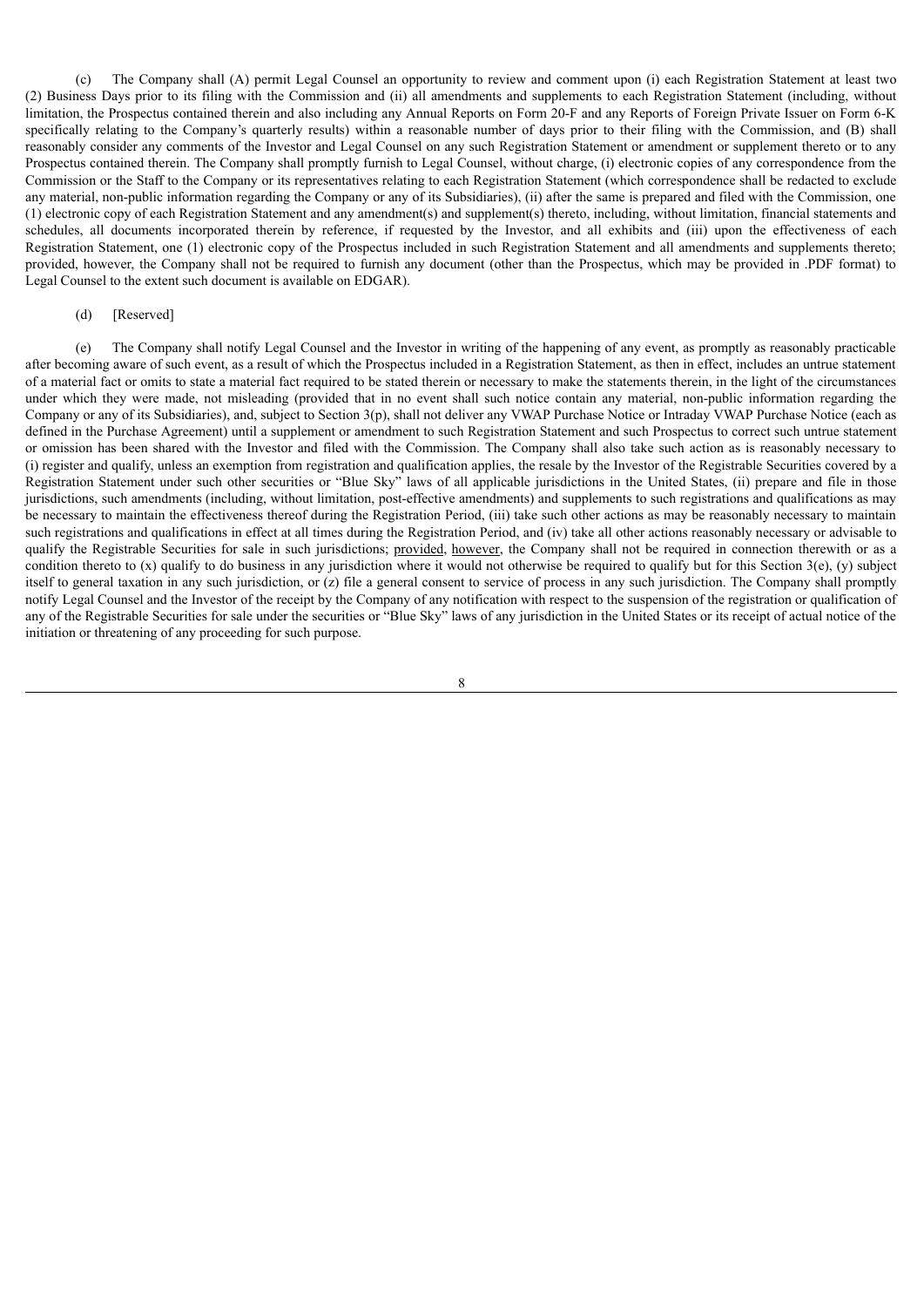(f) The Company shall notify Legal Counsel and the Investor (i) when a Prospectus or any Prospectus Supplement or post-effective amendment has been filed, when a Registration Statement or any post-effective amendment has become effective (notification of such effectiveness shall be delivered to Legal Counsel and the Investor by facsimile or e-mail), and when the Company receives written notice from the Commission that a Registration Statement or any post-effective amendment will be reviewed by the Commission, (ii) of any request by the Commission for amendments or supplements to a Registration Statement or related Prospectus or related information, (iii) of the Company's reasonable determination that a post-effective amendment to a Registration Statement would be appropriate and (iv) of the receipt of any request by the Commission or any other federal or state governmental authority for any additional information relating to the Registration Statement or any amendment or supplement thereto or any related Prospectus. The Company shall respond as promptly as reasonably practicable to any comments received from the Commission with respect to a Registration Statement or any amendment thereto. Nothing in this Section 3(f) shall limit any obligation of the Company under the Purchase Agreement.

(g) The Company shall (i) use its commercially reasonable efforts to prevent the issuance of any stop order or other suspension of effectiveness of a Registration Statement or the use of any Prospectus contained therein, or the suspension of the qualification, or the loss of an exemption from qualification, of any of the Registrable Securities for sale in any jurisdiction and, if such an order or suspension is issued, to obtain the withdrawal of such order or suspension at the earliest possible time and (ii) notify Legal Counsel and the Investor of the issuance of such order and the resolution thereof or its receipt of actual notice of the initiation or threat of any proceeding.

The Company shall hold in confidence and not make any disclosure of information concerning the Investor provided to the Company unless (i) disclosure of such information is necessary to comply with U.S. federal or state or applicable Dutch laws, (ii) the disclosure of such information is necessary to avoid or correct a misstatement or omission in any Registration Statement or is otherwise required to be disclosed in such Registration Statement pursuant to the Securities Act, (iii) the release of such information is ordered pursuant to a subpoena or other final, non-appealable order from a Governmental Authority of competent jurisdiction, or (iv) such information has been made generally available to the public other than by disclosure in violation of this Agreement or any other Transaction Document. The Company agrees that it shall, upon learning that disclosure of such information concerning the Investor is sought in or by a Governmental Authority of competent jurisdiction or through other means, give prompt written notice to the Investor and allow the Investor, at the Investor's expense, to undertake appropriate action to prevent disclosure of, or to obtain a protective order for, such information.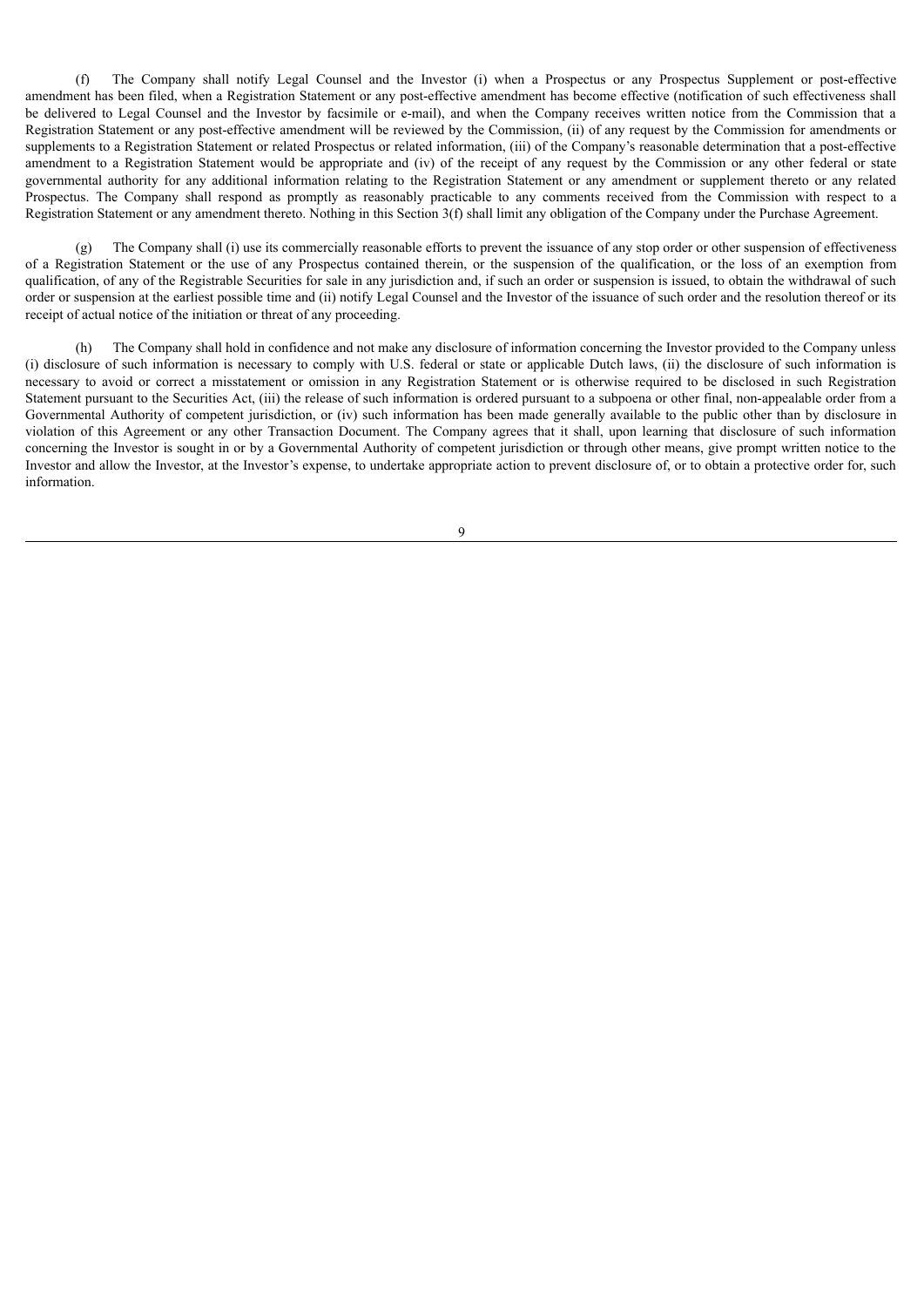(i) Without limiting any obligation of the Company under the Purchase Agreement, the Company shall use its commercially reasonable efforts either to (i) cause all of the Registrable Securities covered by each Registration Statement to be listed on the Trading Market, or (ii) secure designation and quotation of all of the Registrable Securities covered by each Registration Statement on another Eligible Market. The Company shall pay all fees and expenses in connection with satisfying its obligation under this Section 3(i).

(j) The Company shall cooperate with the Investor and, to the extent applicable, facilitate the timely preparation and delivery of Registrable Securities, as DWAC Shares, to be offered pursuant to a Registration Statement and enable such DWAC Shares to be in such denominations or amounts (as the case may be) as the Investor may reasonably request from time to time and registered in such names as the Investor may request. The Investor hereby agrees that it shall cooperate with the Company, its counsel and its transfer agent in connection with any issuances of DWAC Shares, and hereby represents, warrants and covenants to the Company that that it will resell such DWAC Shares only pursuant to the Registration Statement in which such DWAC Shares are included, in a manner described under the caption "Plan of Distribution" in such Registration Statement, and in a manner in compliance with all applicable U.S. federal and state securities laws, rules and regulations, including, without limitation, any applicable prospectus delivery requirements of the Securities Act or otherwise in compliance with the Securities Act. DWAC Shares shall be free from restrictive legends, and may be credited by the Company's transfer agent to the Investor's (or its designee's) specified DWAC account with DTC under its Fast Automated Securities Transfer (FAST) Program, or any similar program hereafter adopted by DTC performing substantially the same function, as directed in writing by the Investor.

(k) Upon the written request of the Investor, the Company shall as soon as reasonably practicable after receipt of notice from the Investor and subject to Section 3(p) hereof, (i) incorporate in a Prospectus Supplement or post-effective amendment such information as the Investor reasonably requests to be included therein relating to the sale and distribution of Registrable Securities, including, without limitation, information with respect to the number of Registrable Securities being offered or sold, the purchase price being paid therefor and any other terms of the offering of the Registrable Securities to be sold in such offering; (ii) make all required filings of such Prospectus Supplement or post-effective amendment after being notified of the matters to be incorporated in such Prospectus Supplement or post-effective amendment; and (iii) supplement or make amendments to any Registration Statement or Prospectus contained therein if reasonably requested by the Investor.

### (l) [Reserved]

(m) The Company shall make generally available to its security holders (which may be satisfied by making such information available on EDGAR) as soon as practical, but not later than ninety (90) days after the close of the period covered thereby, an earnings statement (in form complying with, and in the manner provided by, the provisions of Rule 158 under the Securities Act) covering a twelve-month period beginning not later than the first day of the Company's fiscal quarter next following the applicable Effective Date of each Registration Statement.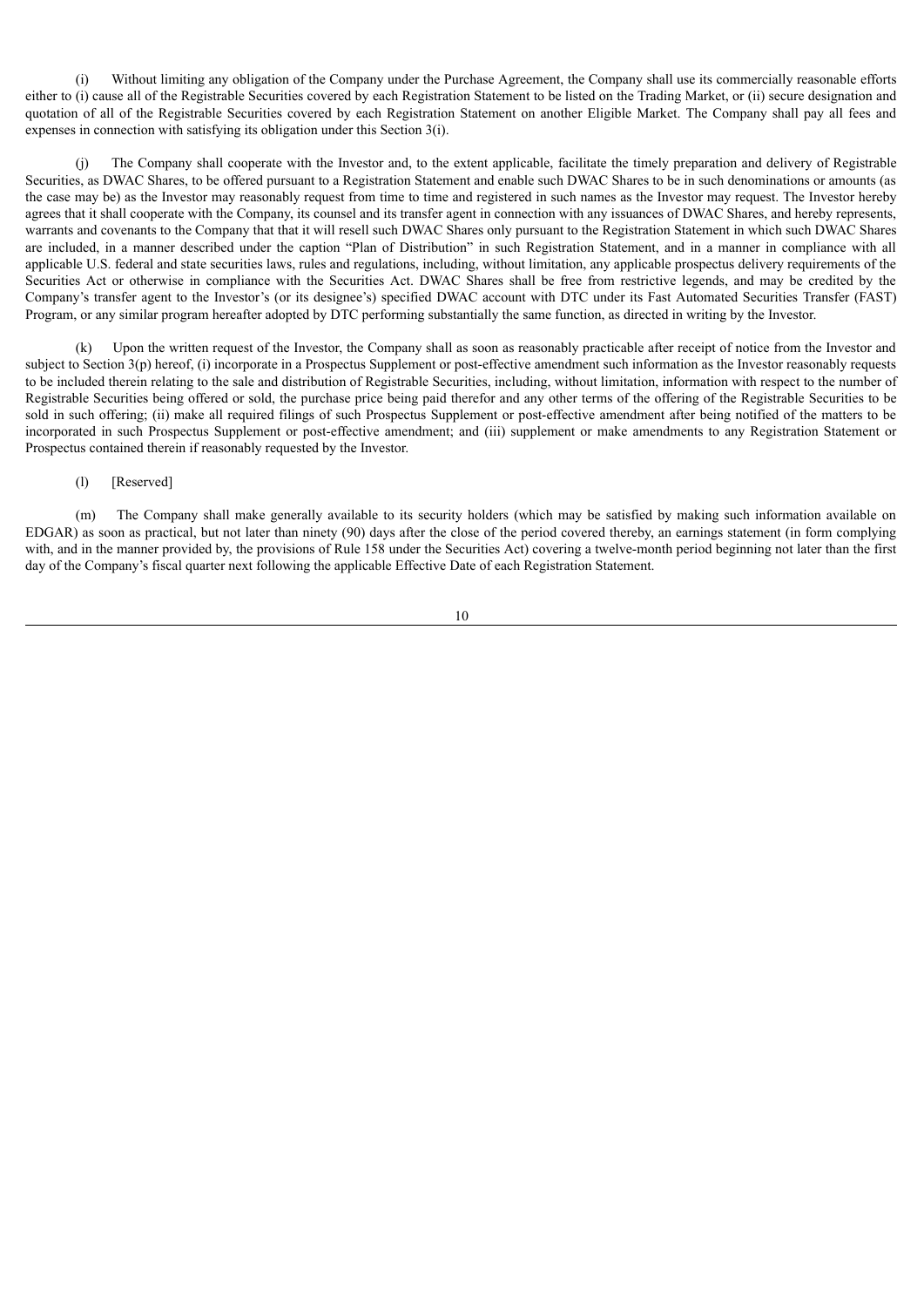(n) The Company shall otherwise use its commercially reasonable efforts to comply with all applicable rules and regulations of the Commission in connection with any registration hereunder.

(o) Within one (1) Business Day after each Registration Statement which covers Registrable Securities is declared effective by the Commission, the Company shall deliver to the transfer agent for such Registrable Securities confirmation that such Registration Statement has been declared effective by the Commission.

(p) Notwithstanding anything to the contrary contained herein (but subject to the last sentence of this Section 3(p)), at any time after the Effective Date of a particular Registration Statement, the Company may, upon written notice to Investor, suspend Investor's use of any prospectus that is a part of any Registration Statement (in which event the Investor shall discontinue sales of the Registrable Securities pursuant to such Registration Statement contemplated by this Agreement, but shall settle any previously made sales of Registrable Securities) if (i) the Company is pursuing an acquisition, merger, tender offer, reorganization, disposition or other similar transaction and the Company determines in good faith that (A) the Company's ability to pursue or consummate such a transaction would be materially adversely affected by any required disclosure of such transaction in such Registration Statement or other registration statement or (B) such transaction renders the Company unable to comply with Commission requirements, in each case under circumstances that would make it impractical or inadvisable to cause any Registration Statement (or such filings) to be used by Investor or to promptly amend or supplement any Registration Statement contemplated by this Agreement on a post effective basis, as applicable, (ii) the Company has experienced some other material non-public event the disclosure of which at such time, in the good faith judgment of the Company, would materially adversely affect the Company, (iii) in good faith judgment of the majority of the members of the Management Board of the Company (after consultation with counsel), the Investor's continued use of such Registration Statement would be seriously detrimental to the Company, and the majority of the members of the Management Board of the Company concludes as a result that it is essential to suspend the Investor's continued use of such Registration Statement in connection with any sale, transfer or other disposition of Registrable Securities pursuant to the Registration Statement or (iv) financial statements that are unavailable to the Company for reasons beyond the Company's control would be required to be included in such Registration Statement under regulations under the Securities Act (each, an "*Allowable Grace Period*"). The Company agrees that it shall not send any VWAP Purchase Confirmation or Intraday VWAP Purchase Confirmation (each as defined in the Purchase Agreement) during an Allowable Grace Period. If the Company exercises its rights under this Section 3(p), the Investor agrees to suspend, immediately upon their receipt of the notice referred to above, their use of the Registration Statement in connection with any sale, transfer or other disposition of the Registrable Securities pursuant to such Registration Statement (except with respect to the settlement of any previously made sales of Registrable Securities); *provided, however*, that in no event shall the Investor be suspended from selling Registrable Securities pursuant to any Registration Statement for a period that exceeds 30 consecutive Trading Days or an aggregate of 90 days in any 365 day period; and *provided, further*, the Company shall not effect any such suspension during (A) the first 10 consecutive Trading Days after the Effective Date of the particular Registration Statement or (B) the five-Trading Day period commencing on the Purchase Date for each VWAP Purchase and for each Intraday VWAP Purchase (as applicable). Upon disclosure of such information or the termination of the condition described above, the Company shall provide prompt notice, but in any event within one Business Day of such disclosure or termination, to the Investor and shall promptly terminate any suspension of sales it has put into effect and shall take such other reasonable actions to permit registered sales of Registrable Securities as contemplated in this Agreement (including as set forth in the first sentence of Section 3(f) with respect to the information giving rise thereto unless such material, nonpublic information is no longer applicable). Notwithstanding anything to the contrary contained in this Section 3(p), the Company shall cause its transfer agent to deliver DWAC Shares to a transferee of the Investor in accordance with the terms of the Purchase Agreement in connection with any sale of Registrable Securities with respect to which (i) the Company has made a sale to Investor and (ii) the Investor has entered into a contract for sale, and delivered a copy of the Prospectus included as part of the particular Registration Statement to the extent applicable, in each case prior to the Investor's receipt of the notice of an Allowable Grace Period and for which the Investor has not yet settled.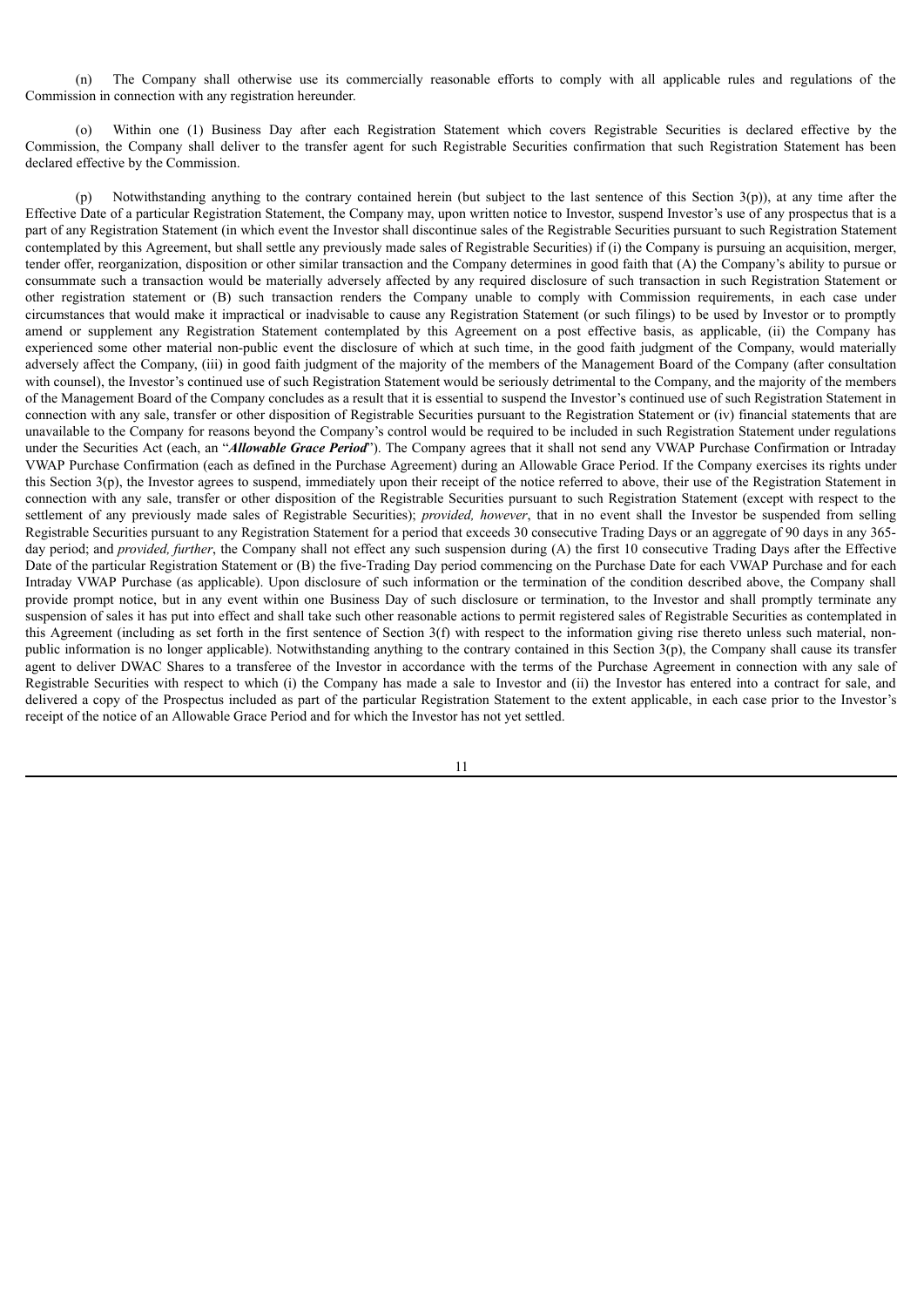#### 4. Obligations of the Investor.

(a) At least five (5) Business Days prior to the first anticipated filing date of each Registration Statement (or such shorter period to which the parties agree), the Company shall notify the Investor in writing of the information the Company requires from the Investor with respect to such Registration Statement. It shall be a condition precedent to the obligations of the Company to complete the registration pursuant to this Agreement with respect to the Registrable Securities of the Investor that the Investor shall furnish to the Company such information regarding itself, the Registrable Securities held by it and the intended method of disposition of the Registrable Securities held by it, as shall be reasonably required to effect and maintain the effectiveness of the registration of such Registrable Securities and shall execute such documents in connection with such registration as the Company may reasonably request.

(b) The Investor, by its acceptance of the Registrable Securities, agrees to cooperate with the Company as reasonably requested by the Company in connection with the preparation and filing of each Registration Statement hereunder, unless the Investor has notified the Company in writing of the Investor's election to exclude all of the Investor's Registrable Securities from such Registration Statement.

(c) The Investor agrees that, upon receipt of any notice from the Company of the happening of any event of the kind described in Section  $3(p)$  or the first sentence of  $3(f)$ , the Investor shall immediately discontinue disposition of Registrable Securities pursuant to any Registration Statement(s) covering such Registrable Securities until the Investor's receipt of the copies of the supplemented or amended Prospectus contemplated by Section  $3(p)$  or the first sentence of Section  $3(f)$  or receipt of notice that no supplement or amendment is required. Notwithstanding anything to the contrary in this Section 4(c), the Company shall cause its transfer agent to deliver DWAC Shares to a transferee of the Investor in accordance with the terms of the Purchase Agreement in connection with any sale of Registrable Securities with respect to which the Investor has entered into a contract for sale prior to the Investor's receipt of a notice from the Company of the happening of any event of the kind described in Section 3(p) or the first sentence of Section 3(f) and for which the Investor has not yet settled.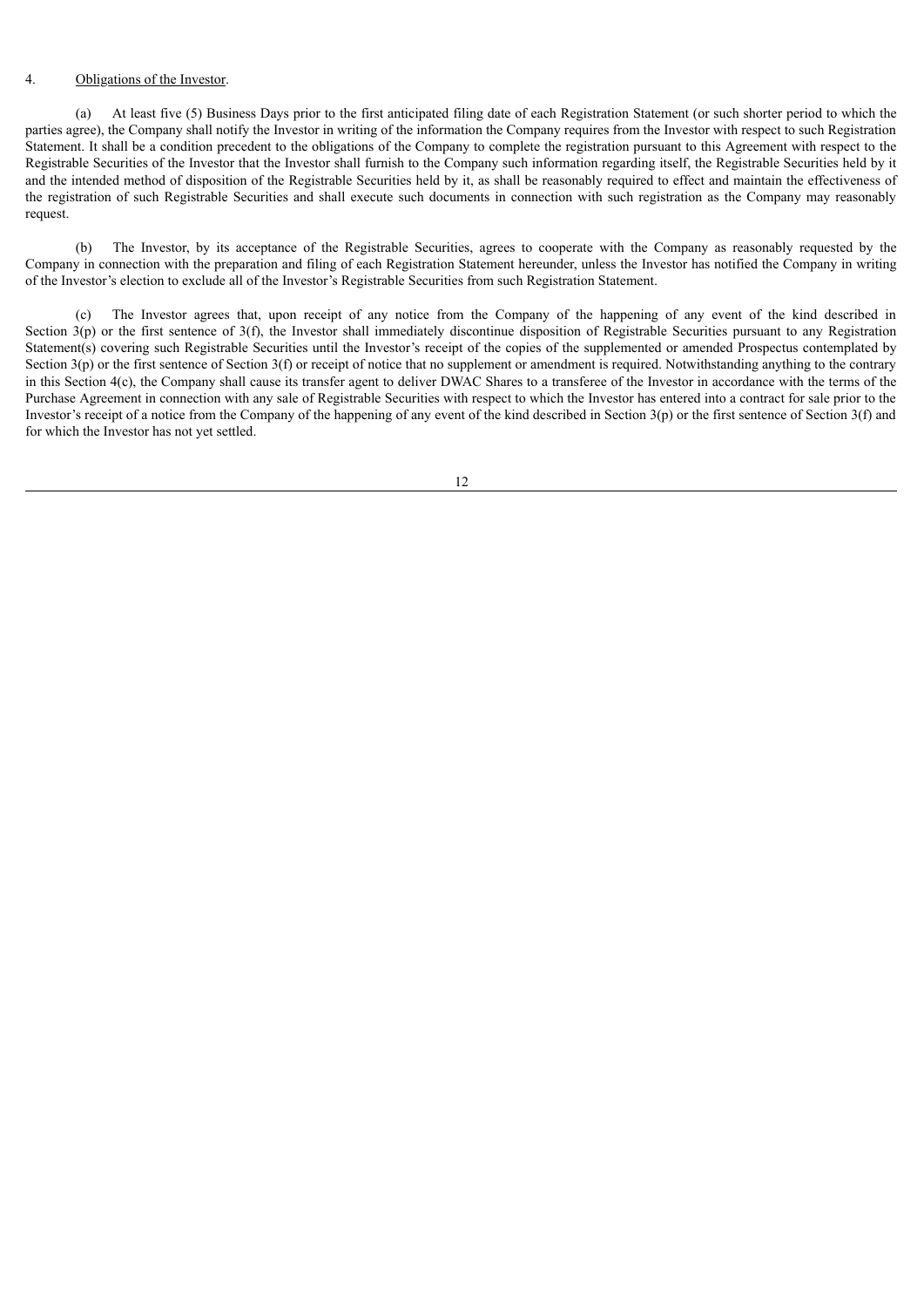(d) The Investor covenants and agrees that it shall comply with the prospectus delivery and other requirements of the Securities Act as applicable to it in connection with sales of Registrable Securities pursuant to a Registration Statement.

#### 5. Expenses of Registration.

Each party shall bear its own fees and expenses related to the transactions contemplated by this Agreement. For the avoidance of doubt, the Company shall pay for all registration, listing and qualifications fees, printers and accounting fees, and fees and disbursements of counsel for the Company; and the Investor shall pay any sales or brokerage commissions and fees and disbursements of counsel for, and other expenses of, the Investor incurred in connection with registrations, filings or qualifications pursuant to Sections 2 and 3, and all U.S. federal, state and local stamp and other similar transfer and other taxes and duties levied in connection with the sale of the Securities pursuant thereto.

#### 6. Indemnification.

(a) In the event any Registrable Securities are included in any Registration Statement under this Agreement, to the fullest extent permitted by law, the Company will, and hereby does, indemnify, hold harmless and defend the Investor, each of its directors, officers, shareholders, members, partners, employees, agents, advisors, representatives (and any other Persons with a functionally equivalent role of a Person holding such titles notwithstanding the lack of such title or any other title) and each Person, if any, who controls the Investor within the meaning of the Securities Act or the Exchange Act and each of the directors, officers, shareholders, members, partners, employees, agents, advisors, representatives (and any other Persons with a functionally equivalent role of a Person holding such titles notwithstanding the lack of such title or any other title) of such controlling Persons (each, an "*Investor Party*" and collectively, the "*Investor Parties*"), against any losses, obligations, claims, damages, liabilities, contingencies, judgments, fines, penalties, charges, costs (including, without limitation, court costs, reasonable attorneys' fees, costs of defense and investigation), amounts paid in settlement or expenses, joint or several, (collectively, "*Claims*") reasonably incurred in investigating, preparing or defending any action, claim, suit, inquiry, proceeding, investigation or appeal taken from the foregoing by or before any court or governmental, administrative or other regulatory agency, body or the Commission, whether pending or threatened, whether or not an Investor Party is or may be a party thereto ("*Indemnified Damages*"), to which any of them may become subject insofar as such Claims (or actions or proceedings, whether commenced or threatened, in respect thereof) arise out of or are based upon: (i) any untrue statement or alleged untrue statement of a material fact in a Registration Statement or any post-effective amendment thereto or in any filing made in connection with the qualification of the offering under the securities or other "Blue Sky" laws of any jurisdiction in which Registrable Securities are offered ("*Blue Sky Filing*"), or the omission or alleged omission to state a material fact required to be stated therein or necessary to make the statements therein not misleading, or (ii) any untrue statement or alleged untrue statement of a material fact contained in any Prospectus (as amended or supplemented) or in any Prospectus Supplement or the omission or alleged omission to state therein any material fact necessary to make the statements made therein, in the light of the circumstances under which the statements therein were made, not misleading (the matters in the foregoing clauses (i) and (ii) being, collectively, "*Violations*"). Subject to Section 6(e), the Company shall reimburse the Investor Parties, promptly as such expenses are incurred and are due and payable, for any legal fees or other reasonable expenses incurred by them in connection with investigating or defending any such Claim. Notwithstanding anything to the contrary contained herein, the indemnification agreement contained in this Section 6(a): (i) shall not apply to a Claim by an Investor Party arising out of or based upon a Violation which occurs in reliance upon and in conformity with information furnished in writing to the Company by such Investor Party for such Investor Party expressly for use in connection with the preparation of such Registration Statement, Prospectus or Prospectus Supplement or any such amendment thereof or supplement thereto (it being hereby acknowledged and agreed that the written information set forth on Exhibit A attached hereto is the only written information furnished to the Company by or on behalf of the Investor expressly for use in any Registration Statement, Prospectus or Prospectus Supplement); (ii) shall not be available to the Investor to the extent such Claim is based on a failure of the Investor to deliver or to cause to be delivered the Prospectus (as amended or supplemented) made available by the Company (to the extent applicable), including, without limitation, a corrected Prospectus, if such Prospectus (as amended or supplemented) or corrected Prospectus was timely made available by the Company pursuant to Section 3(d) and then only if, and to the extent that, following the receipt of the corrected Prospectus no grounds for such Claim would have existed; and (iii) shall not apply to amounts paid in settlement of any Claim if such settlement is effected without the prior written consent of the Company, which consent shall not be unreasonably withheld or delayed. Such indemnity shall remain in full force and effect regardless of any investigation made by or on behalf of the Investor Party and shall survive the transfer of any of the Registrable Securities by the Investor pursuant to Section 9.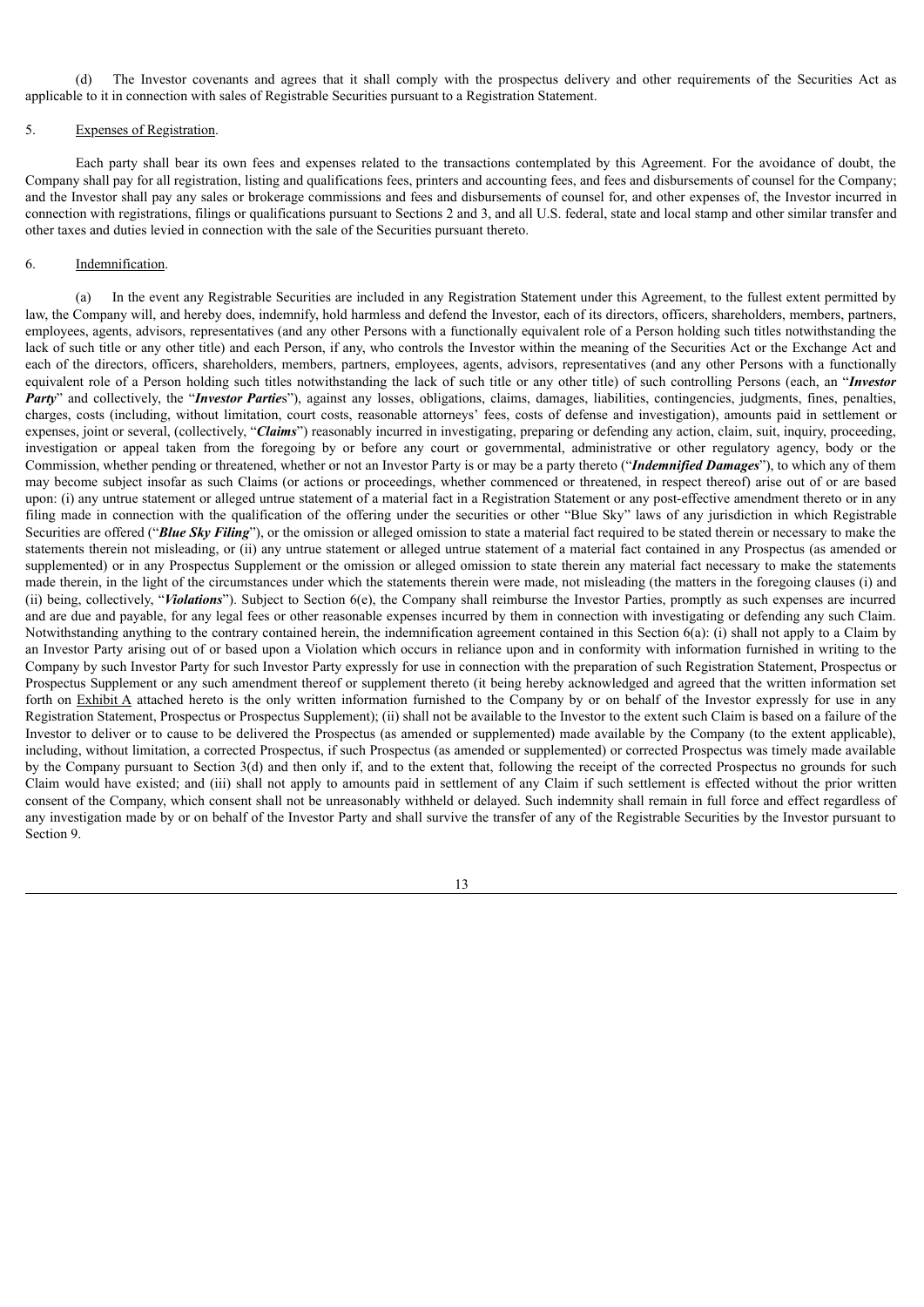(b) In connection with any Registration Statement in which the Investor is participating, the Investor agrees to severally and not jointly indemnify, hold harmless and defend, to the same extent and in the same manner as is set forth in Section 6(a), the Company, each of its directors, each of its officers who signs the Registration Statement and each Person, if any, who controls the Company within the meaning of the Securities Act or the Exchange Act (each, a "*Company Party*"), against any Claim or Indemnified Damages to which any of them may become subject, under the Securities Act, the Exchange Act or otherwise, insofar as such Claim or Indemnified Damages arise out of or are based upon any Violation, in each case, to the extent, and only to the extent, that such Violation occurs in reliance upon and in conformity with written information relating to the Investor furnished to the Company by the Investor expressly for use in connection with such Registration Statement, the Prospectus included therein or any Prospectus Supplement thereto (it being hereby acknowledged and agreed that the written information set forth on Exhibit A attached hereto is the only written information furnished to the Company by or on behalf of the Investor expressly for use in any Registration Statement, Prospectus or Prospectus Supplement); and, subject to Section  $6(e)$  and the below provisos in this Section  $6(b)$ , the Investor shall reimburse a Company Party any legal or other expenses reasonably incurred by such Company Party in connection with investigating or defending any such Claim; provided, however, the indemnity agreement contained in this Section 6(b) and the agreement with respect to contribution contained in Section 7 shall not apply to amounts paid in settlement of any Claim if such settlement is effected without the prior written consent of the Investor, which consent shall not be unreasonably withheld or delayed; and provided, further that the Investor shall be liable under this Section 6(b) for only that amount of a Claim or Indemnified Damages as does not exceed the net proceeds to the Investor as a result of the applicable sale of Registrable Securities pursuant to such Registration Statement, Prospectus or Prospectus Supplement. Such indemnity shall remain in full force and effect regardless of any investigation made by or on behalf of such Company Party and shall survive the transfer of any of the Registrable Securities by the Investor pursuant to Section 9.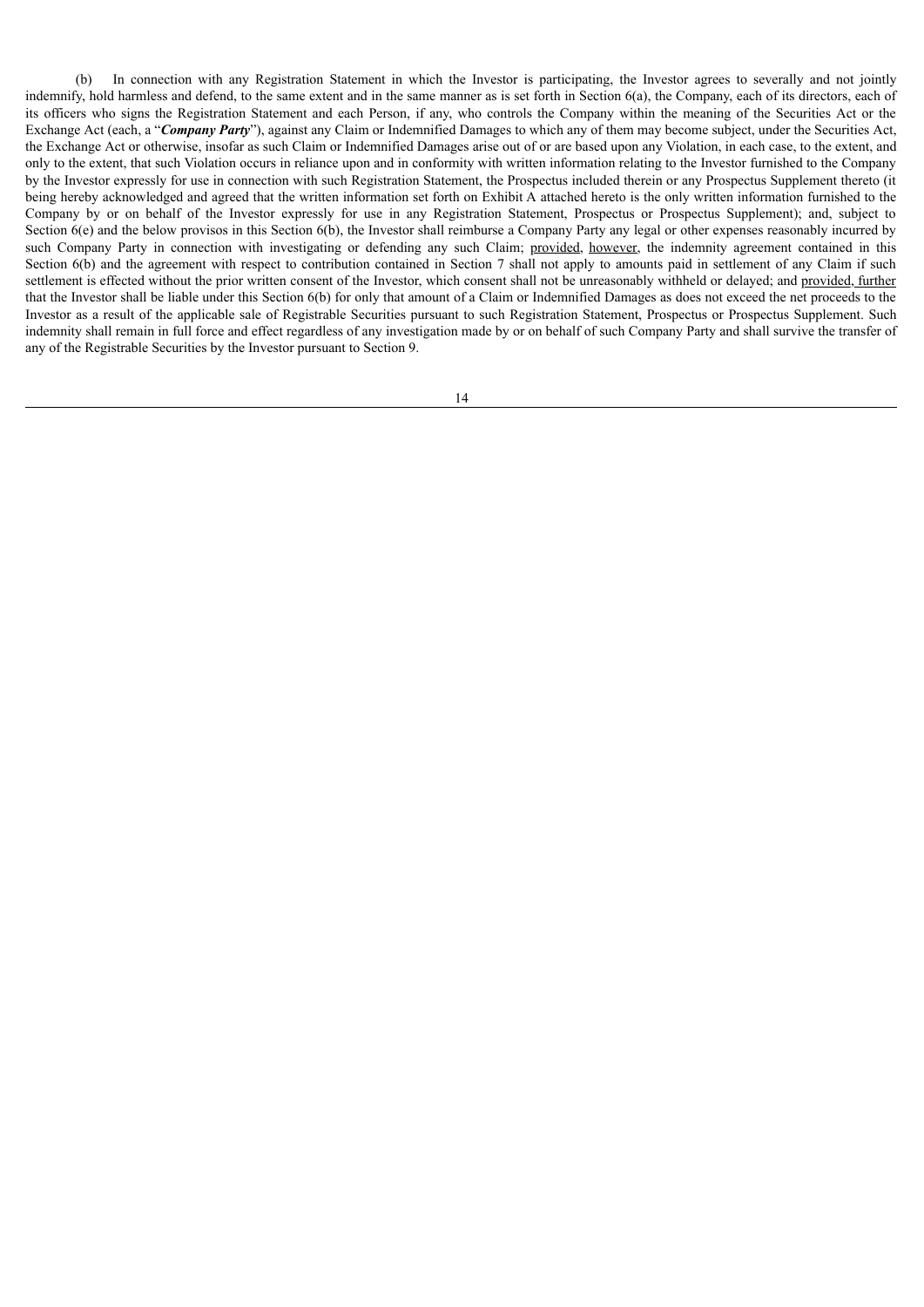(c) Promptly after receipt by an Investor Party or Company Party (as the case may be) under this Section 6 of notice of the commencement of any action or proceeding (including, without limitation, any governmental action or proceeding) involving a Claim, such Investor Party or Company Party (as the case may be) shall, if a Claim in respect thereof is to be made against any indemnifying party under this Section 6, deliver to the indemnifying party a written notice of the commencement thereof but the failure so to notify the indemnifying party (i) will not relieve it from liability under paragraph (a) or (b) above unless and to the extent it did not otherwise learn of such action and such failure results in the forfeiture by the indemnifying party of substantial rights and defenses and (ii) will not, in any event, relieve the indemnifying party from any obligations to any indemnified party other than the indemnification obligation provided in paragraph (a) or (b) above, and the indemnifying party shall have the right to participate in, and, to the extent the indemnifying party so desires, jointly with any other indemnifying party similarly noticed, to assume control of the defense thereof with counsel mutually satisfactory to the indemnifying party and the Investor Party or the Company Party (as the case may be); provided, however, an Investor Party or Company Party (as the case may be) shall have the right to retain its own counsel with the fees and expenses of such counsel to be paid by the indemnifying party if: (i) the indemnifying party has agreed in writing to pay such fees and expenses; (ii) the indemnifying party shall have failed promptly to assume the defense of such Claim and to employ counsel reasonably satisfactory to such Investor Party or Company Party (as the case may be) in any such Claim; or (iii) the named parties to any such Claim (including, without limitation, any impleaded parties) include both such Investor Party or Company Party (as the case may be) and the indemnifying party, and such Investor Party or such Company Party (as the case may be) shall have been advised by counsel that a conflict of interest is likely to exist if the same counsel were to represent such Investor Party or such Company Party and the indemnifying party (in which case, if such Investor Party or such Company Party (as the case may be) notifies the indemnifying party in writing that it elects to employ separate counsel at the expense of the indemnifying party, then the indemnifying party shall not have the right to assume the defense thereof on behalf of the indemnified party and such counsel shall be at the expense of the indemnifying party, provided further that in the case of clause (iii) above the indemnifying party shall not be responsible for the reasonable fees and expenses of more than one (1) separate legal counsel for all Investor Parties or Company Parties (as the case may be). The Company Party or Investor Party (as the case may be) shall reasonably cooperate with the indemnifying party in connection with any negotiation or defense of any such action or Claim by the indemnifying party and shall furnish to the indemnifying party all information reasonably available to the Company Party or Investor Party (as the case may be) which relates to such action or Claim. The indemnifying party shall keep the Company Party or Investor Party (as the case may be) reasonably apprised at all times as to the status of the defense or any settlement negotiations with respect thereto. No indemnifying party shall be liable for any settlement of any action, claim or proceeding effected without its prior written consent; provided, however, the indemnifying party shall not unreasonably withhold, delay or condition its consent. No indemnifying party shall, without the prior written consent of the Company Party or Investor Party (as the case may be), consent to entry of any judgment or enter into any settlement or other compromise which does not include as an unconditional term thereof the giving by the claimant or plaintiff to such Company Party or Investor Party (as the case may be) of a release from all liability in respect to such Claim or litigation, and such settlement shall not include any admission as to fault on the part of the Company Party. For the avoidance of doubt, the immediately preceding sentence shall apply to Sections 6(a) and 6(b) hereof. Following indemnification as provided for hereunder, the indemnifying party shall be subrogated to all rights of the Company Party or Investor Party (as the case may be) with respect to all third parties, firms or corporations relating to the matter for which indemnification has been made. The failure to deliver written notice to the indemnifying party within a reasonable time of the commencement of any such action shall not relieve such indemnifying party of any liability to the Investor Party or Company Party (as the case may be) under this Section 6, except to the extent that the indemnifying party is materially and adversely prejudiced in its ability to defend such action.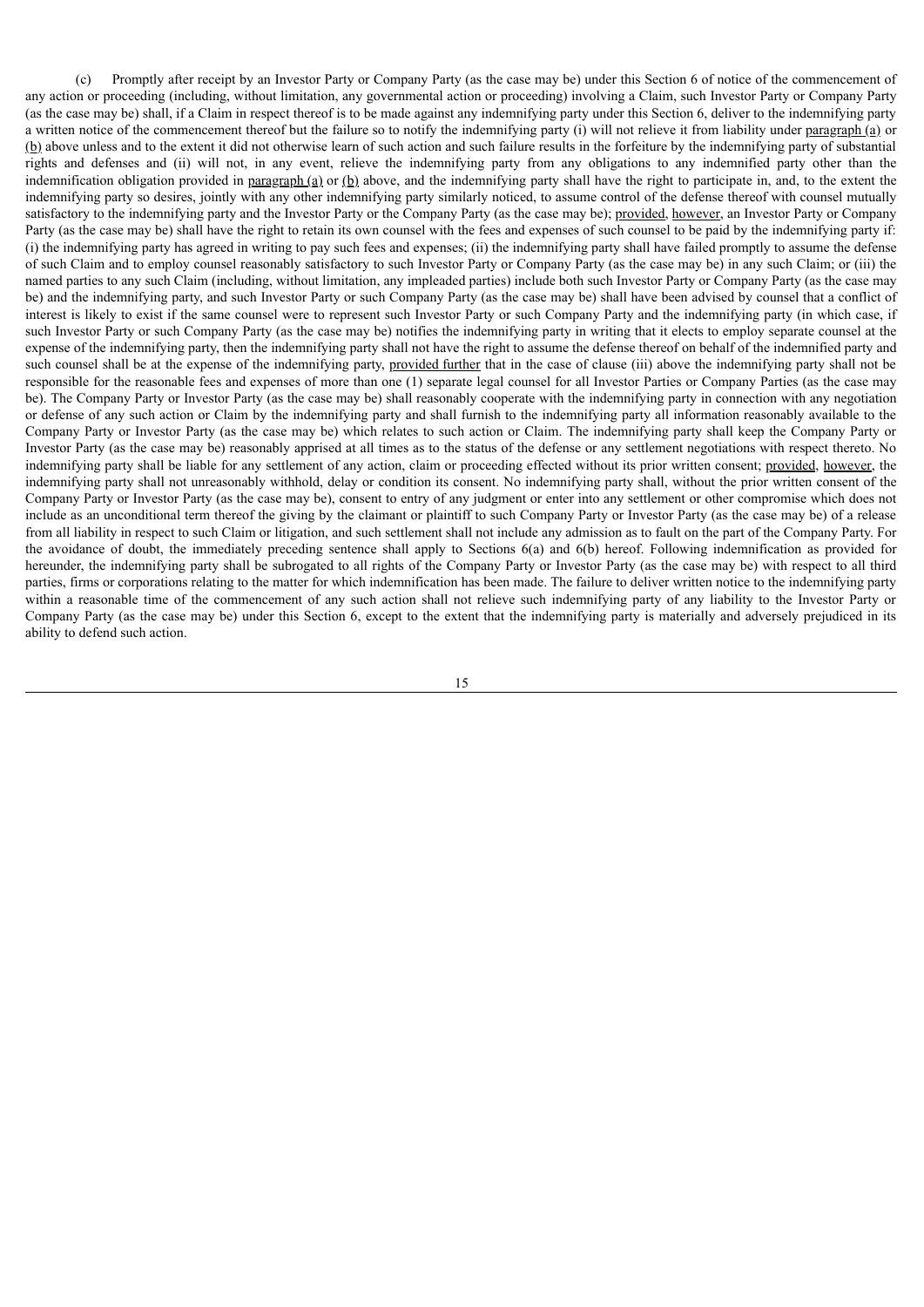(d) No Person involved in the sale of Registrable Securities who is guilty of fraudulent misrepresentation (within the meaning of Section 11(f) of the Securities Act) in connection with such sale shall be entitled to indemnification from any Person involved in such sale of Registrable Securities who is not guilty of fraudulent misrepresentation.

(e) The indemnification required by this Section 6 shall be made by periodic payments of the amount thereof during the course of the investigation or defense, as and when bills are received or Indemnified Damages are incurred; provided that any Person receiving any payment pursuant to this Section 6 shall promptly reimburse the Person making such payment for the amount of such payment to the extent a court of competent jurisdiction determines that such Person receiving such payment was not entitled to such payment.

(f) The indemnity and contribution agreements contained herein shall be in addition to (i) any cause of action or similar right of the Company Party or Investor Party against the indemnifying party or others, and (ii) any liabilities the indemnifying party may be subject to pursuant to the law.

## 7. Contribution.

To the extent any indemnification by an indemnifying party is prohibited or limited by law, the indemnifying party agrees to make the maximum contribution with respect to any amounts for which it would otherwise be liable under Section 6 to the fullest extent permitted by law; provided, however: (i) no contribution shall be made under circumstances where the maker would not have been liable for indemnification under the fault standards set forth in Section 6 of this Agreement, (ii) no Person involved in the sale of Registrable Securities which Person is guilty of fraudulent misrepresentation (within the meaning of Section 11(f) of the Securities Act) in connection with such sale shall be entitled to contribution from any Person involved in such sale of Registrable Securities who was not guilty of fraudulent misrepresentation; and (iii) contribution by any seller of Registrable Securities shall be limited in amount to the amount of net proceeds received by such seller from the applicable sale of such Registrable Securities pursuant to such Registration Statement. Notwithstanding the provisions of this Section 7, the Investor shall not be required to contribute, in the aggregate, any amount in excess of the amount by which the net proceeds actually received by the Investor from the applicable sale of the Registrable Securities subject to the Claim exceeds the amount of any damages that the Investor has otherwise been required to pay, or would otherwise be required to pay under Section 6(b), by reason of such untrue or alleged untrue statement or omission or alleged omission.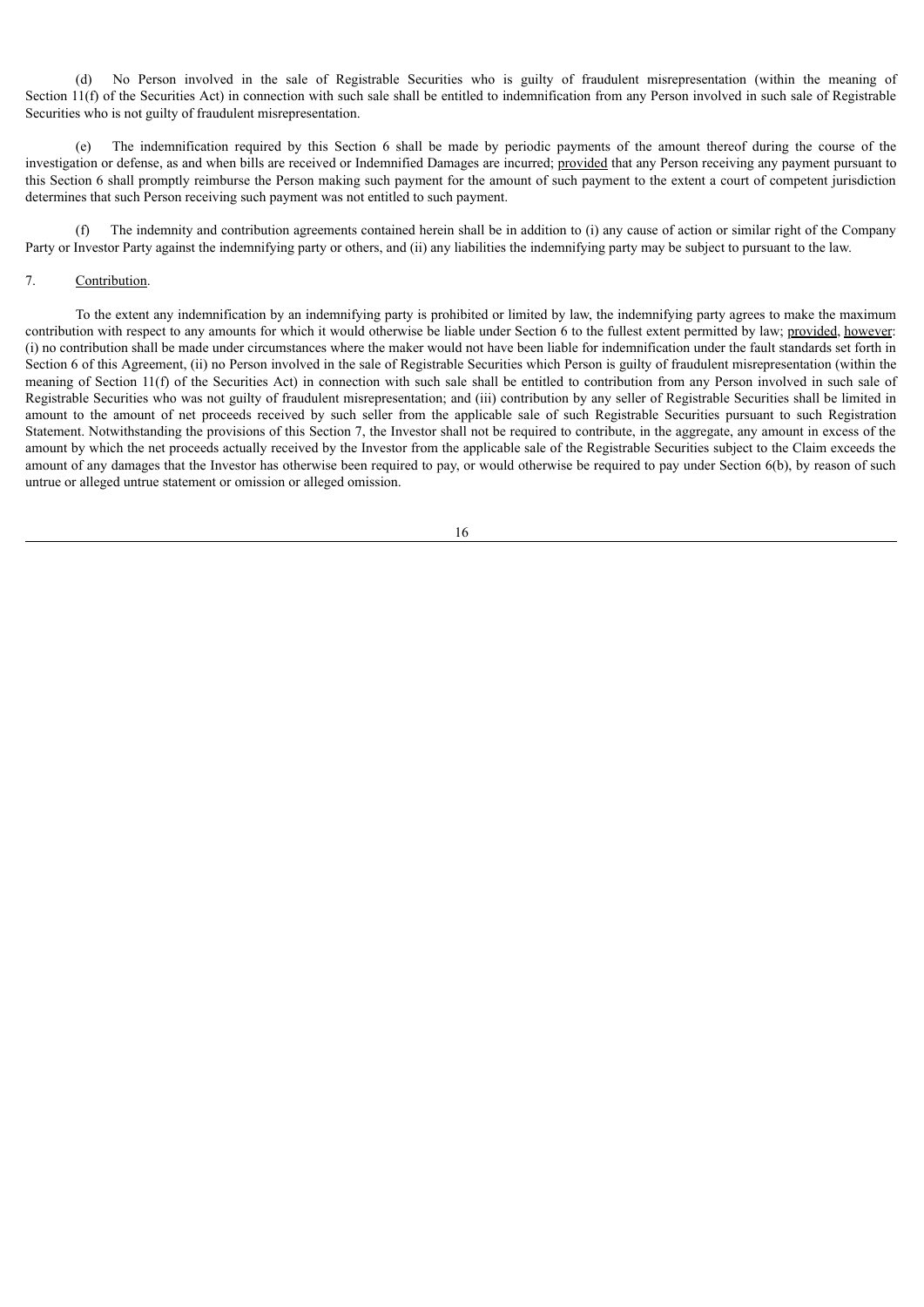#### 8. Reports Under the Exchange Act.

With a view to making available to the Investor the benefits of Rule 144, the Company agrees to:

(a) use its commercially reasonable efforts to make and keep public information available, as those terms are understood and defined in Rule 144;

(b) use its commercially reasonable efforts to file with the Commission in a timely manner all reports and other documents required of the Company under the Securities Act and the Exchange Act so long as the Company remains subject to such requirements (it being understood that nothing herein shall limit any of the Company's obligations under the Purchase Agreement) and the filing of such reports and other documents is required for the applicable provisions of Rule 144;

(c) furnish to the Investor so long as the Investor owns Registrable Securities, promptly upon request, (i) a written statement by the Company, if true, that it has complied with the reporting, submission and posting requirements of Rule 144 and the Exchange Act, (ii) a copy of the Company's most recent quarterly financial report filed with the Commission on a Report of Foreign Private Issuer on Form 6-K and a copy of the Company's most recent Annual Report on Form 20-F filed or furnished with the Commission under the Exchange Act, and such other reports and documents so filed or furnished by the Company with the Commission if such reports are not publicly available via EDGAR, and (iii) such other information as may be reasonably requested to permit the Investor to sell such securities pursuant to Rule 144 without registration; and

(d) take such additional action as is reasonably requested by the Investor to enable the Investor to sell the Registrable Securities pursuant to Rule 144, including, without limitation, delivering all such legal opinions, consents, certificates, resolutions and instructions to the Company's transfer agent as may be reasonably requested from time to time by the Investor and otherwise fully cooperate with Investor and Investor's broker to effect such sale of securities pursuant to Rule 144.

### 9. Assignment of Registration Rights.

Neither the Company nor the Investor shall assign this Agreement or any of their respective rights or obligations hereunder; *provided* that any transaction, whether by merger, reorganization, restructuring, consolidation, financing or otherwise, whereby the Company or the Investor, as the case may be, remains the surviving entity immediately after such transaction shall not be deemed an assignment and the Investor shall be permitted to transfer its rights and obligations under this Agreement to an affiliate.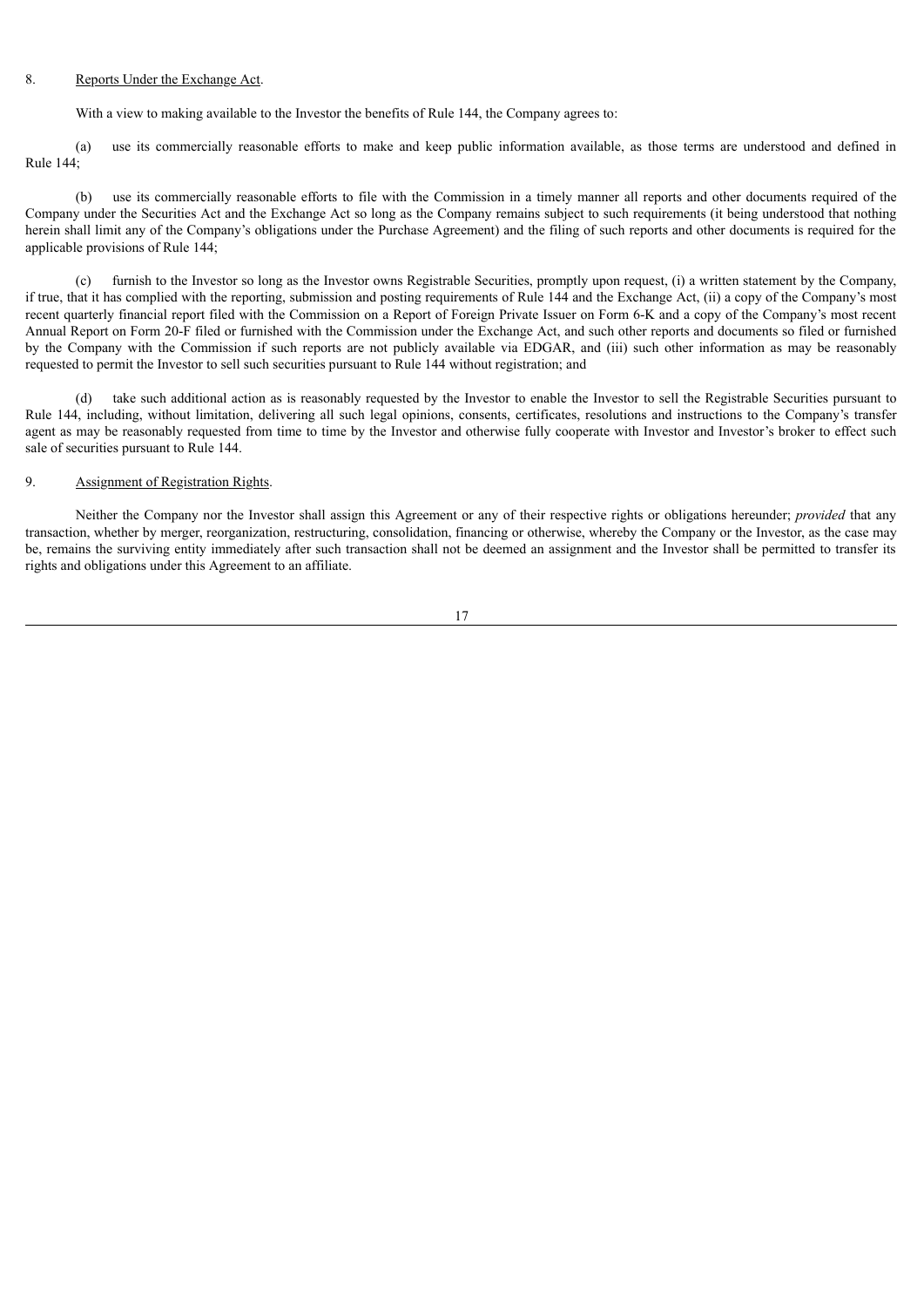## 10. Amendment or Waiver.

No provision of this Agreement may be amended or waived by the parties from and after the date that is one (1) Trading Day immediately preceding the date on which the Initial Registration Statement is initially filed with the Commission. Subject to the immediately preceding sentence, no provision of this Agreement may be (i) amended other than by a written instrument signed by both parties hereto or (ii) waived other than in a written instrument signed by the party against whom enforcement of such waiver is sought. Failure of any party to exercise any right or remedy under this Agreement or otherwise, or delay by a party in exercising such right or remedy, shall not operate as a waiver thereof.

#### 11. Miscellaneous.

(a) Solely for purposes of this Agreement, a Person is deemed to be a holder of Registrable Securities whenever such Person owns or is deemed to own of record such Registrable Securities. If the Company receives conflicting instructions, notices or elections from two or more Persons with respect to the same Registrable Securities, the Company shall act upon the basis of instructions, notice or election received from such record owner of such Registrable Securities.

(b) Any notices, consents, waivers or other communications required or permitted to be given under the terms of this Agreement shall be given in accordance with Section 10.4 of the Purchase Agreement.

(c) Failure of any party to exercise any right or remedy under this Agreement or otherwise, or delay by a party in exercising such right or remedy, shall not operate as a waiver thereof. The Company and the Investor acknowledge and agree that irreparable damage would occur in the event that any of the provisions of this Agreement were not performed in accordance with their specific terms or were otherwise breached. It is accordingly agreed that either party shall be entitled to an injunction or injunctions to prevent or cure breaches of the provisions of this Agreement by the other party and to enforce specifically the terms and provisions hereof (without the necessity of showing economic loss and without any bond or other security being required), this being in addition to any other remedy to which either party may be entitled by law or equity.

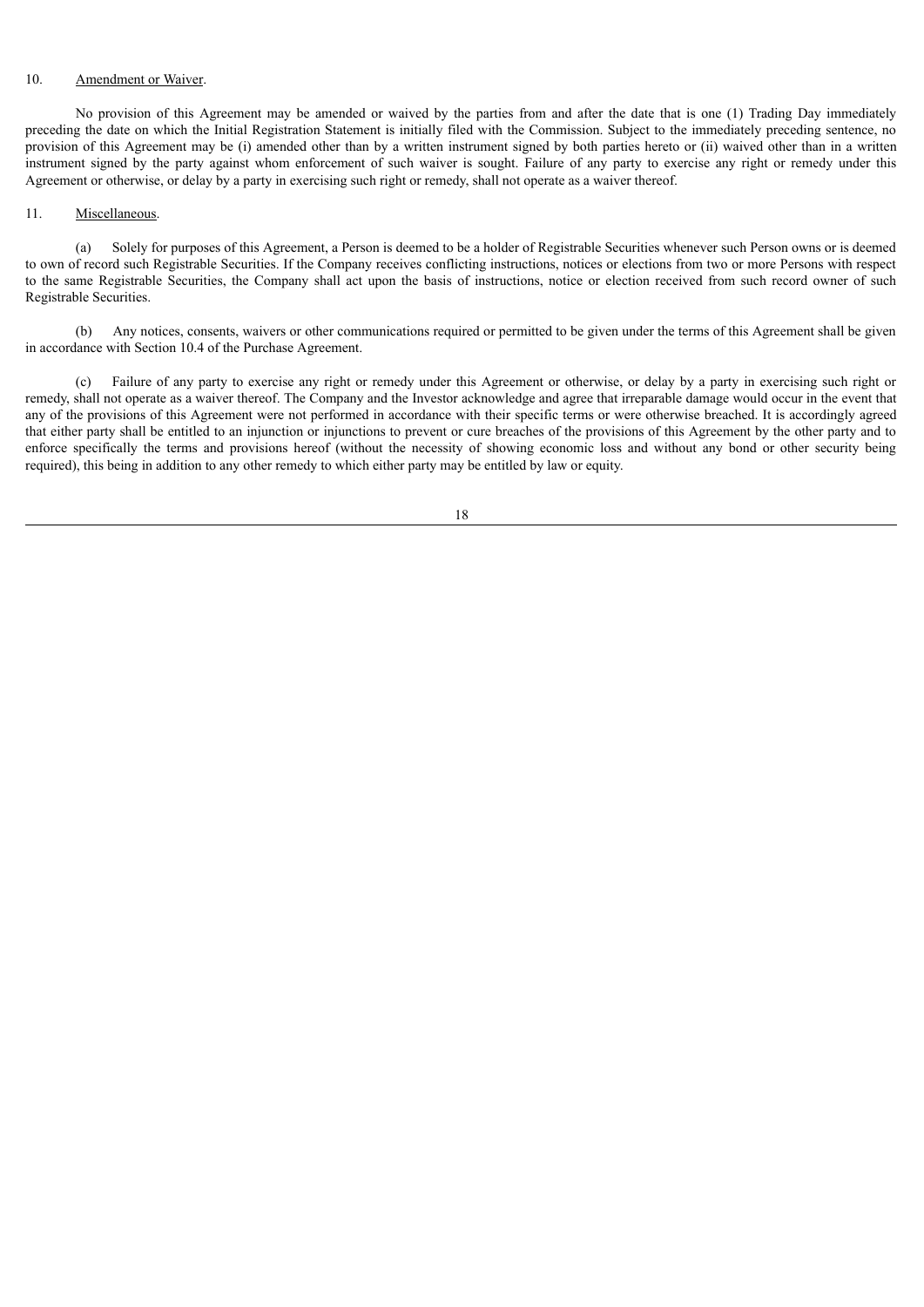(d) All questions concerning the construction, validity, enforcement and interpretation of this Agreement shall be governed by the internal laws of the State of New York, without giving effect to any law or rule (whether of the State of New York or any other jurisdictions) that would cause the application of the laws of any jurisdictions other than the State of New York. Each party hereby irrevocably submits to the exclusive jurisdiction of the U.S. state and federal courts sitting in the City of New York, New York, for the adjudication of any dispute under this Agreement or in connection herewith, or with any transaction contemplated hereby or discussed herein, and hereby irrevocably waives, and agrees not to assert in any suit, action or proceeding, any claim that it is not personally subject to the jurisdiction of any such court, that such suit, action or proceeding is brought in an inconvenient forum or that the venue of such suit, action or proceeding is improper. To the extent that the Company has or hereafter may acquire any immunity from jurisdiction of any court or from any legal process (whether through service of notice, attachment prior to judgment, attachment in aid of execution, execution or otherwise) with respect to itself or its property, it hereby irrevocably waives such immunity in respect of its obligations under this Agreement, to the extent permitted by law. By the execution and delivery of this Agreement, the Company acknowledges that it has, by separate written instrument, irrevocably designated and appointed Puglisi & Associates, with offices at 850 Library Avenue, Suite 204, Newark, Delaware 19711 (together with any successor, the "*Agent for Service*") at least until the earlier of (i) the date on which the Investor shall have sold all of the Registrable Securities covered by such Registration Statement and (ii) the date of termination of the Purchase Agreement as its authorized agent upon which process may be served in any suit or proceeding arising out of or relating to this Agreement that may be instituted in any state or federal court sitting in the City of New York, or brought under federal or state securities laws, and acknowledges that the Agent for Service has accepted such designation. The Company further agrees to take any and all action, including the execution and filing of any and all such documents and instruments, as may be necessary to continue such designation and appointment of the Agent for Service in full force and effect so long as any of the Ordinary Shares shall be outstanding. Each party hereby irrevocably waives personal service of process and consents to process being served in any such suit, action or proceeding by mailing a copy thereof (certified or registered mail, return receipt requested) to such party at the address in effect for notices to it in Section 10.4 of the Purchase Agreement (or, in the case of the Company, to the Agent for Service) and agrees that such service shall constitute good and sufficient service of process and notice thereof. Nothing contained herein shall be deemed to limit in any way any right to serve process in any manner permitted by law. If any provision of this Agreement shall be invalid or unenforceable in any jurisdiction, such invalidity or unenforceability shall not affect the validity or enforceability of the remainder of this Agreement in that jurisdiction or the validity or enforceability of any provision of this Agreement in any other jurisdiction. EACH OF THE COMPANY AND THE INVESTOR HEREBY WAIVES TO THE FULLEST EXTENT PERMITTED BY APPLICABLE LAW, ANY RIGHT IT MAY HAVE TO A TRIAL BY JURY IN RESPECT TO ANY LITIGATION DIRECTLY OR INDIRECTLY ARISING OUT OF, UNDER OR IN CONNECTION WITH THIS AGREEMENT OR THE TRANSACTIONS CONTEMPLATED HEREBY OR DISPUTES RELATING HERETO. EACH OF THE COMPANY AND THE INVESTOR (A) CERTIFIES THAT NO REPRESENTATIVE, AGENT OR ATTORNEY OF THE OTHER PARTY HAS REPRESENTED, EXPRESSLY OR OTHERWISE, THAT SUCH OTHER PARTY WOULD NOT, IN THE EVENT OF LITIGATION, SEEK TO ENFORCE THE FOREGOING WAIVER AND (B) ACKNOWLEDGES THAT IT AND THE OTHER PARTY HERETO HAVE BEEN INDUCED TO ENTER INTO THIS AGREEMENT BY, AMONG OTHER THINGS, THE MUTUAL WAIVERS AND CERTIFICATIONS IN THIS SECTION 11(d).

(e) The Transaction Documents set forth the entire agreement and understanding of the parties solely with respect to the subject matter thereof and supersedes all prior and contemporaneous agreements, negotiations and understandings between the parties, both oral and written, solely with respect to such matters. There are no promises, undertakings, representations or warranties by either party relative to subject matter hereof not expressly set forth in the Transaction Documents. Notwithstanding anything in this Agreement to the contrary and without implication that the contrary would otherwise be true, nothing contained in this Agreement shall limit, modify or affect in any manner whatsoever (i) the conditions precedent to a VWAP Purchase and an Intraday VWAP Purchase contained in Article VII of the Purchase Agreement or (ii) any of the Company's obligations under the Purchase Agreement.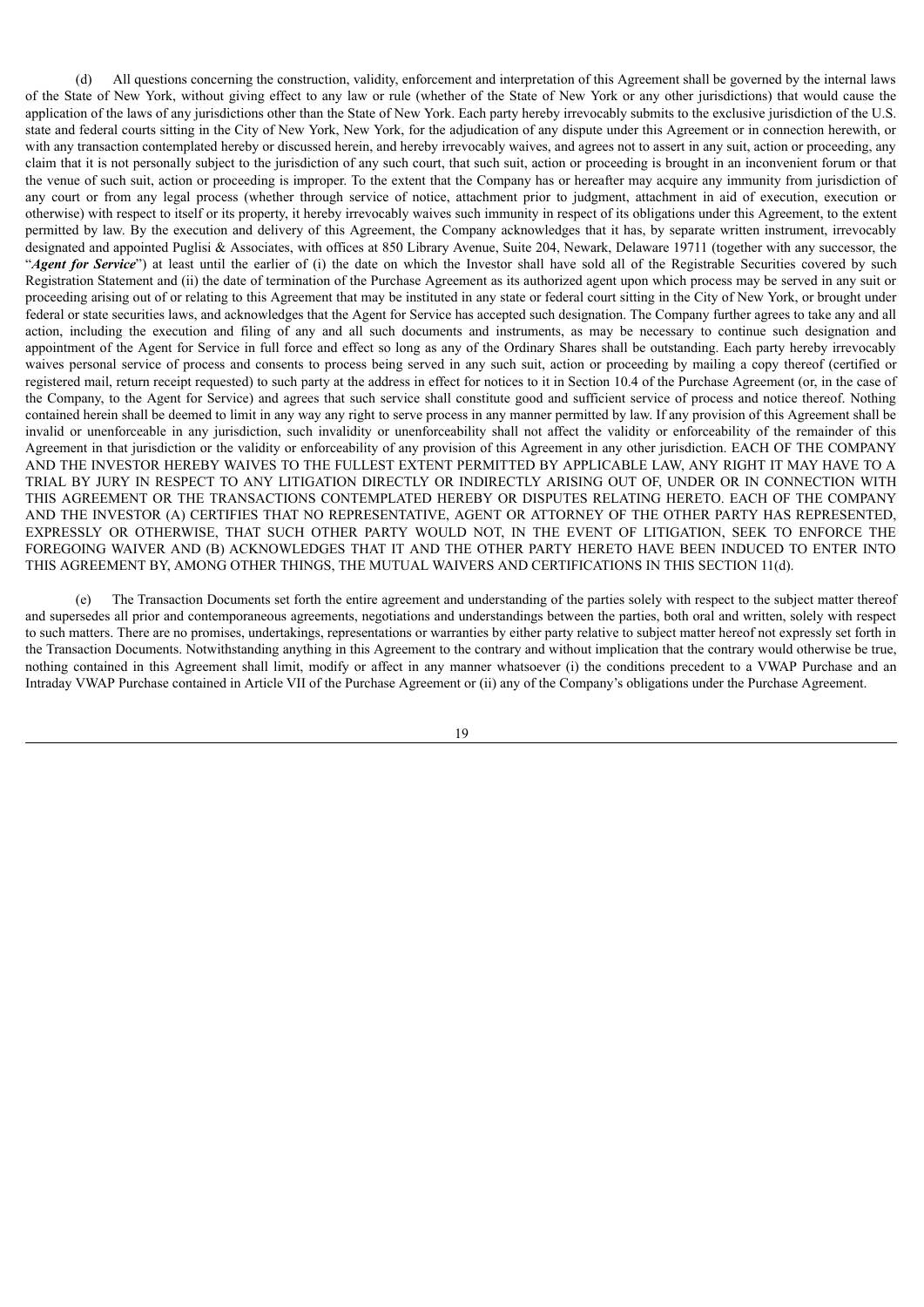(f) This Agreement shall inure to the benefit of and be binding upon the parties hereto and their respective successors. This Agreement is not for the benefit of, nor may any provision hereof be enforced by, any Person, other than the parties hereto, their respective successors and the Persons referred to in Sections 6 and 7 hereof.

(g) The headings in this Agreement are for convenience of reference only and shall not limit or otherwise affect the meaning hereof. Unless the context clearly indicates otherwise, each pronoun herein shall be deemed to include the masculine, feminine, neuter, singular and plural forms thereof. The terms "including," "includes," "include" and words of like import shall be construed broadly as if followed by the words "without limitation." The terms "herein," "hereunder," "hereof" and words of like import refer to this entire Agreement instead of just the provision in which they are found. Any reference in this Agreement to "Dollars" or "\$" shall mean the lawful currency of the United States of America.

(h) This Agreement may be executed in two or more identical counterparts, all of which shall be considered one and the same agreement and shall become effective when counterparts have been signed by each party and delivered to the other party; provided that a facsimile signature or signature delivered by e-mail in a ".pdf" format data file, including any electronic signature complying with the U.S. federal ESIGN Act of 2000, e.g., www.docusign.com, www.echosign.adobe.com, etc., shall be considered due execution and shall be binding upon the signatory thereto with the same force and effect as if the signature were an original signature.

Each party shall do and perform, or cause to be done and performed, all such further acts and things, and shall execute and deliver all such other agreements, certificates, instruments and documents as any other party may reasonably request in order to carry out the intent and accomplish the purposes of this Agreement and the consummation of the transactions contemplated hereby.

(j) The language used in this Agreement will be deemed to be the language chosen by the parties to express their mutual intent and no rules of strict construction will be applied against any party.

(k) Each reference in this Agreement to U.S. Dollars (the "*Relevant Currency*") is of the essence. To the fullest extent permitted by law, the obligations of the Company in respect of any amount due under this Agreement will, notwithstanding any payment in any other currency (whether pursuant to a judgment or otherwise), be discharged only to the extent of the amount in the Relevant Currency that the party entitled to receive such payment may, in accordance with its normal procedures, purchase with the sum paid in such other currency (after any premium and costs of exchange) on the business day immediately following the day on which such party receives such payment. If the amount in the Relevant Currency that may be so purchased for any reason falls short of the amount originally due, the Company making such payment will pay such additional amounts, in the Relevant Currency, as may be necessary to compensate for the shortfall. Any obligation of the Company not discharged by such payment will, to the fullest extent permitted by applicable law, be due as a separate and independent obligation and, until discharged as provided herein, will continue in full force and effect.

[S*ignature Pages Follow*]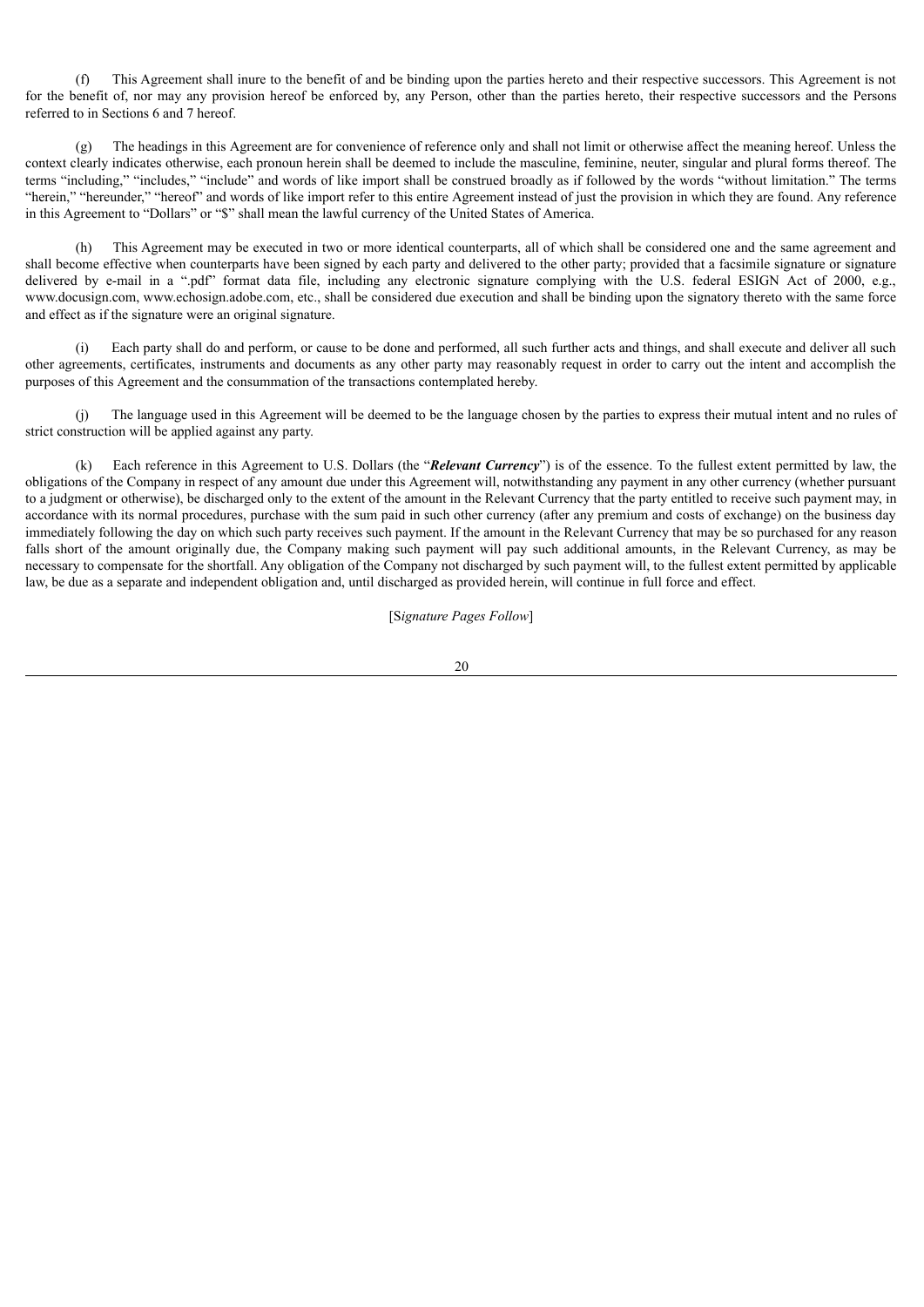**IN WITNESS WHEREOF**, Investor and the Company have caused their respective signature page to this Registration Rights Agreement to be duly executed as of the date first written above.

## **THE COMPANY:**

## **SONO GROUP N.V.**

By: /s/ Laurin Hahn

Name: Laurin Hahn Title: Chief Executive Officer and Member of the Management Board

By: /s/ Torsten Kiedel

Name: Torsten Kiedel Title: Chief Financial Officer, Controller/Principal Accounting Officer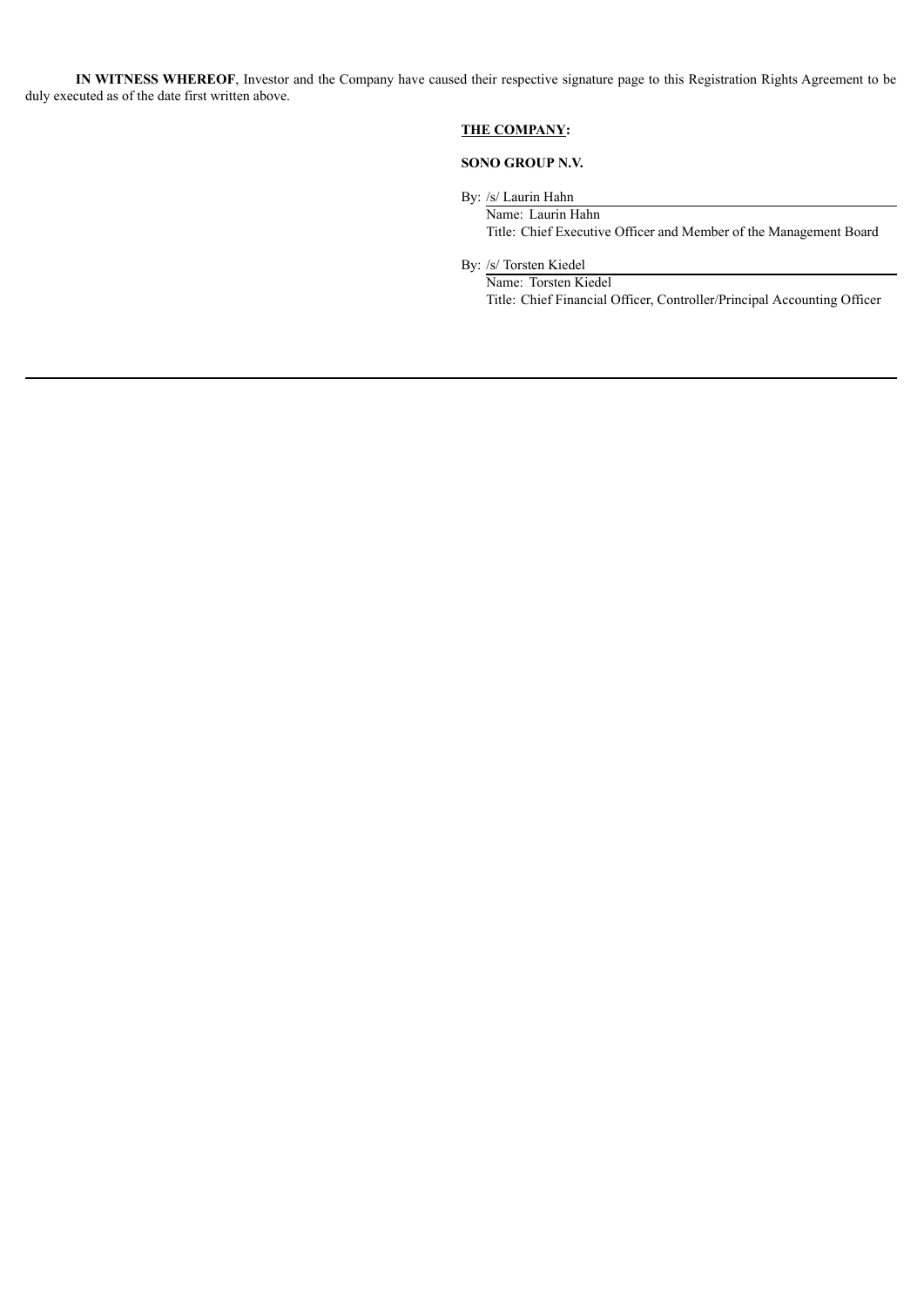**IN WITNESS WHEREOF**, Investor and the Company have caused their respective signature page to this Registration Rights Agreement to be duly executed as of the date first written above.

## **THE INVESTOR:**

## **JOH. BERENBERG, GOSSLER & CO. KG.**

By: /s/ Dr. Martin Kniehase

Name: Dr. Martin Kniehase Title: Director

By: /s/ Timothy Knauff

Name: Timothy Knauff Title: Vice President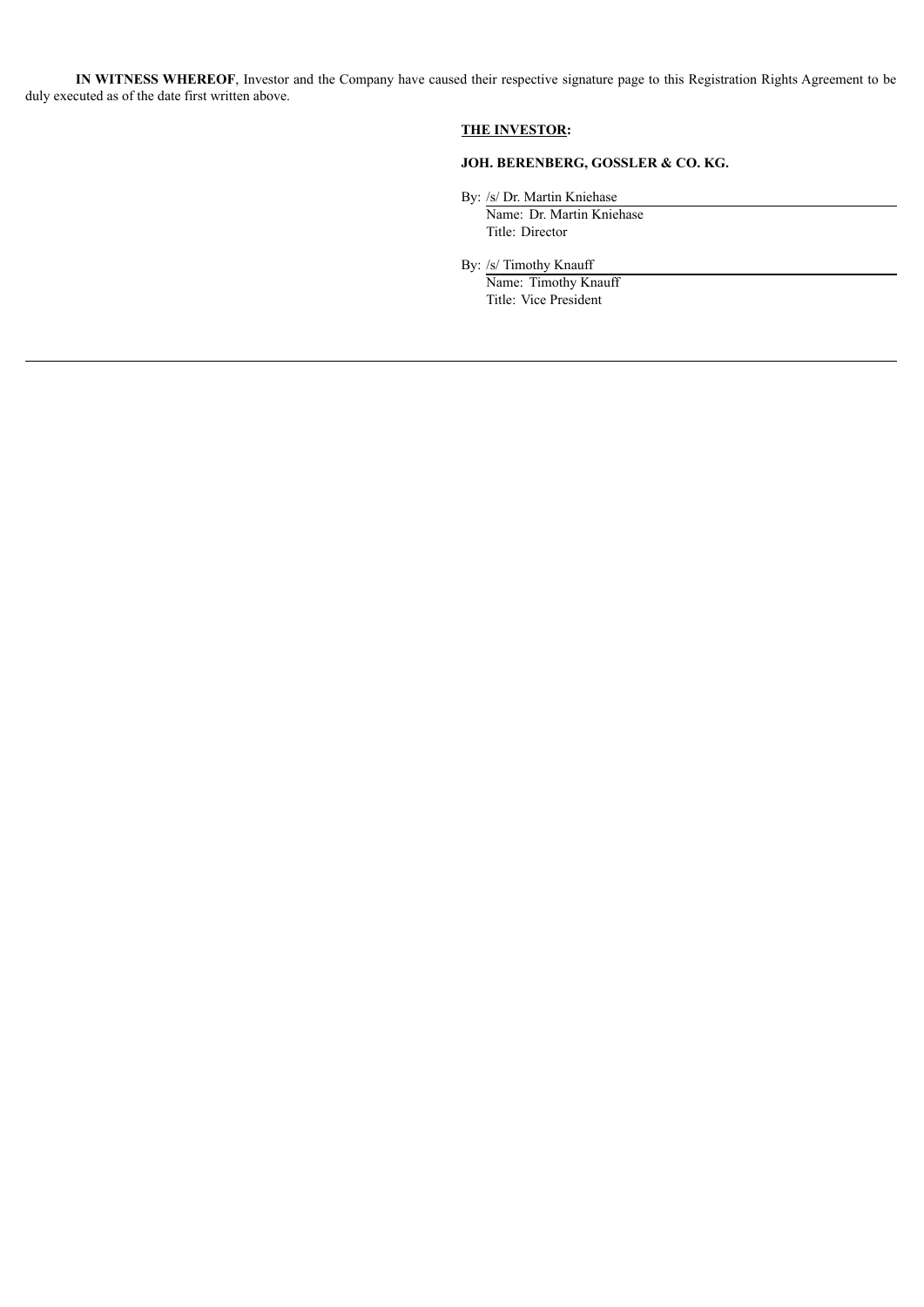#### Investor Provided Information

The business address of Joh. Berenberg, Gossler & Co. KG is Neuer Jungfernstieg 20, 20354 Hamburg, Germany. No natural person holds more than 25% of the ownership interests in Joh. Berenberg, Gossler & Co. KG or controls more than 25% of the voting rights thereof, and can therefore be regarded as the beneficial owner of the ordinary shares of the Company held directly by Joh. Berenberg, Gossler & Co. KG. However, the general partners of Joh. Berenberg, Gossler & Co. KG, Hendrik Riehmer, David Mortlock and Christian Kühn may be regarded as beneficial owners of the ordinary shares, as they may be deemed to have "comparable control" due to their corporate positions.

The Selling Shareholder is an affiliate of Berenberg, a FINRA member. Berenberg is expected to act as an executing broker for the sale of the ordinary shares pursuant to the Committed Equity Financing. The receipt by the Selling Shareholder of all the proceeds from sales of ordinary shares to the public results in a "conflict of interest" under FINRA Rule 5121. Accordingly such sales will be conducted in compliance with FINRA Rule 5121. To the extent that the ordinary shares do not have a "bona fide public market," as defined in FINRA Rule 5121, a qualified independent underwriter will participate in the preparation of, and exercise the usual standards of "due diligence" with respect to, the registration statement. Craig- Hallum Capital Group LLC has agreed to act as qualified independent underwriter for this offering and will receive \$50,000 for doing so. Pursuant to FINRA Rule 5121, Berenberg will not confirm sales of the ordinary shares to any account over which it exercises discretionary authority without the prior written approval of the customer.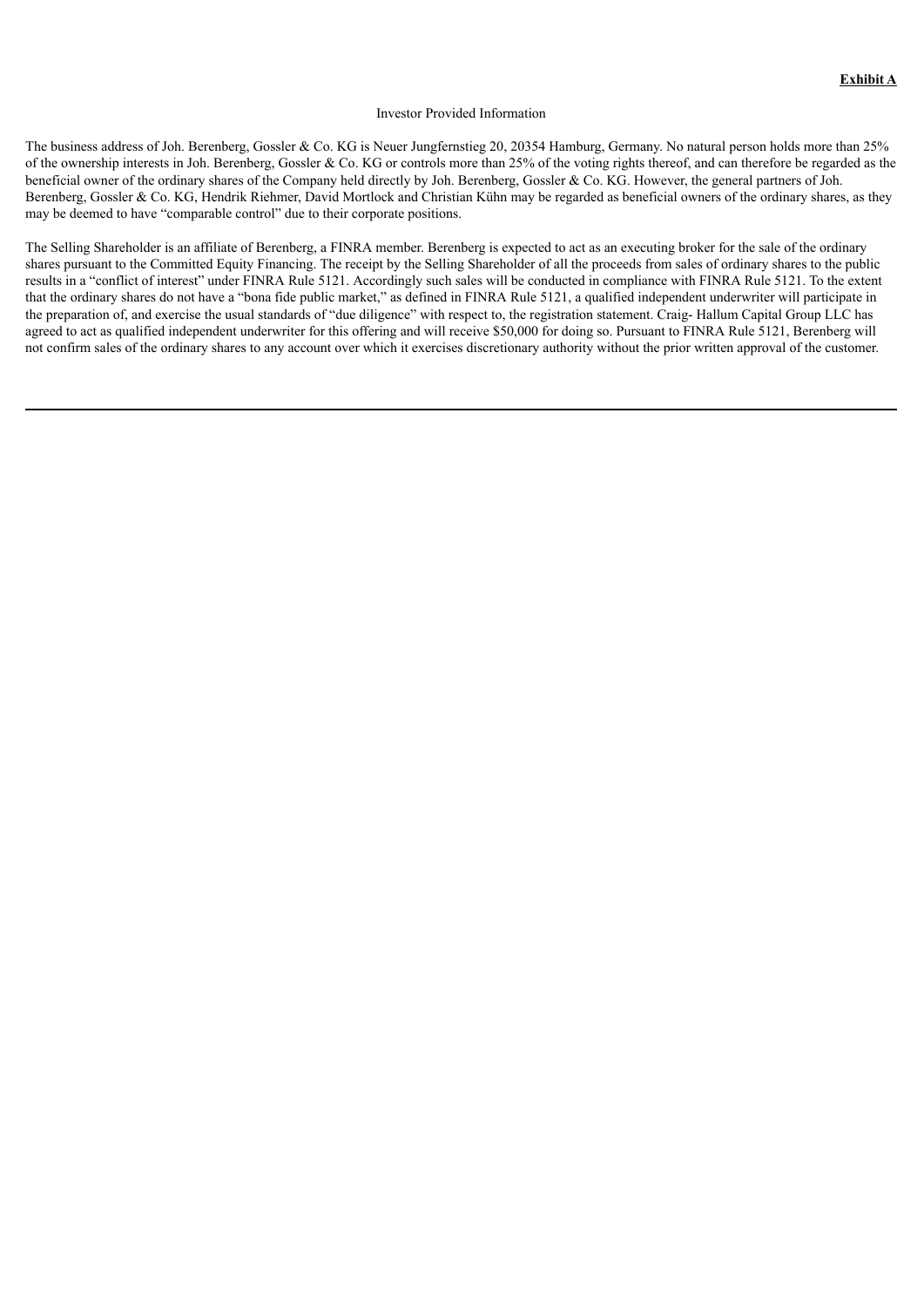#### **Sono Group Announces \$150 Million Committed Equity Facility**

Committed Equity Facility Positions Sono Group to Raise Some of the External Funding Needed Until Start of Production

MUNICH, Germany, 13 June 2022 – Sono Group N.V. (hereafter referred to as "Sono Motors" or the "*Company*") (NASDAQ: SEV), the company that aims to revolutionize the future of solar-powered transport, today announced it has entered into a common shares purchase agreement with Joh. Berenberg, Gossler & Co. KG (*"Berenberg"*).

The agreement governs a Committed Equity Facility that provides Sono Motors with the right, without obligation, to sell and issue up to \$150 million of its ordinary shares over a period of 24 months to Berenberg at the sole discretion of Sono Motors, subject to certain limitations and conditions.

"This new source of funding provides us with the flexibility to raise additional equity funding when and if we choose to do so," states Laurin Hahn, CEO and co-founder of Sono Motors.

This press release is for informational purposes only and it does not represent an offer to sell or the solicitation of an offer to buy any of the Company's shares. There will be no sale of shares in any jurisdiction in which one would be unlawful.

## **ABOUT SONO MOTORS**

Sono Motors is on a pioneering mission to accelerate the revolution of mobility by making every vehicle solar. Its disruptive solar technology has been developed to enable seamless integration into all types of vehicles to reduce the impact of CO2 emissions and pave the way for climate-friendly mobility.

Sono Motors is developing the world's first solar electric vehicle (SEV) for the masses, the Sion. Empowered by a strong community, Sono Motors has amassed more than 18,000 reservations with advance payments for the Sion. These vehicles will be produced through contract manufacturing.

Sono Motors' proprietary solar technology has been engineered to enable integration and licensing for a wide range of vehicle architectures that go far beyond the Sion, such as buses, trailers, trucks, camper vans, trains, and boats.

## **PRESS CONTACT**

Christian Scheckenbach | Mobile: +49(0)176 18050132 E-Mail: press@sonomotors.com | Website: www.sonomotors.com/press